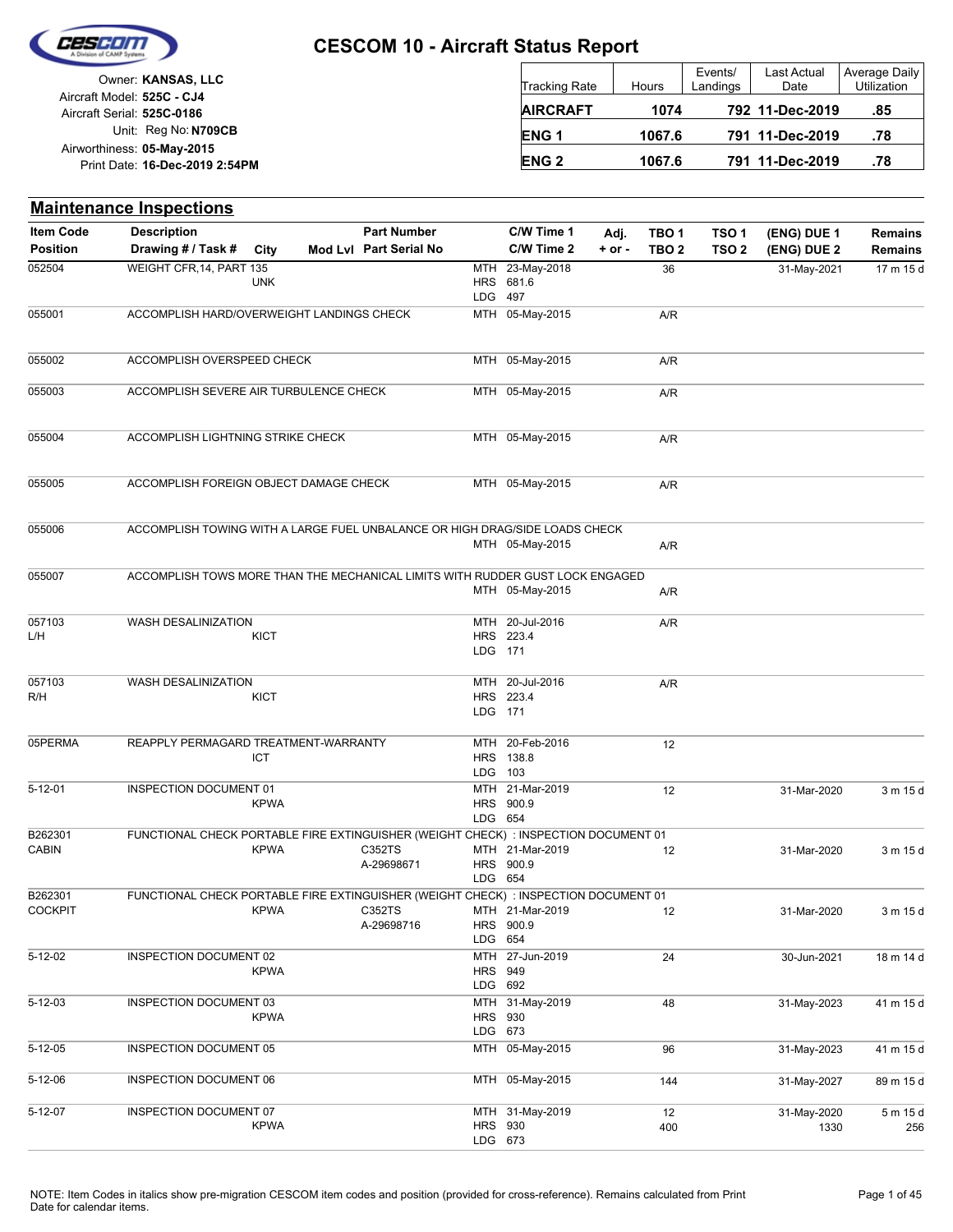

| Owner: KANSAS, LLC             |                            |
|--------------------------------|----------------------------|
|                                | Aircraft Model: 525C - CJ4 |
|                                | Aircraft Serial: 525C-0186 |
| Unit: Reg No: N709CB           |                            |
|                                | Airworthiness: 05-May-2015 |
| Print Date: 16-Dec-2019 2:54PM |                            |
|                                |                            |

| <b>Tracking Rate</b> | Hours  | Events/<br>Landings | Last Actual<br>Date | <b>Average Daily</b><br><b>Utilization</b> |
|----------------------|--------|---------------------|---------------------|--------------------------------------------|
| <b>AIRCRAFT</b>      | 1074   |                     | 792 11-Dec-2019     | .85                                        |
| ENG <sub>1</sub>     | 1067.6 |                     | 791 11-Dec-2019     | .78                                        |
| <b>ENG 2</b>         | 1067.6 |                     | 791 11-Dec-2019     | .78                                        |

|                           | <b>Maintenance Inspections</b>                                                                                    |             |                        |         |                              |          |                  |                  |                       |                     |
|---------------------------|-------------------------------------------------------------------------------------------------------------------|-------------|------------------------|---------|------------------------------|----------|------------------|------------------|-----------------------|---------------------|
| <b>Item Code</b>          | <b>Description</b>                                                                                                |             | <b>Part Number</b>     |         | C/W Time 1                   | Adj.     | TBO <sub>1</sub> | TSO <sub>1</sub> | (ENG) DUE 1           | <b>Remains</b>      |
| <b>Position</b>           | Drawing # / Task #                                                                                                | City        | Mod Lvl Part Serial No |         | C/W Time 2                   | $+ or -$ | TBO <sub>2</sub> | TSO <sub>2</sub> | (ENG) DUE 2           | <b>Remains</b>      |
| $5 - 12 - 08$             | <b>INSPECTION DOCUMENT 08</b>                                                                                     |             |                        |         | MTH 27-Jun-2019              |          | 24               |                  | 30-Jun-2021           | 18 m 14 d           |
|                           |                                                                                                                   | <b>KPWA</b> |                        |         | <b>HRS</b> 949               |          | 1600             |                  | 2549                  | 1475                |
| $5 - 12 - 09$             |                                                                                                                   |             |                        |         | LDG 692                      |          |                  |                  |                       |                     |
|                           | INSPECTION DOCUMENT 09                                                                                            | KICT        |                        |         | MTH 19-May-2019<br>HRS 920.9 |          | 48<br>1600       |                  | 31-May-2023<br>2520.9 | 41 m 15 d<br>1446.9 |
|                           |                                                                                                                   |             |                        | LDG 668 |                              |          |                  |                  |                       |                     |
| B237101                   | OPERATIONAL CHECK COCKPIT VOICE RECORDER COCKPIT VOICE RECORDER SYSTEM : INSPECTION DOCUMENT 09                   |             |                        |         |                              |          |                  |                  |                       |                     |
|                           |                                                                                                                   | KICT        | 2100-1025-22           |         | MTH 19-May-2019              |          | 48               |                  | 31-May-2023           | 41 m 15 d           |
|                           |                                                                                                                   |             | 001037560              | LDG 668 | HRS 920.9                    |          | 1600             |                  | 2520.9                | 1446.9              |
| B237103                   | FUNCTIONAL CHECK COCKPIT VOICE RECORDER COCKPIT VOICE RECORDER UNDERWATER LOCATOR BEACON : INSPECTION DOCUMENT 09 |             |                        |         |                              |          |                  |                  |                       |                     |
|                           |                                                                                                                   |             | 2100-1025-22           |         | MTH 19-May-2019              |          | 48               |                  | 31-May-2023           | 41 m 15 d           |
|                           |                                                                                                                   | <b>KICT</b> | 001037560              |         | HRS 920.9                    |          | 1600             |                  | 2520.9                | 1446.9              |
|                           |                                                                                                                   |             |                        |         | LDG 668                      |          |                  |                  |                       |                     |
| $5 - 12 - 10$             | INSPECTION DOCUMENT 10                                                                                            |             |                        |         | MTH 05-May-2015              |          | 72               |                  | 31-May-2021           | 17 m 15 d           |
|                           |                                                                                                                   |             |                        | HRS 0   |                              |          | 2400             |                  | 2400                  | 1326                |
| $5 - 12 - 11$             | <b>INSPECTION DOCUMENT 11</b>                                                                                     | KICT        |                        |         | MTH 12-Sep-2018<br>HRS 779.8 |          | 400              |                  | 1179.8                | 105.8               |
|                           |                                                                                                                   |             |                        |         | LDG 563                      |          |                  |                  |                       |                     |
| $5 - 12 - 12$             | <b>INSPECTION DOCUMENT 12</b>                                                                                     |             |                        |         | MTH 05-May-2015              |          | 12               |                  |                       |                     |
|                           |                                                                                                                   |             |                        | HRS 0   |                              |          | 600              |                  |                       |                     |
| $5 - 12 - 13$             | <b>INSPECTION DOCUMENT 13</b>                                                                                     |             |                        |         | MTH 12-Sep-2018              |          |                  |                  |                       |                     |
|                           |                                                                                                                   | KICT        |                        |         | HRS 779.8<br>LDG 563         |          | 800              |                  | 1579.8                | 505.8               |
| $5 - 12 - 14$             | INSPECTION DOCUMENT 14 (PLEASE REFER TO INDIVIDUAL SUBTASKS FOR DUE TIMES)                                        |             |                        |         |                              |          |                  |                  |                       |                     |
|                           |                                                                                                                   | <b>KPWA</b> |                        |         | MTH 30-Oct-2017              |          | 36               |                  |                       |                     |
|                           |                                                                                                                   |             |                        |         | HRS 548.2                    |          |                  |                  |                       |                     |
|                           |                                                                                                                   |             |                        |         | LDG 404                      |          |                  |                  |                       |                     |
| B323711                   | RESTORATION (HYDROSTATIC TEST) BOTTLE : INSPECTION DOCUMENT 14                                                    |             |                        |         |                              |          |                  |                  |                       |                     |
|                           |                                                                                                                   | <b>KPWA</b> | 40005414-1<br>7882     |         | MTH 01-Jul-2017              |          | 36               |                  | 31-Jul-2020           | 7 m 15 d            |
| $5 - 12 - 15$             | INSPECTION DOCUMENT 15 (PLEASE REFER TO INDIVIDUAL SUBTASKS FOR DUE TIMES)                                        |             |                        |         |                              |          |                  |                  |                       |                     |
|                           |                                                                                                                   |             |                        |         | MTH 05-May-2015              |          | 60               |                  |                       |                     |
|                           |                                                                                                                   |             |                        |         |                              |          |                  |                  |                       |                     |
| B262111                   | RESTORATION (HYDROSTATIC TEST) ENGINE FIRE EXTINGUISHER BOTTLE : INSPECTION DOCUMENT 15                           |             |                        |         |                              |          |                  |                  |                       |                     |
|                           |                                                                                                                   |             | FX02200-2<br>0228      |         | MTH 01-Feb-2015              |          | 60               |                  | 29-Feb-2020           | 2 m 13 d            |
| $5 - 12 - 16$             | INSPECTION DOCUMENT 16 (PLEASE REFER TO INDIVIDUAL SUBTASKS FOR DUE TIMES)                                        |             |                        |         |                              |          |                  |                  |                       |                     |
|                           |                                                                                                                   |             |                        |         | MTH 05-May-2015              |          | 72               |                  |                       |                     |
|                           |                                                                                                                   |             |                        |         |                              |          |                  |                  |                       |                     |
| A262301                   | RESTORE PORTABLE FIRE EXTINGUISHER (INTERNAL INSPECTION) : INSPECTION DOCUMENT 16                                 |             |                        |         |                              |          |                  |                  |                       |                     |
| <b>CABIN</b>              |                                                                                                                   | ICT         | C352TS                 |         | MTH 01-Jan-2014              |          | 72               |                  | 31-Jan-2020           | 1 m 15 d            |
|                           |                                                                                                                   |             | A-29698671             |         |                              |          |                  |                  |                       |                     |
| A262301<br><b>COCKPIT</b> | RESTORE PORTABLE FIRE EXTINGUISHER (INTERNAL INSPECTION) : INSPECTION DOCUMENT 16                                 | ICT         | C352TS                 |         | MTH 01-Jan-2014              |          | 72               |                  | 31-Jan-2020           | 1 m 15 d            |
|                           |                                                                                                                   |             | A-29698716             |         |                              |          |                  |                  |                       |                     |
| $5 - 12 - 17$             | INSPECTION DOCUMENT 17 (PLEASE REFER TO INDIVIDUAL SUBTASKS FOR DUE TIMES)                                        |             |                        |         |                              |          |                  |                  |                       |                     |
|                           |                                                                                                                   |             |                        |         | MTH 05-May-2015              |          | 144              |                  |                       |                     |
|                           |                                                                                                                   |             |                        |         |                              |          |                  |                  |                       |                     |
| B262303<br><b>CABIN</b>   | RESTORATION PORTABLE FIRE EXTINGUISHER (HYDROSTATIC TEST) : INSPECTION DOCUMENT 17                                | ICT         | C352TS                 |         | MTH 01-Jan-2014              |          |                  |                  |                       |                     |
|                           |                                                                                                                   |             | A-29698671             |         |                              |          | 144              |                  | 31-Jan-2026           | 73 m 15 d           |
| B262303                   | RESTORATION PORTABLE FIRE EXTINGUISHER (HYDROSTATIC TEST) : INSPECTION DOCUMENT 17                                |             |                        |         |                              |          |                  |                  |                       |                     |
| <b>COCKPIT</b>            |                                                                                                                   | ICT         | C352TS                 |         | MTH 01-Jan-2014              |          | 144              |                  | 31-Jan-2026           | 73 m 15 d           |
|                           |                                                                                                                   |             | A-29698716             |         |                              |          |                  |                  |                       |                     |
| 5-12-18                   | INSPECTION DOCUMENT 18 (PLEASE REFER TO INDIVIDUAL SUBTASKS FOR DUE TIMES)                                        |             |                        |         |                              |          |                  |                  |                       |                     |
|                           |                                                                                                                   |             |                        |         | MTH 05-May-2015              |          | A/R              |                  |                       |                     |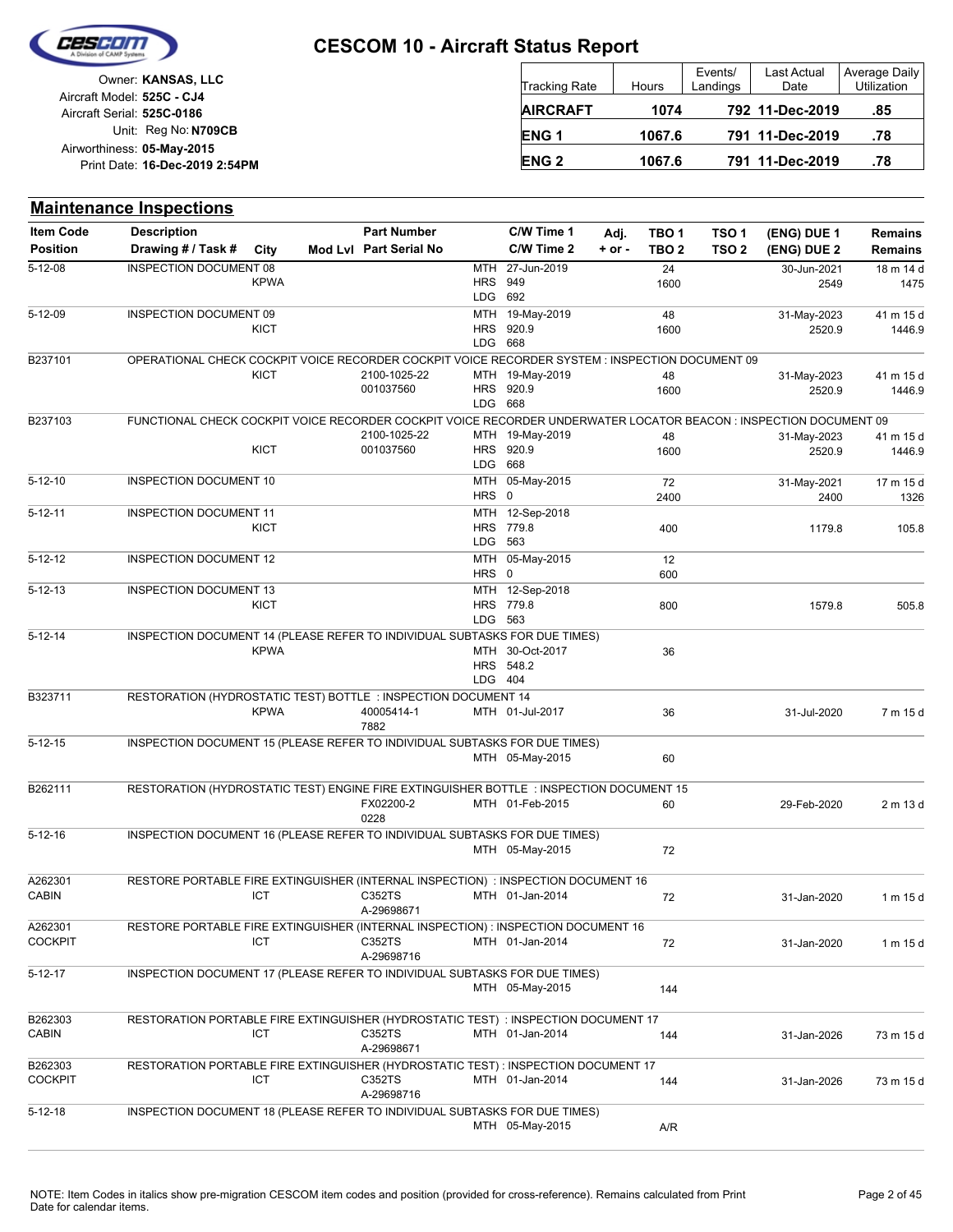

|                            | Owner: KANSAS, LLC             |
|----------------------------|--------------------------------|
| Aircraft Model: 525C - CJ4 |                                |
| Aircraft Serial: 525C-0186 |                                |
|                            | Unit: Reg No: N709CB           |
| Airworthiness: 05-May-2015 |                                |
|                            | Print Date: 16-Dec-2019 2:54PM |

| Tracking Rate    | Hours  | Events/<br>Landings | Last Actual<br>Date | Average Daily<br><b>Utilization</b> |
|------------------|--------|---------------------|---------------------|-------------------------------------|
| <b>AIRCRAFT</b>  | 1074   |                     | 792 11-Dec-2019     | .85                                 |
| ENG <sub>1</sub> | 1067.6 |                     | 791 11-Dec-2019     | .78                                 |
| <b>ENG 2</b>     | 1067.6 |                     | 791 11-Dec-2019     | .78                                 |

## **Maintenance Inspections**

| <b>Item Code</b>                                    | <b>Description</b>                                                                     |             | <b>Part Number</b>     |                           | C/W Time 1      | Adj.       | TBO <sub>1</sub> | TSO <sub>1</sub> | (ENG) DUE 1 | <b>Remains</b> |
|-----------------------------------------------------|----------------------------------------------------------------------------------------|-------------|------------------------|---------------------------|-----------------|------------|------------------|------------------|-------------|----------------|
| <b>Position</b>                                     | Drawing # / Task #                                                                     | City        | Mod Lvl Part Serial No |                           | C/W Time 2      | $+$ or $-$ | TBO <sub>2</sub> | TSO <sub>2</sub> | (ENG) DUE 2 | <b>Remains</b> |
| A324109<br><b>LEFT MAIN</b><br><b>LANDING GEAR</b>  | SPECIAL DETAILED INSPECTION WHEEL ASSEMBLY (NDI) : INSPECTION DOCUMENT 18              |             | 90006036<br>NOV14 0462 | <b>MTH</b>                |                 |            | T/C              |                  |             |                |
| A324109<br><b>NOSE LANDING</b><br><b>GEAR</b>       | SPECIAL DETAILED INSPECTION WHEEL ASSEMBLY (NDI): INSPECTION DOCUMENT 18               |             | 90006044<br>0231       | MTH                       |                 |            | T/C              |                  |             |                |
| A324109<br><b>RIGHT MAIN</b><br><b>LANDING GEAR</b> | SPECIAL DETAILED INSPECTION WHEEL ASSEMBLY (NDI): INSPECTION DOCUMENT 18               |             | 90006036<br>SEP14 0456 | MTH                       |                 |            | T/C              |                  |             |                |
| $5 - 12 - 19$                                       | INSPECTION DOCUMENT 19 (PLEASE REFER TO INDIVIDUAL SUBTASKS FOR DUE TIMES)             | <b>KPWA</b> |                        | <b>HRS 930</b><br>LDG 673 | MTH 02-Jun-2019 |            | 12               |                  |             |                |
| A256101                                             | DETAILED INSPECTION EMERGENCY LOCATOR TRANSMITTER : INSPECTION DOCUMENT 19             | <b>KPWA</b> | 453-5060<br>15735      | <b>HRS 930</b><br>LDG 673 | MTH 02-Jun-2019 |            | 12               |                  | 30-Jun-2020 | 6 m 14 d       |
| B256101                                             | FUNCTIONAL CHECK EMERGENCY LOCATOR TRANSMITTER : INSPECTION DOCUMENT 19                | <b>KPWA</b> | 453-5060<br>15735      | <b>HRS 930</b><br>LDG 673 | MTH 02-Jun-2019 |            | 12               |                  | 30-Jun-2020 | 6 m 14 d       |
| $5 - 12 - 20$                                       | INSPECTION DOCUMENT 20 (PLEASE REFER TO INDIVIDUAL SUBTASKS FOR DUE TIMES)             | <b>KPWA</b> |                        | <b>HRS 930</b><br>LDG 673 | MTH 02-Jun-2019 |            | 24               |                  |             |                |
| 341001A<br>NO. 1                                    | CALIBRATION TEST AIR DATA COMPUTER (FAR 91.411) : INSPECTION DOCUMENT 20               | <b>KPWA</b> | 822-1109-128<br>41HF60 | <b>HRS 930</b><br>LDG 673 | MTH 02-Jun-2019 |            | 24               |                  | 30-Jun-2021 | 18 m 14 d      |
| 341001A<br>NO. 2                                    | CALIBRATION TEST AIR DATA COMPUTER (FAR 91.411) : INSPECTION DOCUMENT 20               | <b>KPWA</b> | 822-1109-128<br>41HD71 | <b>HRS</b> 930<br>LDG 673 | MTH 02-Jun-2019 |            | 24               |                  | 30-Jun-2021 | 18 m 14 d      |
| 341001A<br><b>STANDBY</b>                           | CALIBRATION TEST AIR DATA COMPUTER (FAR 91.411) : INSPECTION DOCUMENT 20               | <b>KPWA</b> | 9200-30000-206<br>6624 | <b>HRS 930</b><br>LDG 673 | MTH 02-Jun-2019 |            | 24               |                  | 30-Jun-2021 | 18 m 14 d      |
| B341301<br>LEFT                                     | FUNCTIONAL CHECK PITOT-STATIC SYSTEM: INSPECTION DOCUMENT 20                           | <b>KPWA</b> |                        | <b>HRS 930</b><br>LDG 673 | MTH 02-Jun-2019 |            | 24               |                  | 30-Jun-2021 | 18 m 14 d      |
| B341301<br><b>RIGHT</b>                             | FUNCTIONAL CHECK PITOT-STATIC SYSTEM: INSPECTION DOCUMENT 20                           | <b>KPWA</b> |                        | <b>HRS 930</b><br>LDG 673 | MTH 02-Jun-2019 |            | 24               |                  | 30-Jun-2021 | 18 m 14 d      |
| B341301<br><b>STANDBY</b>                           | FUNCTIONAL CHECK PITOT-STATIC SYSTEM: INSPECTION DOCUMENT 20                           | <b>KPWA</b> |                        | <b>HRS 930</b><br>LDG 673 | MTH 02-Jun-2019 |            | 24               |                  | 30-Jun-2021 | 18 m 14 d      |
| B345101<br>NO. 1                                    | FUNCTIONAL CHECK TRANSPONDER (CALIBRATE) FAR 91.413 : INSPECTION DOCUMENT 20           | <b>KPWA</b> | 622-9210-409<br>4HWYK  | <b>HRS 930</b><br>LDG 673 | MTH 02-Jun-2019 |            | 24               |                  | 30-Jun-2021 | 18 m 14 d      |
| B345101                                             | FUNCTIONAL CHECK TSS W/TRANSPONDER COMPUTER TRANSPONDER SYSTEM: INSPECTION DOCUMENT 20 | <b>KPWA</b> | 822-2132-001<br>4K34N  | <b>HRS 930</b><br>LDG 673 | MTH 02-Jun-2019 |            | 24               |                  | 30-Jun-2021 | 18 m 14 d      |
| $5 - 12 - 21$                                       | <b>INSPECTION DOCUMENT 21</b>                                                          |             |                        | HRS 0                     | MTH 05-May-2015 |            | 12000            |                  | 12000       | 10926          |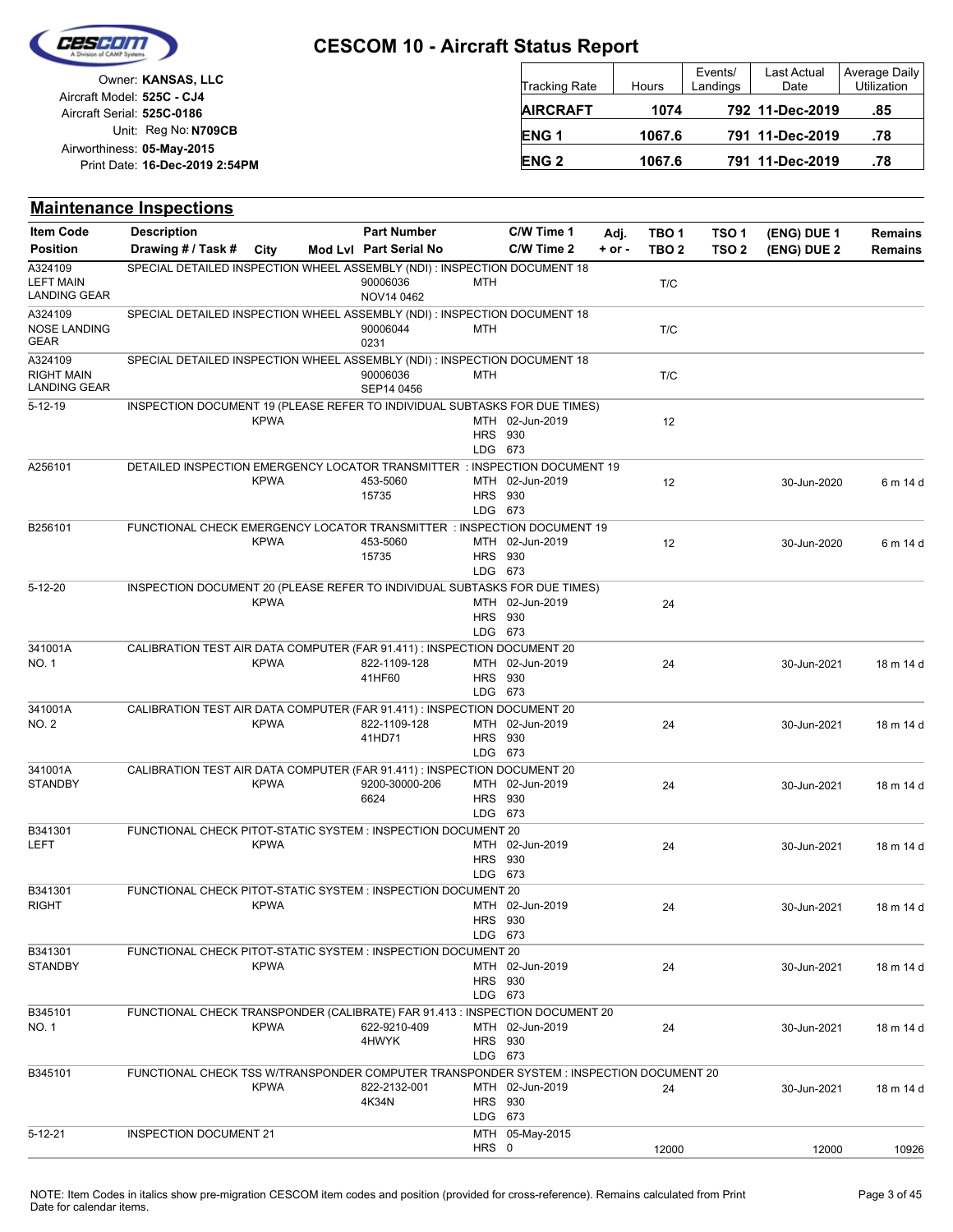

|                            | Owner: KANSAS, LLC             |
|----------------------------|--------------------------------|
| Aircraft Model: 525C - CJ4 |                                |
| Aircraft Serial: 525C-0186 |                                |
|                            | Unit: Reg No: N709CB           |
| Airworthiness: 05-May-2015 |                                |
|                            | Print Date: 16-Dec-2019 2:54PM |
|                            |                                |

| <b>Tracking Rate</b> | Hours  | Events/<br>Landings | Last Actual<br>Date | Average Daily<br>Utilization |
|----------------------|--------|---------------------|---------------------|------------------------------|
| <b>AIRCRAFT</b>      | 1074   |                     | 792 11-Dec-2019     | .85                          |
| <b>ENG1</b>          | 1067.6 |                     | 791 11-Dec-2019     | .78                          |
| <b>ENG 2</b>         | 1067.6 |                     | 791 11-Dec-2019     | .78                          |

|                  | <b>Maintenance Inspections</b>                                                    |             |                        |         |                              |            |                  |                  |                       |                    |
|------------------|-----------------------------------------------------------------------------------|-------------|------------------------|---------|------------------------------|------------|------------------|------------------|-----------------------|--------------------|
| <b>Item Code</b> | <b>Description</b>                                                                |             | <b>Part Number</b>     |         | C/W Time 1                   | Adj.       | TBO <sub>1</sub> | TSO <sub>1</sub> | (ENG) DUE 1           | <b>Remains</b>     |
| <b>Position</b>  | Drawing # / Task #                                                                | City        | Mod Lvl Part Serial No |         | C/W Time 2                   | $+$ or $-$ | TBO <sub>2</sub> | TSO 2            | (ENG) DUE 2           | <b>Remains</b>     |
| B221111          | OPERATIONAL CHECK FLIGHT GUIDANCE PANEL COLLINS FGP-3000 : INSPECTION DOCUMENT 21 |             | 822-1107-136           |         | MTH 05-May-2015              |            |                  |                  |                       |                    |
| B323101          |                                                                                   |             | 44R40F                 | HRS 0   |                              |            | 12000            |                  | 12000                 | 10926              |
|                  | FUNCTIONAL CHECK MAIN LANDING GEAR CONTROL VALVE : INSPECTION DOCUMENT 21         |             | 4270-1                 |         | MTH 05-May-2015              |            |                  |                  |                       |                    |
|                  |                                                                                   |             | 0182                   | HRS 0   |                              |            | 12000            |                  | 12000                 | 10926              |
| $5 - 12 - 22$    | <b>INSPECTION DOCUMENT 22</b>                                                     |             |                        |         | MTH 05-May-2015              |            |                  |                  |                       |                    |
| $5 - 12 - 23$    | <b>INSPECTION DOCUMENT 23</b>                                                     |             |                        | HRS 0   | MTH 05-May-2015              |            | 1850             |                  | 1850                  | 776                |
|                  |                                                                                   |             |                        | HRS 0   |                              |            | 1400             |                  | 1400                  | 326                |
| $5 - 12 - 24$    | <b>INSPECTION DOCUMENT 24</b>                                                     |             |                        |         | MTH 05-May-2015              |            |                  |                  |                       |                    |
|                  |                                                                                   |             |                        | HRS 0   |                              |            | 2850             |                  | 2850                  | 1776               |
| $5 - 12 - 25$    | <b>INSPECTION DOCUMENT 25</b>                                                     | <b>KPWA</b> |                        |         | MTH 01-Mar-2019<br>HRS 880.7 |            | 900              |                  | 1780.7                | 706.7              |
|                  |                                                                                   |             |                        |         | LDG 643                      |            |                  |                  |                       |                    |
| $5 - 12 - 26$    | <b>INSPECTION DOCUMENT 26</b>                                                     |             |                        |         | MTH 12-Jan-2018              |            |                  |                  |                       |                    |
|                  |                                                                                   | <b>KPWA</b> |                        |         | HRS 595.9                    |            | 625              |                  | 1220.9                | 146.9              |
|                  |                                                                                   |             |                        | LDG 441 |                              |            |                  |                  |                       |                    |
| $5 - 12 - 28$    | <b>INSPECTION DOCUMENT 28</b>                                                     |             |                        | HRS 0   | MTH 05-May-2015              |            | 2800             |                  | 2800                  | 1726               |
| 5-12-29          | INSPECTION DOCUMENT 29 (PLEASE REFER TO INDIVIDUAL SUBTASKS FOR DUE TIMES)        |             |                        |         |                              |            |                  |                  |                       |                    |
|                  |                                                                                   | <b>KPWA</b> |                        |         | MTH 21-Feb-2019              |            | 12               |                  |                       |                    |
|                  |                                                                                   |             |                        | LDG 641 | HRS 878.1                    |            | 200              |                  |                       |                    |
| B243111          | CAPACITY CHECK BATTERY (MARATHON NI-CAD) : INSPECTION DOCUMENT 29                 |             |                        |         |                              |            |                  |                  |                       |                    |
|                  |                                                                                   | <b>KPWA</b> | 30978-002              |         | MTH 21-Feb-2019              |            | 12               |                  | 29-Feb-2020           | 2 m 13 d           |
|                  |                                                                                   |             | 11500120               |         | HRS 878.1                    |            | 200              |                  | 1078.1                | 4.1                |
| $5 - 12 - 31$    | <b>INSPECTION DOCUMENT 31</b>                                                     |             |                        | LDG 641 | MTH 01-Mar-2019              |            |                  |                  |                       |                    |
|                  |                                                                                   | <b>KPWA</b> |                        |         | HRS 880.7                    |            | 24<br>300        |                  | 31-Mar-2021<br>1180.7 | 15 m 15 d<br>106.7 |
|                  |                                                                                   |             |                        |         | LDG 643                      |            |                  |                  |                       |                    |
| $5 - 12 - 32$    | <b>INSPECTION DOCUMENT 32</b>                                                     |             |                        |         | MTH 18-Sep-2019              |            | 6                |                  | 31-Mar-2020           | 3 m 15 d           |
|                  |                                                                                   | <b>KPWA</b> |                        |         | HRS 1003.4<br>LDG 737        |            |                  |                  |                       |                    |
| $5 - 12 - 33$    | <b>INSPECTION DOCUMENT 33</b>                                                     |             |                        |         | MTH 05-May-2015              |            | N/A              |                  |                       |                    |
| 5-12-MA          | <b>INSPECTION DOCUMENT MA</b>                                                     |             |                        |         | MTH 05-May-2015              |            |                  |                  |                       |                    |
|                  |                                                                                   |             |                        | HRS 0   |                              |            | 1200             |                  | 1200                  | 126                |
| 5-12-MB          | <b>INSPECTION DOCUMENT MB</b>                                                     |             |                        |         | MTH 05-May-2015              |            |                  |                  |                       |                    |
| 5-12-MC          | <b>INSPECTION DOCUMENT MC</b>                                                     |             |                        | HRS 0   | MTH 05-May-2015              |            | 2500             |                  | 2500                  | 1426               |
|                  |                                                                                   |             |                        | HRS 0   |                              |            | 4000             |                  | 4000                  | 2926               |
| 5-12-MD          | INSPECTION DOCUMENT MD                                                            |             |                        |         | MTH 05-May-2015              |            |                  |                  |                       |                    |
|                  |                                                                                   |             |                        | HRS 0   |                              |            | 5000             |                  | 5000                  | 3926               |
| 5-12-ME          | <b>INSPECTION DOCUMENT ME</b>                                                     |             |                        | HRS 0   | MTH 05-May-2015              |            | 5500             |                  | 5500                  |                    |
| 5-12-MF          | INSPECTION DOCUMENT MF                                                            |             |                        |         | MTH 05-May-2015              |            |                  |                  |                       | 4426               |
|                  |                                                                                   |             |                        | HRS 0   |                              |            | 8600             |                  | 8600                  | 7526               |
| 5-12-MG          | <b>INSPECTION DOCUMENT MG</b>                                                     |             |                        |         | MTH 05-May-2015              |            |                  |                  |                       |                    |
|                  |                                                                                   |             |                        | HRS 0   |                              |            | 12000            |                  | 12000                 | 10926              |
| 5-12-MH          | INSPECTION DOCUMENT MH                                                            |             |                        | HRS 0   | MTH 05-May-2015              |            | 12000            |                  | 12000                 | 10926              |
| 5-12-MI          | INSPECTION DOCUMENT MI                                                            |             |                        |         | MTH 12-Sep-2018              |            |                  |                  |                       |                    |
|                  |                                                                                   | KICT        |                        |         | HRS 779.8                    |            | 800              |                  | 1579.8                | 505.8              |
|                  |                                                                                   |             |                        |         | LDG 563                      |            |                  |                  |                       |                    |
| 5-12-MK          | <b>INSPECTION DOCUMENT MK</b>                                                     | KICT        |                        |         | MTH 12-Sep-2018<br>HRS 779.8 |            | 400              |                  | 1179.8                | 105.8              |
|                  |                                                                                   |             |                        |         | LDG 563                      |            |                  |                  |                       |                    |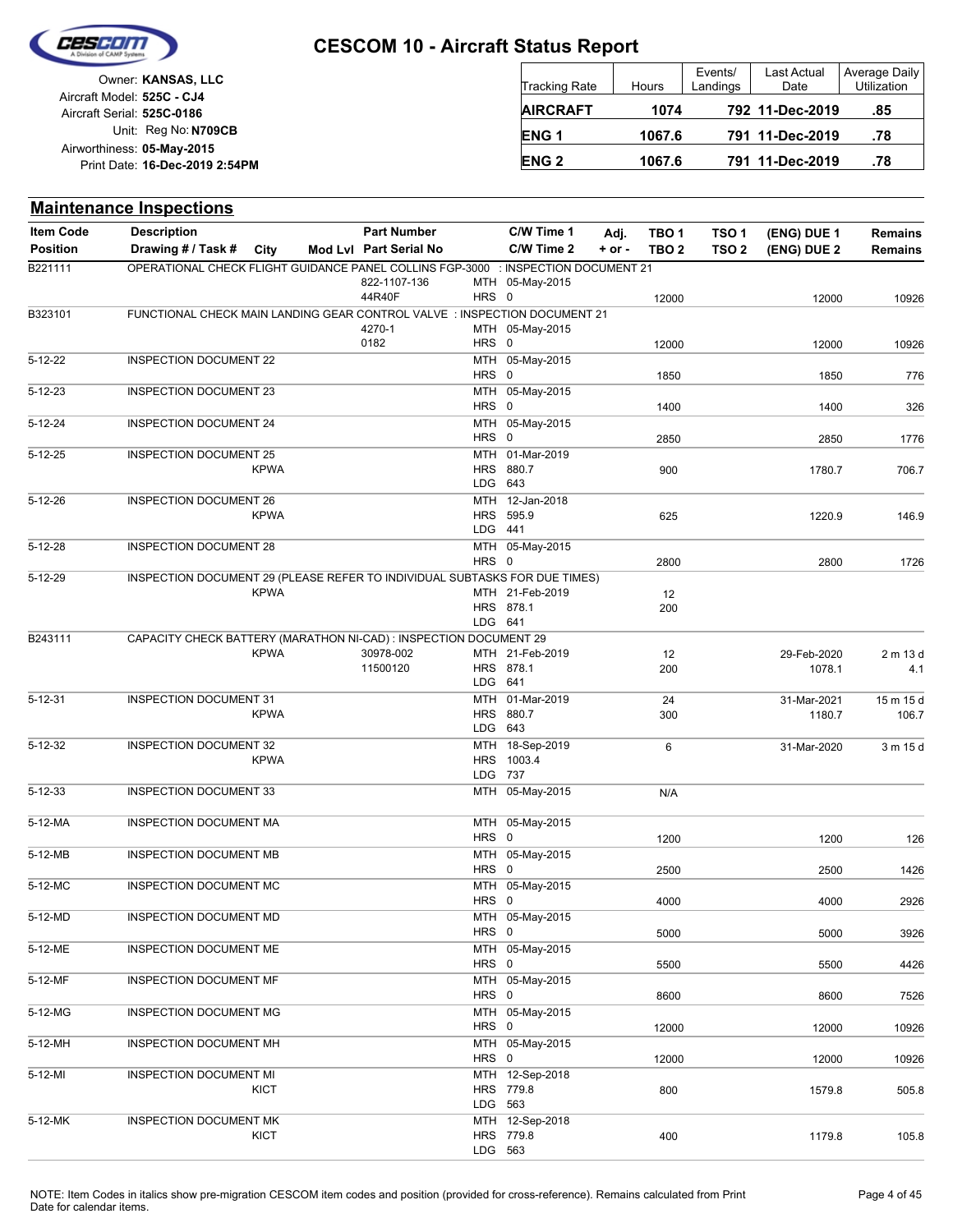

| Owner: KANSAS, LLC             |                            |
|--------------------------------|----------------------------|
|                                | Aircraft Model: 525C - CJ4 |
|                                | Aircraft Serial: 525C-0186 |
| Unit: Reg No: N709CB           |                            |
|                                | Airworthiness: 05-May-2015 |
| Print Date: 16-Dec-2019 2:54PM |                            |
|                                |                            |

| Tracking Rate    | Hours  | Events/<br>Landings | Last Actual<br>Date | Average Da<br>Utilization |
|------------------|--------|---------------------|---------------------|---------------------------|
| <b>AIRCRAFT</b>  | 1074   |                     | 792 11-Dec-2019     | .85                       |
| ENG <sub>1</sub> | 1067.6 |                     | 791 11-Dec-2019     | .78                       |
| <b>ENG 2</b>     | 1067.6 |                     | 791 11-Dec-2019     | .78                       |

ily

#### **(ENG) DUE 2 (ENG) DUE 1 Maintenance Inspections** City **Mod Lvl Part Serial No Part Number C/W Time 1 C/W Time 2 + or - Adj. TBO 1 TBO 2 TSO 2 TSO 1 Remains** Description Part Number C/W Time 1 Adj. TBO 1 TSO 1 (ENG) DUE 1 Remains **Position Drawing # / Task # Item Code** HRS MTH 0 05-May-2015 12000 12000 10926 5-12-ML INSPECTION DOCUMENT ML LDG HRS 930 MTH 673 31-May-2019 330 12 1260 31-May-2020 186 5-12-MM INSPECTION DOCUMENT MM MTH 31-May-2019 12 31-May-2020 5 m 15 d KPWA HRS MTH 0 05-May-2015 12000 12000 10926 5-12-MN INSPECTION DOCUMENT MN LDG HRS 878.1 MTH 641 21-Feb-2019 E1 300 (1178.1)1178.1 104.1 052001 FJ44 CHECK 1 KPWA LDG HRS MTH 641 878.1 21-Feb-2019 E2 300 (1178.1)1178.1 104.1 052001 FJ44 CHECK 1 KPWA LDG HRS **MTH** 441 595.9 12-Jan-2018 E1 600 (1178.1)1178.1 104.1 052002 KPWA FJ44 CHECK 2 -17.8 LDG HRS 595.9 MTH 441 12-Jan-2018 E2 600 (1178.1)1178.1 104.1 052002 -17.8 FJ44 CHECK 2 HRS MTH 6.4 05-May-2015 E1 15000 (2500)2506.4 1432.4 052003 -12500 FJ44 CHECK 3 **HRS** MTH 6.4 05-May-2015 E2 15000 (2500)2506.4 1432.4 052003 -12500 FJ44 CHECK 3 HRS MTH 6.4 05-May-2015 E1 15000 (5000)5006.4 3932.4 052004 -10000 FJ44 CHECK 4 **HRS** MTH 6.4 05-May-2015 E2 15000 (5000)5006.4 3932.4 052004 -10000 FJ44 CHECK 4 **HRS** MTH 6.4 05-May-2015 E1 15000 (7500)7506.4 6432.4 052005 -7500 FJ44 CHECK 5 **HRS** MTH 6.4 05-May-2015 E2 15000 (7500)7506.4 6432.4 052005 -7500 FJ44 CHECK 5 **HRS** MTH 6.4 05-May-2015 E1 15000 (10000)10006.4 8932.4 052006 -5000 FJ44 CHECK 6 HRS MTH 6.4 05-May-2015 E2 15000 (10000)10006.4 8932.4 052006 -5000 FJ44 CHECK 6 HRS **MTH** 6.4 05-May-2015 E1 15000 (12500)12506.4 11432.4 052007 -2500 FJ44 CHECK 7 HRS 6.4 MTH 05-May-2015 E2 15000 (12500)12506.4 11432.4 052007 -2500 FJ44 CHECK 7 HRS MTH 05-May-2015 6.4 E1 15000 (15000)15006.4 13932.4 052008 FJ44 CHECK 8 HRS 6.4 MTH 05-May-2015 E2 15000 (15000)15006.4 13932.4 052008 FJ44 CHECK 8 HRS MTH 05-May-2015 6.4 E1 17500 (17500)17506.4 16432.4 052009 FJ44 CHECK 9 HRS MTH 05-May-2015 6.4 E2 17500 (17500)17506.4 16432.4 052009 FJ44 CHECK 9 HRS MTH 6.4 05-May-2015 E1 20000 (20000)20006.4 18932.4 052010 FJ44 CHECK 10 HRS MTH 6.4 05-May-2015 E2 20000 (20000)20006.4 18932.4 052010 **FJ44 CHECK 10** 12-31-40-601 15 DAY HIGH EXPOSURE AREA WASH DAYS DAYS 15 12-31-40-602 45 DAY MEDIUM EXPOSURE AREA WASH DAYS 45 12-31-40-603 90 DAY LOW EXPOSURE AREA WASH DAYS DAYS DAYS 90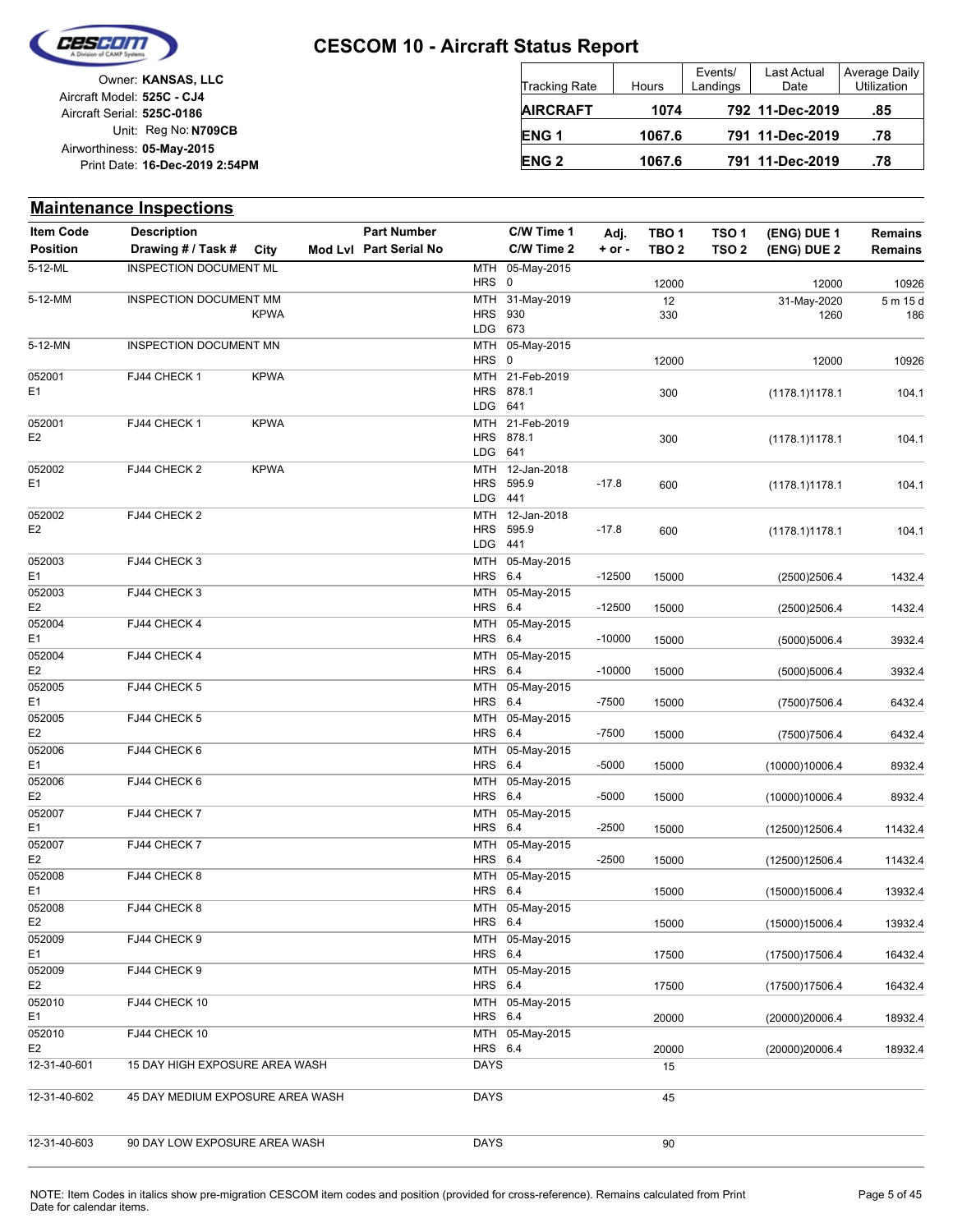

## **CESCOM 10 - Aircraft Status Report**

| Owner: KANSAS, LLC                                              | <b>Tracking Rate</b> | Hours  | Events/<br>Landings | <b>Last Actual</b><br>Date | Average Daily<br>Utilization |
|-----------------------------------------------------------------|----------------------|--------|---------------------|----------------------------|------------------------------|
| Aircraft Model: <b>525C - CJ4</b><br>Aircraft Serial: 525C-0186 | <b>AIRCRAFT</b>      | 1074   |                     | 792 11-Dec-2019            | .85                          |
| Unit: Reg No: N709CB                                            | <b>ENG1</b>          | 1067.6 |                     | 791 11-Dec-2019            | .78                          |
| Airworthiness: 05-May-2015<br>Print Date: 16-Dec-2019 2:54PM    | <b>ENG 2</b>         | 1067.6 |                     | 791 11-Dec-2019            | .78                          |

#### **(ENG) DUE 2 (ENG) DUE 1 Maintenance Inspections** City **Mod Lvl Part Serial No Part Number C/W Time 1 C/W Time 2 + or - Adj. TBO 1 TBO 2 TSO 2 TSO 1 Remains** Description Part Number C/W Time 1 Adj. TBO 1 TSO 1 (ENG) DUE 1 Remains **Position Drawing # / Task # Item Code** MTH 05-May-2015 144 NO. 1 M446616 31-May-2027 89 m 15 d 01112 26-21-15-9600.1 M446189-1 AND M446616 NO.1 ENGINE FIRE EXTINGUISHER BOTTLE CARTRIDGE (SQUIB) DISCARD - SERVICE LIFE MTH 05-May-2015 144 00764 NO. 2 M446189-1 MTH 05-May-2015 144 31-May-2027 89 m 15 d 26-21-15-9600.1 M446189-1 AND M446616 NO.2 ENGINE FIRE EXTINGUISHER BOTTLE CARTRIDGE (SQUIB) DISCARD - SERVICE LIFE MTH 09-Nov-2018 60 4441073-050EX 09-Nov-2023 46 m 24 d 525142701 35-11-10-780 KPWA OXYGEN BOTTLE ASSEMBLY RESTORATION (HYDROSTATIC TEST) MTH 05-May-2015 A/R E1 710015 COMPRESSOR CLEANING MTH 05-May-2015 A/R E2 710015 COMPRESSOR CLEANING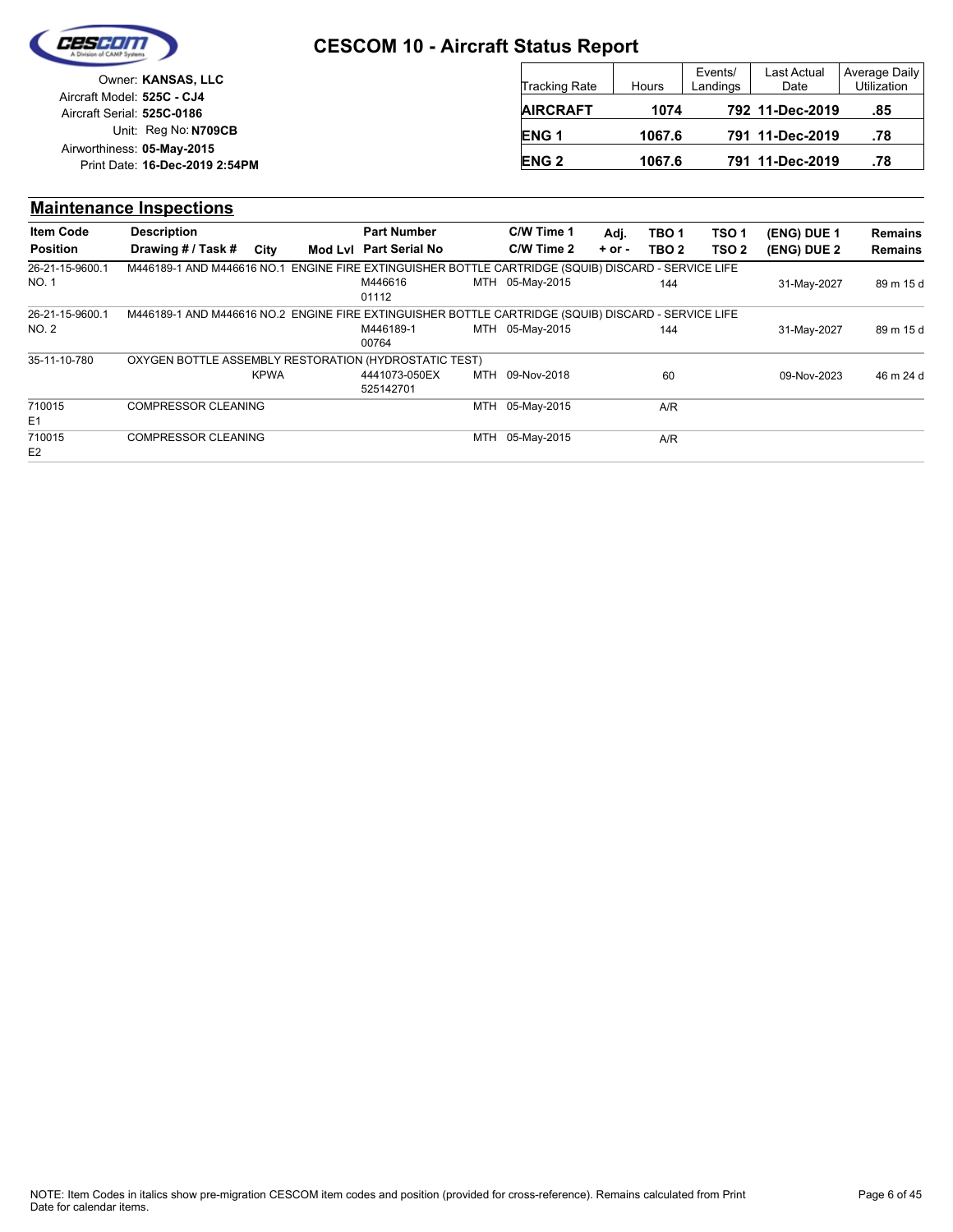

| Owner: KANSAS, LLC             |                            |
|--------------------------------|----------------------------|
|                                | Aircraft Model: 525C - CJ4 |
|                                | Aircraft Serial: 525C-0186 |
| Unit: Reg No: N709CB           |                            |
|                                | Airworthiness: 05-May-2015 |
| Print Date: 16-Dec-2019 2:54PM |                            |
|                                |                            |

| <b>Tracking Rate</b> | Hours  | Events/<br>Landings | Last Actual<br>Date | Average Daily<br>Utilization |
|----------------------|--------|---------------------|---------------------|------------------------------|
| <b>AIRCRAFT</b>      | 1074   |                     | 792 11-Dec-2019     | .85                          |
| ENG <sub>1</sub>     | 1067.6 |                     | 791 11-Dec-2019     | .78                          |
| <b>ENG 2</b>         | 1067.6 |                     | 791 11-Dec-2019     | .78                          |

| <b>Item Code</b>         | <b>Description</b>                    | <b>Part Number</b>        |            | C/W Time 1      | Adj.     | TBO <sub>1</sub> | TSO 1            | (ENG) DUE 1 | <b>Remains</b> |
|--------------------------|---------------------------------------|---------------------------|------------|-----------------|----------|------------------|------------------|-------------|----------------|
| <b>Position</b>          | Drawing # / Task #<br>City            | Mod Lvl Part Serial No    |            | C/W Time 2      | $+ or -$ | TBO <sub>2</sub> | TSO <sub>2</sub> | (ENG) DUE 2 | <b>Remains</b> |
| 210000                   | PNEUMATIC CHECK VALVE                 | 4005-20                   |            | MTH 05-May-2015 |          | O/C              | 0                |             |                |
| LEFT                     | 9914774-2                             | 0640                      |            |                 |          |                  |                  |             |                |
| 210000                   | PNEUMATIC CHECK VALVE                 | 4005-20                   |            | MTH 05-May-2015 |          | O/C              | 0                |             |                |
| <b>RIGHT</b>             | 9914774-2                             | 0642                      |            |                 |          |                  |                  |             |                |
| 210001                   | TEMP SENSOR ASSEMBLY                  | 7115070-10                |            | MTH 05-May-2015 |          | O/C              | 0                |             |                |
| <b>AFT</b>               | <b>ICT</b>                            | 0634                      |            |                 |          |                  |                  |             |                |
| 210001<br><b>FORWARD</b> | TEMP SENSOR ASSEMBLY<br><b>ICT</b>    | 7115070-10<br>0657        |            | MTH 05-May-2015 |          | O/C              | 0                |             |                |
| 210001                   | <b>PRECOOLER</b>                      | 8363-1                    |            | MTH 05-May-2015 |          | O/C              | 0                |             |                |
| LEFT                     | 9912624-2                             | T0390                     |            |                 |          |                  |                  |             |                |
| 210001                   | <b>PRECOOLER</b>                      | 8363-1                    |            | MTH 05-May-2015 |          | O/C              | 0                |             |                |
| <b>RIGHT</b>             | 9912624-2                             | T0345                     |            |                 |          |                  |                  |             |                |
| 210002                   | OVERTEMPERATURE SENSOR                | 1E51-1                    |            | MTH 05-May-2015 |          | O/C              | 0                |             |                |
| <b>LEFT</b>              | 9914519-2                             | 12BK328                   |            |                 |          |                  |                  |             |                |
| 210002                   | OVERTEMPERATURE SENSOR                | 1E51-1                    |            | MTH 05-May-2015 |          | O/C              | $\mathbf 0$      |             |                |
| <b>RIGHT</b>             | 9914519-2                             | 12BK329                   |            |                 |          |                  |                  |             |                |
| 210003<br><b>LEFT</b>    | CABIN DUCT TEMPERATURE SENSOR         | MS28034-3<br>188463       |            | MTH 05-May-2015 |          | O/C              | 0                |             |                |
| 210003                   | CABIN DUCT TEMPERATURE SENSOR         | MS28034-3                 |            | MTH 05-May-2015 |          | O/C              | 0                |             |                |
| <b>RIGHT</b>             |                                       | 190757                    |            |                 |          |                  |                  |             |                |
| 211001                   | PRESS REGULATOR SHUTOFF VALVE         | 1422-4                    |            | MTH 05-May-2015 |          | O/C              | 0                |             |                |
| <b>LEFT</b>              | 9912704-4                             | 0573                      |            |                 |          |                  |                  |             |                |
| 211001                   | PRESS REGULATOR SHUTOFF VALVE         | 1422-4                    |            | MTH 05-May-2015 |          | O/C              | 0                |             |                |
| <b>RIGHT</b>             | 9912704-4                             | 0577                      |            |                 |          |                  |                  |             |                |
| 211005                   | PNEUMATIC SHUTOFF VALVE<br>9912422-3  | 2601-43<br>0192           |            | MTH 05-May-2015 |          | O/C              | 0                |             |                |
| 211006                   | A/C CHECK VALVE                       | 1310150-2                 |            | MTH 05-May-2015 |          |                  | 0                |             |                |
|                          |                                       | <b>NSN</b>                |            |                 |          | O/C              |                  |             |                |
| 212001                   | UNDERFLOOR INLET AIR BLOWER           | 0113-12<br>2277           |            | MTH 05-May-2015 |          | O/C              | 0                |             |                |
| 212100<br><b>CABIN</b>   | AIR DISTRIBUTION SOLENOID VALVE       | 2601-48<br>0412           |            | MTH 05-May-2015 |          | O/C              | 0                |             |                |
| 212100<br><b>COCKPIT</b> | AIR DISTRIBUTION SOLENOID VALVE       | 2601-48<br>0406           |            | MTH 05-May-2015 |          | O/C              | 0                |             |                |
| 213003                   | PRESSURE CONTROLLER                   | 52811-103                 |            | MTH 16-Feb-2017 |          | O/C              | 0                |             |                |
|                          | <b>KPWA</b>                           | 1172                      | <b>HRS</b> | 349.8           |          |                  | 0                |             |                |
|                          |                                       |                           | LDG 252    |                 |          |                  | $\mathbf 0$      |             |                |
|                          |                                       |                           |            |                 |          |                  |                  |             |                |
| 213004<br><b>LEFT</b>    | RAM AIR MODULATING VALVE<br>9912703-3 | 27241287-29<br>7BK40      |            | MTH 05-May-2015 |          | O/C              | 0                |             |                |
| 213004                   | RAM AIR MODULATING VALVE              | 27241287-29               |            | MTH 05-May-2015 |          | O/C              | 0                |             |                |
| RIGHT                    | 9912703-3                             | IBM2                      |            |                 |          |                  |                  |             |                |
| 213005                   | OUTBOUND OUTFLOW VALVE                | 52812-103                 |            | MTH 05-May-2015 |          | O/C              | 0                |             |                |
| LEFT                     | 9912661-3                             | 5058                      |            |                 |          |                  |                  |             |                |
| 213005                   | INBOUND OUTFLOW VALVE                 | 52812-103                 |            | MTH 05-May-2015 |          | O/C              | 0                |             |                |
| <b>RIGHT</b>             | 9912661-3                             | 5059                      |            |                 |          |                  |                  |             |                |
| 215001                   | EVAPORATOR MODULE                     | 004-0257-1                |            | MTH 05-May-2015 |          | O/C              | 0                |             |                |
| <b>LEFT FORWARD</b>      | 9912660-13                            | T-M14565-03               |            |                 |          |                  |                  |             |                |
| 215001                   | EVAPORATOR MODULE                     | 004-0257-1                |            | MTH 05-May-2015 |          | O/C              | 0                |             |                |
| RIGHT FORWARD 9912660-13 |                                       | T-M14565-02               |            |                 |          |                  |                  |             |                |
| 215002                   | <b>EVAPORATOR MODULE</b>              | 004-0257-1                |            | MTH 22-Aug-2015 |          | O/C              | 0                |             |                |
| AFT                      | ICT<br>9912660-13                     | T-M18550-06               |            | HRS 42.3        |          |                  | 0                |             |                |
|                          |                                       |                           | LDG 36     |                 |          |                  |                  |             |                |
| 215004                   | <b>EVAPORATOR FAN</b>                 | 004-0255-1                |            | MTH 05-May-2015 |          | O/C              | 0                |             |                |
|                          |                                       | <b>NSN</b>                |            |                 |          |                  |                  |             |                |
| 215005                   | CONDENSER ASSEMBLY<br>9912660-11      | 004-0350-1<br>T-M13226-02 |            | MTH 05-May-2015 |          | O/C              | 0                |             |                |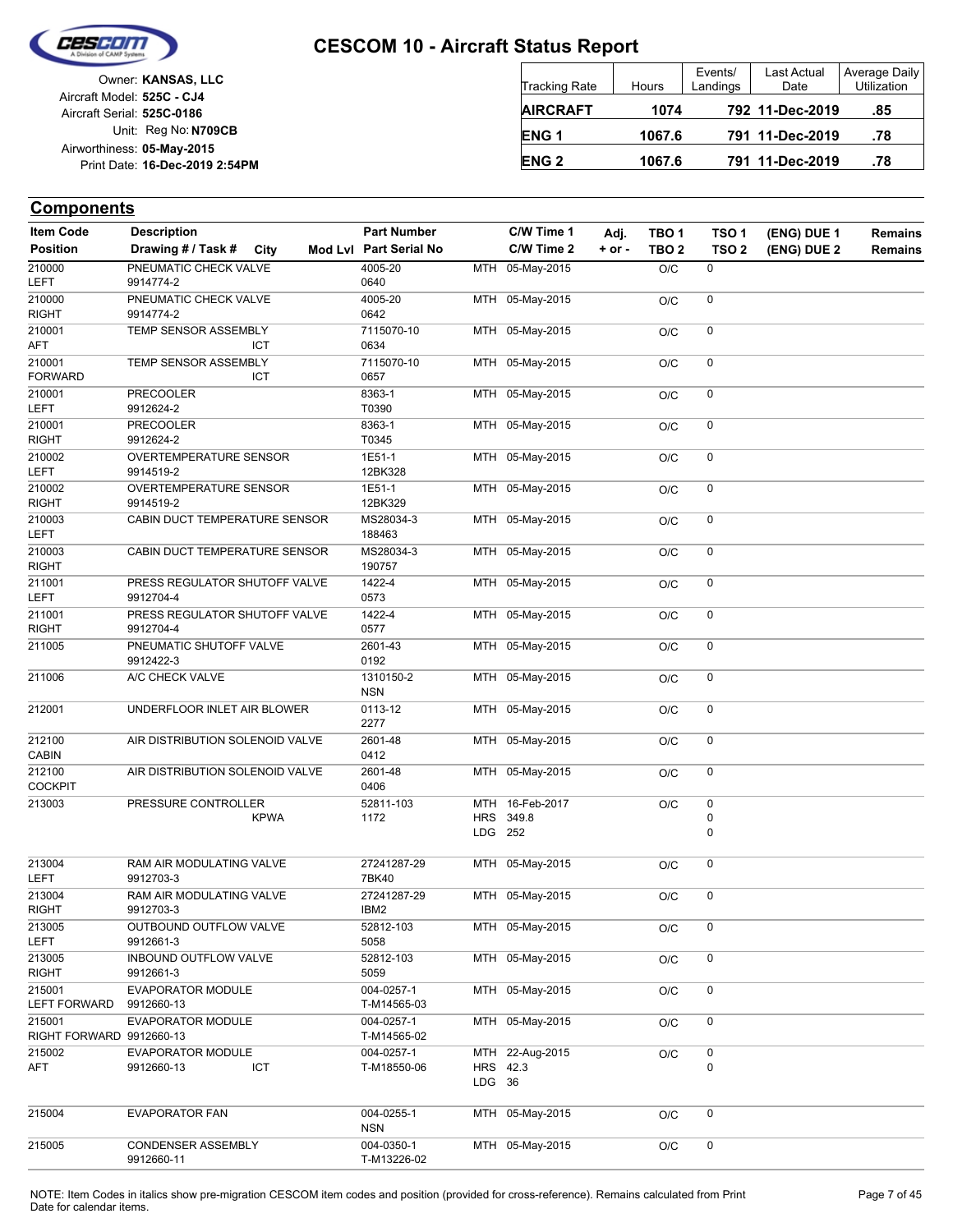

| Owner: KANSAS, LLC             |                            |
|--------------------------------|----------------------------|
|                                | Aircraft Model: 525C - CJ4 |
|                                | Aircraft Serial: 525C-0186 |
| Unit: Reg No: N709CB           |                            |
|                                | Airworthiness: 05-May-2015 |
| Print Date: 16-Dec-2019 2:54PM |                            |
|                                |                            |

| <b>Tracking Rate</b> | Hours  | Events/<br>Landings | Last Actual<br>Date | Average Daily<br>Utilization |
|----------------------|--------|---------------------|---------------------|------------------------------|
| <b>AIRCRAFT</b>      | 1074   |                     | 792 11-Dec-2019     | .85                          |
| <b>ENG1</b>          | 1067.6 |                     | 791 11-Dec-2019     | .78                          |
| <b>ENG 2</b>         | 1067.6 |                     | 791 11-Dec-2019     | .78                          |

| <b>Item Code</b>          | <b>Description</b>                                               | <b>Part Number</b><br>Mod Lvl Part Serial No |         | C/W Time 1<br>C/W Time 2                | Adj.       | TBO <sub>1</sub>         | TSO <sub>1</sub> | (ENG) DUE 1 | <b>Remains</b> |
|---------------------------|------------------------------------------------------------------|----------------------------------------------|---------|-----------------------------------------|------------|--------------------------|------------------|-------------|----------------|
| <b>Position</b>           | Drawing # / Task #<br>City                                       |                                              |         |                                         | $+$ or $-$ | TBO <sub>2</sub>         | TSO <sub>2</sub> | (ENG) DUE 2 | <b>Remains</b> |
| 215008                    | RECEIVER DRYER MODULE<br>9912660-16                              | 004-0850-1<br>T-M13223-01                    |         | MTH 05-May-2015                         |            | O/C                      | 0                |             |                |
| 215010                    | COMPRESSOR/BLOWER MODULE<br>9912660-15                           | 004-0550-1<br>T-M14200-1                     |         | MTH 05-May-2015                         |            | O/C                      | 0                |             |                |
| 215011                    | RECEIVER/DRYER PRESS TRANSDUCER<br>9912660-17                    | APTE-519-625-500A<br>8101-11-294             |         | MTH 05-May-2015                         |            | O/C                      | 0                |             |                |
| 215012                    | AIR CONDITIONER DRIVE BELT                                       | ES20040-10<br><b>NSN</b>                     |         | MTH 05-May-2015                         |            | O/C                      | 0                |             |                |
| 215014                    | <b>MOTOR COMPRESSOR</b>                                          | 98-0906<br>T-M13254-01                       |         | MTH 05-May-2015                         |            | O/C                      | 0                |             |                |
| 216101                    | SOLAR SENSOR ASSEMBLY                                            | 7115070-9<br>0263                            |         | MTH 05-May-2015                         |            | O/C                      | 0                |             |                |
| 221002<br><b>AILERON</b>  | <b>SERVO MOUNT</b><br><b>SMT-65</b>                              | 622-5735-021<br>44TXHF                       |         | MTH 05-May-2015                         |            | O/C                      | 0                |             |                |
| 221002<br><b>ELEVATOR</b> | <b>SERVO MOUNT</b>                                               | 622-5735-020<br>44TTL3                       |         | MTH 05-May-2015                         |            | O/C                      | 0                |             |                |
| 221002<br><b>RUDDER</b>   | <b>SERVO MOUNT</b><br><b>SMT-65</b>                              | 622-5735-519<br>42NKFP                       |         | MTH 05-May-2015                         |            | O/C                      | 0                |             |                |
| 221003<br><b>AILERON</b>  | <b>SERVO</b><br>SVO-3000                                         | 822-1168-022<br>44TTV4                       |         | MTH 05-May-2015                         |            | O/C                      | 0                |             |                |
| 221003<br><b>ELEVATOR</b> | <b>SERVO</b><br>SVO-3000                                         | 822-1168-021<br>42NK09                       |         | MTH 05-May-2015                         |            | O/C                      | 0                |             |                |
| 221003<br><b>RUDDER</b>   | <b>SERVO</b><br>SVO-3000                                         | 822-1168-023<br>42NK7T                       |         | MTH 05-May-2015                         |            | O/C                      | 0                |             |                |
| 221005                    | FLIGHT GUIDANCE PANEL<br>FGP-3000                                | 822-1107-136<br>44R40F                       |         | MTH 05-May-2015                         |            | O/C                      | 0                |             |                |
| 23-71-00-9600<br>237000A  | COCKPIT VOICE RECORDER UNDERWATER LOCATOR BEACON BATTERY DISCARD | 810-2007/K<br><b>NSN</b>                     | MTH     |                                         |            | <b>DUE</b><br><b>DUE</b> |                  | 30-Sep-2020 | 9 m 14 d       |
| 231006<br><b>NO.1</b>     | <b>VHF COMMUNICATION TRANSCEIVER</b>                             | 822-1468-110<br>4P1CR                        |         | MTH 05-May-2015                         |            | O/C                      | 0                |             |                |
| 231006<br>NO.2            | <b>VHF COMMUNICATION TRANSCEIVER</b>                             | 822-1468-110<br>4P1CC                        |         | MTH 05-May-2015                         |            | O/C                      | 0                |             |                |
| 231007<br><b>NO.1</b>     | <b>COMMUNICATION ANTENNA</b>                                     | VHF10-829<br>2010                            |         | MTH 05-May-2015                         |            | O/C                      | 0                |             |                |
| 231007<br>NO.2            | COMMUNICATION ANTENNA                                            | VHF10-829<br>1925                            |         | MTH 05-May-2015                         |            | O/C                      | 0                |             |                |
| 232003                    | TELEPHONE TRANSCEIVER                                            | P12023<br>1202314086                         |         | MTH 05-May-2015                         |            | O/C                      | 0                |             |                |
| 232006                    | AIRCELL ROUTER<br><b>KPWA</b>                                    | P12083<br>1208313116                         | LDG 117 | MTH 10-Mar-2016<br>HRS 160.1            |            | O/C                      | 0<br>$\mathbf 0$ |             |                |
| 232007<br><b>CABIN</b>    | AIRCELL FLITEFONE HANDSET<br>ICT                                 | P12192-003<br>1219238278                     |         | MTH 05-May-2015                         |            | O/C                      | 0                |             |                |
| 232007<br><b>COCKPIT</b>  | AIRCELL FLITEFONE HANDSET<br>ICT                                 | P12192-003<br>1219238286                     |         | MTH 05-May-2015                         |            | O/C                      | 0                |             |                |
| 232008                    | AIRCELL COMPUTER<br><b>KPWA</b>                                  | P13989<br>1398918247                         |         | MTH 04-Aug-2017<br>HRS 491.4<br>LDG 363 |            | O/C                      | 0<br>0<br>0      |             |                |
| 232009                    | AIRCELL CONFIG MODULE                                            | P14126<br>1412613900                         |         | MTH 05-May-2015                         |            | O/C                      | 0                |             |                |
| 232020<br><b>FWD</b>      | BROADBAND AIRCELL ANTENNA                                        | P12949<br>462352                             |         | MTH 05-May-2015                         |            | O/C                      | 0                |             |                |
| 232022<br>AFT             | BROADBAND AIRCELL ANTENNA                                        | P12949<br>477626                             |         | MTH 05-May-2015                         |            | O/C                      | 0                |             |                |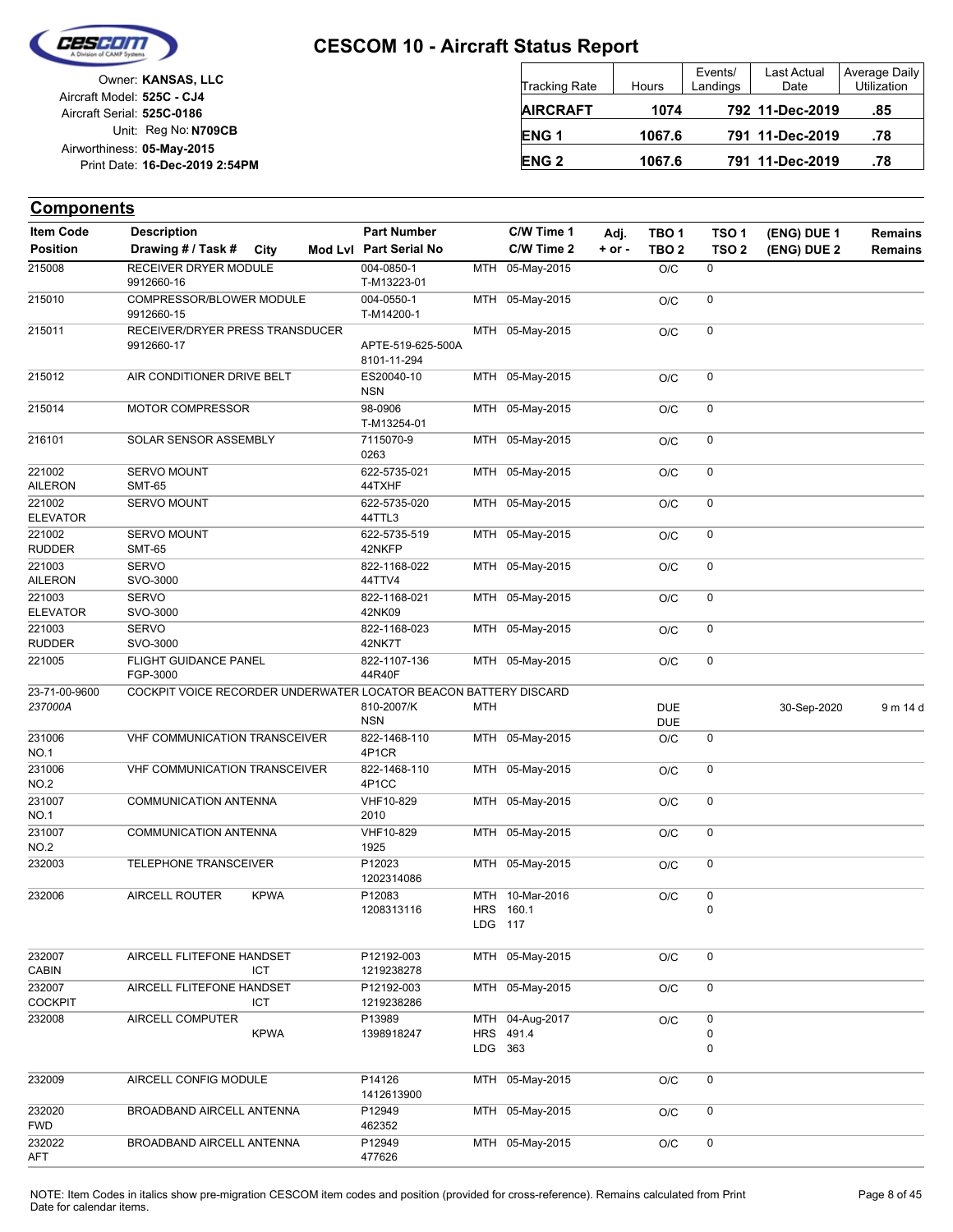

Unit: Reg No: N709CB Print Date: 16-Dec-2019 2:54PM **05-May-2015** Airworthiness: Owner: **KANSAS, LLC** Aircraft Serial: **525C-0186** Aircraft Model: **525C - CJ4**

| <b>Tracking Rate</b> | <b>Hours</b> | Events/<br>Landings | Last Actual<br>Date | Average Daily<br>Utilization |
|----------------------|--------------|---------------------|---------------------|------------------------------|
| <b>AIRCRAFT</b>      | 1074         |                     | 792 11-Dec-2019     | .85                          |
| ENG <sub>1</sub>     | 1067.6       |                     | 791 11-Dec-2019     | .78                          |
| <b>ENG 2</b>         | 1067.6       |                     | 791 11-Dec-2019     | .78                          |

| <b>Components</b>                   |                                                         |                                              |                         |                              |                    |                                      |                                      |                            |                           |
|-------------------------------------|---------------------------------------------------------|----------------------------------------------|-------------------------|------------------------------|--------------------|--------------------------------------|--------------------------------------|----------------------------|---------------------------|
| <b>Item Code</b><br><b>Position</b> | <b>Description</b><br>Drawing # / Task #<br><b>City</b> | <b>Part Number</b><br>Mod Lvl Part Serial No |                         | C/W Time 1<br>C/W Time 2     | Adj.<br>$+$ or $-$ | TBO <sub>1</sub><br>TBO <sub>2</sub> | TSO <sub>1</sub><br>TSO <sub>2</sub> | (ENG) DUE 1<br>(ENG) DUE 2 | <b>Remains</b><br>Remains |
| 235003                              | RADIO W/DATALINK INTERFACE UNIT<br>RIU-4110             | 822-1864-074<br>4P6H4                        |                         | MTH 05-May-2015              |                    | O/C                                  | 0                                    |                            |                           |
| 235005                              | RADIO INTERFACE UNIT                                    | 822-1864-024<br>4P6GO                        |                         | MTH 05-May-2015              |                    | O/C                                  | 0                                    |                            |                           |
| 237000                              | COCKPIT VOICE RECORDER LOCATOR BEACON                   | DK120<br>SD47877                             |                         | MTH 05-May-2015              |                    | O/C                                  | 0                                    |                            |                           |
| 237001                              | <b>COCKPIT VOICE RECORDER</b>                           | 2100-1025-22<br>001037560                    |                         | MTH 05-May-2015              |                    | O/C                                  | 0                                    |                            |                           |
| 237002                              | COCKPIT VOICE RECORDER CONTROLLER                       | S251-1120-00<br>001033488                    |                         | MTH 05-May-2015              |                    | O/C                                  | 0                                    |                            |                           |
| 237003                              | COCKPIT VOICE RECORDER MICROPHONE                       | S055-0067-00<br>001021727                    |                         | MTH 05-May-2015              |                    | O/C                                  | $\pmb{0}$                            |                            |                           |
| 237004                              | COCKPIT VOICE RECORDER IMPACT SWITCH                    | 6895-D-2-X-5-5<br>NSN                        |                         | MTH 05-May-2015              |                    | O/C                                  | 0                                    |                            |                           |
| 240000<br>LEFT                      | POWER CONTROL UNIT<br>9914777-3                         | 94496-1<br>554                               |                         | MTH 05-May-2015              |                    | O/C                                  | $\pmb{0}$                            |                            |                           |
| 240000<br><b>RIGHT</b>              | POWER CONTROL UNIT<br>9914777-3                         | 94496-1<br>555                               |                         | MTH 05-May-2015              |                    | O/C                                  | 0                                    |                            |                           |
| 243002<br>LEFT                      | <b>AC ALTERNATOR</b><br>9914777-2                       | 94495-1<br>451                               |                         | MTH 05-May-2015              |                    | O/C                                  | 0                                    |                            |                           |
| 243002<br><b>RIGHT</b>              | <b>AC ALTERNATOR</b><br><b>KICT</b><br>9914777-2        | 94495-1<br>463                               | MTH<br>LDG 778          | 07-Nov-2019<br>HRS 1052.4    |                    | O/C                                  | 54<br>1052.4<br>778                  |                            |                           |
| 243003<br>LEFT                      | <b>GENERATOR CONTROL UNIT</b>                           | 51525-001F<br>P6594                          |                         | MTH 05-May-2015              |                    | O/C                                  | 0                                    |                            |                           |
| 243003<br><b>RIGHT</b>              | <b>GENERATOR CONTROL UNIT</b>                           | 51525-001F<br>P6853                          |                         | MTH 05-May-2015              |                    | O/C                                  | 0                                    |                            |                           |
| 243007                              | <b>KPWA</b><br><b>BATTERY</b><br>9914058-6 NICAD        | 30978-002<br>11500120                        | LDG 641                 | MTH 21-Feb-2019<br>HRS 878.1 |                    | O/C                                  |                                      |                            |                           |
| 243008                              | <b>BATTERY RELAY</b>                                    | A931F<br>CT96000                             |                         | MTH 05-May-2015              |                    | O/C                                  | 0                                    |                            |                           |
| 243101<br>LEFT                      | <b>GROUND FAULT TRANSFORMER</b>                         | 76779-1<br>11999                             |                         | MTH 05-May-2015              |                    | O/C                                  | 0                                    |                            |                           |
| 243101<br><b>RIGHT</b>              | GROUND FAULT TRANSFORMER                                | 76779-1<br>11992                             |                         | MTH 05-May-2015              |                    | O/C                                  | 0                                    |                            |                           |
| 243102                              | TRANSFORMER RECTIFIER UNIT<br>ICT                       | TRU1-125-1A<br>484                           | <b>HRS</b> 5.8<br>LDG 4 | MTH 07-May-2015              |                    | O/C                                  | 0<br>0<br>0                          |                            |                           |
| 245001<br>LEFT                      | DIMMING CONTROL PCB                                     | 8718991-14<br>0471                           |                         | MTH 05-May-2015              |                    | O/C                                  | 0                                    |                            |                           |
| 245001<br><b>RIGHT</b>              | DIMMING CONTROL PCB                                     | 8718991-14<br>0472                           |                         | MTH 05-May-2015              |                    | O/C                                  | 0                                    |                            |                           |
| 245002<br>LEFT                      | BLEED AIR CONTROL PCB                                   | 8718999-17<br>0485                           |                         | MTH 05-May-2015              |                    | O/C                                  | 0                                    |                            |                           |
| 245002<br>RIGHT                     | BLEED AIR CONTROL PCB                                   | 8718999-17<br>0484                           |                         | MTH 05-May-2015              |                    | O/C                                  | 0                                    |                            |                           |
| 245003<br>LEFT                      | <b>BLEED AIR MONITOR PCB</b>                            | 8718972-1<br>0346                            |                         | MTH 05-May-2015              |                    | O/C                                  | 0                                    |                            |                           |
| 245003<br><b>RIGHT</b>              | <b>BLEED AIR MONITOR PCB</b>                            | 8718972-1<br>0347                            |                         | MTH 05-May-2015              |                    | O/C                                  | 0                                    |                            |                           |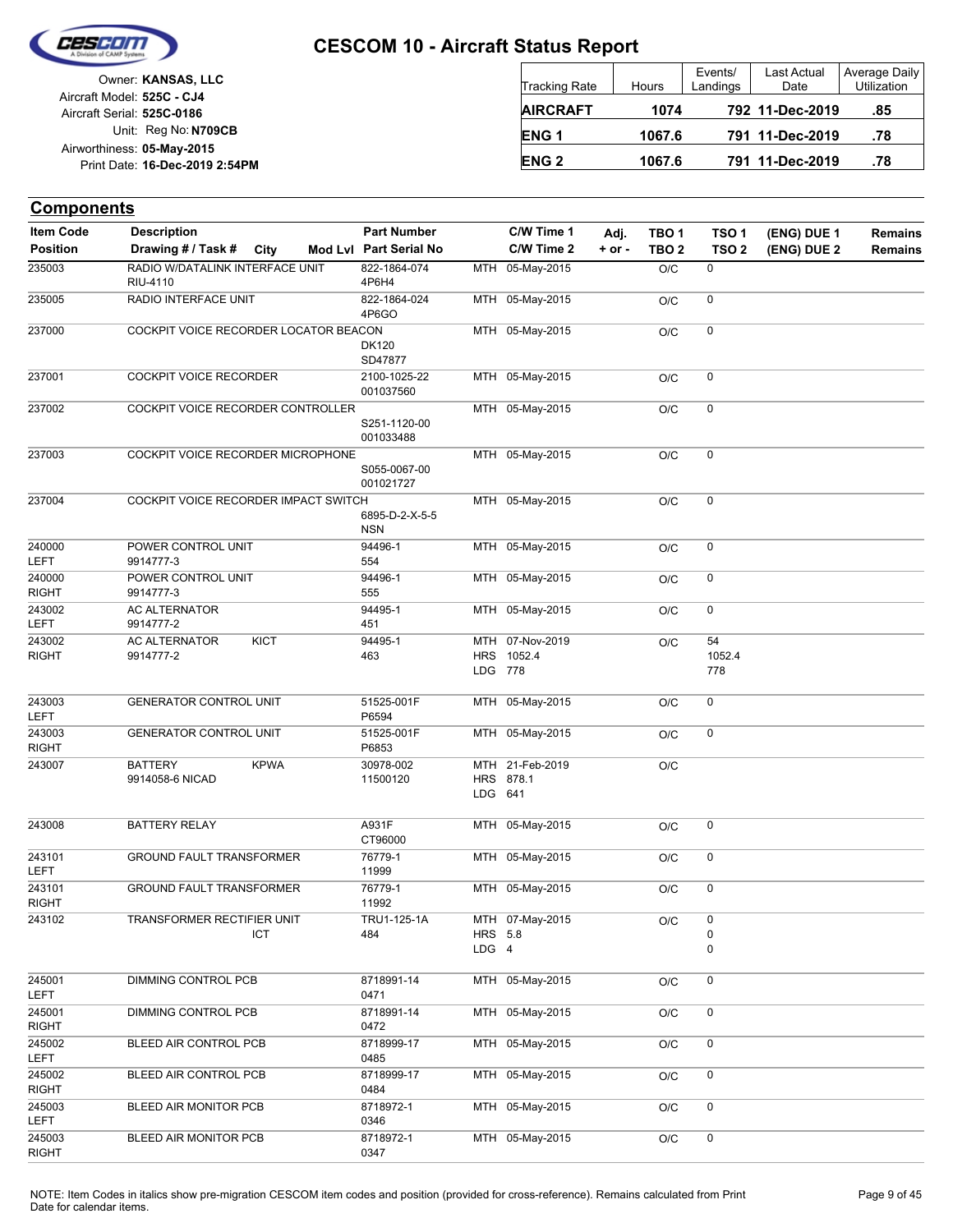

| Owner: KANSAS, LLC             |                            |
|--------------------------------|----------------------------|
|                                | Aircraft Model: 525C - CJ4 |
|                                | Aircraft Serial: 525C-0186 |
| Unit: Reg No: N709CB           |                            |
|                                | Airworthiness: 05-May-2015 |
| Print Date: 16-Dec-2019 2:54PM |                            |
|                                |                            |

| <b>Tracking Rate</b> | Hours  | Events/<br>Landings | Last Actual<br>Date | Average Daily<br><b>Utilization</b> |
|----------------------|--------|---------------------|---------------------|-------------------------------------|
| <b>AIRCRAFT</b>      | 1074   |                     | 792 11-Dec-2019     | .85                                 |
| ENG <sub>1</sub>     | 1067.6 |                     | 791 11-Dec-2019     | .78                                 |
| <b>ENG 2</b>         | 1067.6 |                     | 791 11-Dec-2019     | .78                                 |

| <b>Item Code</b>         | <b>Description</b>                        |      | <b>Part Number</b>     |                    | C/W Time 1      | Adj.       | TBO <sub>1</sub> | TSO <sub>1</sub> | (ENG) DUE 1 | <b>Remains</b> |
|--------------------------|-------------------------------------------|------|------------------------|--------------------|-----------------|------------|------------------|------------------|-------------|----------------|
| <b>Position</b>          | Drawing # / Task #                        | City | Mod Lvl Part Serial No |                    | C/W Time 2      | $+$ or $-$ | TBO <sub>2</sub> | TSO <sub>2</sub> | (ENG) DUE 2 | Remains        |
| 245004<br>LEFT           | ARINC DECODER PCB                         |      | 8718997-25<br>0467     |                    | MTH 05-May-2015 |            | O/C              | 0                |             |                |
| 245004<br><b>RIGHT</b>   | ARINC DECODER PCB                         |      | 8718997-25<br>0468     |                    | MTH 05-May-2015 |            | O/C              | 0                |             |                |
| 245005<br><b>NO.1</b>    | POWER DISTRIBUTION PCB                    |      | 8718992-21<br>0194     |                    | MTH 05-May-2015 |            | O/C              | 0                |             |                |
| 245005<br><b>NO.2</b>    | POWER DISTRIBUTION PCB                    |      | 8718992-21<br>0193     |                    | MTH 05-May-2015 |            | O/C              | 0                |             |                |
| 245006                   | <b>ENVIRONMENTAL PCB</b>                  |      | 8718993-27             |                    | MTH 22-Aug-2015 |            | O/C              | $\pmb{0}$        |             |                |
| LEFT                     |                                           | ICT  | 0279                   | HRS 42.3<br>LDG 36 |                 |            |                  | 0                |             |                |
| 245006                   | <b>ENVIRONMENTAL PCB</b>                  |      | 8718993-27             |                    | MTH 22-Aug-2015 |            | O/C              | $\pmb{0}$        |             |                |
| <b>RIGHT</b>             |                                           | ICT  | 0272                   | HRS 42.3<br>LDG 36 |                 |            |                  | 0                |             |                |
| 245007                   | HDAV OUTLET                               | ICT  | 441-0007-102<br>40GRDN |                    | MTH 05-May-2015 |            | O/C              | 0                |             |                |
| 245008<br>LEFT           | CABIN ALT MODULE ASSEMBLY<br>PC BOARD BOX |      | 7018119-1<br>1447      |                    | MTH 05-May-2015 |            | O/C              | 0                |             |                |
| 245008<br><b>RIGHT</b>   | CABIN ALT MODULE ASSEMBLY<br>PC BOARD BOX |      | 7018119-1<br>1455      |                    | MTH 05-May-2015 |            | O/C              | 0                |             |                |
| 245008                   | MEDIA CENTER DEVICE                       | ICT  | 441-0008-100<br>43R99C |                    | MTH 05-May-2015 |            | O/C              | 0                |             |                |
| 245009                   | A/C CONTROLLER<br>1 IN-40UT               |      | 106282-1<br>8120115    |                    | MTH 05-May-2015 |            | O/C              | 0                |             |                |
| 245010<br><b>COCKPIT</b> | ELECTRICAL OUTLET                         | ICT  | 106300-21<br>2400215   |                    | MTH 05-May-2015 |            | O/C              | 0                |             |                |
| 245010<br>PILOT          | ELECTRICAL OUTLET                         | ICT  | 106300-21<br>2390215   |                    | MTH 05-May-2015 |            | O/C              | 0                |             |                |
| 245012<br>LEFT           | SPEEDBRAKE PCB                            |      | 8718988-4<br>0432      |                    | MTH 05-May-2015 |            | O/C              | 0                |             |                |
| 245012<br><b>RIGHT</b>   | SPEEDBRAKE PCB                            |      | 8718988-4<br>0433      |                    | MTH 05-May-2015 |            | O/C              | 0                |             |                |
| 245013<br>LEFT           | FLAP CONTROL PCB                          |      | 8718978-1<br>0305      | MTH                | 05-May-2015     |            | O/C              | 0                |             |                |
| 245013<br><b>RIGHT</b>   | FLAP CONTROL PCB                          |      | 8718978-1<br>0306      |                    | MTH 05-May-2015 |            | O/C              | 0                |             |                |
| 245014                   | LIGHTING CONTROL ASSEMBLY PCB             |      | 8718987-21<br>0288     |                    | MTH 05-May-2015 |            | O/C              | 0                |             |                |
| 245015<br>LEFT           | LANDING GEAR CONTROL PCB                  |      | 8718998-25<br>0482     |                    | MTH 05-May-2015 |            | O/C              | 0                |             |                |
| 245015<br><b>RIGHT</b>   | LANDING GEAR CONTROL PCB                  |      | 8718998-25<br>0483     |                    | MTH 05-May-2015 |            | O/C              | 0                |             |                |
| 245016                   | TRIM MONITOR PCB                          |      | 8718976-7<br>0292      |                    | MTH 05-May-2015 |            | O/C              | 0                |             |                |
| 245017                   | SECONDARY TRIM ASSEMBLY PCB               |      | 8718975-7<br>0195      |                    | MTH 05-May-2015 |            | O/C              | 0                |             |                |
| 245018                   | DOOR/REV ASSY PCB                         |      | 8718989-9<br>0284      |                    | MTH 05-May-2015 |            | O/C              | 0                |             |                |
| 245019<br><b>LEFT</b>    | <b>DIAGNOSTICS PCB</b>                    |      | 8718971-1<br>0293      |                    | MTH 05-May-2015 |            | O/C              | 0                |             |                |
| 245019<br><b>RIGHT</b>   | <b>DIAGNOSTICS PCB</b>                    |      | 8718971-1<br>0294      |                    | MTH 05-May-2015 |            | O/C              | 0                |             |                |
| 245020<br><b>LEFT</b>    | FUEL CONTROL ASSY PCB                     |      | 8718994-5<br>0474      |                    | MTH 05-May-2015 |            | O/C              | $\mathsf 0$      |             |                |
| 245020<br><b>RIGHT</b>   | FUEL CONTROL ASSY PCB                     |      | 8718994-5<br>0475      |                    | MTH 05-May-2015 |            | $\rm O/C$        | 0                |             |                |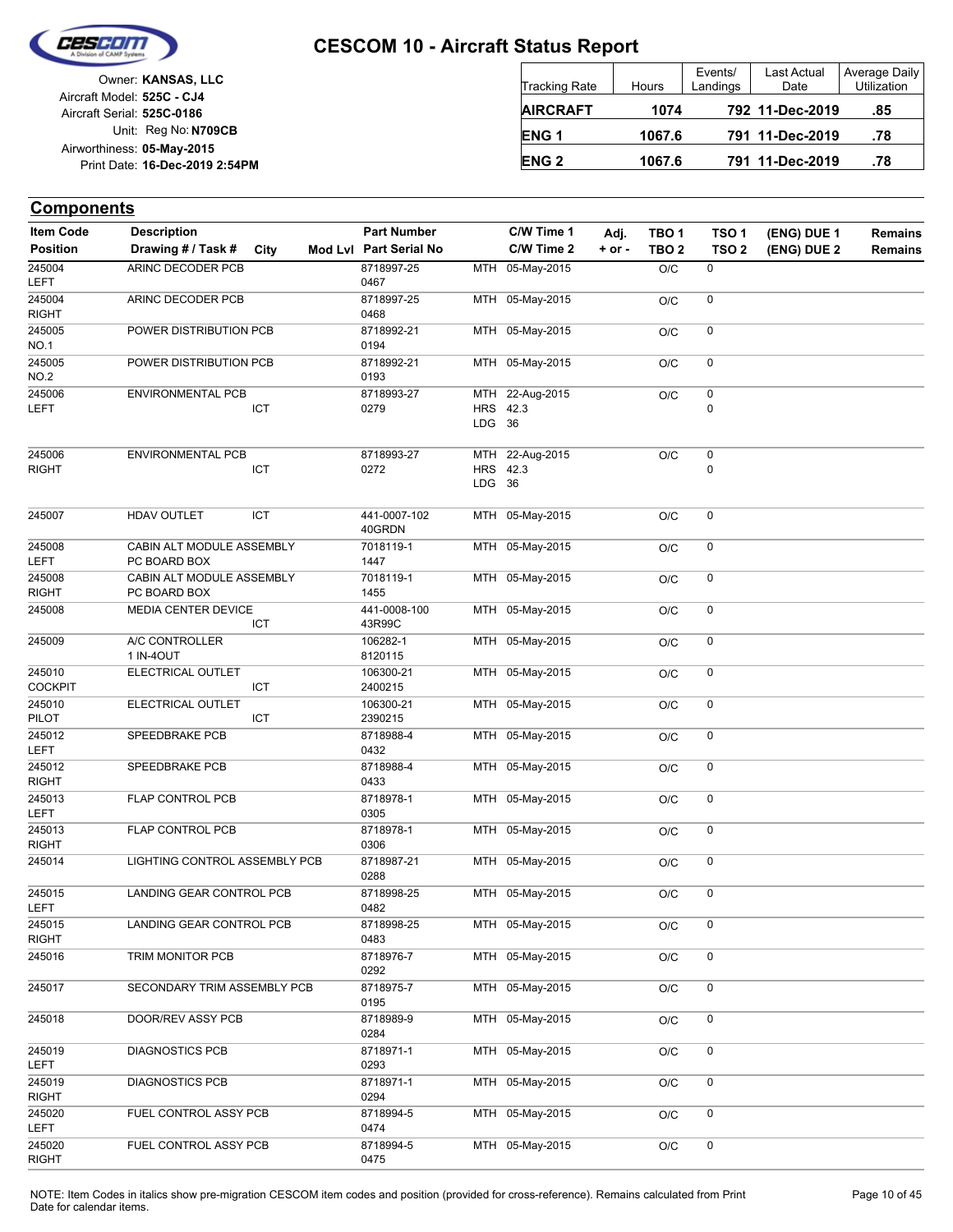

|                            | Owner: KANSAS, LLC             |
|----------------------------|--------------------------------|
| Aircraft Model: 525C - CJ4 |                                |
| Aircraft Serial: 525C-0186 |                                |
|                            | Unit: Reg No: N709CB           |
|                            | Airworthiness: 05-May-2015     |
|                            | Print Date: 16-Dec-2019 2:54PM |
|                            |                                |

| <b>Tracking Rate</b> | Hours  | Events/<br>Landings | Last Actual<br>Date | Average Daily<br>Utilization |
|----------------------|--------|---------------------|---------------------|------------------------------|
| <b>AIRCRAFT</b>      | 1074   |                     | 792 11-Dec-2019     | .85                          |
| ENG <sub>1</sub>     | 1067.6 |                     | 791 11-Dec-2019     | .78                          |
| <b>ENG 2</b>         | 1067.6 |                     | 791 11-Dec-2019     | .78                          |

| <b>Item Code</b>         | <b>Description</b>                         |             | <b>Part Number</b>         |                       | C/W Time 1                   | Adj.     | TBO <sub>1</sub>         | TSO <sub>1</sub> | (ENG) DUE 1 | Remains        |
|--------------------------|--------------------------------------------|-------------|----------------------------|-----------------------|------------------------------|----------|--------------------------|------------------|-------------|----------------|
| <b>Position</b>          | Drawing # / Task #                         | City        | Mod Lvl Part Serial No     |                       | C/W Time 2                   | $+ or -$ | TBO <sub>2</sub>         | TSO <sub>2</sub> | (ENG) DUE 2 | <b>Remains</b> |
| 245021<br><b>LEFT</b>    | 5V POWER ASSY PCB                          |             | 8718980-1<br>0464          |                       | MTH 05-May-2015              |          | O/C                      | 0                |             |                |
| 245021<br><b>RIGHT</b>   | 5V POWER ASSY PCB                          |             | 8718980-1<br>0465          |                       | MTH 05-May-2015              |          | O/C                      | 0                |             |                |
| 245022                   | AUDIO SWITCHING ASSY PCB                   |             | 8718982-1<br>0283          |                       | MTH 05-May-2015              |          | O/C                      | 0                |             |                |
| 245023                   | AUDIO/REV ASSY PCB                         |             | 8718995-9<br>0911          |                       | MTH 05-May-2015              |          | O/C                      | 0                |             |                |
| 245024                   | PRIMARY TRIM PCB                           |             | 8718977-7<br>0298          |                       | MTH 05-May-2015              |          | O/C                      | 0                |             |                |
| 245027                   | <b>ENTRY SWITCH</b>                        | ICT         | 441-0024-100<br>44VH3N     |                       | MTH 05-May-2015              |          | O/C                      | 0                |             |                |
| 245028                   | <b>CLIENT SWITCH</b>                       | ICT         | 441-0025-100<br>42P6F8     |                       | MTH 05-May-2015              |          | O/C                      | 0                |             |                |
| 25-61-00-9600<br>256002  | EMERGENCY LOCATOR BEACON BATTERY DISCARD   |             | 452-0133<br>365729-038     | <b>MTH</b>            |                              |          | <b>DUE</b><br><b>DUE</b> |                  | 31-Jul-2020 | 7 m 15 d       |
| 250001<br>NO.3           | LEFT SIDE AFT FACING SEAT                  |             | 4710008-9<br><b>NSN</b>    |                       | MTH 05-May-2015              |          | O/C                      | 0                |             |                |
| 250001<br><b>NO.4</b>    | RIGHT SIDE AFT FACING SEAT                 |             | 4710008-10<br><b>NSN</b>   |                       | MTH 05-May-2015              |          | O/C                      | 0                |             |                |
| 250001<br><b>NO.5</b>    | LEFT SIDE FORWARD FACING SEAT              |             | 4710008-11<br><b>NSN</b>   |                       | MTH 05-May-2015              |          | O/C                      | 0                |             |                |
| 250001<br>NO.6           | RIGHT SIDE FORWARD FACING SEAT             |             | 4710008-12<br><b>NSN</b>   | MTH                   | 05-May-2015                  |          | O/C                      | 0                |             |                |
| 250001<br><b>NO.7</b>    | LEFT SIDE FORWARD FACING SEAT              |             | 4710008-10<br><b>NSN</b>   |                       | MTH 05-May-2015              |          | O/C                      | 0                |             |                |
| 250001<br>NO.8           | RIGHT SIDE FORWARD FACING SEAT             |             | 4710008-9<br><b>NSN</b>    |                       | MTH 05-May-2015              |          | O/C                      | 0                |             |                |
| 251002<br>LEFT NO. 1     | ELECTRONIC CABIN WINDOW SHADE<br>9919108-8 | <b>KPWA</b> | ATG74F003-A008<br>7721-109 | LDG 192               | MTH 14-Sep-2016<br>HRS 249.4 |          | O/C                      |                  |             |                |
| 251002<br>LEFT NO. 2     | ELECTRONIC CABIN WINDOW SHADE              | <b>ICT</b>  | 9919108-8<br>7721-111      |                       | MTH 05-May-2015              |          | O/C                      | 0                |             |                |
| 251002<br>LEFT NO. 3     | ELECTRONIC CABIN WINDOW SHADE              | ICT         | 9919108-8<br>7721-108      | MTH                   | 05-May-2015                  |          | O/C                      | 0                |             |                |
| 251002<br>LEFT NO. 4     | ELECTRONIC CABIN WINDOW SHADE              | <b>ICT</b>  | 9919108-8<br>7721-101      |                       | MTH 05-May-2015              |          | O/C                      | 0                |             |                |
| 251002<br>LEFT NO. 5     | ELECTRONIC CABIN WINDOW SHADE              | <b>KPWA</b> | 9919108-8<br>000024132     | <b>HRS</b><br>LDG 244 | MTH 12-Jan-2017<br>335.6     |          | O/C                      | 0<br>0<br>0      |             |                |
| 251002<br>RIGHT NO. 1    | ELECTRONIC CABIN WINDOW SHADE              | ICT         | 9919108-8<br>7721-105      |                       | MTH 05-May-2015              |          | O/C                      | 0                |             |                |
| 251002<br>RIGHT NO. 2    | ELECTRONIC CABIN WINDOW SHADE              | <b>ICT</b>  | 9919108-8<br>7721-103      |                       | MTH 05-May-2015              |          | O/C                      | 0                |             |                |
| 251002<br>RIGHT NO. 3    | ELECTRONIC CABIN WINDOW SHADE              | ICT         | 9919108-8<br>7721-102      |                       | MTH 05-May-2015              |          | O/C                      | $\mathsf 0$      |             |                |
| 251002<br>RIGHT NO. 4    | ELECTRONIC CABIN WINDOW SHADE              | ICT         | 9919108-8<br>7721-106      |                       | MTH 05-May-2015              |          | O/C                      | 0                |             |                |
| 251002<br>RIGHT NO. 5    | ELECTRONIC CABIN WINDOW SHADE              | <b>ICT</b>  | 9919108-8<br>7721-107      |                       | MTH 05-May-2015              |          | O/C                      | 0                |             |                |
| 251002<br>RIGHT NO. 6    | ELECTRONIC CABIN WINDOW SHADE              | ICT         | 9919108-8<br>7721-104      |                       | MTH 05-May-2015              |          | O/C                      | 0                |             |                |
| 251003<br><b>CABINET</b> | CABIN MANAGEMENT SYSTEM SWITCH ASSY        | ICT         | 441-0010-100<br>44V1VX     |                       | MTH 05-May-2015              |          | O/C                      | 0                |             |                |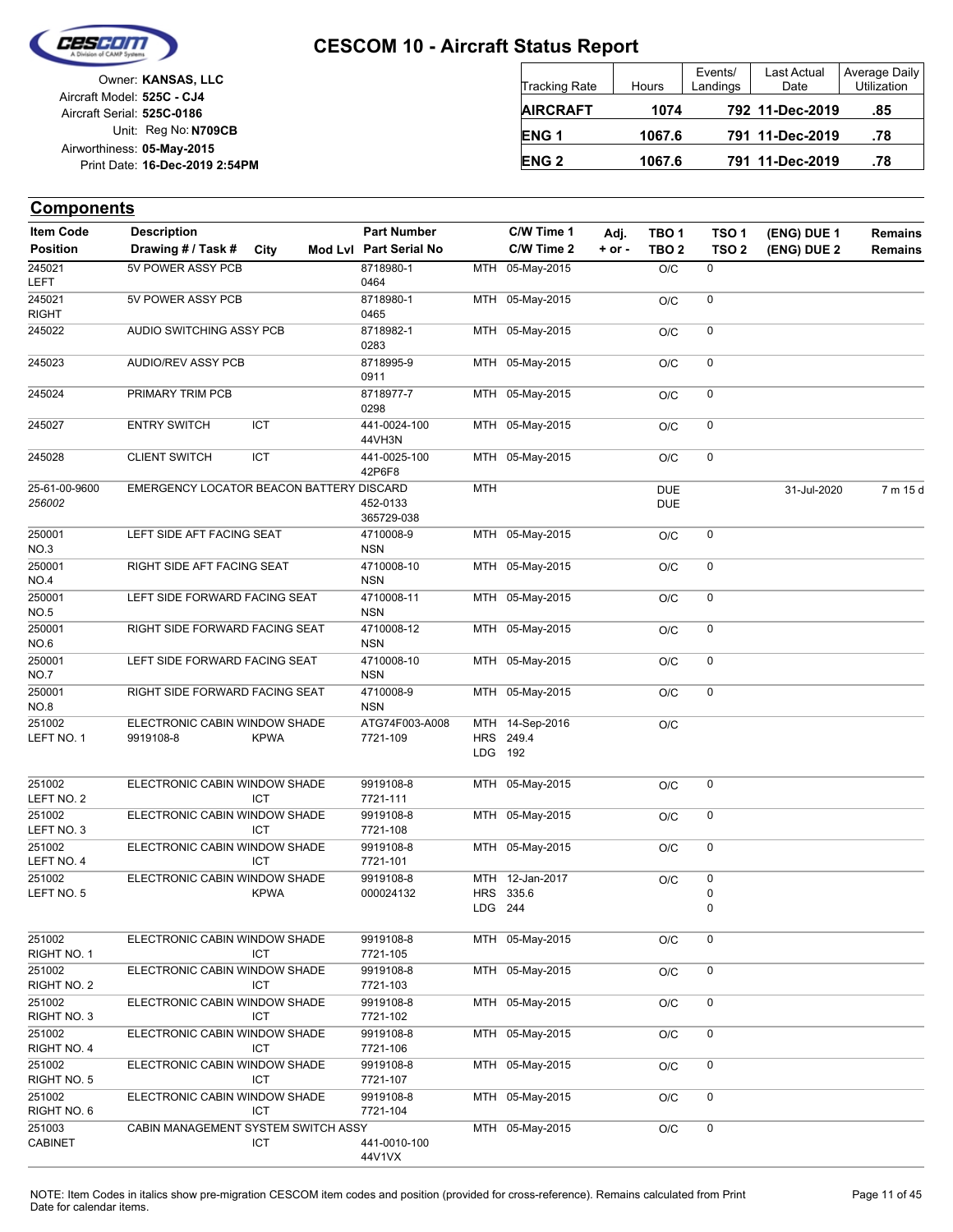

Unit: Reg No: N709CB Print Date: 16-Dec-2019 2:54PM **05-May-2015** Airworthiness: Owner: **KANSAS, LLC** Aircraft Serial: **525C-0186** Aircraft Model: **525C - CJ4**

| Tracking Rate   | Hours  | Events/<br>Landings | Last Actual<br>Date | Average Daily<br>Utilization |
|-----------------|--------|---------------------|---------------------|------------------------------|
| <b>AIRCRAFT</b> | 1074   |                     | 792 11-Dec-2019     | .85                          |
| <b>ENG1</b>     | 1067.6 |                     | 791 11-Dec-2019     | .78                          |
| <b>ENG 2</b>    | 1067.6 |                     | 791 11-Dec-2019     | .78                          |

| <b>Components</b>                |                                                                                                                        |            |                                               |                 |            |                  |                  |             |                |
|----------------------------------|------------------------------------------------------------------------------------------------------------------------|------------|-----------------------------------------------|-----------------|------------|------------------|------------------|-------------|----------------|
| <b>Item Code</b>                 | <b>Description</b>                                                                                                     |            | <b>Part Number</b>                            | C/W Time 1      | Adj.       | TBO <sub>1</sub> | TSO <sub>1</sub> | (ENG) DUE 1 | <b>Remains</b> |
| <b>Position</b>                  | Drawing # / Task #                                                                                                     | City       | Mod Lvl Part Serial No                        | C/W Time 2      | $+$ or $-$ | TBO <sub>2</sub> | TSO <sub>2</sub> | (ENG) DUE 2 | <b>Remains</b> |
| 251003<br><b>COUCH</b>           | CABIN MANAGEMENT SYSTEM SWITCH ASSEMBLY                                                                                | ICT        | 441-0010-100<br>44V84L                        | MTH 05-May-2015 |            | O/C              | 0                |             |                |
| 251003                           | CABIN MANAGEMENT SYSTEM SWITCH SEAT# 8 ASSY                                                                            | ICT        | 441-0010-100<br>44Y1K0                        | MTH 05-May-2015 |            | O/C              | 0                |             |                |
| 251004                           | CABIN MANAGEMENT SYSTEM SWITCH SEAT #3 ASSY                                                                            | ICT        | 441-0010-100<br>44Y1K2                        | MTH 05-May-2015 |            | O/C              | $\pmb{0}$        |             |                |
| 251005                           | CABIN MANAGEMENT SYSTEM SWITCH SEAT #4 ASSY                                                                            | <b>ICT</b> | 441-0010-100<br>44Y1HK                        | MTH 05-May-2015 |            | O/C              | 0                |             |                |
| 251006                           | CABIN MANAGEMENT SYSTEM SWITCH SEAT #5 ASSY                                                                            | <b>ICT</b> | 441-0010-100<br>44Y1HN                        | MTH 05-May-2015 |            | O/C              | 0                |             |                |
| 251007                           | CABIN MANAGEMENT SYSTEM SWITCH SEAT #6 ASSY                                                                            | ICT        | 441-0010-100<br>44Y1HM                        | MTH 05-May-2015 |            | O/C              | 0                |             |                |
| 251008                           | CABIN MANAGEMENT SYSTEM SWITCH SEAT #7 ASSY                                                                            | ICT        | 441-0010-100<br>44Y1HY                        | MTH 05-May-2015 |            | O/C              | $\mathbf 0$      |             |                |
| 251099<br>5                      | 115 VOLT OUTLET                                                                                                        | ICT        | 106300-8<br>11420214                          | MTH 05-May-2015 |            | O/C              | 0                |             |                |
| 251099<br>6                      | 115 VOLT OUTLET                                                                                                        | <b>ICT</b> | 106305-12<br>1551114                          | MTH 05-May-2015 |            | O/C              | $\mathbf 0$      |             |                |
| 252001                           | PRIMARY PORT CONTROLLER                                                                                                |            | 2052-1-1<br>44X16V                            | MTH 05-May-2015 |            | O/C              | $\mathbf 0$      |             |                |
| 252002                           | PA AMPLIFER                                                                                                            |            | 102025-2<br>8560115                           | MTH 05-May-2015 |            | O/C              | 0                |             |                |
| 254098                           | <b>TOILET TIMER</b>                                                                                                    | <b>ICT</b> | CJ4-2012EX-007<br>T7681                       | MTH 05-May-2015 |            | O/C              | $\mathbf 0$      |             |                |
| 254099                           | <b>TOILET ASSY</b>                                                                                                     | ICT        | CJ4-2012EX-001<br>U4945                       | MTH 05-May-2015 |            | O/C              | 0                |             |                |
| 256001                           | <b>EMERGENCY LOCATOR TRANSMITTER</b><br>C406N                                                                          |            | 453-5060<br>15735                             | MTH 05-May-2015 |            | O/C              | $\pmb{0}$        |             |                |
| 256003                           | <b>REMOTE SWITCH</b>                                                                                                   |            | 453-0022<br><b>NSN</b>                        | MTH 05-May-2015 |            | O/C              | 0                |             |                |
| 256004                           | EMERGENCY LOCATOR TRANSMITTER ANTENNA                                                                                  |            | 110-340<br>471750                             | MTH 05-May-2015 |            | O/C              | 0                |             |                |
| 26-21-15-9600<br>NO. 1<br>262002 | M446189-1 AND M446616 NO. 1 ENGINE FIRE EXTINGUISHER BOTTLE CARTRIDGE (SQUIB) DISCARD<br>Manufacture Date: 01-Sep-2014 |            | M446616<br>01112                              | MTH 01-Sep-2014 |            | 180              | 0                | 30-Sep-2029 | 117 m 14 d     |
| 26-21-15-9600<br>NO. 2<br>262002 | M446189-1 AND M446616 NO. 2 ENGINE FIRE EXTINGUISHER BOTTLE CARTRIDGE (SQUIB) DISCARD                                  |            | M446189-1<br>00764                            | MTH 01-Nov-2014 |            | 180              | $\pmb{0}$        | 30-Nov-2029 | 119 m 14 d     |
| 261000                           | Manufacture Date: 01-Nov-2014<br>TAILCONE OVERHEAT SENSOR                                                              |            | MS28034-3                                     | MTH 05-May-2015 |            | O/C              | 0                |             |                |
| AFT                              |                                                                                                                        |            | 190075                                        |                 |            |                  |                  |             |                |
| 261001<br><b>LEFT ENGINE</b>     | <b>FIRE DETECTOR</b><br>9912416-1                                                                                      |            | 3001-212-1004/455-9 MTH 05-May-2015<br>214067 |                 |            | O/C              | 0                |             |                |
| 261001<br><b>RIGHT ENGINE</b>    | FIRE DETECTOR<br>9912416-1                                                                                             |            | 3001-212-1004/455-9 MTH 05-May-2015<br>214092 |                 |            | O/C              | 0                |             |                |
| 261002<br>AFT                    | SMOKE DETECTOR<br>9912736-1                                                                                            |            | 474716<br>ACV7958                             | MTH 05-May-2015 |            | O/C              | 0                |             |                |
| 261002<br><b>FORWARD</b>         | SMOKE DETECTOR<br>9912736-1                                                                                            |            | 474716<br><b>ACV7962</b>                      | MTH 05-May-2015 |            | O/C              | 0                |             |                |

NOTE: Item Codes in italics show pre-migration CESCOM item codes and position (provided for cross-reference). Remains calculated from Print Page 12 of 45 Date for calendar items.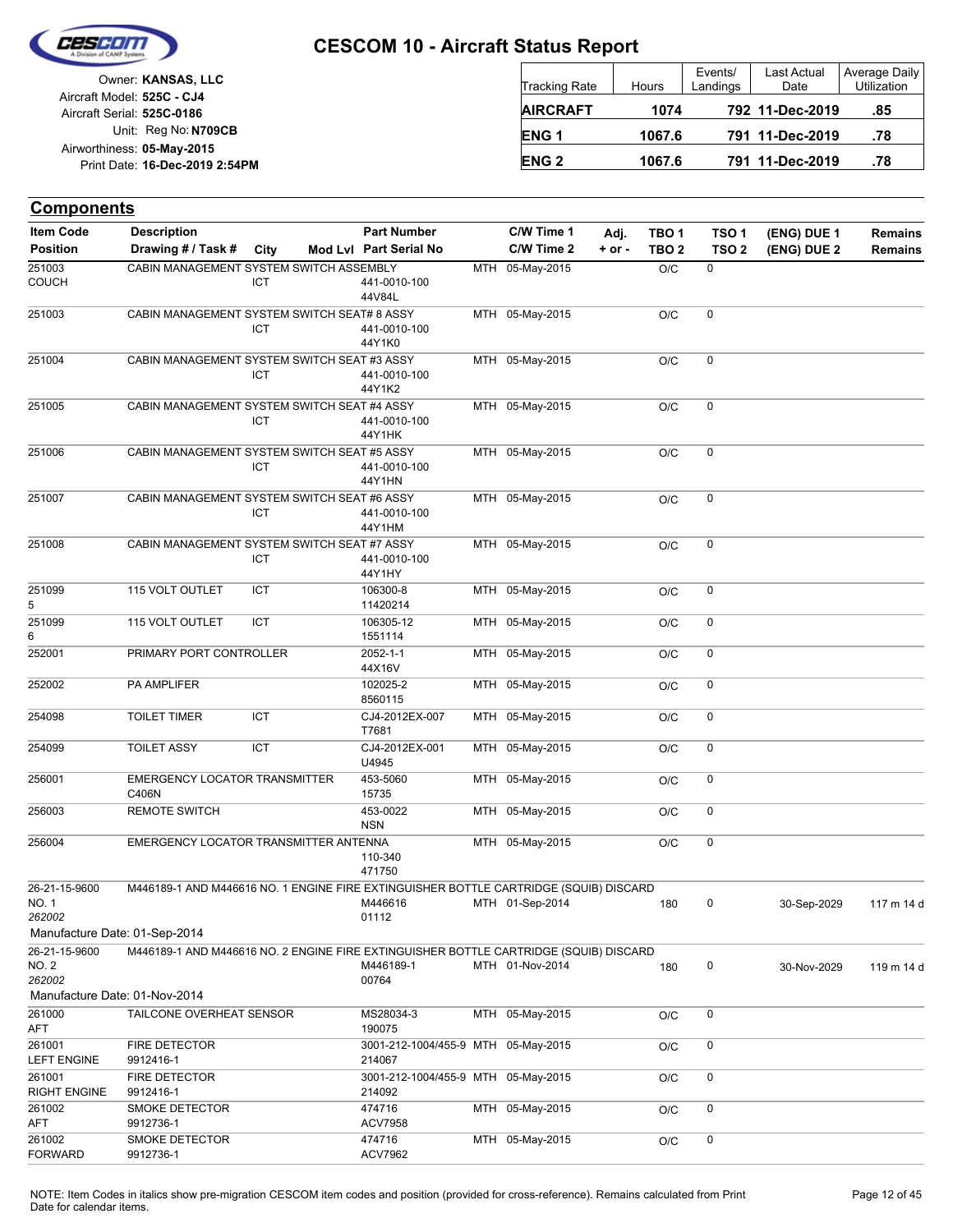

Unit: Reg No: N709CB Print Date: 16-Dec-2019 2:54PM **05-May-2015** Airworthiness: Owner: **KANSAS, LLC** Aircraft Serial: **525C-0186** Aircraft Model: **525C - CJ4**

| <b>Tracking Rate</b> | <b>Hours</b> | Events/<br>Landings | Last Actual<br>Date | Average Daily<br>Utilization |
|----------------------|--------------|---------------------|---------------------|------------------------------|
| <b>AIRCRAFT</b>      | 1074         |                     | 792 11-Dec-2019     | .85                          |
| ENG <sub>1</sub>     | 1067.6       |                     | 791 11-Dec-2019     | .78                          |
| <b>ENG 2</b>         | 1067.6       |                     | 791 11-Dec-2019     | .78                          |

| <b>Item Code</b>               | <b>Description</b>                           |            |                    | <b>Part Number</b>        | C/W Time 1      | Adj.     | TBO <sub>1</sub> | TSO <sub>1</sub> | (ENG) DUE 1 | <b>Remains</b> |
|--------------------------------|----------------------------------------------|------------|--------------------|---------------------------|-----------------|----------|------------------|------------------|-------------|----------------|
| <b>Position</b>                | Drawing # / Task #                           | City       |                    | Mod Lvl Part Serial No    | C/W Time 2      | $+ or -$ | TBO <sub>2</sub> | TSO <sub>2</sub> | (ENG) DUE 2 | Remains        |
| 261003                         | <b>LEAK DETECT CONTROLLER</b>                |            |                    | 474715<br>0541            | MTH 05-May-2015 |          | O/C              | 0                |             |                |
| 262001                         | ENGINE FIRE EXTINGUISHER BOTTLE<br>9912738-1 |            |                    | FX02200-2<br>0228         | MTH 05-May-2015 |          | O/C              | 0                |             |                |
| 262003<br><b>CABIN</b>         | PORTABLE FIRE EXTINGUISHER                   | <b>ICT</b> |                    | C352TS<br>A-29698671      | MTH 05-May-2015 |          | O/C              | 0                |             |                |
| 262003<br><b>COCKPIT</b>       | PORTABLE FIRE EXTINGUISHER                   | ICT        |                    | C352TS<br>A-29698716      | MTH 05-May-2015 |          | O/C              | 0                |             |                |
| 262004                         | FIRE BOTTLE PRESSURE SWITCH                  |            |                    | SW00200-2<br>0242         | MTH 05-May-2015 |          | O/C              | 0                |             |                |
| 270001<br>LEFT                 | SPEED BRAKE FILTER FITTING                   |            |                    | 20666-6-250<br><b>NSN</b> | MTH 05-May-2015 |          | O/C              | 0                |             |                |
| 270001<br><b>RIGHT</b>         | SPEED BRAKE FILTER FITTING                   |            |                    | 20666-6-250<br><b>NSN</b> | MTH 05-May-2015 |          | O/C              | 0                |             |                |
| 270003<br><b>LEFT CENTER</b>   | GROUND SPOILER PROXIMITY SWITCH              |            | 8-405-04<br>B71297 | MTH 05-May-2015           |                 | O/C      | 0                |                  |             |                |
| 270003<br><b>LEFT INBOARD</b>  | <b>GROUND SPOILER PROXIMITY SWITCH</b>       |            |                    | 8-405-04<br>B71289        | MTH 05-May-2015 |          | O/C              | 0                |             |                |
| 270003<br><b>LEFT OUTBOARD</b> | GROUND SPOILER PROXIMITY SWITCH              |            |                    | 8-405-04<br>B70995        | MTH 05-May-2015 |          | O/C              | 0                |             |                |
| 270003<br>RIGHT CENTER         | <b>GROUND SPOILER PROXIMITY SWITCH</b>       |            |                    | 8-405-04<br>B70970        | MTH 05-May-2015 |          | O/C              | 0                |             |                |
| 270003<br>RIGHT INBOARD        | <b>GROUND SPOILER PROXIMITY SWITCH</b>       |            |                    | 8-405-04<br>B71000        | MTH 05-May-2015 |          | O/C              | 0                |             |                |
| 270003<br>RIGHT OUTBOARD       | <b>GROUND SPOILER PROXIMITY SWITCH</b>       |            |                    | 8-405-04<br>B71002        | MTH 05-May-2015 |          | O/C              | 0                |             |                |
| 270004<br><b>LEFT</b>          | SPEED BRAKE PROXIMITY SWITCH                 |            |                    | 8-405-04<br>B71033        | MTH 05-May-2015 |          | O/C              | 0                |             |                |
| 270004<br><b>RIGHT</b>         | SPEED BRAKE PROXIMITY SWITCH                 |            |                    | 8-405-04<br>B71270        | MTH 05-May-2015 |          | O/C              | 0                |             |                |
| 271000<br><b>AILERON</b>       | ELECTRONIC TRIM ACTUATOR<br>9912731-1        |            |                    | 2A7216C<br>D0219          | MTH 05-May-2015 |          | O/C              | 0                |             |                |
| 271000<br><b>NO.1</b>          | ELEVATOR ELECTRONIC TRIM ACTUATOR            |            |                    | 2A7218F<br>F0473          | MTH 05-May-2015 |          | O/C              | 0                |             |                |
| 271000<br><b>NO.2</b>          | ELEVATOR ELECTRONIC TRIM ACTUATOR            |            |                    | 2A7218F<br>F0474          | MTH 05-May-2015 |          | O/C              | 0                |             |                |
| 271000<br><b>RUDDER</b>        | ELECTRONIC TRIM ACTUATOR<br>9912731-7        |            |                    | 2A7217D<br>E0219          | MTH 05-May-2015 |          | O/C              | 0                |             |                |
| 271011                         | <b>ISOLATION CHECK VALVE</b>                 |            |                    | 8272-1<br><b>NSN</b>      | MTH 05-May-2015 |          | O/C              | 0                |             |                |
| 271021                         | FLAP CONTROL VALVE                           |            |                    | 4271-1<br>0185            | MTH 05-May-2015 |          | O/C              | 0                |             |                |
| 272001<br><b>LEFT</b>          | RUDDER BIAS SHUTOFF VALVE                    |            |                    | 5307-3<br>1386            | MTH 05-May-2015 |          | O/C              | 0                |             |                |
| 272001<br><b>RIGHT</b>         | RUDDER BIAS SHUTOFF VALVE                    |            |                    | 5307-3<br>1344            | MTH 05-May-2015 |          | O/C              | 0                |             |                |
| 273001                         | SHAKER CONTROL                               |            |                    | 201<br>161467B-01         | MTH 05-May-2015 |          | O/C              | 0                |             |                |
| 275001<br><b>LEFT CENTER</b>   | 2 POSITION ACTUATOR<br>9912708-6             |            |                    | 494800-1003<br>1174       | MTH 05-May-2015 |          | O/C              | 0                |             |                |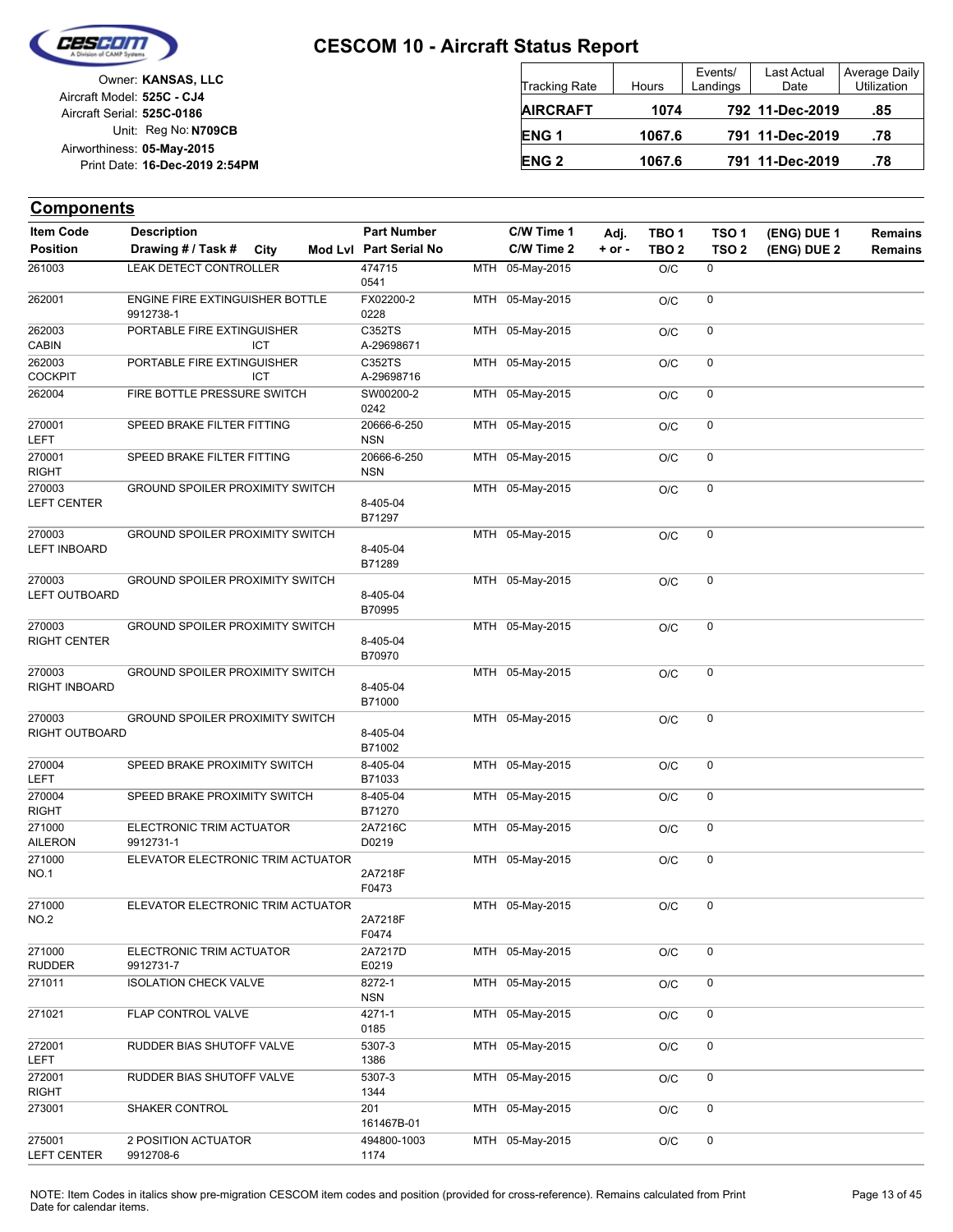

| Owner: KANSAS, LLC             |                            |
|--------------------------------|----------------------------|
|                                | Aircraft Model: 525C - CJ4 |
|                                | Aircraft Serial: 525C-0186 |
| Unit: Reg No: N709CB           |                            |
|                                | Airworthiness: 05-May-2015 |
| Print Date: 16-Dec-2019 2:54PM |                            |
|                                |                            |

| <b>Tracking Rate</b> | Hours  | Events/<br>Landings | Last Actual<br>Date | Average Daily<br><b>Utilization</b> |
|----------------------|--------|---------------------|---------------------|-------------------------------------|
| <b>AIRCRAFT</b>      | 1074   |                     | 792 11-Dec-2019     | .85                                 |
| ENG <sub>1</sub>     | 1067.6 |                     | 791 11-Dec-2019     | .78                                 |
| <b>ENG 2</b>         | 1067.6 |                     | 791 11-Dec-2019     | .78                                 |

| <b>Item Code</b>                  | <b>Description</b>                      | <b>Part Number</b>        |            | C/W Time 1      | Adj.       | TBO <sub>1</sub> | TSO <sub>1</sub> | (ENG) DUE 1 | <b>Remains</b> |
|-----------------------------------|-----------------------------------------|---------------------------|------------|-----------------|------------|------------------|------------------|-------------|----------------|
| <b>Position</b>                   | Drawing # / Task #<br>City              | Mod Lvl Part Serial No    |            | C/W Time 2      | $+$ or $-$ | TBO <sub>2</sub> | TSO <sub>2</sub> | (ENG) DUE 2 | <b>Remains</b> |
| 275001                            | 2 POSITION ACTUATOR                     | 494800-1003               |            | MTH 05-May-2015 |            | O/C              | $\mathbf 0$      |             |                |
| <b>LEFT INBOARD</b>               | 9912708-6                               | 1173                      |            |                 |            |                  |                  |             |                |
| 275001                            | 2 POSITION ACTUATOR                     | 494800-1003               |            | MTH 05-May-2015 |            | O/C              | 0                |             |                |
| LEFT OUTBOARD 9912708-6           |                                         | 1175                      |            |                 |            |                  |                  |             |                |
| 275001                            | 2 POSITION ACTUATOR                     | 494800-1003               |            | MTH 05-May-2015 |            | O/C              | 0                |             |                |
| RIGHT CENTER                      | 9912708-6                               | 1171                      |            |                 |            |                  |                  |             |                |
| 275001<br>RIGHT INBOARD           | 2 POSITION ACTUATOR<br>9912708-6        | 494800-1003<br>1170       |            | MTH 05-May-2015 |            | O/C              | 0                |             |                |
| 275001                            | 2 POSITION ACTUATOR                     | 494800-1003               |            | MTH 05-May-2015 |            | O/C              | 0                |             |                |
| RIGHT OUTBOARD9912708-6           |                                         | 1172                      |            |                 |            |                  |                  |             |                |
| 275002                            | <b>FLAP ACTUATOR</b>                    | 471000-1005               |            | MTH 05-May-2015 |            | O/C              | 0                |             |                |
| <b>LEFT</b>                       | 9912707-1                               | 0437                      |            |                 |            |                  |                  |             |                |
| 275002                            | <b>FLAP ACTUATOR</b>                    | 471000-1005               |            | MTH 05-May-2015 |            | O/C              | 0                |             |                |
| <b>RIGHT</b>                      | 9912707-1                               | 0427                      |            |                 |            |                  |                  |             |                |
| 275003<br><b>LEFT</b>             | RVDT FLAP POSITION SENSOR               | 3A1332A<br>B0360          |            | MTH 05-May-2015 |            | O/C              | 0                |             |                |
| 275003                            | RVDT FLAP POSITION SENSOR               | 3A1332A                   |            | MTH 05-May-2015 |            | O/C              | 0                |             |                |
| <b>RIGHT</b>                      |                                         | B0406                     |            |                 |            |                  |                  |             |                |
| 275004                            | MODULATING ACTUATOR                     | 470700-1005               |            | MTH 05-May-2015 |            | O/C              | 0                |             |                |
| LEFT                              | 9912708-5                               | 0379                      |            |                 |            |                  |                  |             |                |
| 275004                            | MODULATING ACTUATOR                     | 470700-1005               |            | MTH 05-May-2015 |            | O/C              | 0                |             |                |
| <b>RIGHT</b>                      | 9912708-5                               | 0389                      |            |                 |            |                  |                  |             |                |
| 275005                            | RVDT SB POS SENSOR                      | 3A21200096B<br><b>NSN</b> |            | MTH 05-May-2015 |            | O/C              | 0                |             |                |
| LEFT                              |                                         |                           |            |                 |            |                  | 0                |             |                |
| 275006<br><b>LEFT</b>             | RVDT THROTTLE POSITION SENSOR           | 3A21200096B<br><b>NSN</b> |            | MTH 05-May-2015 |            | O/C              |                  |             |                |
| 275006                            | RVDT THROTTLE POSITION SENSOR           | 3A21200096B               |            | MTH 05-May-2015 |            | O/C              | 0                |             |                |
| <b>RIGHT</b>                      |                                         | <b>NSN</b>                |            |                 |            |                  |                  |             |                |
| 275007                            | THROTTLE QUADRANT ASSY RVDT<br>$*$ CF   | 7165200-13<br>ICE-00022   |            | MTH 05-May-2015 |            | O/C              | 0                |             |                |
| 275008                            | <b>RVDT AILERON</b>                     | 8725201-9                 |            | MTH 05-May-2015 |            | O/C              | 0                |             |                |
| L/H                               |                                         | B0360                     |            |                 |            |                  |                  |             |                |
| 275008                            | <b>RVDT AILERON</b>                     | 8725201-9                 |            | MTH 05-May-2015 |            | O/C              | 0                |             |                |
| R/H                               |                                         | B0406                     |            |                 |            |                  |                  |             |                |
| 275013                            | <b>FLAP ASSEMBLY</b><br><b>KICT</b>     | 7125001-10                |            | MTH 19-May-2019 |            | O/C              |                  |             |                |
| RH                                |                                         | JH280                     | <b>HRS</b> | 920.9           |            |                  |                  |             |                |
|                                   |                                         |                           | LDG 668    |                 |            |                  |                  |             |                |
|                                   |                                         |                           |            |                 |            |                  |                  |             |                |
| 280001<br><b>LEFT</b>             | <b>MOTOR ACTUATOR</b><br>9914423-2      | MA20A1029-1<br>AA509696   |            | MTH 05-May-2015 |            | O/C              | 0                |             |                |
| 280001                            | <b>MOTOR ACTUATOR</b>                   | MA20A1029-1               |            | MTH 05-May-2015 |            | O/C              | 0                |             |                |
| <b>RIGHT</b>                      | 9914423-2                               | AA509698                  |            |                 |            |                  |                  |             |                |
| 282001                            | FUEL BOOST PUMP                         | 3C7-2                     |            | MTH 05-May-2015 |            | O/C              | 0                |             |                |
| LEFT                              | 9914688-2                               | 12BK63                    |            |                 |            |                  |                  |             |                |
| 282001                            | FUEL BOOST PUMP                         | 3C7-2                     |            | MTH 05-May-2015 |            | O/C              | 0                |             |                |
| RIGHT                             | 9914688-2                               | 8BK37                     |            |                 |            |                  |                  |             |                |
| 282002                            | EJECTOR FUEL SCAVENGE PUMP              | RG45880                   |            | MTH 05-May-2015 |            | O/C              | 0                |             |                |
| <b>LEFT AFT</b>                   | 9912190-3                               | B4135                     |            |                 |            |                  |                  |             |                |
| 282002                            | EJECTOR FUEL SCAVENGE PUMP              | RG45880                   |            | MTH 05-May-2015 |            | O/C              | 0                |             |                |
| <b>LEFT FORWARD</b>               | 9912190-3                               | B4137                     |            |                 |            |                  |                  |             |                |
| 282002                            | EJECTOR FUEL SCAVENGE PUMP<br>9912190-3 | RG45880                   |            | MTH 05-May-2015 |            | O/C              | 0                |             |                |
| RIGHT AFT                         |                                         | B4128                     |            |                 |            |                  |                  |             |                |
| 282002<br>RIGHT FORWARD 9912190-3 | EJECTOR FUEL SCAVENGE PUMP              | RG45880<br>B4136          |            | MTH 05-May-2015 |            | O/C              | 0                |             |                |
| 282003                            | <b>BALL VALVE</b>                       | 125838AW                  |            | MTH 05-May-2015 |            | O/C              | 0                |             |                |
| LEFT                              | 9914423-4                               | AA508015                  |            |                 |            |                  |                  |             |                |
| 282003                            | <b>BALL VALVE</b>                       | 125838AW                  |            | MTH 05-May-2015 |            | O/C              | 0                |             |                |
| RIGHT                             | 9914423-4                               | AA508025                  |            |                 |            |                  |                  |             |                |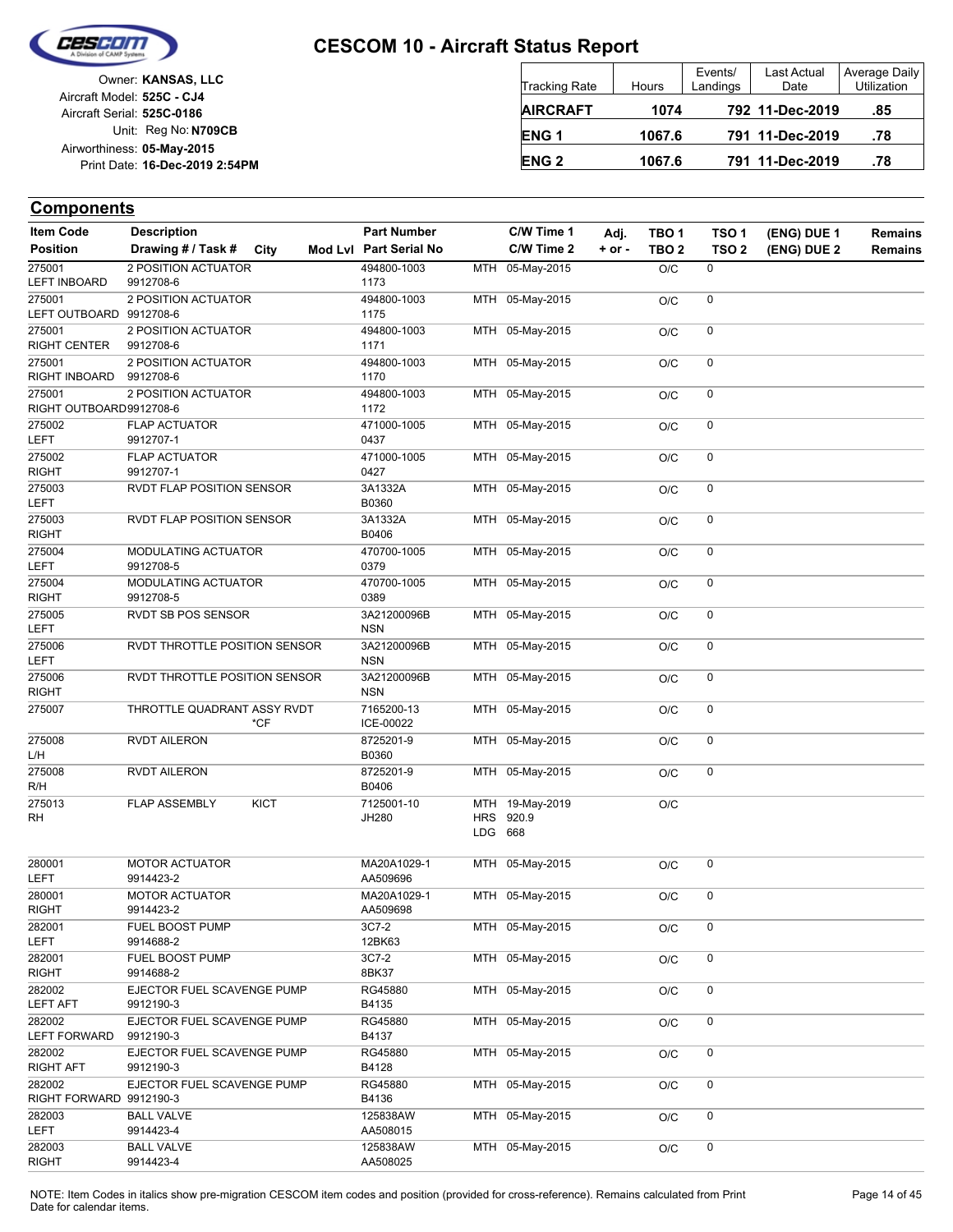

Unit: Reg No: N709CB Print Date: 16-Dec-2019 2:54PM **05-May-2015** Airworthiness: Owner: **KANSAS, LLC** Aircraft Serial: **525C-0186** Aircraft Model: **525C - CJ4**

| <b>Tracking Rate</b> | Hours  | Events/<br>Landings | Last Actual<br>Date | Average Daily<br><b>Utilization</b> |
|----------------------|--------|---------------------|---------------------|-------------------------------------|
| <b>AIRCRAFT</b>      | 1074   |                     | 792 11-Dec-2019     | .85                                 |
| ENG <sub>1</sub>     | 1067.6 |                     | 791 11-Dec-2019     | .78                                 |
| <b>ENG 2</b>         | 1067.6 |                     | 791 11-Dec-2019     | .78                                 |

### **Components**

| <b>Item Code</b>       | <b>Description</b>                     |      | <b>Part Number</b>         | C/W Time 1      | Adj.       | TBO <sub>1</sub> | TSO <sub>1</sub> | (ENG) DUE 1 | <b>Remains</b> |
|------------------------|----------------------------------------|------|----------------------------|-----------------|------------|------------------|------------------|-------------|----------------|
| <b>Position</b>        | Drawing # / Task #                     | City | Mod Lvl Part Serial No     | C/W Time 2      | $+$ or $-$ | TBO <sub>2</sub> | TSO <sub>2</sub> | (ENG) DUE 2 | Remains        |
| 282005<br>LEFT         | EJECTOR FUEL PRIMARY PUMP<br>9912190-2 |      | RG45310<br>C3763           | MTH 05-May-2015 |            | O/C              | 0                |             |                |
| 282005<br>RIGHT        | EJECTOR FUEL PRIMARY PUMP<br>9912190-2 |      | RG45310<br>C3756           | MTH 05-May-2015 |            | O/C              | 0                |             |                |
| 282006                 | FUEL SHUTOFF VALVE                     |      | 61086                      | MTH 05-May-2015 |            | O/C              | 0                |             |                |
| LEFT                   | 9914107-3                              |      | 4868                       |                 |            |                  |                  |             |                |
| 282006<br><b>RIGHT</b> | FUEL SHUTOFF VALVE<br>9914107-3        |      | 61086<br>4871              | MTH 05-May-2015 |            | O/C              | 0                |             |                |
| 282007<br>LEFT         | PILOT HIGH LEV VALVE<br>9914107-1      |      | 61087<br>6536              | MTH 05-May-2015 |            | O/C              | 0                |             |                |
| 282007<br><b>RIGHT</b> | PILOT HIGH LEV VALVE<br>9914107-1      |      | 61087<br>6530              | MTH 05-May-2015 |            | O/C              | 0                |             |                |
| 282008                 | POS/NEG RELIEF FUEL VALVE              |      | 840203-105                 | MTH 05-May-2015 |            | O/C              | 0                |             |                |
| LEFT                   | 9912501-2                              |      | 7655XP                     |                 |            |                  |                  |             |                |
| 282008<br><b>RIGHT</b> | POS/NEG RELIEF FUEL VALVE<br>9912501-2 |      | 840203-105<br>7579XP       | MTH 05-May-2015 |            | O/C              | 0                |             |                |
| 282009<br><b>LEFT</b>  | DEFUEL VALVE                           |      | 61084-2<br>2656            | MTH 05-May-2015 |            | O/C              | 0                |             |                |
| 282009<br><b>RIGHT</b> | DEFUEL VALVE                           |      | 61084-2<br>2664            | MTH 05-May-2015 |            | O/C              | 0                |             |                |
| 282010                 | <b>TRANSFER VALVE</b><br>9914103-6     |      | <b>ZSV57</b><br>14-1208217 | MTH 05-May-2015 |            | O/C              | 0                |             |                |
| 282011                 | <b>HOUSING ASSEMBLY</b><br>9914168-2   |      | 61088<br>2526              | MTH 05-May-2015 |            | O/C              | 0                |             |                |
| 282012                 | PRECHECK VALVE ASSEMBLY                |      | 9036-351-2<br>2153         | MTH 05-May-2015 |            | O/C              | 0                |             |                |
| 282500<br>LEFT         | <b>CHECK VALVE</b>                     |      | 7F2W080005<br>8138         | MTH 05-May-2015 |            | O/C              | 0                |             |                |
| 282500<br><b>RIGHT</b> | <b>CHECK VALVE</b>                     |      | 7F2W080005<br>8304         | MTH 05-May-2015 |            | O/C              | 0                |             |                |
| 284001<br>NO. 5 LEFT   | <b>FUEL PROBE</b><br>9912698-5         |      | 020-251-010<br>0573        | MTH 05-May-2015 |            | O/C              | 0                |             |                |
| 284001<br>NO. 5 RIGHT  | <b>FUEL PROBE</b><br>9912698-5         |      | 020-251-010<br>0572        | MTH 05-May-2015 |            | O/C              | 0                |             |                |
| 284002                 | <b>FUEL PROBE</b>                      |      | 020-251-011                | MTH 05-May-2015 |            | O/C              | 0                |             |                |
| NO. 6 LEFT<br>284002   | 9912698-6<br><b>FUEL PROBE</b>         |      | 0570<br>020-251-011        | MTH 05-May-2015 |            | O/C              | 0                |             |                |
| NO. 6 RIGHT            | 9912698-6                              |      | 0575                       |                 |            |                  |                  |             |                |
| 284003<br>NO. 7 LEFT   | <b>FUEL PROBE</b><br>9912698-7         |      | 020-251-012<br>0575        | MTH 05-May-2015 |            | O/C              | 0                |             |                |
| 284003<br>NO. 7 RIGHT  | <b>FUEL PROBE</b><br>9912698-7         |      | 020-251-012<br>0580        | MTH 05-May-2015 |            | O/C              | 0                |             |                |
| 284004                 | <b>FUEL PROBE</b>                      |      | 020-251-008                | MTH 05-May-2015 |            | O/C              | 0                |             |                |
| NO. 3 LEFT             | 9912698-3                              |      | 0577                       |                 |            |                  |                  |             |                |
| 284004<br>NO. 3 RIGHT  | <b>FUEL PROBE</b><br>9912698-3         |      | 020-251-008<br>0580        | MTH 05-May-2015 |            | O/C              | 0                |             |                |
| 284005                 | <b>FUEL PROBE</b>                      |      | 020-251-009                | MTH 05-May-2015 |            | O/C              | 0                |             |                |
| NO. 4 LEFT             | 9912698-4                              |      | 0575                       |                 |            |                  |                  |             |                |
| 284005<br>NO. 4 RIGHT  | <b>FUEL PROBE</b><br>9912698-4         |      | 020-251-009<br>0571        | MTH 05-May-2015 |            | O/C              | 0                |             |                |
| 284006<br>NO. 2 LEFT   | <b>FUEL PROBE</b><br>9912698-2         |      | 020-251-007<br>0579        | MTH 05-May-2015 |            | O/C              | 0                |             |                |
| 284006                 | <b>FUEL PROBE</b>                      |      | 020-251-007                | MTH 05-May-2015 |            | O/C              | 0                |             |                |
| NO. 2 RIGHT            | 9912698-2                              |      | 0580                       |                 |            |                  |                  |             |                |
| 284007<br>NO. 1 LEFT   | <b>FUEL PROBE</b><br>9912698-1         |      | 020-251-006<br>0578        | MTH 05-May-2015 |            | O/C              | 0                |             |                |
| 284007                 | <b>FUEL PROBE</b>                      |      | 020-251-006                | MTH 05-May-2015 |            | O/C              | 0                |             |                |
| NO. 1 RIGHT            | 9912698-1                              |      | 0570                       |                 |            |                  |                  |             |                |

NOTE: Item Codes in italics show pre-migration CESCOM item codes and position (provided for cross-reference). Remains calculated from Print Page 15 of 45 Date for calendar items.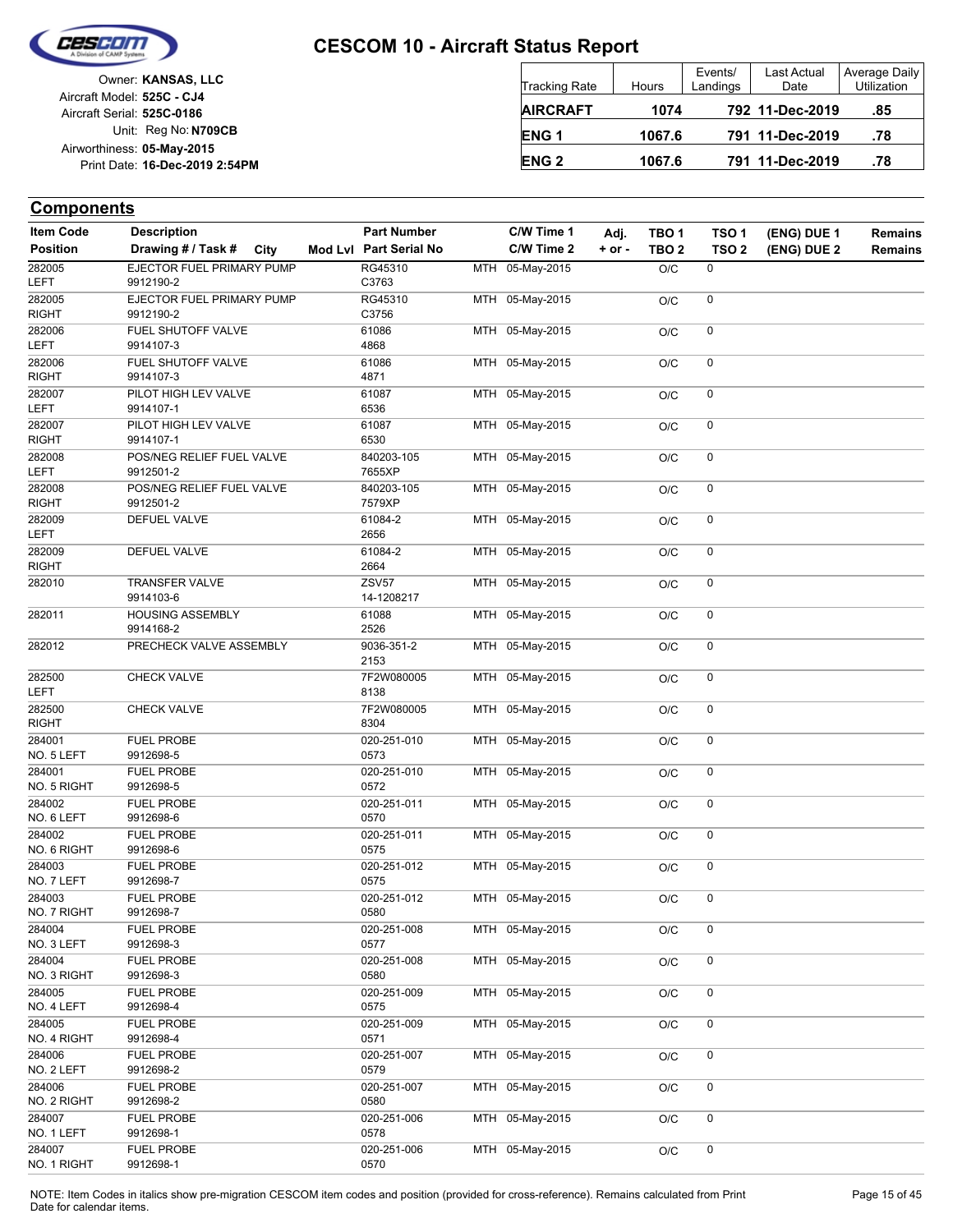

Unit: Reg No: N709CB Print Date: 16-Dec-2019 2:54PM **05-May-2015** Airworthiness: Owner: **KANSAS, LLC** Aircraft Serial: **525C-0186** Aircraft Model: **525C - CJ4**

| <b>Tracking Rate</b> | <b>Hours</b> | Events/<br>Landings | Last Actual<br>Date | Average Daily<br>Utilization |
|----------------------|--------------|---------------------|---------------------|------------------------------|
| <b>AIRCRAFT</b>      | 1074         |                     | 792 11-Dec-2019     | .85                          |
| ENG <sub>1</sub>     | 1067.6       |                     | 791 11-Dec-2019     | .78                          |
| <b>ENG 2</b>         | 1067.6       |                     | 791 11-Dec-2019     | .78                          |

| <b>Item Code</b>              | <b>Description</b>                                       |             | <b>Part Number</b>      |                          | C/W Time 1                          | Adj.     | TBO <sub>1</sub> | TSO <sub>1</sub> | (ENG) DUE 1           | <b>Remains</b>      |
|-------------------------------|----------------------------------------------------------|-------------|-------------------------|--------------------------|-------------------------------------|----------|------------------|------------------|-----------------------|---------------------|
| <b>Position</b>               | Drawing # / Task #                                       | City        | Mod Lvl Part Serial No  |                          | C/W Time 2                          | $+ or -$ | TBO <sub>2</sub> | TSO <sub>2</sub> | (ENG) DUE 2           | <b>Remains</b>      |
| 284008<br><b>LEFT</b>         | <b>FUEL FLOAT SWITCH</b>                                 |             | L16H-14<br>2671         |                          | MTH 05-May-2015                     |          | O/C              | 0                |                       |                     |
| 284008<br><b>LEFT INBOARD</b> | FUEL FLOAT SWITCH                                        |             | L16H-14<br>2660         |                          | MTH 05-May-2015                     |          | O/C              | $\mathbf 0$      |                       |                     |
| 284008<br>LEFT OUTBOARD       | FUEL FLOAT SWITCH                                        |             | L16H-14<br>2627         |                          | MTH 05-May-2015                     |          | O/C              | 0                |                       |                     |
| 284008<br><b>RIGHT</b>        | FUEL FLOAT SWITCH                                        |             | L16H-14<br>2680         |                          | MTH 05-May-2015                     |          | O/C              | 0                |                       |                     |
| 284009<br>LEFT                | VENT FLOAT VALVE<br>9914268-5                            |             | 60221-4<br>2935         |                          | MTH 05-May-2015                     |          | O/C              | $\mathbf 0$      |                       |                     |
| 284009<br><b>RIGHT</b>        | <b>VENT FLOAT VALVE</b><br>9914268-5                     |             | 60221-4<br>2936         |                          | MTH 05-May-2015                     |          | O/C              | 0                |                       |                     |
| 284010                        | FUEL QUANTITY SIGNAL CONDITIONER<br>9912698-8            |             | 367-500-001<br>1198     |                          | MTH 05-May-2015                     |          | O/C              | 0                |                       |                     |
| 291000                        | <b>HYDRAULIC BOOTSTRAP 335 CI RESERVOIR</b><br>9912713-1 |             | 7569<br>0197            |                          | MTH 05-May-2015                     |          | O/C              | 0                |                       |                     |
| 291002<br>LEFT                | <b>HYDRAULIC PUMP</b><br>9914643-3                       |             | 51171-02<br>K1248       |                          | MTH 05-May-2015                     |          | O/C              | 0                |                       |                     |
| 291002<br><b>RIGHT</b>        | <b>HYDRAULIC PUMP</b><br>9914643-3                       |             | 51171-02<br>K1254       |                          | MTH 05-May-2015                     |          | O/C              | 0                |                       |                     |
| 291003<br>LEFT                | NON-BYPASS HYDRAULIC FILTER ELEMENT                      | <b>KICT</b> | AC325510Y54<br>N/A      | LDG 668                  | MTH 19-May-2019<br>HRS 920.9        |          | 48<br>1600       | 0<br>0<br>0      | 31-May-2023<br>2520.9 | 41 m 15 d<br>1446.9 |
| 291003                        | NON-BYPASS HYDRAULIC FILTER ELEMENT                      |             |                         |                          | MTH 19-May-2019                     |          | 48               | 0                | 31-May-2023           | 41 m 15 d           |
| <b>RIGHT</b>                  |                                                          | <b>KICT</b> | AC325510Y54<br>N/A      | LDG 668                  | HRS 920.9                           |          | 1600             | 0<br>0           | 2520.9                | 1446.9              |
| 291004                        | RET-HYDRAULIC MANIFOLD                                   |             | AEC45520<br>0607        |                          | MTH 05-May-2015                     |          | O/C              | 0                |                       |                     |
| 291005                        | HYDRAULIC LINE FILTER ELEMENT                            | <b>KICT</b> | AC9607F10Y8<br>N/A      | <b>HRS</b><br><b>LDG</b> | MTH 19-May-2019<br>920.9<br>668     |          | 48<br>1600       | 0<br>0<br>0      | 31-May-2023<br>2520.9 | 41 m 15 d<br>1446.9 |
| 291006                        | HYDRAULIC RETURN FILTER ELEMENT<br>9914672-3             | <b>KICT</b> | ACC455F1215<br>N/A      | <b>LDG</b>               | MTH 19-May-2019<br>HRS 920.9<br>668 |          | 48<br>1600       | 0<br>0<br>0      | 31-May-2023<br>2520.9 | 41 m 15 d<br>1446.9 |
| 291007                        | <b>HYDRAULIC BYPASS FILTER ELEMENT</b><br>9914672-5      | KICT        | ACC455F415<br>N/A       | <b>HRS</b>               | MTH 19-May-2019<br>920.9            |          | 48<br>1600       | 0<br>0           | 31-May-2023<br>2520.9 | 41 m 15 d<br>1446.9 |
| 291010                        | SHUTOFF VALVE                                            |             | AV24B1388-3             | <b>LDG</b>               | 668<br>MTH 05-May-2015              |          | O/C              | 0<br>0           |                       |                     |
| LEFT<br>291010                | 9912400-5<br>SHUTOFF VALVE                               |             | AA502071<br>AV24B1388-3 |                          | MTH 05-May-2015                     |          | O/C              | 0                |                       |                     |
| <b>RIGHT</b><br>291013        | 9912400-5<br>CONTROL MANIFOLD ASSEMBLY                   |             | AA508157<br>8271-3      |                          | MTH 05-May-2015                     |          | O/C              | 0                |                       |                     |
|                               |                                                          |             | 0186                    |                          | MTH 05-May-2015                     |          |                  |                  |                       |                     |
| 291014                        | SYSTEM RELIEF VALVE<br>9912712-2                         |             | 2685<br>0186            |                          |                                     |          | O/C              | 0                |                       |                     |
| 291015                        | CROSS OVER RELIEF VALVE<br>9912712.00                    |             | 2684<br><b>NSN</b>      |                          | MTH 05-May-2015                     |          | O/C              | 0                |                       |                     |
| 291016<br><b>NO.1</b>         | EDP1 PRESSURE TRANSDUCER<br>9912712-4                    |             | 80804-1<br><b>NSN</b>   |                          | MTH 05-May-2015                     |          | O/C              | 0                |                       |                     |
| 291016<br>NO.2                | EDP2 PRESSURE TRANSDUCER<br>9912712-5                    |             | 80804-2<br>7962-5-310   |                          | MTH 05-May-2015                     |          | O/C              | 0                |                       |                     |
| 291017                        | EDP1 CHECK VALVE<br>9912712-17                           |             | 9639-1<br><b>NSN</b>    |                          | MTH 05-May-2015                     |          | O/C              | 0                |                       |                     |
| 291101                        | REMOTE HYDRAULIC RES INDICATOR<br>9912713-3              |             | 9611-2<br>0204          |                          | MTH 05-May-2015                     |          | O/C              | 0                |                       |                     |
|                               |                                                          |             |                         |                          |                                     |          |                  |                  |                       |                     |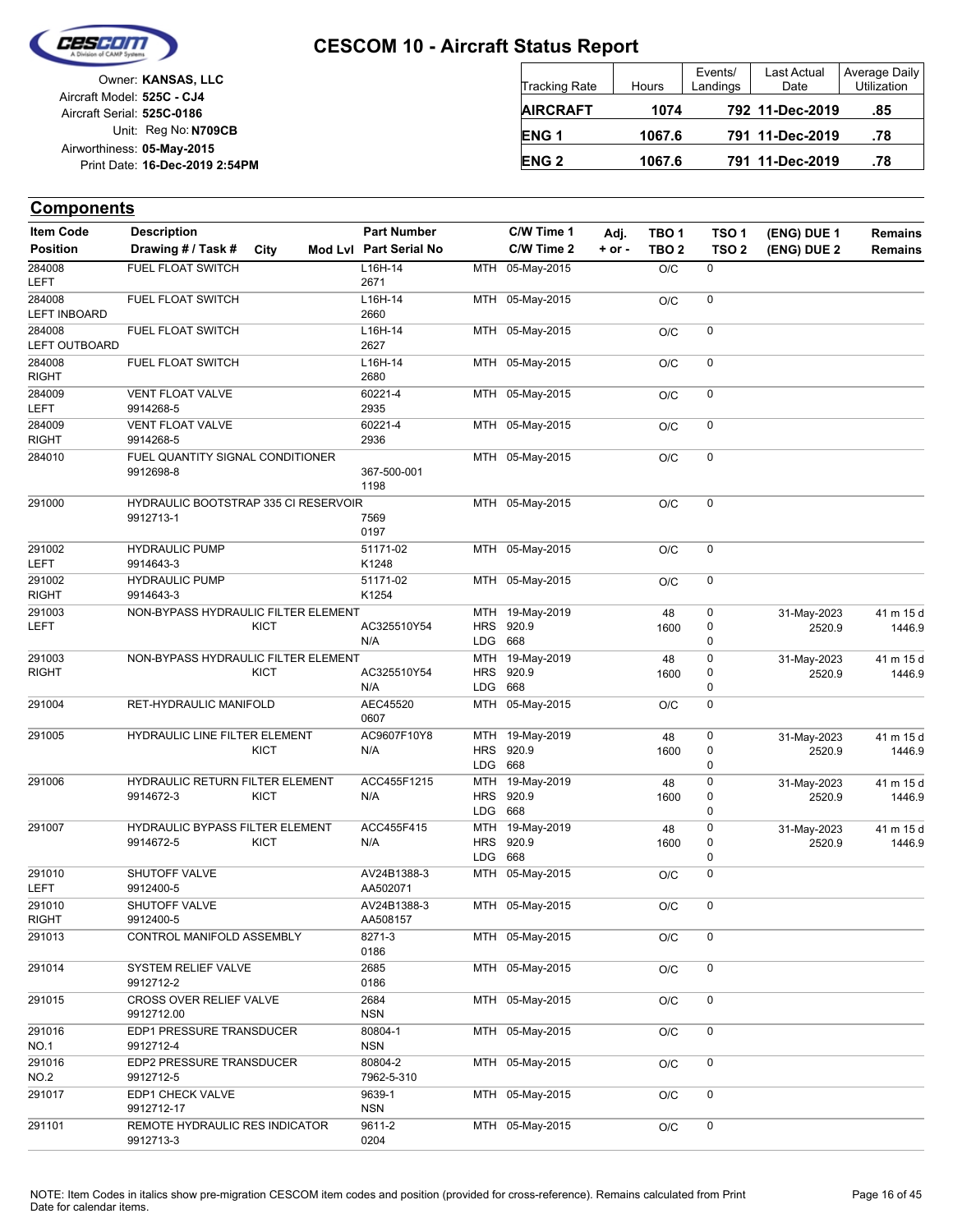

Unit: Reg No: N709CB Print Date: 16-Dec-2019 2:54PM **05-May-2015** Airworthiness: Owner: **KANSAS, LLC** Aircraft Serial: **525C-0186** Aircraft Model: **525C - CJ4**

| <b>Tracking Rate</b> | Hours  | Events/<br>Landings | Last Actual<br>Date | Average Daily<br>Utilization |
|----------------------|--------|---------------------|---------------------|------------------------------|
| <b>AIRCRAFT</b>      | 1074   |                     | 792 11-Dec-2019     | .85                          |
| ENG <sub>1</sub>     | 1067.6 |                     | 791 11-Dec-2019     | .78                          |
| <b>ENG 2</b>         | 1067.6 |                     | 791 11-Dec-2019     | .78                          |

| <b>Item Code</b>       | <b>Description</b>                      |             | <b>Part Number</b>              |         | C/W Time 1      | Adj.       | TBO <sub>1</sub> | TSO <sub>1</sub> | (ENG) DUE 1 | Remains        |
|------------------------|-----------------------------------------|-------------|---------------------------------|---------|-----------------|------------|------------------|------------------|-------------|----------------|
| <b>Position</b>        | Drawing # / Task # City                 |             | Mod Lvl Part Serial No          |         | C/W Time 2      | $+$ or $-$ | TBO <sub>2</sub> | TSO <sub>2</sub> | (ENG) DUE 2 | <b>Remains</b> |
| 301001                 | ELEC WNDSHLD ANTI-ICE CONTROLLER        |             |                                 |         | MTH 05-May-2015 |            | O/C              | 0                |             |                |
| <b>LEFT</b>            | 9914411-2                               |             | $856 - 1 - 3$                   |         |                 |            |                  |                  |             |                |
| 301001                 | ELEC WNDSHLD ANTI-ICE CONTROLLER        |             | 44YYK1                          |         | MTH 05-May-2015 |            |                  | 0                |             |                |
| <b>RIGHT</b>           | 9914411-2                               |             | $856 - 1 - 3$                   |         |                 |            | O/C              |                  |             |                |
|                        |                                         |             | 44YYK2                          |         |                 |            |                  |                  |             |                |
| 301002                 | TEMPERATURE TRANSDUCER                  |             | 1050C                           |         | MTH 05-May-2015 |            | O/C              | 0                |             |                |
| <b>LEFT BOTTOM</b>     |                                         |             | M0803                           |         |                 |            |                  |                  |             |                |
| 301002                 | TEMPERATURE TRANSDUCER                  |             | 1050C                           |         | MTH 05-May-2015 |            | O/C              | 0                |             |                |
| LEFT TOP               |                                         |             | M0797                           |         |                 |            |                  |                  |             |                |
| 301002<br>RIGHT BOTTOM | TEMPERATURE TRANSDUCER                  |             | 1050C<br>L9430                  |         | MTH 05-May-2015 |            | O/C              | 0                |             |                |
| 301002                 | TEMPERATURE TRANSDUCER                  |             | 1050C                           |         | MTH 05-May-2015 |            | O/C              | 0                |             |                |
| RIGHT TOP              |                                         |             | M1052                           |         |                 |            |                  |                  |             |                |
| 301003                 | MODULATING VALVE                        |             | 1H139-2                         |         | MTH 05-May-2015 |            | O/C              | 0                |             |                |
| LEFT                   | 9912584-2                               |             | 1BM1                            |         |                 |            |                  |                  |             |                |
| 301003                 | MODULATING VALVE                        |             | 1H139-1                         |         | MTH 05-May-2015 |            | O/C              | 0                |             |                |
| <b>RIGHT</b>           | 9912584-1                               |             | 1BM3                            |         |                 |            |                  |                  |             |                |
| 301004                 | PRECOOL TEMPERATURE SENSOR              |             | 27431501-10                     |         | MTH 05-May-2015 |            | O/C              | $\mathbf 0$      |             |                |
| LEFT<br>301004         | 9912584-3                               |             | 1BM14                           |         |                 |            |                  |                  |             |                |
| <b>RIGHT</b>           | PRECOOL TEMPERATURE SENSOR<br>9912584-3 |             | 27431501-10<br>1BM16            |         | MTH 05-May-2015 |            | O/C              | 0                |             |                |
| 301005                 | PRESSURE REGULATOR SHUTOFF VALVE        |             |                                 |         | MTH 05-May-2015 |            | O/C              | 0                |             |                |
| LEFT                   | 9912704-3                               |             | 5845-00-1                       |         |                 |            |                  |                  |             |                |
|                        |                                         |             | 0383                            |         |                 |            |                  |                  |             |                |
| 301005                 | PRESSURE REGULATOR SHUTOFF VALVE        |             |                                 |         | MTH 05-May-2015 |            | O/C              | $\mathbf 0$      |             |                |
| <b>RIGHT</b>           | 9912704-3                               |             | 5845-00-1                       |         |                 |            |                  |                  |             |                |
|                        |                                         |             | 0407                            |         |                 |            |                  | 0                |             |                |
| 301006<br>LEFT         | HORIZONTAL STABLIZER BOOT               |             | P29S4D5329-03<br><b>NCJ8090</b> |         | MTH 05-May-2015 |            | O/C              |                  |             |                |
| 301006                 | HORIZONTAL STABLIZER BOOT               |             | P29S4D5329-04                   |         | MTH 05-May-2015 |            | O/C              | $\mathbf 0$      |             |                |
| <b>RIGHT</b>           |                                         |             | <b>NCF9460</b>                  |         |                 |            |                  |                  |             |                |
| 301007                 | ENGINE BLEED SHUTOFF VALVE              |             | 2602-43                         |         | MTH 05-May-2015 |            | O/C              | 0                |             |                |
|                        | 9914552-2                               |             | 0637                            |         |                 |            |                  |                  |             |                |
| 301008                 | PRESSURE SWITCH                         |             | 1106P55-1                       |         | MTH 05-May-2015 |            | O/C              | 0                |             |                |
| <b>LEFT</b>            |                                         |             | 10407A                          |         |                 |            |                  |                  |             |                |
| 301008<br><b>RIGHT</b> | PRESSURE SWITCH                         |             | 1106P55-1<br>10409A             |         | MTH 05-May-2015 |            | O/C              | 0                |             |                |
| 302001                 | PRESSURE REGULATOR VALVE                |             | 1420-4                          |         | MTH 05-May-2015 |            | O/C              | 0                |             |                |
| <b>LEFT</b>            | 9914710-6                               |             | 0453                            |         |                 |            |                  |                  |             |                |
| 302001                 | PRESSURE REGULATOR VALVE                |             | 1420-4                          |         | MTH 27-Jul-2016 |            | O/C              | 0                |             |                |
| <b>RIGHT</b>           | 9914710-6                               | <b>KICT</b> | 0415                            |         | HRS 226.6       |            |                  | 0                |             |                |
|                        |                                         |             |                                 | LDG 174 |                 |            |                  | 0                |             |                |
| 303002                 | PITOT TUBE                              |             | 0851JL1                         |         | MTH 05-May-2015 |            | O/C              | 0                |             |                |
| LEFT                   |                                         |             | 318224                          |         |                 |            |                  |                  |             |                |
| 303002                 | PITOT TUBE                              |             | 0851JL1                         |         | MTH 05-May-2015 |            | O/C              | 0                |             |                |
| <b>RIGHT</b>           |                                         |             | 289890                          |         |                 |            |                  |                  |             |                |
| 303003                 | PITOT TUBE                              |             | 0851JL1                         |         | MTH 05-May-2015 |            | O/C              | 0                |             |                |
| <b>STANDBY</b>         |                                         |             | 319690                          |         |                 |            |                  |                  |             |                |
| 304011                 | SOLENOID DEICE VALVE                    |             | 3D2353-06                       |         | MTH 05-May-2015 |            | O/C              | 0                |             |                |
| <b>LEFT</b>            |                                         |             | N150245                         |         |                 |            |                  |                  |             |                |
| 304011<br><b>RIGHT</b> | SOLENOID DEICE VALVE                    |             | 3D2353-06<br>N150246            |         | MTH 05-May-2015 |            | O/C              | 0                |             |                |
| 313001                 | <b>FLIGHT HOURMETER</b>                 |             | C664503-0104                    |         | MTH 05-May-2015 |            | O/C              | 0                |             |                |
|                        |                                         |             | <b>NSN</b>                      |         |                 |            |                  |                  |             |                |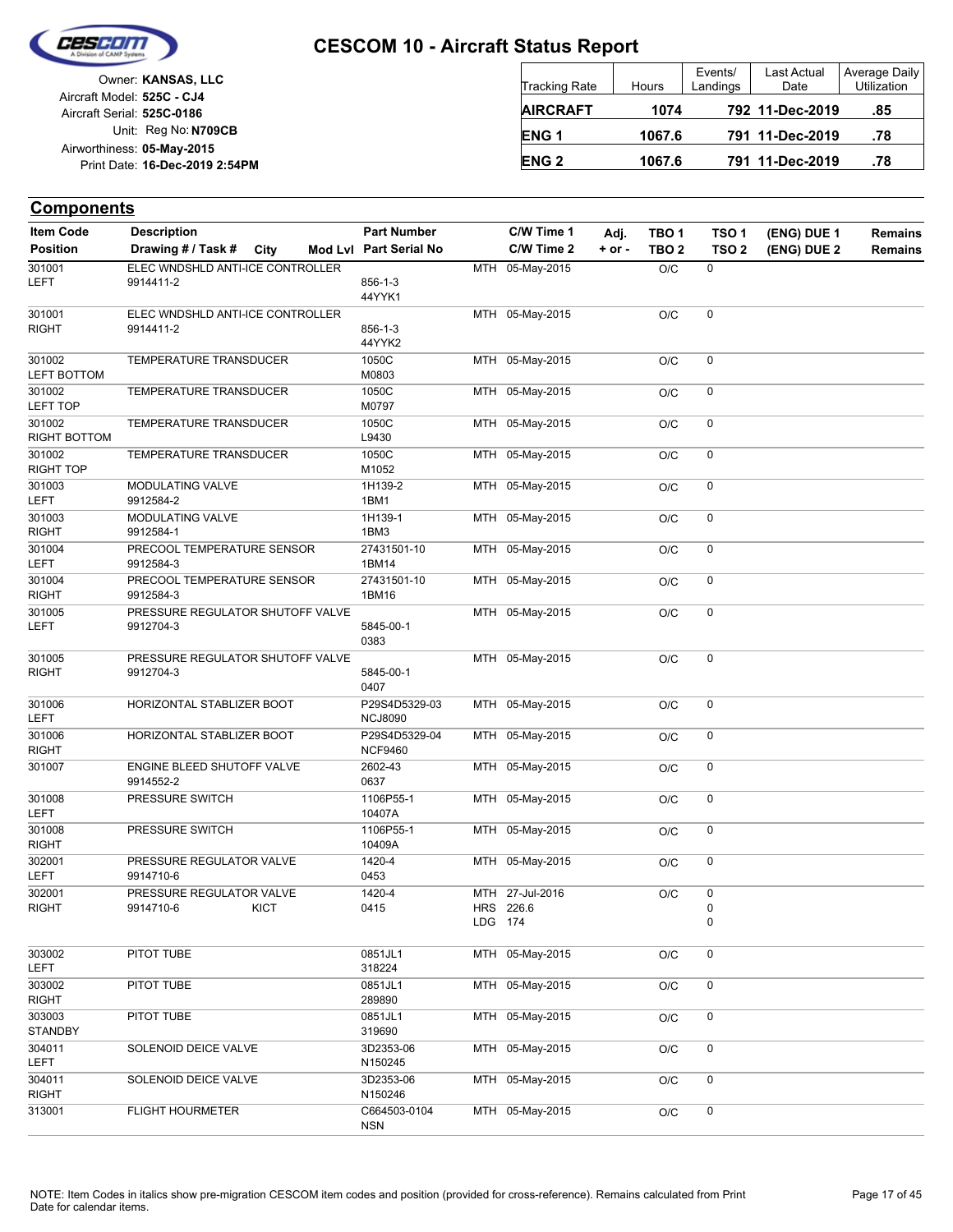

Unit: Reg No: N709CB Print Date: 16-Dec-2019 2:54PM **05-May-2015** Airworthiness: Owner: **KANSAS, LLC** Aircraft Serial: **525C-0186** Aircraft Model: **525C - CJ4**

| <b>Tracking Rate</b> | Hours  | Events/<br>Landings | Last Actual<br>Date | Average Daily<br><b>Utilization</b> |
|----------------------|--------|---------------------|---------------------|-------------------------------------|
| <b>AIRCRAFT</b>      | 1074   |                     | 792 11-Dec-2019     | .85                                 |
| ENG <sub>1</sub>     | 1067.6 |                     | 791 11-Dec-2019     | .78                                 |
| <b>ENG 2</b>         | 1067.6 |                     | 791 11-Dec-2019     | .78                                 |

| <b>Item Code</b>                                   | <b>Description</b>                                      |             | <b>Part Number</b>         |                         | C/W Time 1                   | Adj.     | TBO 1            | TSO <sub>1</sub> | (ENG) DUE 1           | Remains             |
|----------------------------------------------------|---------------------------------------------------------|-------------|----------------------------|-------------------------|------------------------------|----------|------------------|------------------|-----------------------|---------------------|
| <b>Position</b>                                    | Drawing # / Task #                                      | City        | Mod Lvl Part Serial No     |                         | C/W Time 2                   | $+ or -$ | TBO <sub>2</sub> | TSO <sub>2</sub> | (ENG) DUE 2           | Remains             |
| 32-37-10-960<br>323020                             | EMERGENCY PNEUMATIC STORAGE BOTTLE DISCARD<br>9914678-5 | <b>KPWA</b> | 40005414-1                 | MTH                     | 30-Oct-2017<br>HRS 548.2     |          | 288              | 3<br>0           | 30-Oct-2036           | 202 m 14 d          |
| Manufacture Date: 30-Oct-2012                      |                                                         |             | 7882                       | LDG 404                 |                              |          |                  | 0                |                       |                     |
| 321000                                             | MANUAL SHUTOFF VALVE<br>9912693-2                       |             | 98444-3<br>0199            |                         | MTH 05-May-2015              |          | O/C              | 0                |                       |                     |
| 321001<br>LEFT                                     | MAIN LANDING GEAR                                       |             | 7141010-7<br><b>NSN</b>    |                         | MTH 05-May-2015              |          | O/C              | 0                |                       |                     |
| 321001<br><b>RIGHT</b>                             | <b>MAIN LANDING GEAR</b>                                |             | 7141010-8<br><b>NSN</b>    |                         | MTH 05-May-2015              |          | O/C              | 0                |                       |                     |
| 321002                                             | BRAKE SYSTEM FILTER ELEMENT<br>9912281-13               | <b>KICT</b> | 037913-04<br>N/A           |                         | MTH 19-May-2019<br>HRS 920.9 |          | 48<br>1600       | 0<br>0           | 31-May-2023<br>2520.9 | 41 m 15 d<br>1446.9 |
| 321003<br><b>LEFT MAIN</b><br>LANDING GEAR         | <b>TRUNNION ASSEMBLY</b>                                |             | 7141020-19<br>24744084     | LDG 668<br>$LDG \t0$    | MTH 05-May-2015              |          | 20000            | 0<br>0<br>0      | 20000                 | 19208               |
| 321004<br><b>RIGHT MAIN</b><br><b>LANDING GEAR</b> | <b>TRUNNION ASSEMBLY</b>                                |             | 7141020-20<br>24722312     | LDG 0                   | MTH 05-May-2015              |          | 20000            | 0<br>0           | 20000                 | 19208               |
| 321005<br><b>LEFT MAIN</b><br><b>LANDING GEAR</b>  | OLEO ASSEMBLY                                           |             | 7141050-5<br>24711748      | $LDG \t0$               | MTH 05-May-2015              |          | 23300            | 0<br>0           | 23300                 | 22508               |
| 321005<br><b>RIGHT MAIN</b><br><b>LANDING GEAR</b> | OLEO ASSEMBLY                                           |             | 7141050-5<br>24722063      | LDG 0                   | MTH 05-May-2015              |          | 23300            | 0<br>0           | 23300                 | 22508               |
| 321010<br><b>LEFT MAIN</b><br><b>LANDING GEAR</b>  | <b>TRAILING LINK</b>                                    |             | 7141030-5<br>24744084      | LDG 0                   | MTH 05-May-2015              |          | 43300            | 0<br>0           | 43300                 | 42508               |
| 321010<br><b>RIGHT MAIN</b><br>LANDING GEAR        | <b>TRAILING LINK</b>                                    |             | 7141030-6<br>24722312      | LDG 0                   | MTH 05-May-2015              |          | 43300            | 0<br>0           | 43300                 | 42508               |
| 321011                                             | ANTISKID CONTROL VALVE<br>9912742-3                     |             | 39-939<br>305              |                         | MTH 05-May-2015              |          | O/C              | 0                |                       |                     |
| 322001<br><b>LEFT</b>                              | CHECK/PR VALVE                                          |             | AAVX0510300B<br><b>NSN</b> |                         | MTH 05-May-2015              |          | O/C              | 0                |                       |                     |
| 322001<br><b>RIGHT</b>                             | CHECK/PR VALVE                                          |             | AAVX0510300B<br><b>NSN</b> |                         | MTH 05-May-2015              |          | O/C              | 0                |                       |                     |
| 322002<br><b>NOSE</b>                              | LANDING GEAR ASSEMBLY                                   |             | 7142010-9<br><b>NSN</b>    | MTH<br>LDG <sub>0</sub> | 05-May-2015                  |          | 26000            | 0<br>0           | 26000                 | 25208               |
| 322003<br><b>NOSE LANDING</b><br><b>GEAR</b>       | <b>FORK</b>                                             |             | 7142042-2<br><b>NSN</b>    |                         | MTH 05-May-2015              |          | O/C              | 0                |                       |                     |
| 322004<br><b>NOSE LANDING</b><br>GEAR              | FORK AND PISTON ASSEMBLY                                |             | 7142040-2<br><b>NSN</b>    |                         | MTH 05-May-2015              |          | O/C              | 0                |                       |                     |
| 322005                                             | <b>RELIEF VALVE</b>                                     |             | PRFA2812080L<br>NSN        |                         | MTH 05-May-2015              |          | O/C              | 0                |                       |                     |
| 322006<br><b>NOSE LANDING</b><br>GEAR              | SHIMMY DAMPER                                           |             | 7143001-29<br>24780354H    |                         | MTH 05-May-2015              |          | O/C              | 0                |                       |                     |
| 322007<br><b>NOSE LANDING</b><br>GEAR              | <b>TRUNNION ASSEMBLY</b>                                |             | 7142020-11<br>24793515     |                         | MTH 05-May-2015              |          | O/C              | 0                |                       |                     |
| 322008                                             | ZERO LEAK CHECK VALVE                                   |             | CSFA1876005A<br><b>NSN</b> |                         | MTH 05-May-2015              |          | O/C              | 0                |                       |                     |
| 323000                                             | MAIN LANDING GEAR MODULE<br>9912750-2                   | <b>KPWA</b> | H218B<br>00039             | LDG 441                 | MTH 12-Jan-2018<br>HRS 595.9 |          | O/C              | 3<br>0<br>0      |                       |                     |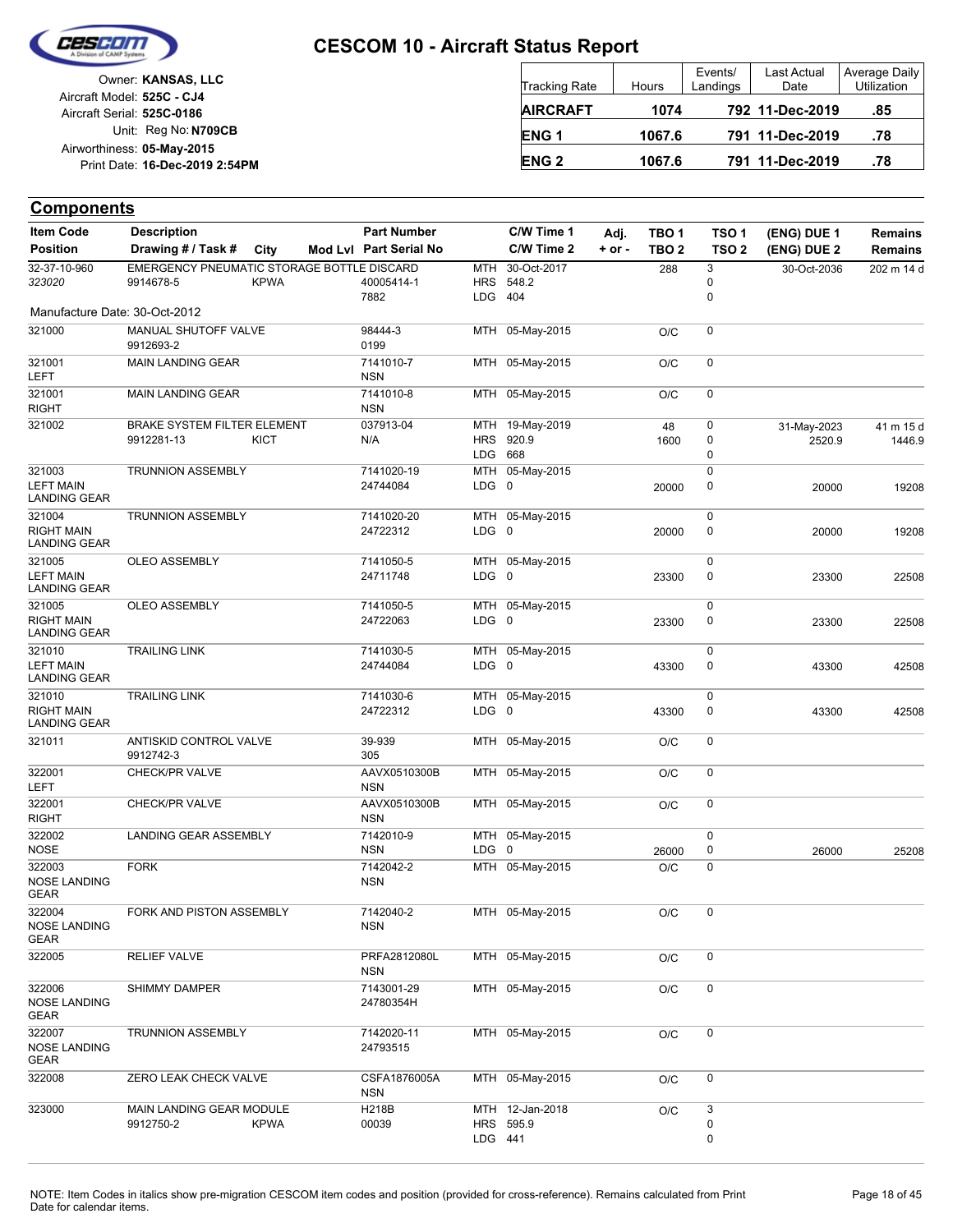

Unit: Reg No: N709CB Print Date: 16-Dec-2019 2:54PM **05-May-2015** Airworthiness: Owner: **KANSAS, LLC** Aircraft Serial: **525C-0186** Aircraft Model: **525C - CJ4**

| <b>Tracking Rate</b> | Hours  | Events/<br>Landings | Last Actual<br>Date | Average Daily<br>Utilization |
|----------------------|--------|---------------------|---------------------|------------------------------|
| <b>AIRCRAFT</b>      | 1074   |                     | 792 11-Dec-2019     | .85                          |
| ENG <sub>1</sub>     | 1067.6 |                     | 791 11-Dec-2019     | .78                          |
| <b>ENG 2</b>         | 1067.6 |                     | 791 11-Dec-2019     | .78                          |

| <b>Item Code</b>                                   | <b>Description</b>                            |             | <b>Part Number</b>      |         | C/W Time 1                   | Adj.       | TBO <sub>1</sub> | TSO 1              | (ENG) DUE 1 | Remains |
|----------------------------------------------------|-----------------------------------------------|-------------|-------------------------|---------|------------------------------|------------|------------------|--------------------|-------------|---------|
| <b>Position</b>                                    | Drawing # / Task #                            | City        | Mod Lvl Part Serial No  |         | C/W Time 2                   | $+$ or $-$ | TBO <sub>2</sub> | TSO <sub>2</sub>   | (ENG) DUE 2 | Remains |
| 323001<br><b>LEFT MAIN</b><br><b>LANDING GEAR</b>  | <b>HYDRAULIC ACTUATOR</b><br>9912705-4        |             | FA100114-002<br>0388    | LDG 0   | MTH 05-May-2015              |            | 15000            | 0<br>0             | 15000       | 14208   |
| 323001<br><b>RIGHT MAIN</b><br><b>LANDING GEAR</b> | <b>HYDRAULIC ACTUATOR</b><br>9912705-4        |             | FA100114-002<br>0389    | LDG 0   | MTH 05-May-2015              |            | 15000            | 0<br>0             | 15000       | 14208   |
| 323002<br><b>LEFT MAIN</b><br><b>LANDING GEAR</b>  | UPLOCK HOOK                                   |             | 7141100-5<br><b>NSN</b> |         | MTH 05-May-2015              |            | O/C              | 0                  |             |         |
| 323002<br><b>RIGHT MAIN</b><br><b>LANDING GEAR</b> | <b>UPLOCK HOOK</b>                            |             | 7141100-6<br><b>NSN</b> |         | MTH 05-May-2015              |            | O/C              | 0                  |             |         |
| 323003                                             | MAIN LANDING GEAR CONTROL VALVE<br>9912712-13 |             | 4270-1<br>0182          |         | MTH 05-May-2015              |            | O/C              | 0                  |             |         |
| 323004<br><b>NOSE LANDING</b><br><b>GEAR</b>       | <b>HYDRAULIC ACTUATOR</b><br>9912705-5        |             | FA100115-002<br>2-0198  | LDG 0   | MTH 05-May-2015              |            | 15000            | 0<br>0             | 15000       | 14208   |
| 323005<br><b>LEFT MAIN</b><br><b>LANDING GEAR</b>  | <b>UPLOCK ACTUATOR</b>                        |             | 6947010-3<br>1270       |         | MTH 05-May-2015              |            | O/C              | 0                  |             |         |
| 323005<br><b>RIGHT MAIN</b><br><b>LANDING GEAR</b> | <b>UPLOCK ACTUATOR</b>                        |             | 6947010-3<br>1273       |         | MTH 05-May-2015              |            | O/C              | 0                  |             |         |
| 323005                                             | NOSE LANDING GEAR UPLOCK ACTAUTOR             |             | 7147030-9<br>196        |         | MTH 05-May-2015              |            | O/C              | 0                  |             |         |
| 323006                                             | HYDRAULIC SHUTTLE VALVE                       |             | 98312<br>2591A          |         | MTH 05-May-2015              |            | O/C              | 0                  |             |         |
| 323007<br>LEFT                                     | REGEN SHUTTLE VALVE<br>9914689-1              |             | 5128-5<br>1177          |         | MTH 05-May-2015              |            | O/C              | 0                  |             |         |
| 323007<br><b>RIGHT</b>                             | REGEN SHUTTLE VALVE<br>9914689-1              |             | 5128-5<br>1231          |         | MTH 05-May-2015              |            | O/C              | 0                  |             |         |
| 323008<br><b>NOSE LANDING</b><br><b>GEAR</b>       | UPPER BARREL ASSEMBLY                         |             | 7142020-3<br><b>NSN</b> |         | MTH 05-May-2015              |            | O/C              | 0                  |             |         |
| 323021                                             | EMERGENCY GEAR BOTTLE GAUGE                   |             | 19940931-1<br>044688    |         | MTH 05-May-2015              |            | O/C              | 0                  |             |         |
| 323022                                             | <b>BRAKE PRESSURE GAUGE</b><br>0-2000 PSI     |             | 19940935-1<br>GA-44769  |         | MTH 05-May-2015              |            | O/C              | 0                  |             |         |
| 324001<br><b>LEFT MAIN</b><br><b>LANDING GEAR</b>  | WHEEL ASSEMBLY<br>9912702-7                   |             | 90006036<br>NOV14 0462  | LDG 619 | MTH 19-Dec-2018<br>HRS 845.4 |            | O/C              | 43<br>845.4<br>619 |             |         |
| 324001<br><b>RIGHT MAIN</b><br><b>LANDING GEAR</b> | <b>WHEEL ASSEMBLY</b><br>9912702-7            |             | 90006036<br>SEP14 0456  | LDG 563 | MTH 12-Sep-2018<br>HRS 779.8 |            | O/C              | 40<br>779.8<br>563 |             |         |
| 324002<br><b>NOSE LANDING</b><br>GEAR              | WHEEL ASSEMBLY<br>9912648-2                   | <b>KICT</b> | 90006044<br>0231        | LDG 563 | MTH 12-Sep-2018<br>HRS 779.8 |            | O/C              | 40<br>779.8<br>563 |             |         |
| 324003<br><b>LEFT MAIN</b><br><b>LANDING GEAR</b>  | <b>TIRE</b><br>9912709-1 MICHELIN             | <b>KPWA</b> | 026-617-1<br>8176R00363 | LDG 619 | MTH 19-Dec-2018<br>HRS 845.4 |            | O/C              | 0<br>0<br>0        |             |         |
| 324003<br><b>RIGHT MAIN</b><br><b>LANDING GEAR</b> | <b>TIRE</b><br>9912709-1 MICHELIN             | <b>KICT</b> | 026-617-1<br>8100R00039 | LDG 563 | MTH 12-Sep-2018<br>HRS 779.8 |            | O/C              | 0<br>0<br>0        |             |         |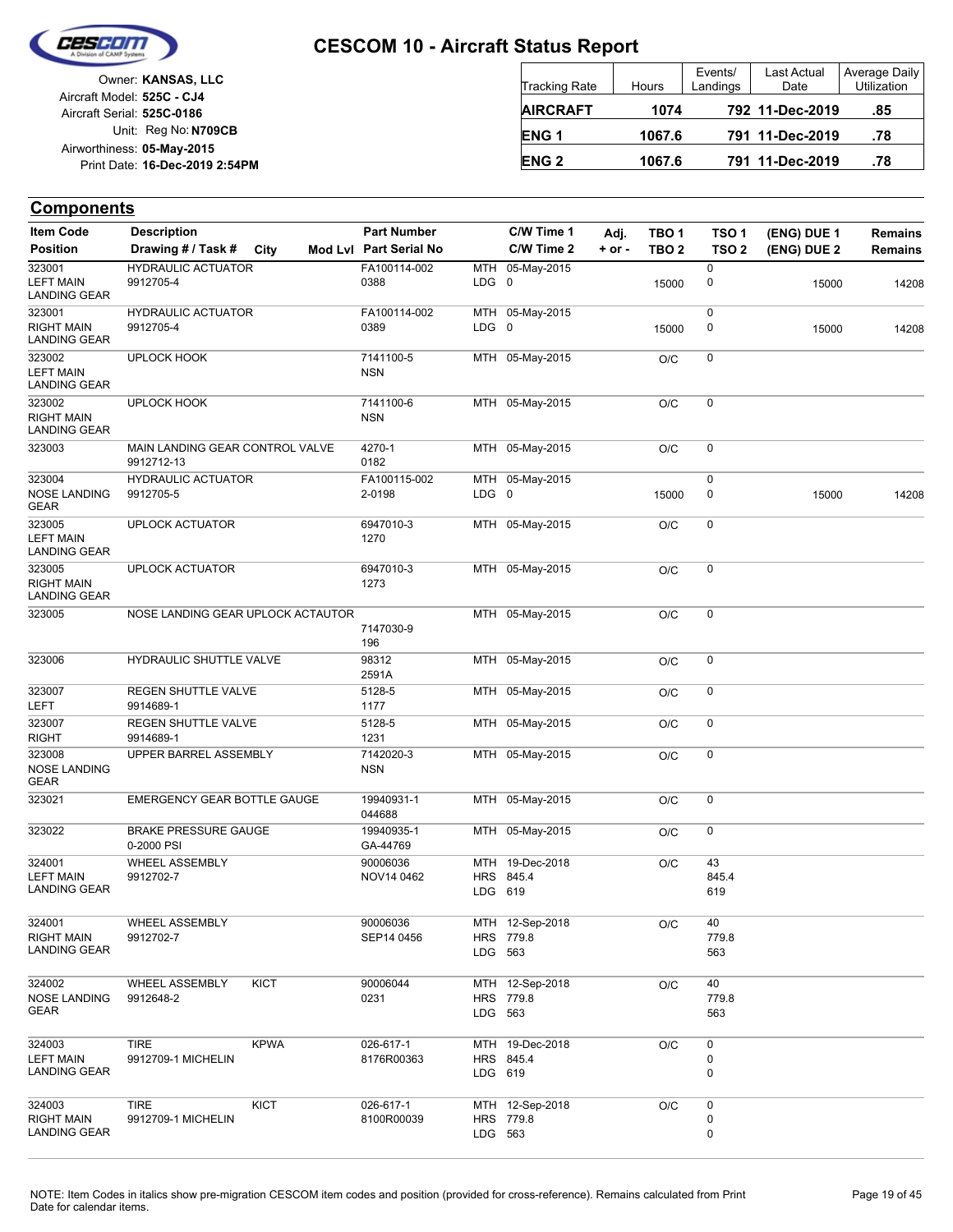

Unit: Reg No: N709CB Print Date: 16-Dec-2019 2:54PM **05-May-2015** Airworthiness: Owner: **KANSAS, LLC** Aircraft Serial: **525C-0186** Aircraft Model: **525C - CJ4**

| <b>Tracking Rate</b> | Hours  | Events/<br>Landings | <b>Last Actual</b><br>Date | Average Daily<br><b>Utilization</b> |
|----------------------|--------|---------------------|----------------------------|-------------------------------------|
| <b>AIRCRAFT</b>      | 1074   |                     | 792 11-Dec-2019            | .85                                 |
| <b>ENG1</b>          | 1067.6 |                     | 791 11-Dec-2019            | .78                                 |
| <b>ENG 2</b>         | 1067.6 |                     | 791 11-Dec-2019            | .78                                 |

| <b>Item Code</b>            | <b>Description</b>                           |             | <b>Part Number</b>        |         | C/W Time 1      | Adj.       | TBO <sub>1</sub> | TSO <sub>1</sub> | (ENG) DUE 1 | <b>Remains</b> |
|-----------------------------|----------------------------------------------|-------------|---------------------------|---------|-----------------|------------|------------------|------------------|-------------|----------------|
| <b>Position</b>             | Drawing # / Task #                           | City        | Mod Lvl Part Serial No    |         | C/W Time 2      | $+$ or $-$ | TBO <sub>2</sub> | TSO <sub>2</sub> | (ENG) DUE 2 | <b>Remains</b> |
| 324004                      | <b>TIRE</b>                                  | <b>KICT</b> | M19301                    |         | MTH 12-Sep-2018 |            | O/C              | 0                |             |                |
| <b>NOSE LANDING</b>         | 9912706-1 MICHELIN                           |             | 7143C142                  |         | HRS 779.8       |            |                  | 0                |             |                |
| <b>GEAR</b>                 |                                              |             |                           | LDG 563 |                 |            |                  | 0                |             |                |
| 324005                      | <b>BRAKE ASSEMBLY</b>                        | <b>KICT</b> | 90006022                  |         | MTH 12-Sep-2018 |            | O/C              | 0                |             |                |
| <b>LEFT MAIN</b>            | 9912702-8                                    |             | AUG11-0246                |         | HRS 779.8       |            |                  | 0                |             |                |
| LANDING GEAR                |                                              |             |                           | LDG 563 |                 |            |                  | 0                |             |                |
| 324005                      | <b>BRAKE ASSEMBLY</b>                        | KICT        | 90006022                  |         | MTH 12-Sep-2018 |            | O/C              | 0                |             |                |
| <b>RIGHT MAIN</b>           | 9912702-8                                    |             | JUN16-0650                |         | HRS 779.8       |            |                  | 0                |             |                |
| <b>LANDING GEAR</b>         |                                              |             |                           | LDG 563 |                 |            |                  | $\mathbf 0$      |             |                |
| 324101                      | BRAKE ANTISKID/METERING VALVE                |             | 32-117                    |         | MTH 05-May-2015 |            | O/C              | 0                |             |                |
|                             | 9912742-2                                    |             | 292                       |         |                 |            |                  |                  |             |                |
| 324102                      | ADAPTER TRANSDUCER                           |             | 40-955                    |         | MTH 05-May-2015 |            | O/C              | 0                |             |                |
| LEFT                        | 9912305-2                                    |             | <b>NSN</b>                |         |                 |            |                  |                  |             |                |
| 324102<br><b>RIGHT</b>      | ADAPTER TRANSDUCER<br>9912305-2              |             | 40-955<br><b>NSN</b>      |         | MTH 05-May-2015 |            | O/C              | 0                |             |                |
| 324103                      | DIG ANTISKID CONTROL BOX                     |             | 142-153-1                 |         | MTH 05-May-2015 |            | O/C              | 0                |             |                |
|                             | 9912742-5                                    |             | 294*                      |         |                 |            |                  |                  |             |                |
| 324104                      | <b>BRAKE PRESSURE SWITCH</b>                 |             | GPP1250-69<br>1504662     |         | MTH 05-May-2015 |            | O/C              | 0                |             |                |
| 324105                      | PARKING BRAKE VALVE<br>9912388-12            |             | 98478-1<br>0199           |         | MTH 05-May-2015 |            | O/C              | 0                |             |                |
| 324106                      | <b>HYDRAULIC PUMP MOTOR</b>                  |             | <b>MP50B1</b><br>4906     |         | MTH 05-May-2015 |            | O/C              | 0                |             |                |
| 324107                      | BRAKE ANTISKID ACCUMULATOR                   |             | 7550-2                    |         | MTH 05-May-2015 |            | O/C              | 0                |             |                |
|                             | 9912644-2                                    |             | 1290                      |         |                 |            |                  |                  |             |                |
| 324108                      | LOW PRESSURE SWITCH                          |             | GPP1250-79<br>1446675     |         | MTH 05-May-2015 |            | O/C              | 0                |             |                |
| 324109                      | <b>BRAKE PRESSURE PUMP</b><br>9912364-2      |             | 640929<br>3043A           |         | MTH 05-May-2015 |            | O/C              | 0                |             |                |
| 324110                      | <b>EMERGENCY BRAKE VALVE</b>                 |             | 98480-2                   |         | MTH 05-May-2015 |            | O/C              | 0                |             |                |
| 324111                      | 9914478-5<br><b>BRAKE RESERVOIR ASSEMBLY</b> |             | 0224<br>7117005-11        |         | MTH 05-May-2015 |            | O/C              | 0                |             |                |
|                             |                                              |             | <b>NSN</b>                |         |                 |            |                  |                  |             |                |
| 324113                      | THERMAL RELIEF VALVE                         |             | 1785-3<br>0670            |         | MTH 05-May-2015 |            | O/C              | 0                |             |                |
| 324205                      | <b>HYDRAULIC PACK ASSEMBLY</b>               |             | 6517102-23<br><b>NSN</b>  |         | MTH 05-May-2015 |            | O/C              | 0                |             |                |
| 326001                      | <b>UPLOCK SWITCH</b>                         | <b>KPWA</b> | 65-430087                 |         | MTH 14-Sep-2018 |            | O/C              | 0                |             |                |
| <b>LEFT MAIN</b>            |                                              |             | <b>NSN</b>                |         | HRS 782.4       |            |                  | 0                |             |                |
| <b>LANDING GEAR</b>         |                                              |             |                           | LDG 566 |                 |            |                  | 0                |             |                |
| 326001                      | <b>UPLOCK SWITCH</b>                         |             | 65-430087                 |         | MTH 05-May-2015 |            | O/C              | 0                |             |                |
| <b>NOSE LANDING</b><br>GEAR |                                              |             | <b>NSN</b>                |         |                 |            |                  |                  |             |                |
| 330001                      | MAIN LANDING GEAR LED PANEL                  |             | 92-1060-2                 |         | MTH 05-May-2015 |            | O/C              | 0                |             |                |
|                             | 9912750-3<br>INDIRECT LIGHTING CONTROL BOX   |             | 0202<br>CLC500-01         |         |                 |            |                  |                  |             |                |
| 331003<br><b>LEFT</b>       |                                              |             | 500005193                 |         | MTH 05-May-2015 |            | O/C              | 0                |             |                |
| 331003<br><b>RIGHT</b>      | INDIRECT LIGHTING CONTROL BOX                |             | CLC500-01<br>500005203    |         | MTH 05-May-2015 |            | O/C              | 0                |             |                |
| 332001                      | 5000VA STATIC INVERTER                       |             | <b>SS50</b><br><b>NSN</b> |         | MTH 05-May-2015 |            | O/C              | 0                |             |                |
| 334001                      | <b>GROUND REC LIGHT</b>                      |             | 84003-3                   |         | MTH 05-May-2015 |            | O/C              | 0                |             |                |
| 334005                      | 9912679-4<br><b>COLLISION LIGHT ASSEMBLY</b> |             | 000528<br>84056-1         |         | MTH 05-May-2015 |            | O/C              | 0                |             |                |
| <b>LEFT</b>                 |                                              |             | 000340                    |         |                 |            |                  |                  |             |                |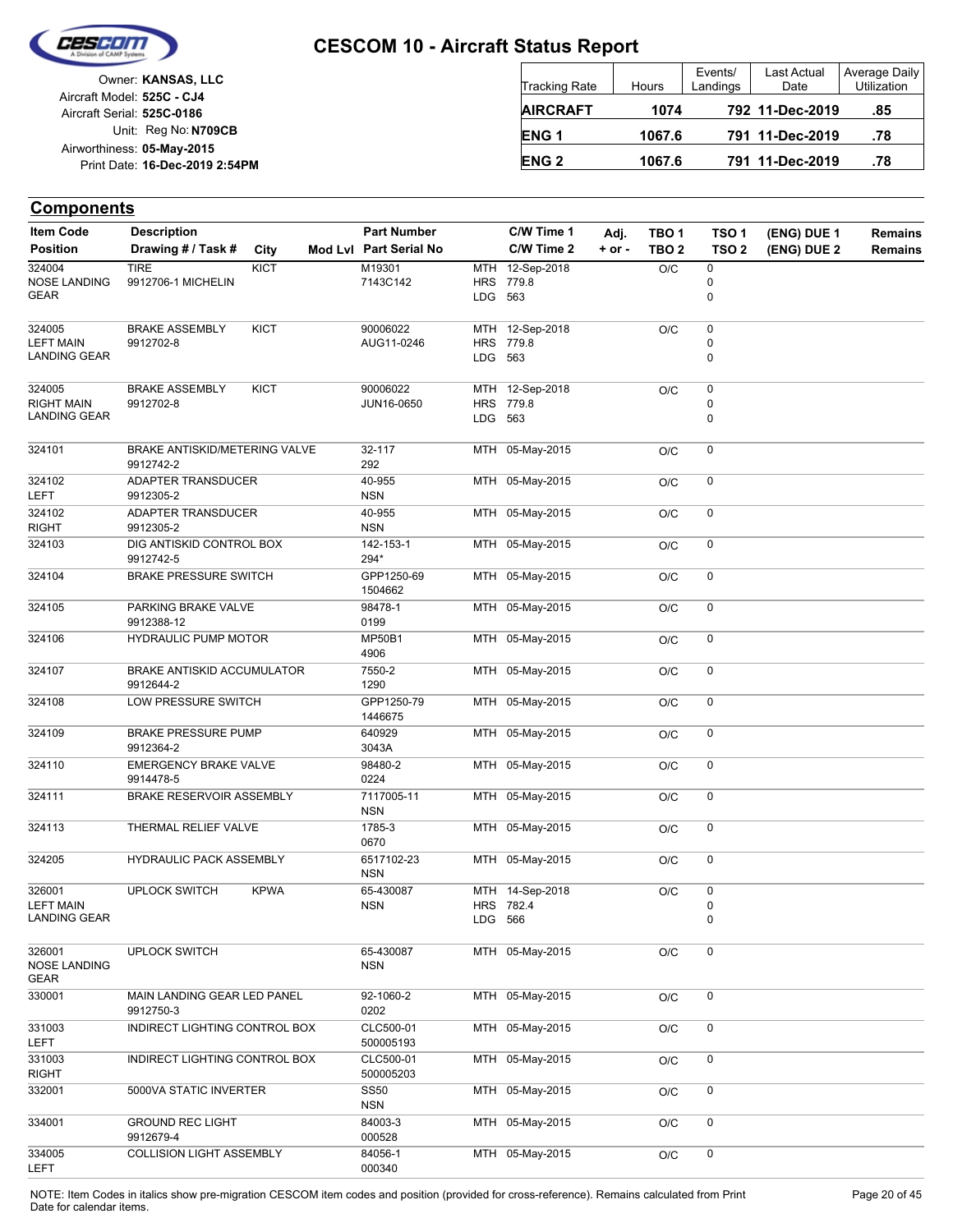

| Owner: KANSAS, LLC             |
|--------------------------------|
| Aircraft Model: 525C - CJ4     |
| Aircraft Serial: 525C-0186     |
| Unit: Reg No: N709CB           |
| Airworthiness: 05-May-2015     |
| Print Date: 16-Dec-2019 2:54PM |
|                                |

| <b>Tracking Rate</b> | Hours  | Events/<br>Landings | Last Actual<br>Date | Average Daily<br><b>Utilization</b> |
|----------------------|--------|---------------------|---------------------|-------------------------------------|
| <b>AIRCRAFT</b>      | 1074   |                     | 792 11-Dec-2019     | .85                                 |
| ENG <sub>1</sub>     | 1067.6 |                     | 791 11-Dec-2019     | .78                                 |
| <b>ENG 2</b>         | 1067.6 |                     | 791 11-Dec-2019     | .78                                 |

| <b>Item Code</b>         | <b>Description</b>                  |             | <b>Part Number</b>     |         | C/W Time 1                   | Adj.       | TBO <sub>1</sub> | TSO <sub>1</sub> | (ENG) DUE 1 | <b>Remains</b> |
|--------------------------|-------------------------------------|-------------|------------------------|---------|------------------------------|------------|------------------|------------------|-------------|----------------|
| <b>Position</b>          | Drawing # / Task #                  | City        | Mod Lvl Part Serial No |         | C/W Time 2                   | $+$ or $-$ | TBO <sub>2</sub> | TSO <sub>2</sub> | (ENG) DUE 2 | <b>Remains</b> |
| 334005<br><b>RIGHT</b>   | <b>COLLISION LIGHT ASSEMBLY</b>     |             | 84056-2<br>000344      |         | MTH 05-May-2015              |            | O/C              | 0                |             |                |
| 334006<br><b>LEFT</b>    | TAIL FLOOD LIGHT                    |             | TIL100-02<br>207000970 |         | MTH 05-May-2015              |            | O/C              | 0                |             |                |
| 334006<br><b>RIGHT</b>   | TAIL FLOOD LIGHT                    |             | TIL100-02<br>207001040 |         | MTH 05-May-2015              |            | O/C              | 0                |             |                |
| 334007<br><b>LEFT</b>    | WING INSPECTION LIGHT               |             | WIL100-01<br>205000562 |         | MTH 05-May-2015              |            | O/C              | 0                |             |                |
| 334008<br>LEFT           | <b>LANDING LIGHT</b>                |             | LDL100-01<br>206001036 |         | MTH 05-May-2015              |            | O/C              | 0                |             |                |
| 334008<br><b>RIGHT</b>   | <b>LANDING LIGHT</b>                |             | LDL100-01<br>206001038 |         | MTH 05-May-2015              |            | O/C              | 0                |             |                |
| 335000<br>AFT            | <b>EMERGENCY EXIT BATTERY</b>       | <b>KPWA</b> | CBS28-1<br>5271M       | LDG 315 | MTH 01-Jun-2017<br>HRS 429.7 |            | O/C              |                  |             |                |
| 335000<br><b>FORWARD</b> | <b>EMERGENCY EXIT BATTERY</b>       | <b>KPWA</b> | CBS28-1<br>1546M       | LDG 315 | MTH 01-Jun-2017<br>HRS 429.7 |            | O/C              |                  |             |                |
| 335000<br>MAIN           | <b>EMERGENCY EXIT BATTERY</b>       | <b>KPWA</b> | CBS28-1<br>5263M       | LDG 315 | MTH 01-Jun-2017<br>HRS 429.7 |            | O/C              |                  |             |                |
| 335100<br>AFT            | <b>G-FORCE SWITCH</b>               |             | 7212-2-000<br>1580     |         | MTH 05-May-2015              |            | O/C              | 0                |             |                |
| 335100<br><b>FWD</b>     | <b>G-FORCE SWITCH</b>               |             | 7212-2-000<br>1557     |         | MTH 05-May-2015              |            | O/C              | 0                |             |                |
| 335100<br>MID            | <b>G-FORCE SWITCH</b>               |             | 7212-2-000<br>1546     |         | MTH 05-May-2015              |            | O/C              | 0                |             |                |
| 340001                   | <b>MAGNOMETER</b>                   |             | 501-1826-03<br>6965    |         | MTH 05-May-2015              |            | O/C              | 0                |             |                |
| 340002                   | <b>CHECKLIST</b><br><b>CKL-550</b>  |             | 866-1098-001<br>49JCD  |         | MTH 05-May-2015              |            | O/C              | 0                |             |                |
| 340003<br><b>LEFT</b>    | $*$ CF<br>PANEL SWITCH<br>9912751-2 |             | 80-02472-002<br>0218   |         | MTH 05-May-2015              |            | O/C              | 0                |             |                |
| 340004<br><b>RIGHT</b>   | PANEL SWITCH<br>9912752-2           |             | 80-02500-002<br>0080   |         | MTH 05-May-2015              |            | O/C              | 0                |             |                |
| 340005<br><b>FWD</b>     | PED PANEL SWITCH<br>9912753-1       |             | 80-02495-001<br>0231   |         | MTH 05-May-2015              |            | O/C              | 0                |             |                |
| 340006<br>AFT            | PED PANEL SWITCH                    |             | 80-02515-001<br>0210   |         | MTH 05-May-2015              |            | O/C              | $\mathbf 0$      |             |                |
| 340007<br><b>LEFT</b>    | PANEL CONSOLE                       |             | 92-1056-1<br>0186      |         | MTH 05-May-2015              |            | $\rm O/C$        | 0                |             |                |
| 340007<br><b>RIGHT</b>   | PANEL CONSOLE                       |             | 92-1055-1<br>0192      |         | MTH 05-May-2015              |            | O/C              | 0                |             |                |
| 340008<br><b>LEFT</b>    | <b>CB PANEL</b>                     |             | 92-1058-3<br>0195      |         | MTH 05-May-2015              |            | O/C              | 0                |             |                |
| 340008<br><b>RIGHT</b>   | <b>CB PANEL</b>                     |             | 92-1057-2<br>0195      |         | MTH 05-May-2015              |            | O/C              | 0                |             |                |
| 340009<br><b>CENTER</b>  | THROTTLE QUAD LED PANEL             |             | 92-1059-3<br>0209      |         | MTH 05-May-2015              |            | O/C              | 0                |             |                |
| 340010<br><b>LEFT</b>    | REVERSIONARY PANEL                  |             | 80-02506-001<br>0188   |         | MTH 05-May-2015              |            | O/C              | 0                |             |                |
| 340011<br><b>LEFT</b>    | POWER SWITCH PANEL                  |             | 80-02483-002<br>0014   |         | MTH 05-May-2015              |            | O/C              | 0                |             |                |
| 341001<br>NO. 1          | AIR DATA COMPUTER<br>ADC-3000       |             | 822-1109-128<br>41HF60 |         | MTH 05-May-2015              |            | O/C              | 0                |             |                |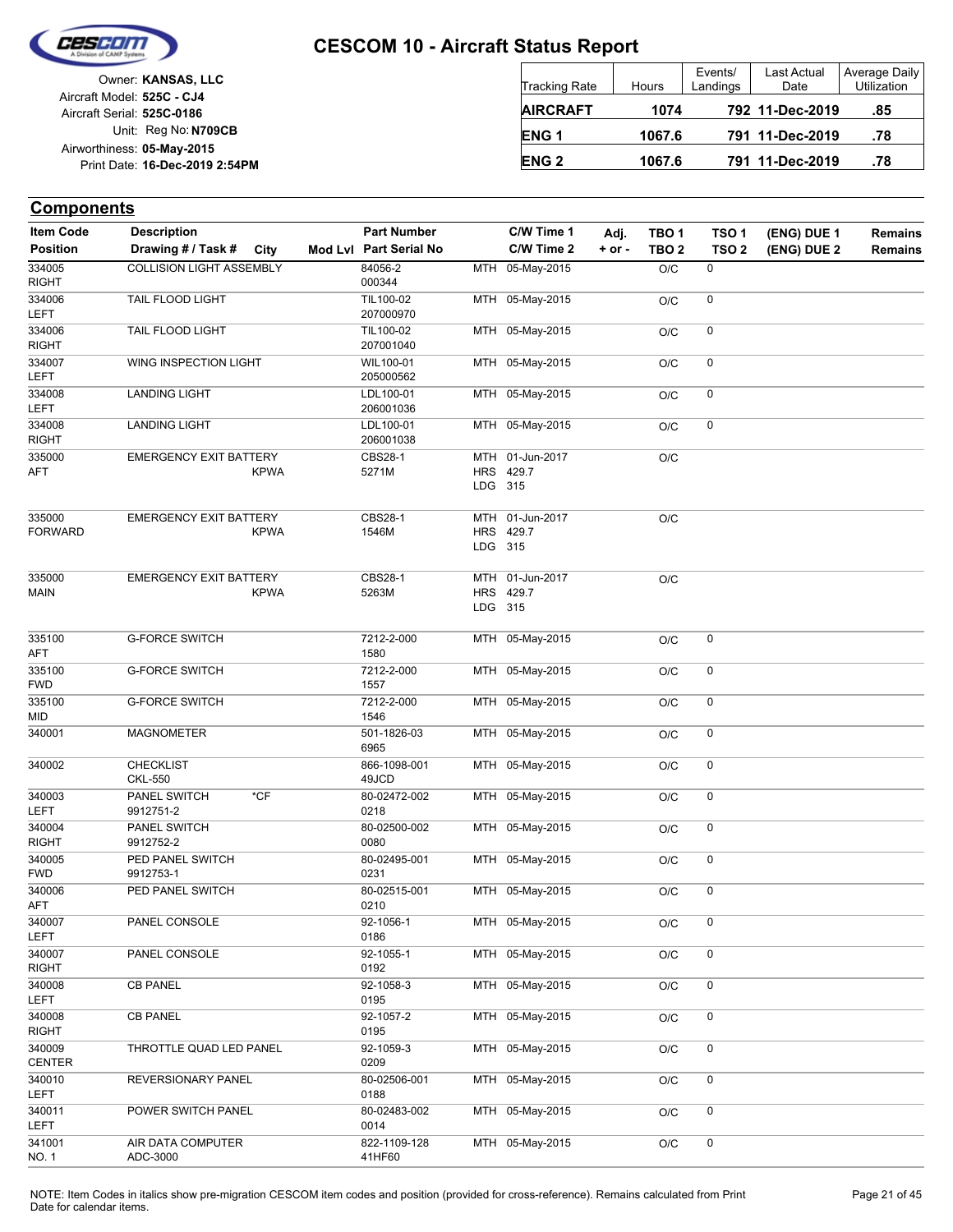

|                            | Owner: KANSAS, LLC             |
|----------------------------|--------------------------------|
| Aircraft Model: 525C - CJ4 |                                |
| Aircraft Serial: 525C-0186 |                                |
|                            | Unit: Reg No: N709CB           |
| Airworthiness: 05-May-2015 |                                |
|                            | Print Date: 16-Dec-2019 2:54PM |
|                            |                                |

| <b>Tracking Rate</b> | Hours  | Events/<br>Landings | Last Actual<br>Date | Average Daily<br><b>Utilization</b> |
|----------------------|--------|---------------------|---------------------|-------------------------------------|
| <b>AIRCRAFT</b>      | 1074   |                     | 792 11-Dec-2019     | .85                                 |
| ENG <sub>1</sub>     | 1067.6 |                     | 791 11-Dec-2019     | .78                                 |
| <b>ENG 2</b>         | 1067.6 |                     | 791 11-Dec-2019     | .78                                 |

| <b>Item Code</b>         | <b>Description</b>                             |      | <b>Part Number</b>     | C/W Time 1      | Adj.       | TBO <sub>1</sub> | TSO <sub>1</sub> | (ENG) DUE 1 | <b>Remains</b> |
|--------------------------|------------------------------------------------|------|------------------------|-----------------|------------|------------------|------------------|-------------|----------------|
| <b>Position</b>          | Drawing # / Task #                             | City | Mod Lvl Part Serial No | C/W Time 2      | $+$ or $-$ | TBO <sub>2</sub> | TSO <sub>2</sub> | (ENG) DUE 2 | <b>Remains</b> |
| 341001                   | <b>AIR DATA COMPUTER</b>                       |      | 822-1109-128           | MTH 05-May-2015 |            | O/C              | 0                |             |                |
| <b>NO. 2</b>             | ADC-3000                                       |      | 41HD71                 |                 |            |                  |                  |             |                |
| 341001<br><b>STANDBY</b> | AIR DATA COMPUTER                              |      | 9200-30000-206<br>6624 | MTH 05-May-2015 |            | O/C              | 0                |             |                |
| 341003                   | AOA INDEXER                                    |      | C12463-3<br>161471-07  | MTH 05-May-2015 |            | O/C              | $\mathbf 0$      |             |                |
| 341004                   | <b>AOA COMPUTER</b><br>9912697-1               |      | 0863D1<br>304          | MTH 05-May-2015 |            | O/C              | 0                |             |                |
| 341010<br>LEFT           | RADIO ALT ANTENNA                              |      | S67-2002<br>543-75256  | MTH 05-May-2015 |            | O/C              | 0                |             |                |
| 341010<br><b>RIGHT</b>   | RADIO ALT ANTENNA                              |      | S67-2002<br>543-75258  | MTH 05-May-2015 |            | O/C              | 0                |             |                |
| 341034                   | RADIO ALT TRANSMITTER<br>ALT-4000              |      | 822-0615-206<br>4P560  | MTH 05-May-2015 |            | O/C              | $\mathbf 0$      |             |                |
| 341103                   | CONFIGURATION CONTROL STRAPPING UNIT           |      |                        | MTH 05-May-2015 |            | O/C              | 0                |             |                |
| NO.1                     | CSU-3100                                       |      | 822-1363-002<br>4317HM |                 |            |                  |                  |             |                |
| 341103                   | CONFIGURATION CONTROL STRAPPING UNIT           |      |                        | MTH 05-May-2015 |            | O/C              | 0                |             |                |
| <b>NO.2</b>              | CSU-3100                                       |      | 822-1363-002<br>45N5DF |                 |            |                  |                  |             |                |
| 342001                   | <b>DATA BASE UNIT</b><br><b>DBU-5000</b>       |      | 822-2215-602<br>45N41M | MTH 05-May-2015 |            | O/C              | 0                |             |                |
| 342002                   | <b>AHRS COMPUTER</b>                           |      | 822-1110-002           | MTH 05-May-2015 |            | O/C              | 0                |             |                |
| <b>LEFT</b>              | AHC-3000                                       |      | 44XVDY                 |                 |            |                  |                  |             |                |
| 342002<br><b>RIGHT</b>   | <b>AHRS COMPUTER</b><br>AHC-3000               |      | 822-1110-002<br>44XVFO | MTH 05-May-2015 |            | O/C              | $\mathbf 0$      |             |                |
| 342005<br><b>LEFT</b>    | <b>FLIGHT GUIDANCE COMPUTER</b><br>FGC-3000    |      | 822-1108-048<br>45N413 | MTH 05-May-2015 |            | O/C              | 0                |             |                |
| 342005                   | FLIGHT GUIDANCE COMPUTER                       |      | 822-1108-048           | MTH 05-May-2015 |            |                  | $\pmb{0}$        |             |                |
| <b>RIGHT</b>             | FGC-3000                                       |      | 45N417                 |                 |            | O/C              |                  |             |                |
| 342006<br><b>LEFT</b>    | <b>FLUX DETECTOR</b><br>FDU-3000               |      | 822-1193-001<br>303424 | MTH 05-May-2015 |            | O/C              | 0                |             |                |
| 342006                   | <b>FLUX DETECTOR</b>                           |      | 822-1193-001           | MTH 05-May-2015 |            | O/C              | $\pmb{0}$        |             |                |
| <b>RIGHT</b><br>342007   | FDU-3000<br>EXTERNAL COMPENSATION UNIT         |      | 303423<br>822-1200-003 | MTH 05-May-2015 |            |                  | 0                |             |                |
| <b>LEFT</b>              | ECU-3000                                       |      | 4NPK4                  |                 |            | O/C              |                  |             |                |
| 342007<br><b>RIGHT</b>   | EXTERNAL COMPENSATION UNIT<br>ECU-3000         |      | 822-1200-003<br>4NPK6  | MTH 05-May-2015 |            | O/C              | 0                |             |                |
| 342007                   | EXTERNAL FSU COMPENSATION UNIT<br>ECU-3000-FSU |      | 822-1200-998<br>44XVVK | MTH 05-May-2015 |            | O/C              | 0                |             |                |
| 342008<br>LEFT           | IAPS POWER SUPPLY<br>PWR-3000                  |      | 822-1137-001<br>45N5K4 | MTH 05-May-2015 |            | O/C              | 0                |             |                |
| 342008<br><b>RIGHT</b>   | IAPS POWER SUPPLY<br>PWR-3000                  |      | 822-1137-001<br>45N5KM | MTH 05-May-2015 |            | O/C              | 0                |             |                |
| 342009                   | ENVIRONMENTAL CONTROL                          |      | 822-1167-001<br>45N5DR | MTH 05-May-2015 |            | O/C              | $\mathsf 0$      |             |                |
| 342010                   | OPER CONFIG MODULE                             |      | 822-1484-228           | MTH 05-May-2015 |            | O/C              | 0                |             |                |
| LEFT                     | OCM-3100                                       |      | 45N3M5                 |                 |            |                  |                  |             |                |
| 342010<br><b>RIGHT</b>   | OPER CONFIG MODULE<br>OCM-3100                 |      | 822-1484-228<br>45N3M8 | MTH 05-May-2015 |            | O/C              | 0                |             |                |
| 342011<br>LEFT           | I/O CONCENTRATOR IAPS MODULE<br>IOC-4110       |      | 822-2065-001<br>43194R | MTH 05-May-2015 |            | O/C              | 0                |             |                |
| 342011                   | I/O CONCENTRATOR IAPS MODULE                   |      | 822-2065-001           | MTH 05-May-2015 |            | O/C              | 0                |             |                |
| <b>RIGHT</b>             | IOC-4110                                       |      | 45N5CR                 |                 |            |                  |                  |             |                |
| 342012                   | IAPS-CARD CAGE<br>ICC-3111                     |      | 822-2191-001<br>45N39T | MTH 05-May-2015 |            | O/C              | 0                |             |                |
| 342014                   | DETACHABLE CONFIG MODULE                       |      | 501-1803-226<br>6564   | MTH 05-May-2015 |            | O/C              | 0                |             |                |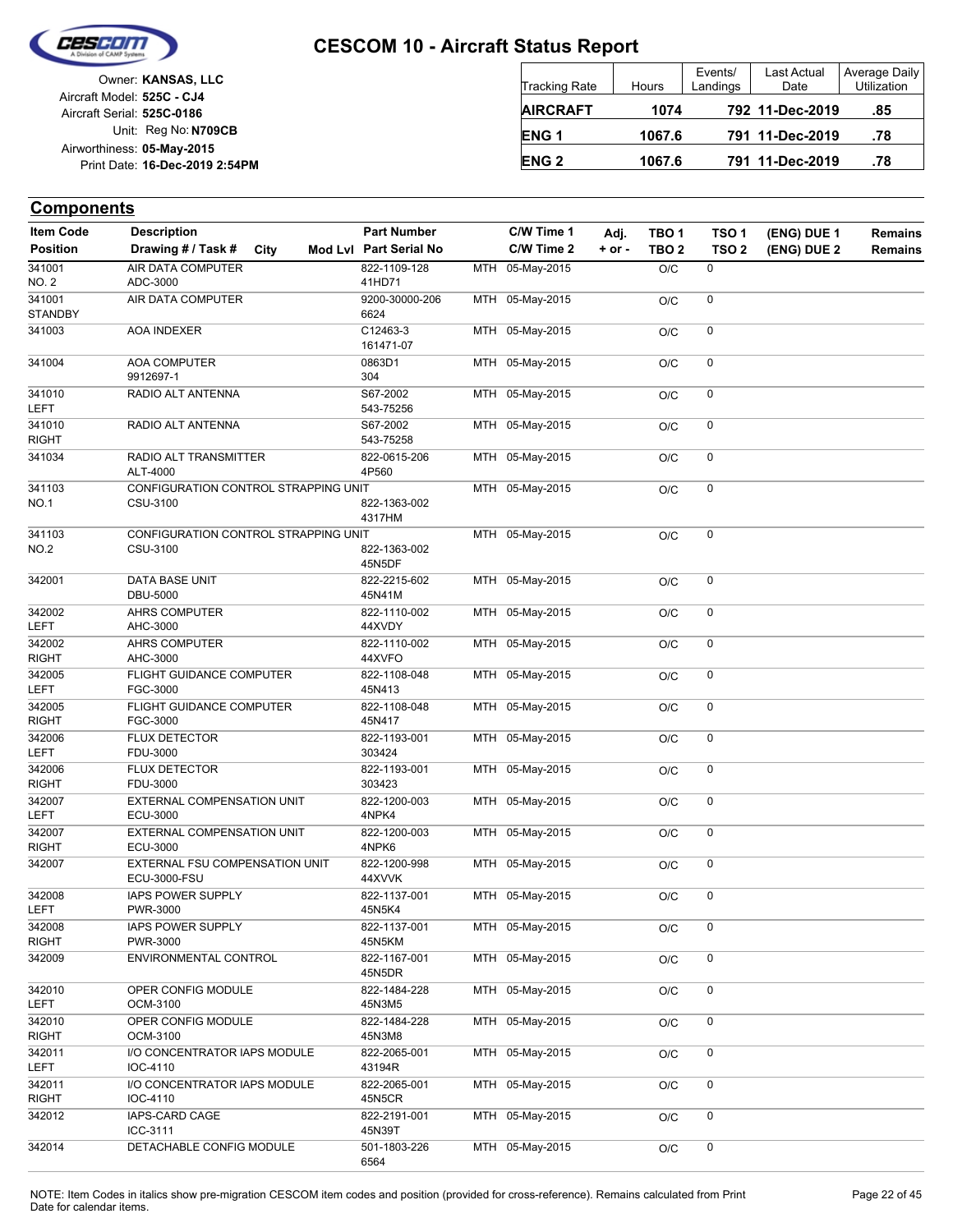

Unit: Reg No: N709CB Print Date: 16-Dec-2019 2:54PM **05-May-2015** Airworthiness: Owner: **KANSAS, LLC** Aircraft Serial: **525C-0186** Aircraft Model: **525C - CJ4**

| Tracking Rate    | Hours  | Events/<br>Landings | Last Actual<br>Date | Average Daily<br>Utilization |
|------------------|--------|---------------------|---------------------|------------------------------|
| <b>AIRCRAFT</b>  | 1074   |                     | 792 11-Dec-2019     | .85                          |
| ENG <sub>1</sub> | 1067.6 |                     | 791 11-Dec-2019     | .78                          |
| <b>ENG 2</b>     | 1067.6 |                     | 791 11-Dec-2019     | .78                          |

| <b>Components</b>                   |                                                         |             |                                              |                                 |                              |                    |                                      |                                      |                            |                                  |
|-------------------------------------|---------------------------------------------------------|-------------|----------------------------------------------|---------------------------------|------------------------------|--------------------|--------------------------------------|--------------------------------------|----------------------------|----------------------------------|
| <b>Item Code</b><br><b>Position</b> | <b>Description</b><br>Drawing # / Task #                | City        | <b>Part Number</b><br>Mod Lvl Part Serial No |                                 | C/W Time 1<br>C/W Time 2     | Adj.<br>$+$ or $-$ | TBO <sub>1</sub><br>TBO <sub>2</sub> | TSO <sub>1</sub><br>TSO <sub>2</sub> | (ENG) DUE 1<br>(ENG) DUE 2 | <b>Remains</b><br><b>Remains</b> |
| 342031                              | STANDBY GYRO POWER SUPPLY<br><b>PS-855A</b>             | <b>KPWA</b> | 501-1712-01<br>80583                         | <b>MTH</b><br><b>HRS</b><br>LDG | 18-Sep-2019<br>1003.4<br>737 |                    | O/C                                  |                                      |                            |                                  |
| 342032                              | SECONDARY FLIGHT DISPLAY                                |             | 501-1741-3103<br>3254B                       | MTH                             | 05-May-2015                  |                    | O/C                                  | 0                                    |                            |                                  |
| 342033                              | MAINTENANCE DIAGNOSTIC COMPUTER                         |             | 822-1987-008<br>45N5GD                       |                                 | MTH 05-May-2015              |                    | O/C                                  | 0                                    |                            |                                  |
| 342055<br>LEFT                      | DATA CONCENTRATOR UNIT                                  |             | 822-1538-202<br>41GM86                       |                                 | MTH 05-May-2015              |                    | O/C                                  | 0                                    |                            |                                  |
| 342056<br>LEFT                      | AFD CONTROL DISPLAY PANEL<br>DCP-3320                   |             | 822-2433-100<br>44R45C                       | MTH                             | 05-May-2015                  |                    | O/C                                  | 0                                    |                            |                                  |
| 342056<br><b>RIGHT</b>              | AFD CONTROL DISPLAY PANEL<br>DCP-3320                   |             | 822-2433-100<br>44R4C9                       | MTH                             | 05-May-2015                  |                    | O/C                                  | 0                                    |                            |                                  |
| 342057<br><b>NO.1</b>               | <b>CURSOR CONTROL PANEL</b><br>CCP-3320                 |             | 822-2434-100<br>44R3TX                       | MTH                             | 05-May-2015                  |                    | O/C                                  | $\mathbf 0$                          |                            |                                  |
| 342057<br><b>NO.2</b>               | <b>CURSOR CONTROL PANEL</b><br>CCP-3320                 |             | 822-2434-100<br>44R3RG                       | MTH                             | 05-May-2015                  |                    | O/C                                  | 0                                    |                            |                                  |
| 342302<br>LEFT                      | ADAPTIVE FLIGHT DISPLAY<br>AFD-3310                     |             | 822-1993-100<br>41G19H                       |                                 | MTH 05-May-2015              |                    | O/C                                  | 0                                    |                            |                                  |
| 342302<br><b>RIGHT</b>              | <b>ADAPTIVE FLIGHT DISPLAY</b><br>AFD-3310              |             | 822-1993-100<br>41G19M                       | MTH                             | 05-May-2015                  |                    | O/C                                  | 0                                    |                            |                                  |
| 342303<br>LEFT                      | ADAPTIVE FLIGHT MFD DISPLAY<br>AFD-3320                 |             | 822-2349-100<br>41G157                       | MTH                             | 05-May-2015                  |                    | O/C                                  | 0                                    |                            |                                  |
| 342303<br><b>RIGHT</b>              | ADAPTIVE FLIGHT MFD DISPLAY<br>AFD-3320                 |             | 822-2349-100<br>41G15D                       |                                 | MTH 05-May-2015              |                    | O/C                                  | 0                                    |                            |                                  |
| 343000                              | <b>MARKER BEACON COUPLER</b>                            |             | DMB20-20<br>4542                             | MTH                             | 05-May-2015                  |                    | O/C                                  | 0                                    |                            |                                  |
| 343001                              | MARKER BEACON ANTENNA                                   |             | MB10-754-2<br>0689                           | MTH                             | 05-May-2015                  |                    | O/C                                  | 0                                    |                            |                                  |
| 343002                              | DUAL GLIDESLOPE COUPLER                                 |             | <b>DGSC20-02</b><br>7594                     | MTH                             | 05-May-2015                  |                    | O/C                                  | $\pmb{0}$                            |                            |                                  |
| 343003                              | GLIDESLOPE ASSEMBLY ANTENNA                             |             | RGS10-48<br>18075                            | MTH                             | 05-May-2015                  |                    | O/C                                  | 0                                    |                            |                                  |
| 344001                              | <b>EGPWS COMPUTER</b><br><b>MARK(V111)</b><br>HONEYWELL |             | 965-1210-026<br>EMK8-8675                    |                                 | MTH 05-May-2015              |                    | O/C                                  | 0                                    |                            |                                  |
| 344002                              | WEATHER RADAR RECEIVER/TRANSMITTER ANTENNA              |             |                                              | MTH                             | 04-Aug-2017                  |                    | O/C                                  | $\pmb{0}$                            |                            |                                  |
|                                     |                                                         | <b>KPWA</b> | 822-2254-001<br>3PTCC                        | HRS<br>LDG                      | 491.4<br>- 363               |                    |                                      | 0<br>$\mathbf 0$                     |                            |                                  |
| 344015<br>NO. 1                     | <b>XM RADIO RECEIVER SYSTEM</b>                         |             | XMR200-02<br>802000576                       |                                 | MTH 05-May-2015              |                    | O/C                                  | 0                                    |                            |                                  |
| 344015<br>NO. 2                     | XM RADIO RECEIVER SYSTEM                                |             | XMD100-01<br>4P14M                           |                                 | MTH 05-May-2015              |                    | O/C                                  | $\pmb{0}$                            |                            |                                  |
| 344017<br>NO.1                      | <b>GPS XM ANTENNA</b>                                   |             | CI428-410<br>475368                          |                                 | MTH 05-May-2015              |                    | O/C                                  | 0                                    |                            |                                  |
| 344017<br>NO.2                      | <b>GPS XM ANTENNA</b>                                   |             | CI428-410<br>474288                          |                                 | MTH 05-May-2015              |                    | O/C                                  | 0                                    |                            |                                  |
| 345001<br>NO.1                      | <b>DME ANTENNA</b>                                      |             | L10-611-14<br>6602                           |                                 | MTH 05-May-2015              |                    | O/C                                  | 0                                    |                            |                                  |
| 345001<br><b>NO.2</b>               | <b>DME ANTENNA</b>                                      |             | L10-611-14<br>7085                           |                                 | MTH 05-May-2015              |                    | O/C                                  | $\pmb{0}$                            |                            |                                  |
| 345002<br>NO.1                      | <b>DME TRANSCEIVER</b><br>DME-4000                      |             | 822-1466-001<br>44V3YK                       |                                 | MTH 05-May-2015              |                    | O/C                                  | $\pmb{0}$                            |                            |                                  |
| 345002<br>NO.2                      | <b>DME TRANSCEIVER</b><br>DME-4000                      |             | 822-1466-001<br>44V3YD                       |                                 | MTH 05-May-2015              |                    | O/C                                  | 0                                    |                            |                                  |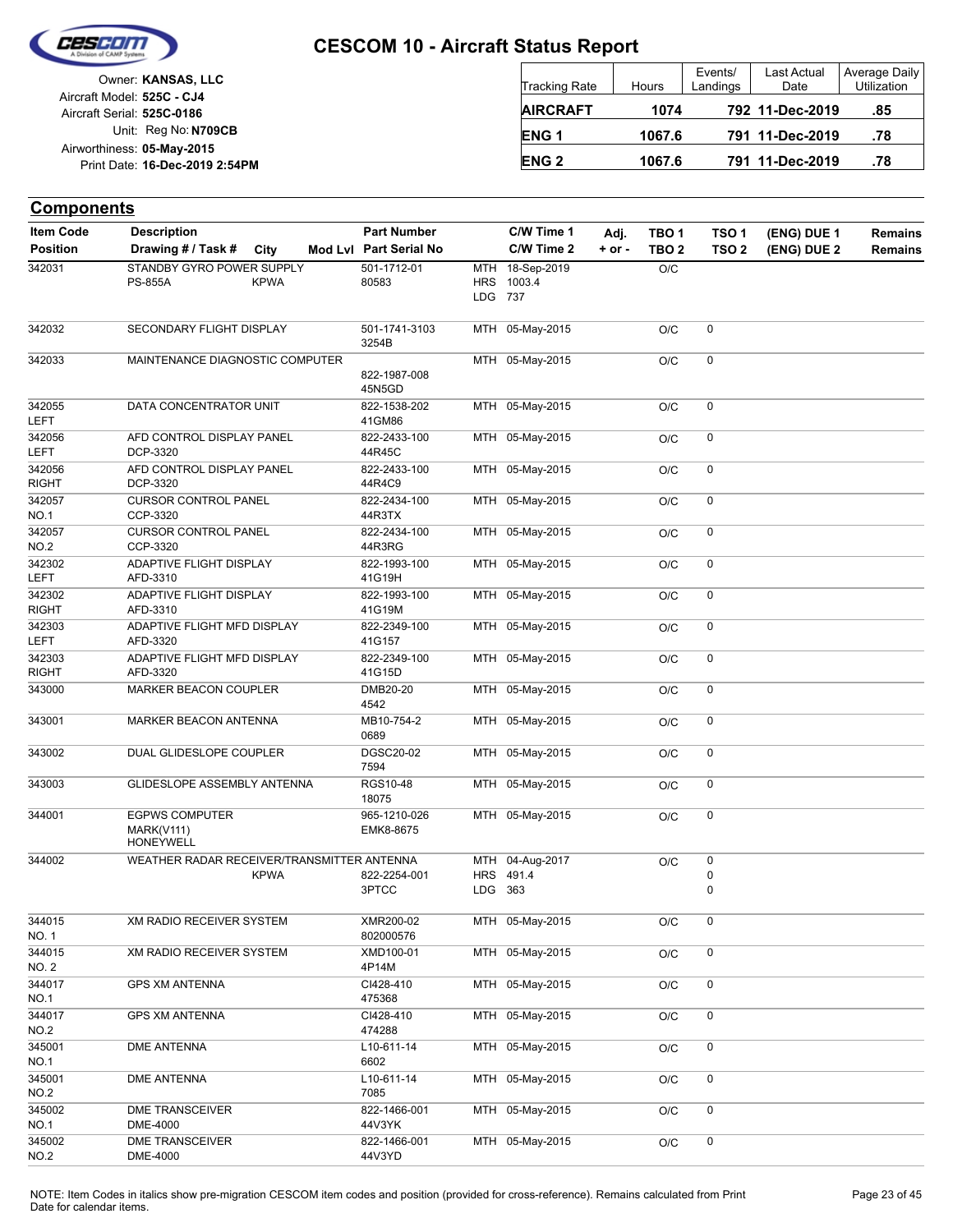

Unit: Reg No: N709CB Print Date: 16-Dec-2019 2:54PM **05-May-2015** Airworthiness: Owner: **KANSAS, LLC** Aircraft Serial: **525C-0186** Aircraft Model: **525C - CJ4**

| <b>Tracking Rate</b> | Hours  | Events/<br>Landings | Last Actual<br>Date | Average Daily<br><b>Utilization</b> |
|----------------------|--------|---------------------|---------------------|-------------------------------------|
| <b>AIRCRAFT</b>      | 1074   |                     | 792 11-Dec-2019     | .85                                 |
| <b>ENG1</b>          | 1067.6 |                     | 791 11-Dec-2019     | .78                                 |
| <b>ENG 2</b>         | 1067.6 |                     | 791 11-Dec-2019     | .78                                 |

### **Components**

| <b>Item Code</b>        | <b>Description</b>                                                                                   | <b>Part Number</b>                     | C/W Time 1                   | Adj.       | TBO <sub>1</sub> | TSO <sub>1</sub> | (ENG) DUE 1 | <b>Remains</b> |
|-------------------------|------------------------------------------------------------------------------------------------------|----------------------------------------|------------------------------|------------|------------------|------------------|-------------|----------------|
| <b>Position</b>         | Drawing # / Task #<br>City                                                                           | Mod Lvl Part Serial No                 | C/W Time 2                   | $+$ or $-$ | TBO <sub>2</sub> | TSO <sub>2</sub> | (ENG) DUE 2 | <b>Remains</b> |
| 345005<br><b>LEFT</b>   | <b>VHF NAVIGATION ANTENNA</b>                                                                        | VT10-767-3<br>1578                     | MTH 05-May-2015              |            | O/C              | 0                |             |                |
| 345040                  | TRANSPONDER ANTENNA                                                                                  | L10-611-14                             | MTH 05-May-2015              |            | O/C              | 0                |             |                |
| <b>NO.1</b>             | <b>ANT-42</b>                                                                                        | 6610                                   |                              |            |                  |                  |             |                |
| 345040                  | TRANSPONDER ANTENNA                                                                                  | L10-611-14                             | MTH 05-May-2015              |            | O/C              | 0                |             |                |
| <b>NO.2</b>             | <b>ANT-42</b>                                                                                        | 6772                                   |                              |            |                  |                  |             |                |
| 345041                  | <b>TRANSPONDER</b>                                                                                   | 622-9210-409                           | MTH 05-May-2015              |            | O/C              | 0                |             |                |
| <b>NO.1</b>             | TDR-94D                                                                                              | 4HWYK                                  |                              |            |                  |                  |             |                |
| 345042                  | TSS W/TRANSPONDER COMPUTER<br><b>TSS-4100</b>                                                        | 822-2132-001<br>4K34N                  | MTH 05-May-2015              |            | O/C              | 0                |             |                |
| 345043<br><b>BOTTOM</b> | <b>TSS ANTENNA</b><br><b>TSA-4100</b>                                                                | 866-0016-101<br>4NY61                  | MTH 05-May-2015              |            | O/C              | 0                |             |                |
| 345043<br><b>TOP</b>    | <b>TSS ANTENNA</b><br>TSA-4100                                                                       | 866-0016-101<br>4NYFF                  | MTH 05-May-2015              |            | O/C              | 0                |             |                |
| 345046                  | <b>FMS COMPUTER</b>                                                                                  | 822-0883-038                           | MTH 05-May-2015              |            | O/C              | 0                |             |                |
| <b>NO.1</b>             | <b>FMC-3000</b>                                                                                      | 41GPHR                                 |                              |            |                  |                  |             |                |
| 345046                  | <b>FMS COMPUTER</b>                                                                                  | 822-0883-038                           | MTH 05-May-2015              |            | O/C              | 0                |             |                |
| <b>NO.2</b>             | FMC-3000                                                                                             | 45N57Y                                 |                              |            |                  |                  |             |                |
| 345047                  | FMS CONTROL DISPLAY UNIT                                                                             | 822-0884-662                           | MTH 05-May-2015              |            | O/C              | 0                |             |                |
| <b>NO.1</b>             | CDU-3000                                                                                             | 429P30                                 |                              |            |                  |                  |             |                |
| 345047<br><b>NO.2</b>   | FMS CONTROL DISPLAY UNIT<br>CDU-3000                                                                 | 822-0884-662<br>429P70                 | MTH 05-May-2015              |            | O/C              | 0                |             |                |
| 345051                  | IRIDIUM/GPS ANTENNA                                                                                  | S67-1575-165<br>449-7365               | MTH 05-May-2015              |            | O/C              | 0                |             |                |
| 345056<br><b>NO.1</b>   | <b>GPS RECEIVER</b>                                                                                  | 822-2189-010<br>4P2H3                  | MTH 05-May-2015              |            | O/C              | 0                |             |                |
| 345056<br><b>NO.2</b>   | <b>GPS RECEIVER</b>                                                                                  | 822-2189-010<br>4P2LG                  | MTH 05-May-2015              |            | O/C              | 0                |             |                |
| 345057                  | VOR/ADF/MRK BEACON/ILS RECEIVER                                                                      | 822-1579-001                           | MTH 05-May-2015              |            | O/C              | 0                |             |                |
| <b>NO.1</b>             | <b>NAV-4500</b>                                                                                      | 4NML5                                  |                              |            |                  |                  |             |                |
| 345057                  | VOR/ADF/MRK BEACON/ILS RECEIVER                                                                      | 822-1579-001                           | MTH 05-May-2015              |            | O/C              | 0                |             |                |
| <b>NO. 2</b>            | <b>NAV-4500</b>                                                                                      | 4P96P                                  |                              |            |                  |                  |             |                |
| 345065                  | TSS COMPENSATION UNIT<br>ECU-3000                                                                    | 822-1200-803<br>44XVRL                 | MTH 05-May-2015              |            | O/C              | 0                |             |                |
| 345066                  | FILE SERVER UNIT<br>FSU-5010                                                                         | 822-1543-201<br>42691X                 | MTH 05-May-2015              |            | O/C              | 0                |             |                |
| 345068                  | AUDIO CONTROL PANEL RADIO                                                                            | 822-2381-235                           | MTH 07-Nov-2019              |            | O/C              |                  |             |                |
| <b>NO.1</b>             | APC-4130<br><b>KICT</b>                                                                              | 4TPHG                                  | HRS 1052.4                   |            |                  |                  |             |                |
|                         |                                                                                                      |                                        | LDG 778                      |            |                  |                  |             |                |
|                         |                                                                                                      |                                        |                              |            |                  |                  |             |                |
| 345068                  | AUDIO CONTROL PANEL RADIO                                                                            | 822-2381-235                           | MTH 05-May-2015              |            | O/C              | 0                |             |                |
| <b>NO.2</b>             | APC-4130                                                                                             | 4PHRV                                  |                              |            |                  |                  |             |                |
| 35-11-10-960<br>350006  | OXYGEN BOTTLE ASSEMBLY DISCARD<br><b>KPWA</b>                                                        | 4441073-050EX<br>525142701             | MTH 30-Aug-2019<br>HRS 984.4 |            | 180              | 82               | 01-Sep-2028 | 104 m 16 d     |
|                         | Manufacture Date: 01-Oct-2012                                                                        |                                        | LDG 722                      |            |                  |                  |             |                |
| 35-11-40-9600           | COPILOT OXYGEN MASK (ELASTOMER PARTS DETAILED INSPECTION AND REGULATOR FUNCTIONAL CHECK) RESTORATION |                                        |                              |            |                  |                  |             |                |
| <b>COPILOT</b>          | ICT                                                                                                  | MC10-16-150                            | MTH 01-Jan-2015              |            | 72               | 0                | 31-Jan-2021 | 13 m 15 d      |
| 351002                  |                                                                                                      | S096217                                |                              |            |                  |                  |             |                |
| 35-11-40-9600           | PILOT OXYGEN MASK (ELASTOMER PARTS DETAILED INSPECTION AND REGULATOR FUNCTIONAL CHECK) RESTORATION   |                                        |                              |            |                  |                  |             |                |
| PILOT                   | ICT                                                                                                  | MC10-16-150                            | MTH 01-Jan-2015              |            | 72               | 0                | 31-Jan-2021 | 13 m 15 d      |
| 351002                  |                                                                                                      | S096208                                |                              |            |                  |                  |             |                |
| 350005                  | <b>OXYGEN REGULATOR</b>                                                                              | 172420-04<br>1306                      | MTH 05-May-2015              |            | O/C              | 0                |             |                |
| 350007                  | OXYGEN PRESSURE GAGE                                                                                 | P24140<br>0302                         | MTH 05-May-2015              |            | O/C              | 0                |             |                |
| 350009                  | OXYGEN PRESSURE TRANSDUCER<br>S2800-902                                                              | APT-389-1000-<br>2400SG<br>8113-11-788 | MTH 05-May-2015              |            | O/C              | 0                |             |                |

NOTE: Item Codes in italics show pre-migration CESCOM item codes and position (provided for cross-reference). Remains calculated from Print Page 24 of 45 Date for calendar items.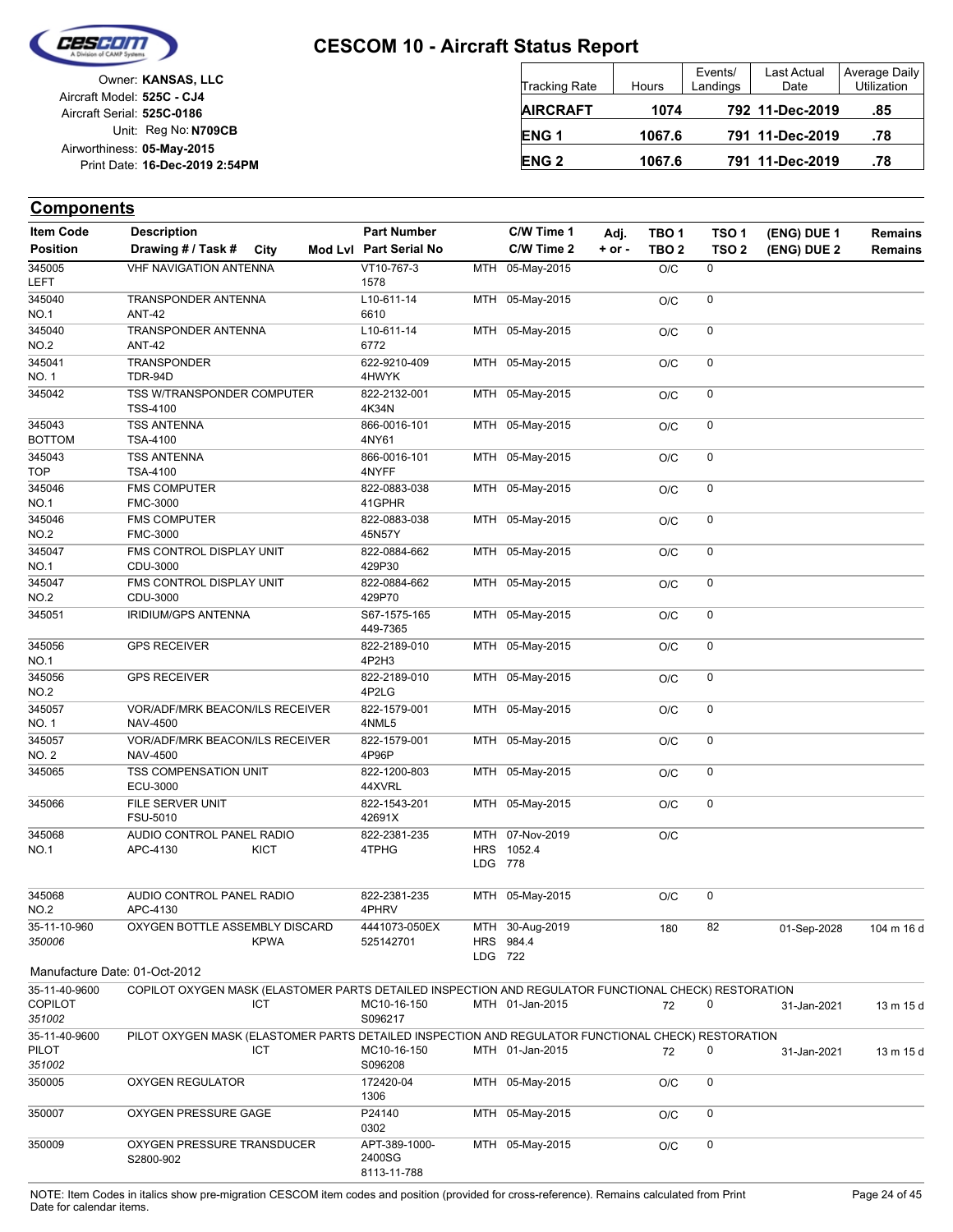

RIGHT NO. 1

## **CESCOM 10 - Aircraft Status Report**

Unit: Reg No: N709CB Print Date: 16-Dec-2019 2:54PM **05-May-2015** Airworthiness: Owner: **KANSAS, LLC** Aircraft Serial: **525C-0186** Aircraft Model: **525C - CJ4**

| <b>Tracking Rate</b> | <b>Hours</b> | Events/<br>Landings | Last Actual<br>Date | Average Daily<br>Utilization |
|----------------------|--------------|---------------------|---------------------|------------------------------|
| <b>AIRCRAFT</b>      | 1074         |                     | 792 11-Dec-2019     | .85                          |
| <b>ENG1</b>          | 1067.6       |                     | 791 11-Dec-2019     | .78                          |
| <b>ENG 2</b>         | 1067.6       |                     | 791 11-Dec-2019     | .78                          |

#### **(ENG) DUE 2 (ENG) DUE 1 Components** City **Mod Lvl Part Serial No Part Number C/W Time 1 C/W Time 2 + or - Adj. TBO 1 TBO 2 TSO 2 TSO 1 Remains** Description Part Number C/W Time 1 Adj. TBO 1 TSO 1 (ENG) DUE 1 Remains **Position Drawing # / Task # Item Code** MTH 05-May-2015 O/C 0 0191 351001 QXYGEN CONTROL VALVE 110081-04 MTH 05-May-2015 O/C 0 T0407 8385-1 LEFT 361002 9914402-8 PRECOOLER ASSEMBLY MTH 05-May-2015 O/C 0 T0396 8385-1 RIGHT 361002 9914402-8 PRECOOLER ASSEMBLY MTH 05-May-2015 O/C 0 0470 LEFT 1407-13 361004 HEAT EXCHANGE FAN AIR EJECTOR VALVE MTH 05-May-2015 O/C 0 0466 RIGHT 1407-13 361004 HEAT EXCHANGE FAN AIR EJECTOR VALVE MTH 05-May-2015 O/C 0 9823 8C210 LEFT 361005 9914171-1 SERVICE AIR CHECK VALVE MTH 05-May-2015 O/C 0 9825 8C210 RIGHT 361005 9914171-1 SERVICE AIR CHECK VALVE MTH 05-May-2015 O/C 0 1BM3 361007 1H75-25 SERVICE AIR REGULATOR 9912510-3 MTH 05-May-2015 O/C 0 0467 5303-25 LEFT 361300 ENG BLEED AIR SOLENOID VALVE MTH 05-May-2015 O/C 0 0464 5303-25 RIGHT 361300 ENG BLEED AIR VALVE MTH 05-May-2015 O/C 0 1221 450000 ARES RECORDER UNIT ASSEMBLY 6918236-1 MTH 05-May-2015 O/C 0 A200 520001 4 CH PROX SENSING CARD 80-187-01 MTH 05-May-2015 O/C 0 **NSN** 522001 31M116-5 INFLATABLE DOOR SEAL 9911525-5 MTH 05-May-2015 O/C 0 NSN 522003 CABIN DOOR PROXIMITY SWITCH NBB8-18GM50-E0 MTH 05-May-2015 0/C 0 **NSN** 522004 ESC HATCH PROXIMITY SWITCH NBB8-18GM30-E2 MTH 05-May-2015 O/C 0 **NSN** 530000 RADOME ASSEMBLY 6313101-47 LDG 0 MTH 05-May-2015 0  $\Omega$ 26000 24434114F LEFT 7113052-11 26000 25208 531004 NOSE LANDING GEAR TRUNNION SUPPORT FITTING LDG 0 MTH 05-May-2015 0  $\overline{0}$ 26000 24494257A RIGHT 7113052-12 LDG 0 26000 0 26000 25208 531004 NOSE LANDING GEAR TRUNNION SUPPORT FITTING LDG 0 MTH 05-May-2015 0  $\Omega$ 26000 24201302H 7111091-8 26000 25208 531005 NOSE LANDING GEAR HYDRAULIC ACTUATOR FITTING MTH 05-May-2015 0/C 0 14268H9913 NP-197501-5 LEFT 561001 9912699-5 WINDSHIELD ASSY, (LH) MTH 05-May-2015 0/C 0 14245H7530 NP-197501-6 RIGHT 561001 9912699-6 WINDSHIELD ASSY, (LH) MTH 05-May-2015 O/C 0 1424 6311323-9 LEFT NO. 1 561002 CABIN WINDOW MTH 05-May-2015 O/C 0 1434 6311323-9 LEFT NO. 2 561002 CABIN WINDOW MTH 05-May-2015 0/C 0 1485 6311323-9 LEFT NO. 3 561002 CABIN WINDOW MTH 05-May-2015 O/C 0 1504 6311323-9 LEFT NO. 4 561002 CABIN WINDOW MTH 05-May-2015 O/C 0 1468 6311323-9 LEFT NO. 5 561002 CABIN WINDOW MTH  $05$ -May-2015  $0/C = 0$ 6311323-9 561002 CABIN WINDOW

NOTE: Item Codes in italics show pre-migration CESCOM item codes and position (provided for cross-reference). Remains calculated from Print Page 25 of 45 Date for calendar items.

1589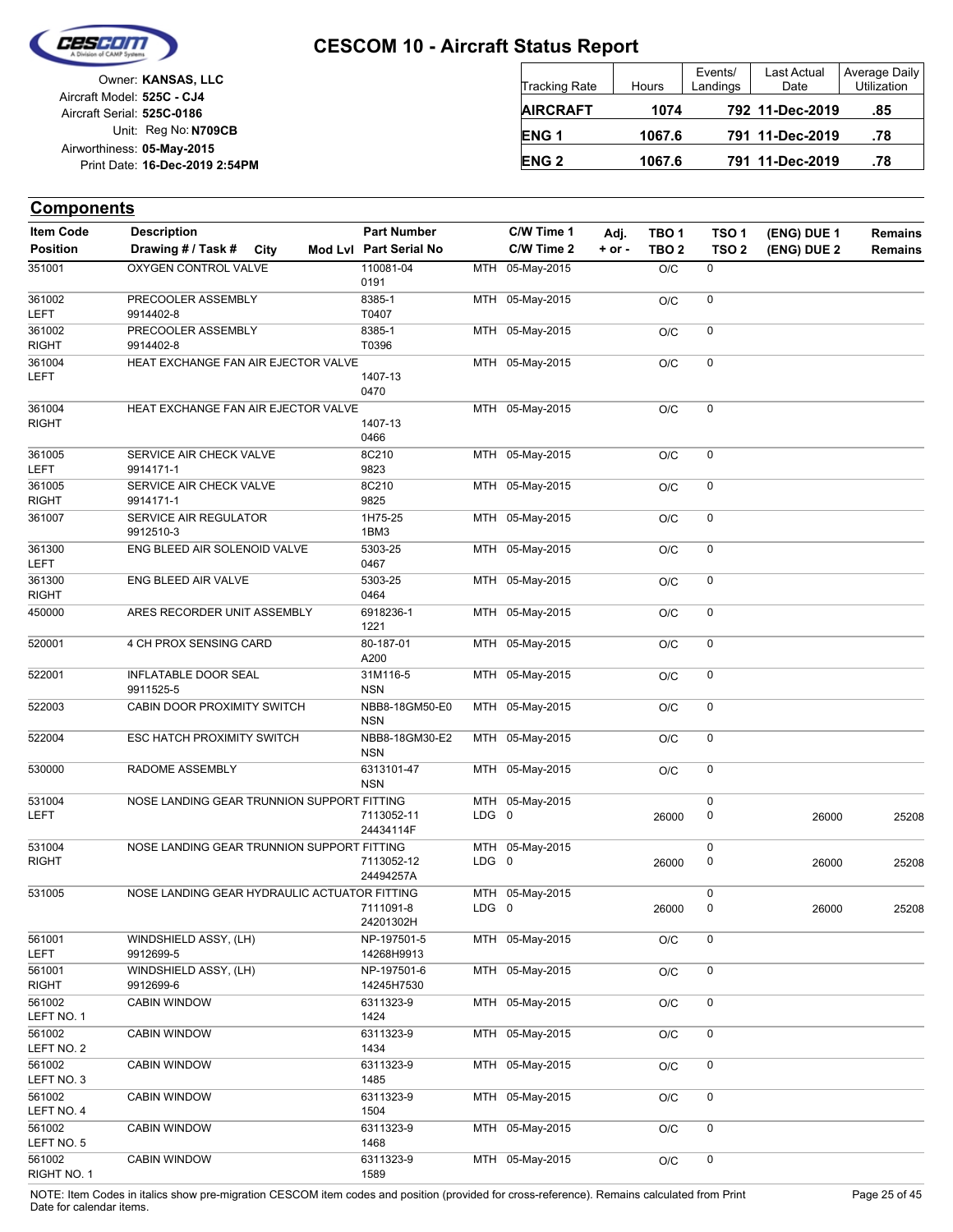

| Owner: KANSAS, LLC             |                            |
|--------------------------------|----------------------------|
|                                | Aircraft Model: 525C - CJ4 |
|                                | Aircraft Serial: 525C-0186 |
| Unit: Reg No: N709CB           |                            |
|                                | Airworthiness: 05-May-2015 |
| Print Date: 16-Dec-2019 2:54PM |                            |
|                                |                            |

| <b>Tracking Rate</b> | Hours  | Events/<br>Landings | Last Actual<br>Date | Average Daily<br><b>Utilization</b> |
|----------------------|--------|---------------------|---------------------|-------------------------------------|
| <b>AIRCRAFT</b>      | 1074   |                     | 792 11-Dec-2019     | .85                                 |
| ENG <sub>1</sub>     | 1067.6 |                     | 791 11-Dec-2019     | .78                                 |
| <b>ENG 2</b>         | 1067.6 |                     | 791 11-Dec-2019     | .78                                 |

## **Components**

| <b>Item Code</b>                                       | <b>Description</b>                            |      | <b>Part Number</b>         |                  | C/W Time 1      | Adj.       | TBO <sub>1</sub> | TSO <sub>1</sub> | (ENG) DUE 1 | Remains |
|--------------------------------------------------------|-----------------------------------------------|------|----------------------------|------------------|-----------------|------------|------------------|------------------|-------------|---------|
| <b>Position</b>                                        | Drawing # / Task #                            | City | Mod Lvl Part Serial No     |                  | C/W Time 2      | $+$ or $-$ | TBO <sub>2</sub> | TSO <sub>2</sub> | (ENG) DUE 2 | Remains |
| 561002<br>RIGHT NO. 2                                  | <b>CABIN WINDOW</b>                           |      | 6311323-9<br>1513          |                  | MTH 05-May-2015 |            | O/C              | 0                |             |         |
| 561002<br>RIGHT NO. 3                                  | <b>CABIN WINDOW</b>                           |      | 6311323-9<br>1512          |                  | MTH 05-May-2015 |            | O/C              | 0                |             |         |
| 561002<br>RIGHT NO. 4                                  | <b>CABIN WINDOW</b>                           |      | 6311323-9<br>1511          |                  | MTH 05-May-2015 |            | O/C              | 0                |             |         |
| 561002<br>RIGHT NO. 5                                  | <b>CABIN WINDOW</b>                           |      | 6311323-9<br>1496          |                  | MTH 05-May-2015 |            | O/C              | 0                |             |         |
| 561002<br>RIGHT NO. 6                                  | <b>CABIN WINDOW</b>                           |      | 6311323-9<br>1421          |                  | MTH 05-May-2015 |            | O/C              | 0                |             |         |
| 561003<br><b>PILOT</b>                                 | SIDE WINDOW<br>9912700-11                     |      | NP-197502-11<br>14307H3779 |                  | MTH 05-May-2015 |            | O/C              | 0                |             |         |
| 561004                                                 | SIDE WINDOW                                   |      | NP-197502-12               |                  | MTH 05-May-2015 |            | O/C              | 0                |             |         |
| <b>COPILOT</b>                                         | 9912700-12                                    |      | 14342H7493                 |                  |                 |            |                  |                  |             |         |
| 571001<br><b>LEFT MAIN GEAR</b>                        | SIDE BRACE ACTUATOR ATTACH FITTING            |      | 7141175-1<br>24325397A     | LDG <sub>0</sub> | MTH 05-May-2015 |            | 43300            | 0<br>0           | 43300       | 42508   |
| 571001                                                 | SIDE BRACE ACTUATOR ATTACH FITTING            |      |                            |                  | MTH 05-May-2015 |            |                  | 0                |             |         |
| <b>RIGHT MAIN GEAR</b>                                 |                                               |      | 7141175-2<br>24325396N     | LDG <sub>0</sub> |                 |            | 43300            | 0                | 43300       | 42508   |
| 571002                                                 | AFT TRUNNION ATTACH FITTING                   |      | 7141165-1                  |                  | MTH 05-May-2015 |            |                  | 0                |             |         |
| <b>LEFT MAIN GEAR</b>                                  |                                               |      | 24309641J                  | LDG              | 0               |            | 43300            | 0                | 43300       | 42508   |
| 571002<br>RIGHT MAIN GEAR                              | AFT TRUNNION ATTACH FITTING                   |      | 7141165-2<br>24226512J     | LDG 0            | MTH 05-May-2015 |            | 43300            | 0<br>0           | 43300       | 42508   |
| 571003                                                 | FORWARD TRUNNION ATTACH FITTING               |      |                            |                  | MTH 05-May-2015 |            |                  | 0                |             |         |
| <b>LEFT MAIN GEAR</b>                                  |                                               |      | 7141155-1<br>24400466K     | LDG 0            |                 |            | 43300            | 0                | 43300       | 42508   |
| 571003                                                 | FORWARD TRUNNION ATTACH FITTING               |      |                            |                  | MTH 05-May-2015 |            |                  | 0                |             |         |
| <b>RIGHT MAIN GEAR</b>                                 |                                               |      | 7141155-2<br>24400467K     | LDG 0            |                 |            | 43300            | 0                | 43300       | 42508   |
| 710002<br>LEFT                                         | NO.1 ENGINE TEMPERATURE SWITCH                |      | MS28034-3<br>191247        |                  | MTH 05-May-2015 |            | O/C              | 0                |             |         |
| 710002<br><b>RIGHT</b>                                 | NO. 2 ENGINE TEMPERATURE SWITCH               |      | MS28034-3<br>190786        |                  | MTH 05-May-2015 |            | O/C              | 0                |             |         |
| 710003<br>LEFT                                         | NO.1 ENGINE QUAD MOUNTING PLATE<br>9914777-4  |      | 94518<br>CES00371          |                  | MTH 05-May-2015 |            | O/C              | 0                |             |         |
| 710003<br>RIGHT                                        | NO. 2 ENGINE QUAD MOUNTING PLATE<br>9914777-4 |      | 94518<br>CES00372          |                  | MTH 05-May-2015 |            | O/C              | 0                |             |         |
| 712002<br>LEFT ENGINE AFT 9912711-2                    | <b>ISOLATOR MOUNT</b>                         |      | LM-610-SA2<br>LK0397       | HRS 0            | MTH 05-May-2015 |            | 11000            | 0<br>0           | 11000       | 9926    |
| 712002                                                 | <b>ISOLATOR MOUNT</b>                         |      | LM-610-SA1                 |                  | MTH 05-May-2015 |            |                  | $\mathbf 0$      |             |         |
| <b>LEFT ENGINE</b><br><b>FORWARD</b><br><b>BOTTOM</b>  | 9912711-3                                     |      | <b>LKO882</b>              | HRS 0            |                 |            | 11000            |                  | 11000       | 9926    |
| 712002                                                 | <b>ISOLATOR MOUNT</b>                         |      | LM-610-SA1                 |                  | MTH 05-May-2015 |            |                  | 0                |             |         |
| <b>LEFT ENGINE</b><br>FORWARD TOP                      | 9912711-3                                     |      | <b>LKO888</b>              | HRS 0            |                 |            | 11000            | 0                | 11000       | 9926    |
| 712002                                                 | <b>ISOLATOR MOUNT</b>                         |      | LM-610-SA2                 |                  | MTH 05-May-2015 |            |                  | 0                |             |         |
| <b>RIGHT ENGINE</b><br>AFT                             | 9912711-2                                     |      | LK0401                     | HRS 0            |                 |            | 11000            | 0                | 11000       | 9926    |
| 712002                                                 | <b>ISOLATOR MOUNT</b>                         |      | LM-610-SA1                 |                  | MTH 05-May-2015 |            |                  | 0                |             |         |
| <b>RIGHT ENGINE</b><br><b>FORWARD</b><br><b>BOTTOM</b> | 9912711-3                                     |      | <b>LKO820</b>              | HRS 0            |                 |            | 11000            | 0                | 11000       | 9926    |
| 712002                                                 | <b>ISOLATOR MOUNT</b>                         |      | LM-610-SA1                 |                  | MTH 05-May-2015 |            |                  | 0                |             |         |
| <b>RIGHT ENGINE</b><br>FORWARD TOP                     | 9912711-3                                     |      | <b>LKO836</b>              | HRS 0            |                 |            | 11000            | 0                | 11000       | 9926    |
| 71EN1                                                  | <b>ENGINE</b>                                 |      | 73200-200                  |                  |                 |            | E/C              |                  |             |         |
| <b>NO. 1</b>                                           | 9912710-1 FJ44-4A                             |      | 211385                     |                  |                 |            |                  |                  |             |         |

NOTE: Item Codes in italics show pre-migration CESCOM item codes and position (provided for cross-reference). Remains calculated from Print Page 26 of 45 Date for calendar items.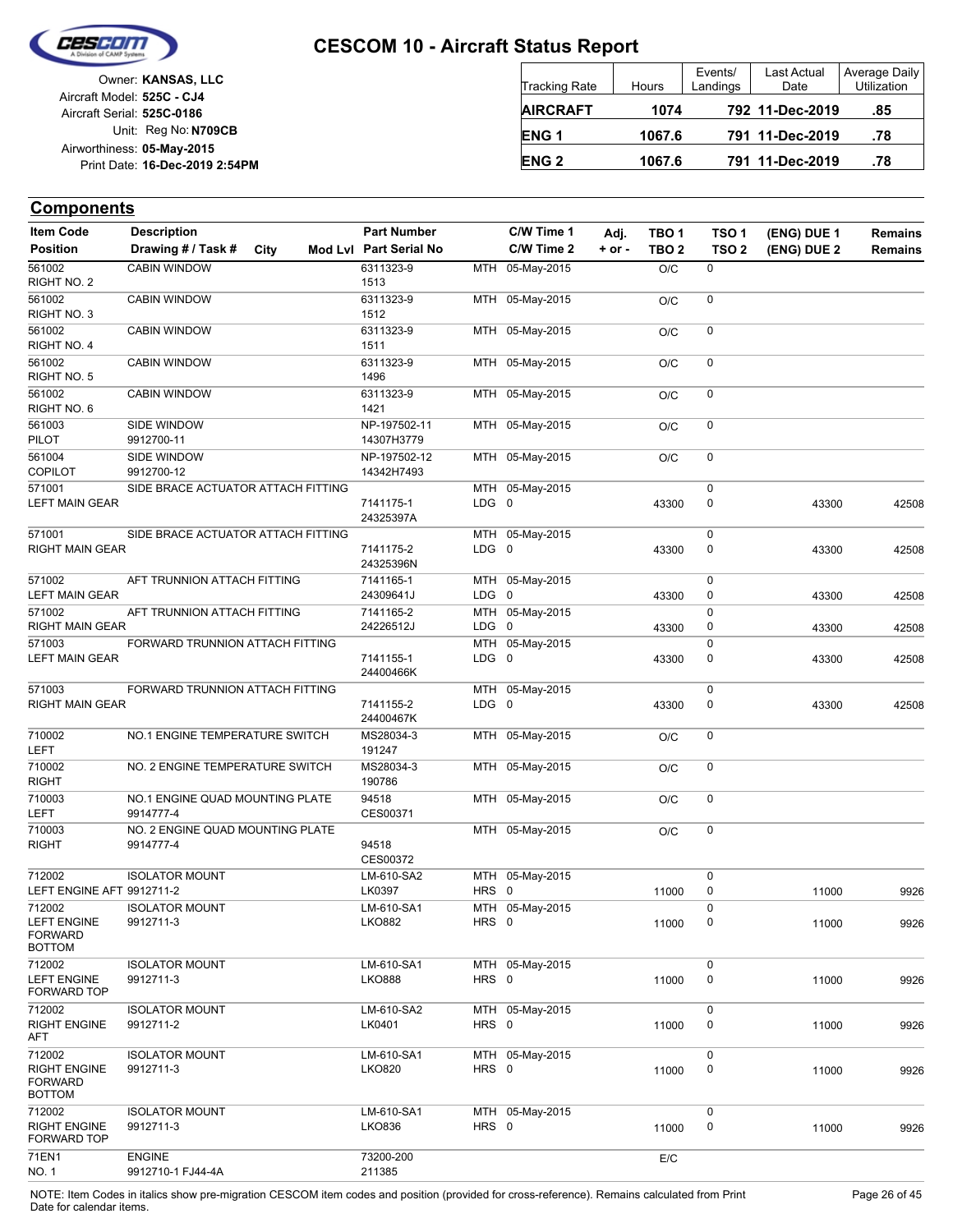

| Owner: KANSAS, LLC             |
|--------------------------------|
| Aircraft Model: 525C - CJ4     |
| Aircraft Serial: 525C-0186     |
| Unit: Reg No: N709CB           |
| Airworthiness: 05-May-2015     |
| Print Date: 16-Dec-2019 2:54PM |
|                                |

| <b>Tracking Rate</b> | Hours  | Events/<br>Landings | Last Actual<br>Date | Average Daily<br><b>Utilization</b> |
|----------------------|--------|---------------------|---------------------|-------------------------------------|
| <b>AIRCRAFT</b>      | 1074   |                     | 792 11-Dec-2019     | .85                                 |
| <b>ENG1</b>          | 1067.6 |                     | 791 11-Dec-2019     | .78                                 |
| <b>ENG2</b>          | 1067.6 |                     | 791 11-Dec-2019     | .78                                 |

## **Components**

| <b>Item Code</b> | <b>Description</b>          |      | <b>Part Number</b>     |                  | C/W Time 1      | Adj.       | TBO <sub>1</sub> | TSO <sub>1</sub> | (ENG) DUE 1  | <b>Remains</b> |
|------------------|-----------------------------|------|------------------------|------------------|-----------------|------------|------------------|------------------|--------------|----------------|
| <b>Position</b>  | Drawing # / Task #          | City | Mod Lvl Part Serial No |                  | C/W Time 2      | $+$ or $-$ | TBO <sub>2</sub> | TSO <sub>2</sub> | (ENG) DUE 2  | <b>Remains</b> |
| 71EN2            | <b>ENGINE</b>               |      | 73200-200              |                  |                 |            | E/C              |                  |              |                |
| NO. 2            | 9912710-1 FJ44-4A           |      | 211384                 |                  |                 |            |                  |                  |              |                |
| 720001           | <b>FAN ROTOR</b>            |      | 110646                 |                  | MTH 05-May-2015 |            |                  | 0                |              |                |
| E1               |                             |      | HW39833                | LDG 1            |                 |            | 10000            | 0                | (10000)10001 | 9209           |
| 720001           | <b>FAN ROTOR</b>            |      | 110646                 |                  | MTH 05-May-2015 |            |                  | 0                |              |                |
| E <sub>2</sub>   |                             |      | HW39834                | LDG <sub>1</sub> |                 |            | 10000            | 0                | (10000)10001 | 9209           |
| 720002           | IP COMPRESSOR ROTOR         |      | 119345                 |                  | MTH 05-May-2015 |            |                  | 0                |              |                |
| E1               |                             |      | HW39592                | LDG 1            |                 |            | 10000            | 0                | (10000)10001 | 9209           |
| 720002           | IP COMPRESSOR ROTOR         |      | 119345                 |                  | MTH 05-May-2015 |            |                  | 0                |              |                |
| E2               |                             |      | HW39247                | LDG              | $\mathbf 1$     |            | 10000            | 0                | (10000)10001 | 9209           |
| 720003           | COMPLETE LP SHAFT ASSEMBLY  |      | 118431                 |                  | MTH 05-May-2015 |            | O/C              | 0                |              |                |
| Ε1               |                             |      | RX14TY0420             |                  |                 |            |                  |                  |              |                |
| 720003           | COMPLETE LP SHAFT ASSEMBLY  |      | 118431                 |                  | MTH 05-May-2015 |            | O/C              | 0                |              |                |
| E <sub>2</sub>   |                             |      | RX14TY0427             |                  |                 |            |                  |                  |              |                |
| 720004           | HIGH PRESSURE SHAFT         |      | 117532                 |                  | MTH 05-May-2015 |            | O/C              | 0                |              |                |
| E <sub>1</sub>   |                             |      | RX14TG0449             |                  |                 |            |                  |                  |              |                |
| 720004           | HIGH PRESSURE SHAFT         |      | 117532                 |                  | MTH 05-May-2015 |            | O/C              | 0                |              |                |
| E2               |                             |      | RX14TG0433             |                  |                 |            |                  |                  |              |                |
| 720005           | HP COMPRESSOR COVER         |      | 114826                 |                  | MTH 05-May-2015 |            | O/C              | 0                |              |                |
| E1               |                             |      | AU20445                |                  |                 |            |                  |                  |              |                |
| 720005           | HP COMPRESSOR COVER         |      | 114826                 |                  | MTH 05-May-2015 |            | O/C              | 0                |              |                |
| E <sub>2</sub>   |                             |      | AU20442                |                  |                 |            |                  |                  |              |                |
| 720006           | DIFFUSER CASE ASSEMBLY      |      | 118822                 |                  | MTH 05-May-2015 |            | O/C              | 0                |              |                |
| E1               |                             |      | AU20615                |                  |                 |            |                  |                  |              |                |
| 720006           | DIFFUSER CASE ASSEMBLY      |      | 118822                 |                  | MTH 05-May-2015 |            | O/C              | 0                |              |                |
| E2               |                             |      | AU20614                |                  |                 |            |                  |                  |              |                |
| 720007           | 1ST STAGE LP TURBINE NOZZLE |      | 118309                 |                  | MTH 05-May-2015 |            | O/C              | 0                |              |                |
| Ε1               |                             |      | AU20652                |                  |                 |            |                  |                  |              |                |
| 720007           | 1ST STAGE LP TURBINE NOZZLE |      | 118309                 |                  | MTH 05-May-2015 |            | O/C              | 0                |              |                |
| E <sub>2</sub>   |                             |      | AU20662                |                  |                 |            |                  |                  |              |                |
| 720008           | <b>ACCESS DRIVE GEARBOX</b> |      | 120757                 |                  | MTH 05-May-2015 |            | O/C              | 0                |              |                |
| E <sub>1</sub>   |                             |      | MX20145                |                  |                 |            |                  |                  |              |                |
| 720008           | ACCESS DRIVE GEARBOX        |      | 120757                 |                  | MTH 05-May-2015 |            | O/C              | 0                |              |                |
| E <sub>2</sub>   |                             |      | MX20137                |                  |                 |            |                  |                  |              |                |
| 725101           | HP COMPRESSOR ROTOR         |      | 114839                 |                  | MTH 05-May-2015 |            |                  | 0                |              |                |
| E1               |                             |      | HW39825                | LDG 1            |                 |            | 8000             | 0                | (8000)8001   | 7209           |
| 725101           | HP COMPRESSOR ROTOR         |      | 114839                 |                  | MTH 05-May-2015 |            |                  | 0                |              |                |
| E <sub>2</sub>   |                             |      | HW39815                | LDG <sub>1</sub> |                 |            | 8000             | 0                | (8000)8001   | 7209           |
| 725102           | HP TURBINE ROTOR            |      | 111126                 |                  | MTH 05-May-2015 |            | O/C              | 0                |              |                |
| E <sub>1</sub>   |                             |      | HW39765                |                  |                 |            |                  |                  |              |                |
| 725102           | HP TURBINE ROTOR            |      | 111126                 |                  | MTH 05-May-2015 |            | O/C              | 0                |              |                |
| E <sub>2</sub>   |                             |      | HW39763                |                  |                 |            |                  |                  |              |                |
| 725103           | HP TURBINE DISK             |      | 111125                 |                  | MTH 05-May-2015 |            |                  | 0                |              |                |
| E1               |                             |      | HW39765                | LDG <sub>1</sub> |                 |            | 10000            | 0                | (10000)10001 | 9209           |
| 725103           | HP TURBINE DISK             |      | 111125                 |                  | MTH 05-May-2015 |            |                  | 0                |              |                |
| E2               |                             |      | HW39763                | LDG 1            |                 |            | 10000            | 0                | (10000)10001 | 9209           |
| 725501           | <b>1ST LP TURBINE DISK</b>  |      | 77581                  |                  | MTH 05-May-2015 |            |                  | 0                |              |                |
| E1               |                             |      | HW39578                | LDG 1            |                 |            | 10000            | 0                | (10000)10001 | 9209           |
| 725501           | 1ST LP TURBINE DISK         |      | 77581                  |                  | MTH 05-May-2015 |            |                  | 0                |              |                |
| E2               |                             |      | HW40100                | LDG <sub>1</sub> |                 |            | 10000            | 0                | (10000)10001 | 9209           |
| 725502           | 2ND LP TURBINE DISK         |      | 73052                  |                  | MTH 05-May-2015 |            |                  | 0                |              |                |
| E1               |                             |      | HW39468                | LDG 1            |                 |            | 10000            | 0                | (10000)10001 | 9209           |
| 725502           | 2ND LP TURBINE DISK         |      | 73052                  |                  | MTH 05-May-2015 |            |                  | 0                |              |                |
| E2               |                             |      | HW39993                | LDG 1            |                 |            | 10000            | 0                | (10000)10001 | 9209           |
| 730001           | PRESSURE SWITCH FUEL        |      | 1103P0448              |                  | MTH 05-May-2015 |            | O/C              | 0                |              |                |
| E1               |                             |      | 10678                  |                  |                 |            |                  |                  |              |                |
| 730001           | PRESSURE SWITCH FUEL        |      | 1103P0448              |                  | MTH 05-May-2015 |            | O/C              | 0                |              |                |
| E <sub>2</sub>   |                             |      | 10664                  |                  |                 |            |                  |                  |              |                |

NOTE: Item Codes in italics show pre-migration CESCOM item codes and position (provided for cross-reference). Remains calculated from Print Page 27 of 45 Date for calendar items.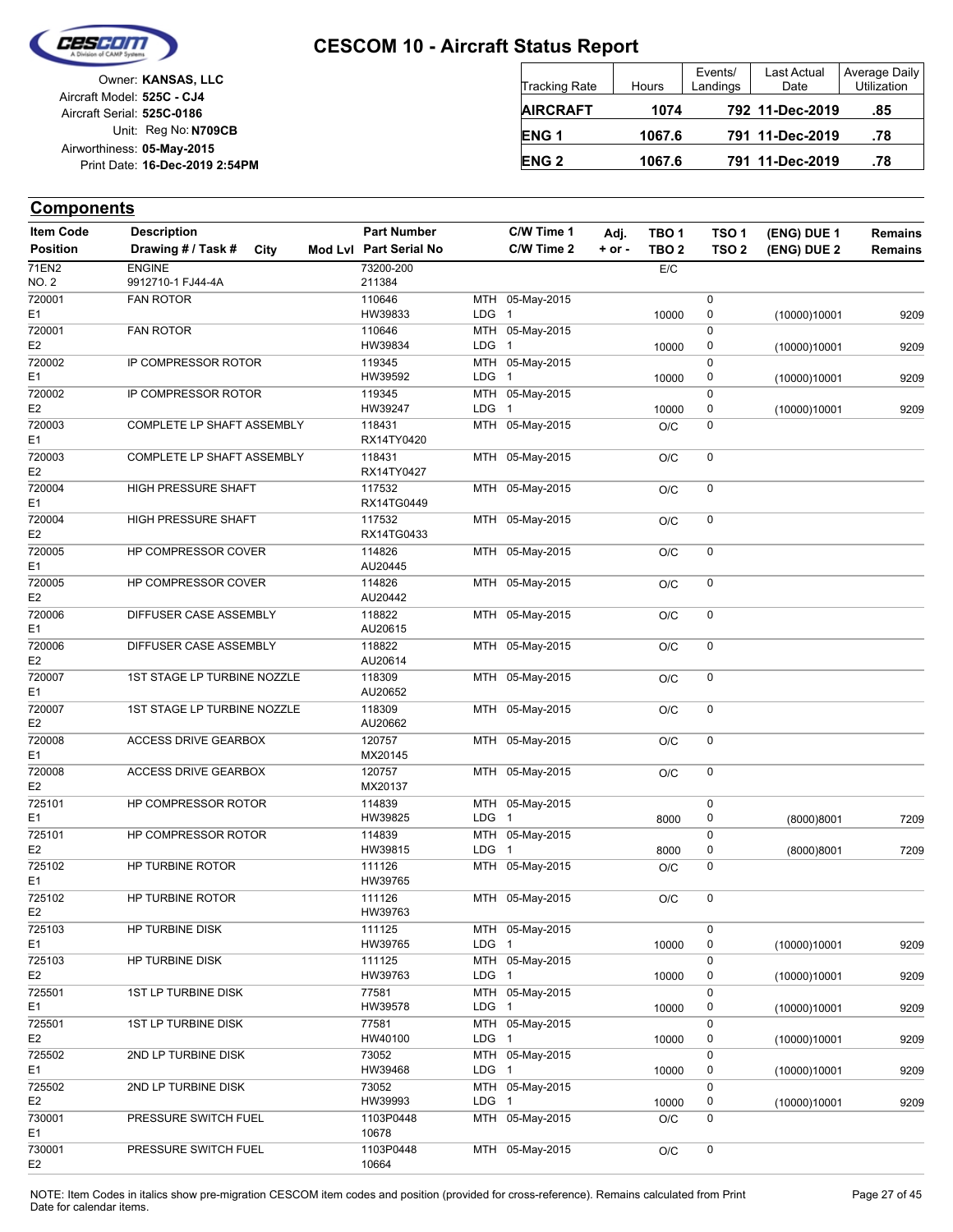

|                            | Owner: KANSAS, LLC             |
|----------------------------|--------------------------------|
| Aircraft Model: 525C - CJ4 |                                |
| Aircraft Serial: 525C-0186 |                                |
|                            | Unit: Reg No: N709CB           |
| Airworthiness: 05-May-2015 |                                |
|                            | Print Date: 16-Dec-2019 2:54PM |
|                            |                                |

| <b>Tracking Rate</b> | Hours  | Events/<br>Landings | Last Actual<br>Date | Average Daily<br>Utilization |
|----------------------|--------|---------------------|---------------------|------------------------------|
| <b>AIRCRAFT</b>      | 1074   |                     | 792 11-Dec-2019     | .85                          |
| ENG <sub>1</sub>     | 1067.6 |                     | 791 11-Dec-2019     | .78                          |
| <b>ENG 2</b>         | 1067.6 |                     | 791 11-Dec-2019     | .78                          |

| <b>Item Code</b>         | <b>Description</b>                        |             | <b>Part Number</b>     |         | C/W Time 1                   | Adj.       | TBO 1            | TSO 1            | (ENG) DUE 1  | <b>Remains</b> |
|--------------------------|-------------------------------------------|-------------|------------------------|---------|------------------------------|------------|------------------|------------------|--------------|----------------|
| <b>Position</b>          | Drawing # / Task #                        | City        | Mod Lvl Part Serial No |         | C/W Time 2                   | $+$ or $-$ | TBO <sub>2</sub> | TSO <sub>2</sub> | (ENG) DUE 2  | <b>Remains</b> |
| 730002<br>E <sub>1</sub> | FUEL NOZZLE ASSY                          |             | 111765<br>BCC-00002213 |         | MTH 05-May-2015              |            | O/C              | 0                |              |                |
| 730002<br>E <sub>2</sub> | FUEL NOZZLE ASSY                          |             | 111765<br>BCC-00002214 |         | MTH 05-May-2015              |            | O/C              | 0                |              |                |
| 730003<br>E <sub>1</sub> | SEAL AND FUEL SLINGER ASSEMBLY            |             | 115468<br>AU20471      |         | MTH 05-May-2015              |            | O/C              | 0                |              |                |
| 730003<br>E <sub>2</sub> | SEAL AND FUEL SLINGER ASSEMBLY            |             | 115468<br>AU20467      |         | MTH 05-May-2015              |            | O/C              | 0                |              |                |
| 731046<br>E <sub>1</sub> | FUEL MANIFOLD ASSEMBLY                    |             | 119076<br>AU20561      |         | MTH 05-May-2015              |            | O/C              | 0                |              |                |
| 731046<br>E <sub>2</sub> | FUEL MANIFOLD ASSEMBLY                    |             | 119076<br>AU20564      |         | MTH 05-May-2015              |            | O/C              | 0                |              |                |
| 732101                   | FUEL DELIVERY UNIT                        |             | 122735                 |         | MTH 05-May-2015              |            |                  | 0                |              |                |
| E <sub>1</sub>           |                                           |             | CL3ATY0352             | HRS 6.4 |                              |            | 5000             | 0                | (5000)5006.4 | 3932.4         |
| 732101<br>E <sub>2</sub> | FUEL DELIVERY UNIT                        |             | 122735<br>CL2ATY0301   | HRS 6.4 | MTH 05-May-2015              |            | 5000             | 0<br>0           | (5000)5006.4 | 3932.4         |
| 732102<br>E <sub>1</sub> | PT2 SENSOR                                |             | 113762<br>AXT0101047   |         | MTH 05-May-2015              |            | O/C              | 0                |              |                |
| 732102<br>E <sub>2</sub> | PT2 SENSOR                                |             | 113762<br>AXT0101054   |         | MTH 05-May-2015              |            | O/C              | 0                |              |                |
| 732301<br>E <sub>1</sub> | ELEC FUEL FILTER INDICATOR                |             | 57847<br>GE-5533       |         | MTH 05-May-2015              |            | O/C              | 0                |              |                |
| 732301<br>E <sub>2</sub> | ELEC FUEL FILTER INDICATOR                |             | 57847<br>GE-5555       |         | MTH 05-May-2015              |            | O/C              | 0                |              |                |
| 732500<br>E <sub>1</sub> | FULL AUTHORITY DIGITAL ELECTRONIC CONTROL |             | 117793<br>CL14AW2573   |         | MTH 05-May-2015              |            | O/C              | 0                |              |                |
| 732500<br>E <sub>2</sub> | FULL AUTHORITY DIGITAL ELECTRONIC CONTROL |             | 117793<br>CL14AW2575   |         | MTH 05-May-2015              |            | O/C              | 0                |              |                |
| 733001<br>E <sub>1</sub> | FUEL FLOW TRANSMITTER<br>9912701-1        | <b>KPWA</b> | 8TJ310AAA1<br>30091Z   | LDG 487 | MTH 03-May-2018<br>HRS 670.3 |            | O/C              |                  |              |                |
| 733001<br>E <sub>2</sub> | FUEL FLOW TRANSMITTER<br>9912701-1        | <b>KPWA</b> | 8TJ310AAA1<br>30154Z   | LDG 487 | MTH 03-May-2018<br>HRS 670.3 |            | O/C              |                  |              |                |
| 741001<br>E1 INBOARD     | <b>IGNITION EXCITER</b>                   |             | 68145<br>CK1401992     |         | MTH 05-May-2015              |            | O/C              | 0                |              |                |
| 741001<br>E1 OUTBOARD    | <b>IGNITION EXCITER</b>                   |             | 68145<br>CK1402161     |         | MTH 05-May-2015              |            | O/C              | 0                |              |                |
| 741001<br>E2 INBOARD     | <b>IGNITION EXCITER</b>                   |             | 68145<br>CK1401987     |         | MTH 05-May-2015              |            | O/C              |                  |              |                |
| 741001<br>E2 OUTBOARD    | <b>IGNITION EXCITER</b>                   |             | 68145<br>CK1402159     |         | MTH 05-May-2015              |            | O/C              | 0                |              |                |
| 741002<br>E1             | SHORT IGNITOR LEAD                        |             | 70163<br><b>NSN</b>    |         | MTH 05-May-2015              |            | O/C              | 0                |              |                |
| 741002<br>E <sub>2</sub> | SHORT IGNITOR LEAD                        |             | 70163<br><b>NSN</b>    |         | MTH 05-May-2015              |            | O/C              | 0                |              |                |
| 741003<br>E <sub>1</sub> | LONG IGNITOR LEAD                         |             | 70163<br><b>NSN</b>    |         | MTH 05-May-2015              |            | O/C              | 0                |              |                |
| 741003<br>E <sub>2</sub> | LONG IGNITOR LEAD                         |             | 70163<br><b>NSN</b>    |         | MTH 05-May-2015              |            | O/C              | 0                |              |                |
| 741004<br>E1 INBOARD     | <b>IGNITOR</b>                            |             | 78214<br>CK1401949     |         | MTH 05-May-2015              |            | O/C              | 0                |              |                |
| 741004<br>E1 OUTBOARD    | <b>IGNITOR</b>                            |             | 78214<br>CK1401957     |         | MTH 05-May-2015              |            | O/C              | 0                |              |                |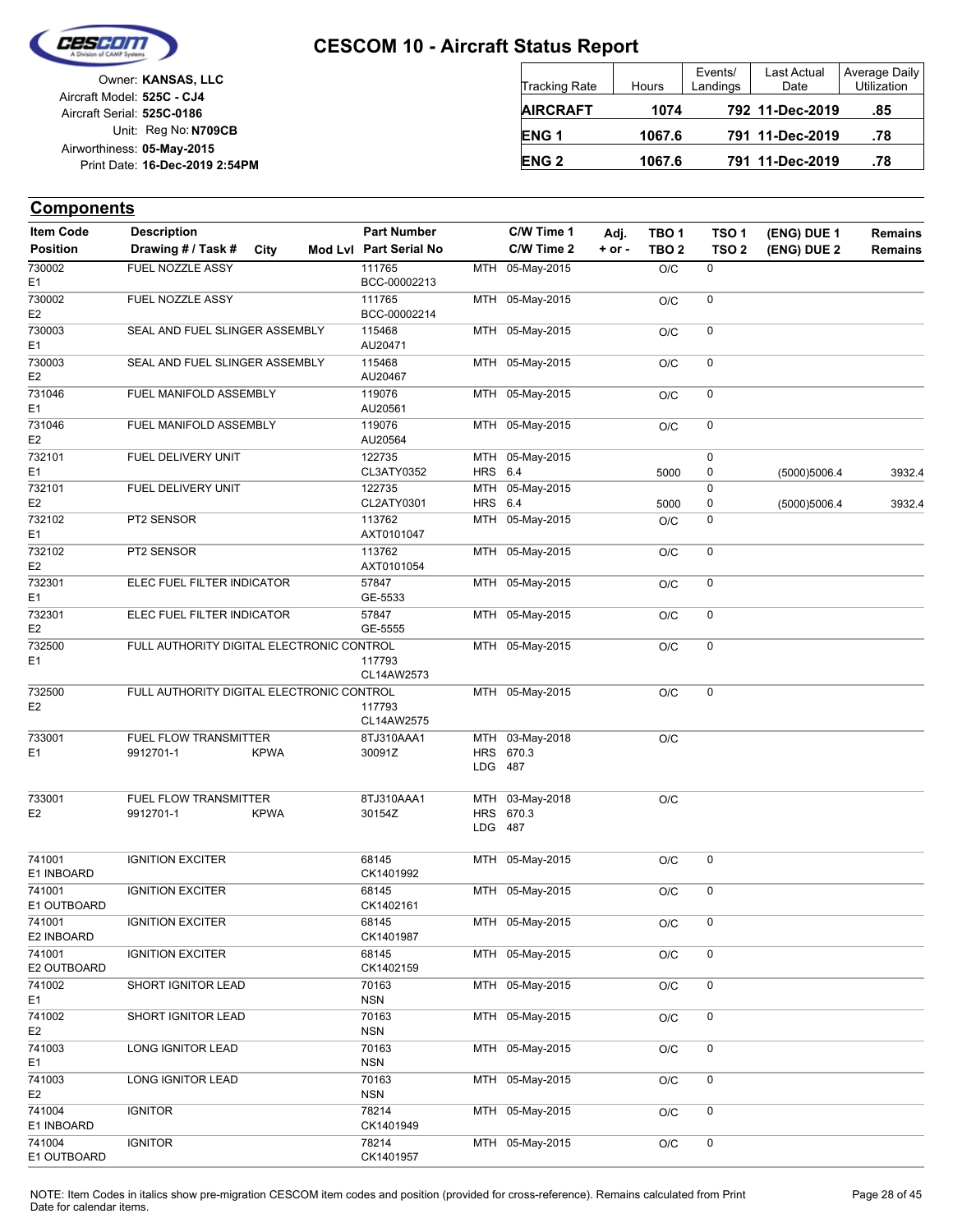

| Owner: KANSAS, LLC             |  |
|--------------------------------|--|
| Aircraft Model: 525C - CJ4     |  |
| Aircraft Serial: 525C-0186     |  |
| Unit: Reg No: N709CB           |  |
| Airworthiness: 05-May-2015     |  |
| Print Date: 16-Dec-2019 2:54PM |  |
|                                |  |

| <b>Tracking Rate</b> | Hours  | Events/<br>Landings | Last Actual<br>Date | Average Daily<br>Utilization |
|----------------------|--------|---------------------|---------------------|------------------------------|
| <b>AIRCRAFT</b>      | 1074   |                     | 792 11-Dec-2019     | .85                          |
| ENG <sub>1</sub>     | 1067.6 |                     | 791 11-Dec-2019     | .78                          |
| <b>ENG 2</b>         | 1067.6 |                     | 791 11-Dec-2019     | .78                          |

| <b>Item Code</b>                 | <b>Description</b>                                                                        |             | <b>Part Number</b>                               |                         | C/W Time 1                   | Adj.       | TBO <sub>1</sub> | TSO <sub>1</sub>    | (ENG) DUE 1  | <b>Remains</b> |
|----------------------------------|-------------------------------------------------------------------------------------------|-------------|--------------------------------------------------|-------------------------|------------------------------|------------|------------------|---------------------|--------------|----------------|
| <b>Position</b>                  | Drawing # / Task #                                                                        | City        | Mod Lvl Part Serial No                           |                         | C/W Time 2                   | $+$ or $-$ | TBO <sub>2</sub> | TSO <sub>2</sub>    | (ENG) DUE 2  | <b>Remains</b> |
| 741004<br>E2 INBOARD             | <b>IGNITOR</b>                                                                            |             | 78214<br>CK1401952                               |                         | MTH 05-May-2015              |            | O/C              | 0                   |              |                |
| 741004<br>E2 OUTBOARD            | <b>IGNITOR</b>                                                                            |             | 78214<br>CK1401955                               |                         | MTH 05-May-2015              |            | O/C              | 0                   |              |                |
| 771001<br>E1                     | N1 DUAL MAGNETIC SPEED SENSOR                                                             |             | 78231<br>MD-0177678                              |                         | MTH 05-May-2015              |            | O/C              | 0                   |              |                |
| 771001<br>E <sub>2</sub>         | N1 DUAL MAGNETIC SPEED SENSOR                                                             |             | 78231<br>MD-0178138                              |                         | MTH 05-May-2015              |            | O/C              | 0                   |              |                |
| 771002<br>E1                     | N2 DUAL MAGNETIC SPEED SENSOR                                                             |             | 54831<br>MD-0177626                              |                         | MTH 05-May-2015              |            | O/C              | $\pmb{0}$           |              |                |
| 771002<br>E2                     | N2 DUAL MAGNETIC SPEED SENSOR                                                             |             | 54831<br>MD-0177708                              |                         | MTH 05-May-2015              |            | O/C              | $\pmb{0}$           |              |                |
| 771003<br>E1                     | TT2 SENSOR                                                                                |             | 114944<br>AXT0201441                             |                         | MTH 05-May-2015              |            | O/C              | 0                   |              |                |
| 771003<br>E2                     | <b>TT2 SENSOR</b>                                                                         |             | 114944<br>AXT0201446                             |                         | MTH 05-May-2015              |            | O/C              | 0                   |              |                |
| 772002<br>E1                     | <b>ITT HARNESS ASSEMBLY</b>                                                               |             | 73151<br>YYF000459                               |                         | MTH 05-May-2015              |            | O/C              | 0                   |              |                |
| 772002<br>E2                     | <b>ITT HARNESS ASSEMBLY</b>                                                               |             | 73151<br>YYF000460                               |                         | MTH 05-May-2015              |            | O/C              | 0                   |              |                |
| 790001<br>L/H                    | ENGINE OIL TEMPERTURE SENSOR                                                              |             | MS28034-3<br>189087                              |                         | MTH 05-May-2015              |            | O/C              | 0                   |              |                |
| 790001<br>R/H                    | ENGINE OIL TEMPERTURE SENSOR                                                              |             | MS28034-3<br>190234                              |                         | MTH 05-May-2015              |            | O/C              | 0                   |              |                |
| 792011<br>E1                     | OIL FILTER DIFFERENTIAL PRESSURE INDICATOR                                                |             | 115015<br>KM 0582                                |                         | MTH 05-May-2015              |            | O/C              | $\pmb{0}$           |              |                |
| 792011<br>E2                     | OIL FILTER DIFFERENTIAL PRESSURE INDICATOR                                                |             | 115015<br>KM 0585                                |                         | MTH 05-May-2015              |            | O/C              | 0                   |              |                |
| 792201<br>E1                     | LUBE OIL COOLER                                                                           |             | 121535<br>PP1637                                 |                         | MTH 05-May-2015              |            | O/C              | 0                   |              |                |
| 792201<br>E2                     | LUBE OIL COOLER                                                                           |             | 121535<br>PP1631                                 |                         | MTH 05-May-2015              |            | O/C              | 0                   |              |                |
| 792401<br>E1                     | LUBE AND SCAVENGE PUMP                                                                    |             | 120932<br>MX30233                                | HRS 6.4                 | MTH 05-May-2015              |            | 5000             | 0<br>0              | (5000)5006.4 | 3932.4         |
| 792401<br>E2                     | LUBE AND SCAVENGE PUMP                                                                    | *CF         | 120932<br>MX30002                                | MTH<br>HRS 6.4          | 05-May-2015                  |            | 5000             | 0                   | (5000)5006.4 | 3932.4         |
| 793003<br>E1                     | OIL PRESSURE TRANSMITTER<br>S2800-1128                                                    | <b>KEUG</b> | APTE-598-1000-200G MTH 11-Jun-2015<br>8255-9-166 | <b>HRS</b> 17<br>LDG 16 |                              |            | O/C              | $\pmb{0}$<br>0<br>0 |              |                |
| 793003<br>E2                     | OIL PRESSURE TRANSMITTER<br>S2800-1128                                                    |             | APTE-598-1000-200G MTH 05-May-2015<br>8236-11-96 |                         |                              |            | O/C              | $\pmb{0}$           |              |                |
| 80-11-10-9600<br>LEFT<br>801101  | LEFT STARTER - GENERATOR (BEARINGS DISCARD AND BRUSHES DISCARD) RESTORATION<br>9912733-3  | <b>KPWA</b> | MG94D-3<br>081B                                  | LDG 722                 | MTH 30-Aug-2019<br>HRS 984.4 |            | 1000             | 0                   | 1984.4       | 910.4          |
| 80-11-10-9600<br>RIGHT<br>801101 | RIGHT STARTER - GENERATOR (BEARINGS DISCARD AND BRUSHES DISCARD) RESTORATION<br>9912733-3 | <b>KPWA</b> | MG94D-3<br>064B                                  | LDG 722                 | MTH 30-Aug-2019<br>HRS 984.4 |            | 1000             | 0                   | 1984.4       | 910.4          |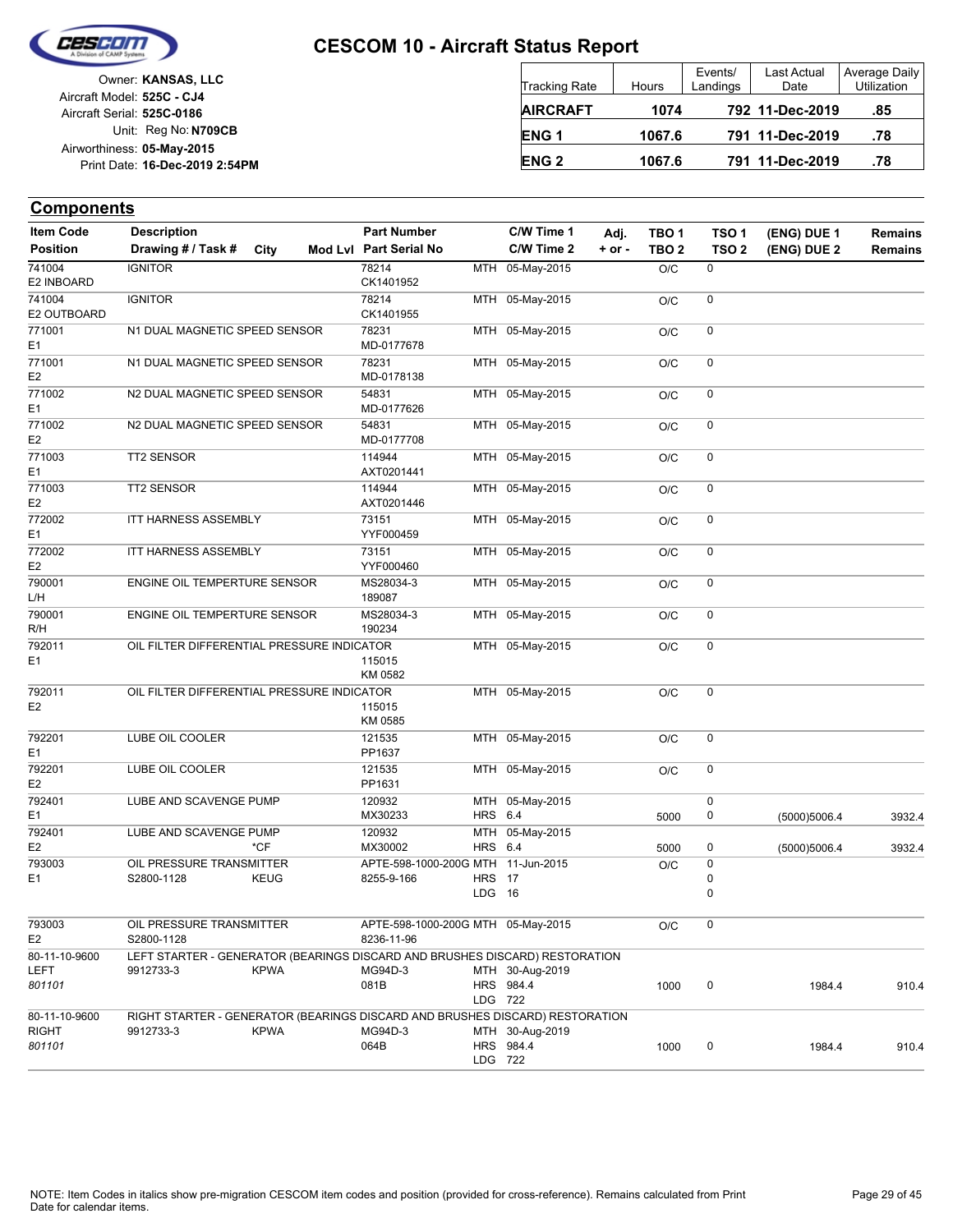| Cescom |  |
|--------|--|
|        |  |
|        |  |

| as mountain as masses, absent  |                        |        |                     |                     |                              |
|--------------------------------|------------------------|--------|---------------------|---------------------|------------------------------|
| Owner: KANSAS, LLC             | Tracking Rate          | Hours  | Events/<br>Landings | Last Actual<br>Date | Average Daily<br>Utilization |
| Aircraft Model: 525C - CJ4     |                        |        |                     |                     |                              |
| Aircraft Serial: 525C-0186     | <b>AIRCRAFT</b>        | 1074   |                     | 792 11-Dec-2019     | .85                          |
| Unit: Reg No: N709CB           | ENG <sub>1</sub>       | 1067.6 |                     | 791 11-Dec-2019     | .78                          |
| Airworthiness: 05-May-2015     |                        |        |                     |                     |                              |
| Print Date: 16-Dec-2019 2:54PM | <b>ENG<sub>2</sub></b> | 1067.6 |                     | 791 11-Dec-2019     | .78                          |

## **Service Bulletins**

| <b>Item Code</b>                  | <b>Description</b>                                                                                                                                                                                                        |             | <b>Part Number</b>     | C/W Time 1           | Adj.     | TBO 1            | TSO <sub>1</sub> | (ENG) DUE 1 | <b>Remains</b> |
|-----------------------------------|---------------------------------------------------------------------------------------------------------------------------------------------------------------------------------------------------------------------------|-------------|------------------------|----------------------|----------|------------------|------------------|-------------|----------------|
| <b>Position</b>                   | Drawing # / Task # City                                                                                                                                                                                                   |             | Mod Lvl Part Serial No | C/W Time 2           | $+ or -$ | TBO <sub>2</sub> | TSO <sub>2</sub> | (ENG) DUE 2 | <b>Remains</b> |
| <b>SL CIL-99-04</b>               | MISCELLANEOUS - INCREMENTAL LIBRARY UPDATES FOR CESVIEW                                                                                                                                                                   |             |                        |                      |          |                  |                  |             |                |
|                                   |                                                                                                                                                                                                                           |             | <b>INFORMATIONAL</b>   |                      |          |                  |                  |             |                |
|                                   | MOC:                                                                                                                                                                                                                      |             |                        |                      |          |                  |                  |             |                |
| SL 525C-99-05                     | MISCELLANEOUS - TRANSMITTAL OF ROCKWELL COLLINS OPERATORS BULLETIN (OPSB) 0166-17 - THE FMS MAY TURN IN THE WRONG DIRECTION<br>AFTER SEQUENCING A "CLIMB TO" ALTITUDE THAT WAS MANUALLY EDITED OR TEMPERATURE COMPENSATED |             |                        |                      |          |                  |                  |             |                |
|                                   |                                                                                                                                                                                                                           |             | <b>INFORMATIONAL</b>   |                      |          |                  |                  |             |                |
|                                   |                                                                                                                                                                                                                           |             |                        |                      |          |                  |                  |             |                |
|                                   | MOC:                                                                                                                                                                                                                      |             |                        |                      |          |                  |                  |             |                |
| SL 525C-05-01                     | TIME LIMITS/MAINTENANCE CHECKS - CONVERSION FROM NON MSG-3 SCHEDULED MAINTENANCE PROGRAM TO MSG-3 SCHEDULE MAINTENANCE<br><b>PROGRAM</b>                                                                                  |             |                        |                      |          |                  |                  |             |                |
|                                   |                                                                                                                                                                                                                           |             | <b>INFORMATIONAL</b>   |                      |          |                  |                  |             |                |
|                                   | MOC:                                                                                                                                                                                                                      |             |                        |                      |          |                  |                  |             |                |
| SB FJ44-05-002<br>R01             | UNSERVICEABLE PARTS - NOTIFICATION (SUPERSEDED BY FJ44-05-002 R02)                                                                                                                                                        |             |                        |                      |          |                  |                  |             |                |
| E <sub>1</sub>                    |                                                                                                                                                                                                                           |             | <b>INFORMATIONAL</b>   |                      |          |                  |                  |             |                |
|                                   | MOC:                                                                                                                                                                                                                      |             |                        |                      |          |                  |                  |             |                |
| SB FJ44-05-002                    | UNSERVICEABLE PARTS - NOTIFICATION (SUPERSEDED BY FJ44-05-002 R02)                                                                                                                                                        |             |                        |                      |          |                  |                  |             |                |
| R <sub>01</sub><br>E <sub>2</sub> |                                                                                                                                                                                                                           |             | <b>INFORMATIONAL</b>   |                      |          |                  |                  |             |                |
|                                   | MOC:                                                                                                                                                                                                                      |             |                        |                      |          |                  |                  |             |                |
| SB FJ44-05-002                    | UNSERVICEABLE PARTS - NOTIFICATION                                                                                                                                                                                        |             |                        |                      |          |                  |                  |             |                |
| R <sub>04</sub><br>E1             |                                                                                                                                                                                                                           |             | <b>INFORMATIONAL</b>   |                      |          |                  |                  |             |                |
|                                   | MOC:                                                                                                                                                                                                                      |             |                        |                      |          |                  |                  |             |                |
| SB FJ44-05-002                    | UNSERVICEABLE PARTS - NOTIFICATION                                                                                                                                                                                        |             |                        |                      |          |                  |                  |             |                |
| <b>R04</b>                        |                                                                                                                                                                                                                           |             | <b>INFORMATIONAL</b>   |                      |          |                  |                  |             |                |
| E <sub>2</sub>                    | MOC:                                                                                                                                                                                                                      |             |                        |                      |          |                  |                  |             |                |
| SB FJ44-05-002                    | UNSERVICEABLE PARTS - NOTIFICATION (SUPERSEDED BY FJ44-05-002 R01)                                                                                                                                                        |             |                        |                      |          |                  |                  |             |                |
| E1                                |                                                                                                                                                                                                                           |             | <b>INFORMATIONAL</b>   |                      |          |                  |                  |             |                |
|                                   | MOC:                                                                                                                                                                                                                      |             |                        |                      |          |                  |                  |             |                |
| SB FJ44-05-002<br>E <sub>2</sub>  | UNSERVICEABLE PARTS - NOTIFICATION (SUPERSEDED BY FJ44-05-002 R01)                                                                                                                                                        |             | <b>INFORMATIONAL</b>   |                      |          |                  |                  |             |                |
|                                   | MOC:                                                                                                                                                                                                                      |             |                        |                      |          |                  |                  |             |                |
| SL CIL-99-01 R02                  | USE OF CORROSION INHIBITING COMPOUNDS                                                                                                                                                                                     |             |                        |                      |          |                  |                  |             |                |
|                                   |                                                                                                                                                                                                                           |             | <b>INFORMATIONAL</b>   |                      |          |                  |                  |             |                |
|                                   | MOC:                                                                                                                                                                                                                      |             |                        |                      |          |                  |                  |             |                |
| SL 525C-20-03                     | STANDARD PRACTICES - CESSNA STANDARD PRACTICES MANUAL                                                                                                                                                                     |             | <b>INFORMATIONAL</b>   |                      |          |                  |                  |             |                |
|                                   | MOC:                                                                                                                                                                                                                      |             |                        |                      |          |                  |                  |             |                |
| SB 525C-21-08                     | AIR CONDITIONING - PRESSURIZATION WIRING MODIFICATION                                                                                                                                                                     |             |                        |                      |          |                  |                  |             |                |
|                                   |                                                                                                                                                                                                                           | <b>KPWA</b> | <b>RECOMMENDED</b>     | MTH 10-Dec-2018      |          |                  |                  |             | Complete       |
|                                   |                                                                                                                                                                                                                           |             |                        | HRS 845.2<br>LDG 618 |          |                  |                  |             |                |
|                                   |                                                                                                                                                                                                                           |             |                        |                      |          |                  |                  |             |                |
|                                   | MOC: COMPLIED WITH - ACCOMPLISHED AIR CONDITIONING - PRESSURIZATION WIRING MODIFICATION IAW SB525C-21-08.                                                                                                                 |             |                        |                      |          |                  |                  |             |                |
| SB 525C-23-01                     | COMMUNICATIONS - ENGINE EXCITER ELECTRO MAGNETIC INTERFERENCE (EMI) IMPROVEMENT                                                                                                                                           |             | <b>OPTIONAL</b>        |                      |          |                  |                  |             |                |
|                                   | MOC:                                                                                                                                                                                                                      |             |                        |                      |          |                  |                  |             |                |
| SL 525C-23-01                     | COMMUNICATIONS - SITA DATALINK FREQUENCY CHANGE FOR NORTH AMERICA                                                                                                                                                         |             |                        |                      |          |                  |                  |             |                |
|                                   |                                                                                                                                                                                                                           |             | <b>INFORMATIONAL</b>   |                      |          |                  |                  |             |                |
|                                   | MOC:                                                                                                                                                                                                                      |             |                        |                      |          |                  |                  |             |                |
| SL 525C-23-02                     | COMMUNICATIONS - ATG 4000 SOFTWARE UPGRADE                                                                                                                                                                                |             | <b>OPTIONAL</b>        |                      |          |                  |                  |             |                |
|                                   | MOC:                                                                                                                                                                                                                      |             |                        |                      |          |                  |                  |             |                |
| SL 525C-23-03                     | COMMUNICATIONS - ATG 4000 SOFTWARE UPDATE TO VERSION 2.8                                                                                                                                                                  |             |                        |                      |          |                  |                  |             |                |
|                                   |                                                                                                                                                                                                                           |             | <b>OPTIONAL</b>        |                      |          |                  |                  |             |                |
|                                   | MOC:                                                                                                                                                                                                                      |             |                        |                      |          |                  |                  |             |                |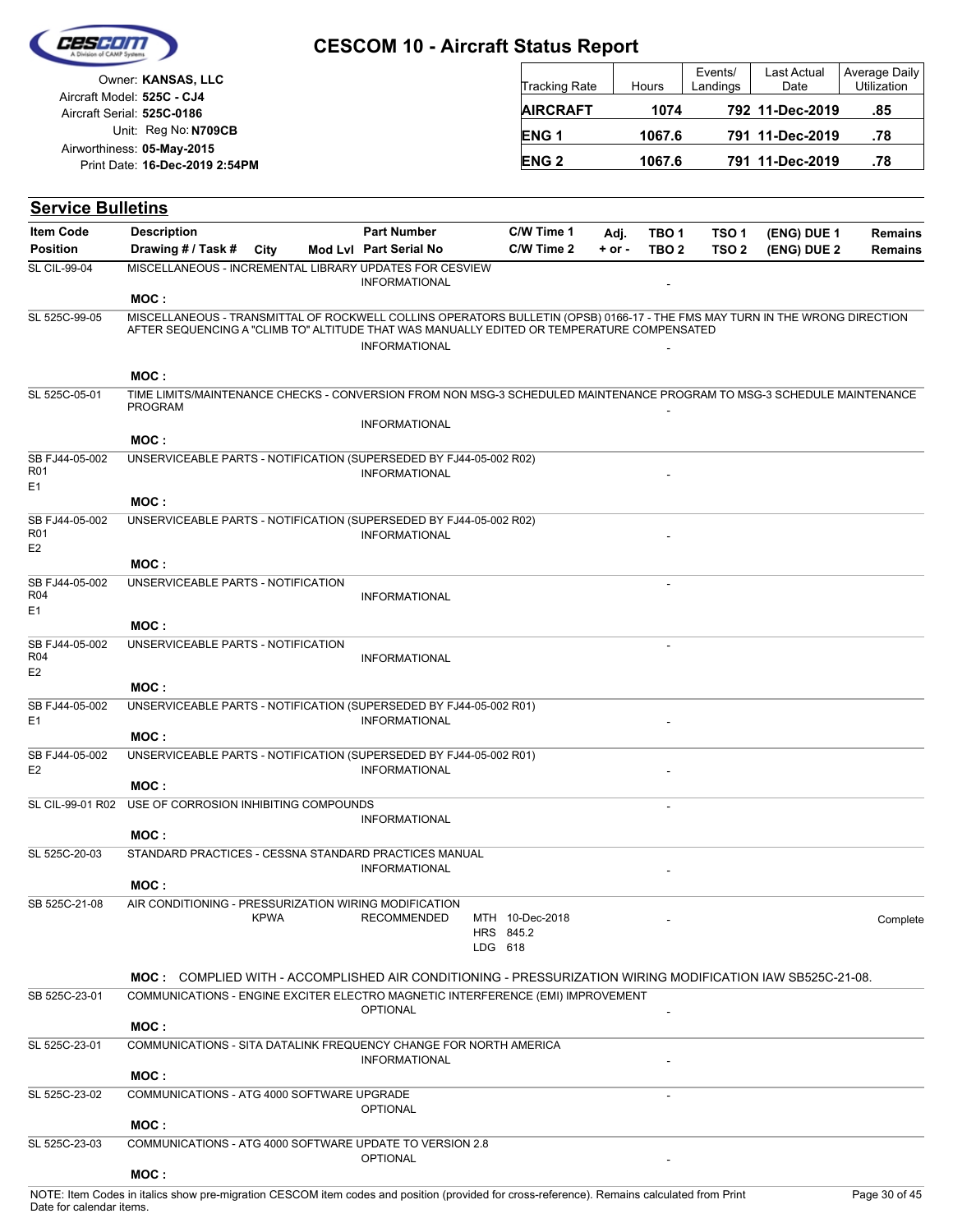|                                  | Owner: KANSAS, LLC                                                                                                  |             |                        |            | <b>Tracking Rate</b>         |            | Hours            | Events/<br>Landings | Last Actual<br>Date | <b>Average Daily</b><br>Utilization |
|----------------------------------|---------------------------------------------------------------------------------------------------------------------|-------------|------------------------|------------|------------------------------|------------|------------------|---------------------|---------------------|-------------------------------------|
|                                  | Aircraft Model: 525C - CJ4<br>Aircraft Serial: 525C-0186                                                            |             |                        |            | <b>AIRCRAFT</b>              |            | 1074             |                     | 792 11-Dec-2019     | .85                                 |
|                                  | Unit: Reg No: N709CB                                                                                                |             |                        |            | ENG <sub>1</sub>             |            | 1067.6           |                     | 791 11-Dec-2019     | .78                                 |
|                                  | Airworthiness: 05-May-2015<br>Print Date: 16-Dec-2019 2:54PM                                                        |             |                        |            | <b>ENG2</b>                  |            | 1067.6           |                     | 791 11-Dec-2019     | .78                                 |
|                                  |                                                                                                                     |             |                        |            |                              |            |                  |                     |                     |                                     |
| <b>Service Bulletins</b>         |                                                                                                                     |             |                        |            |                              |            |                  |                     |                     |                                     |
| <b>Item Code</b>                 | <b>Description</b>                                                                                                  |             | <b>Part Number</b>     |            | C/W Time 1                   | Adj.       | TBO <sub>1</sub> | TSO <sub>1</sub>    | (ENG) DUE 1         | <b>Remains</b>                      |
| <b>Position</b><br>SB 525C-24-06 | Drawing # / Task #<br>ELECTRICAL POWER - BATTERY TEMPERATURE SENSOR CONNECTOR REPLACEMENT                           | City        | Mod Lvl Part Serial No |            | C/W Time 2                   | $+$ or $-$ | TBO <sub>2</sub> | TSO <sub>2</sub>    | (ENG) DUE 2         | <b>Remains</b>                      |
|                                  |                                                                                                                     | KICT        | <b>DISCRETIONARY</b>   | LDG 171    | MTH 20-Jul-2016<br>HRS 223.4 |            |                  |                     |                     | N/A                                 |
|                                  | MOC: NOT APPLICABLE - ACCOMPLISHED SB 525C-24-06. DOES NOT APPLY DUE TO SERIAL NUMBER EFFECTIVITY.                  |             |                        |            |                              |            |                  |                     |                     |                                     |
|                                  | SL 525C-24-06 R01 ELECTRICAL POWER - BATTERY GROUND BOND CHECK                                                      |             | <b>RECOMMENDED</b>     |            |                              |            |                  |                     |                     |                                     |
|                                  | MOC:                                                                                                                |             |                        |            |                              |            |                  |                     |                     |                                     |
|                                  | SL 525C-24-06 R02 ELECTRICAL POWER - BATTERY GROUND BOND CHECK                                                      |             |                        |            | MTH 06-Mar-2018              |            |                  |                     |                     | Complete                            |
|                                  |                                                                                                                     | <b>KPWA</b> | <b>RECOMMENDED</b>     | LDG 467    | HRS 638.5                    |            |                  |                     |                     |                                     |
|                                  | MOC: COMPLIED WITH - ACCOMPLISHED SL 525C-24-06 R02.                                                                |             |                        |            |                              |            |                  |                     |                     |                                     |
| SL 525C-24-06                    | ELECTRICAL POWER - BATTERY GROUND BOND CHECK                                                                        | <b>KICT</b> | <b>RECOMMENDED</b>     | LDG 171    | MTH 20-Jul-2016<br>HRS 223.4 |            |                  |                     |                     | Complete                            |
|                                  | MOC: COMPLIED WITH - ACCOMPLISHED SL525C-24-06; ELECTRICAL POWER-BATTERY GROUND BOND CHECK, DATED JULY 12,<br>2016. |             |                        |            |                              |            |                  |                     |                     |                                     |
| SB 525C-25-04                    | EQUIPMENT/FURNISHINGS - POWERED HEADSET JACK MODIFICATION                                                           |             |                        |            |                              |            |                  |                     |                     |                                     |
|                                  | MOC:                                                                                                                |             | <b>RECOMMENDED</b>     |            |                              |            | <b>DUE</b>       |                     |                     |                                     |
| <b>SB CIB-25-02</b>              | EQUIPMENT/FURNISHINGS - BELTED TOILET SEAT INERTIA REEL MODIFICATION                                                |             |                        |            |                              |            |                  |                     |                     |                                     |
|                                  |                                                                                                                     | <b>KPWA</b> | <b>RECOMMENDED</b>     |            | MTH 02-Feb-2018              |            |                  |                     |                     | Complete                            |
|                                  |                                                                                                                     |             |                        | LDG 449    | HRS 611.1                    |            |                  |                     |                     |                                     |
|                                  | <b>MOC: COMPLIED WITH - ACCOMPLISHED CIB-25-02. NO DEFECTS NOTED.</b>                                               |             |                        |            |                              |            |                  |                     |                     |                                     |
| SL 525C-25-05                    | EQUIPMENT/FURNISHINGS - TOILET DRIP TRAY INSTALLATION                                                               |             |                        |            |                              |            |                  |                     |                     |                                     |
|                                  |                                                                                                                     |             | <b>OPTIONAL</b>        |            |                              |            |                  |                     |                     |                                     |
|                                  | MOC:<br>SL 525C-28-03 R01 FUEL - FUEL FLOW TRANSMITTERS SOFTWARE CHECK                                              |             |                        |            | MTH 03-May-2018              |            |                  |                     |                     | Complete                            |
|                                  |                                                                                                                     | <b>KPWA</b> | <b>MANDATORY</b>       | LDG 487    | HRS 670.3                    |            |                  |                     |                     |                                     |
|                                  | MOC: COMPLIED WITH - ACCOMPLISHED SL525C-28-03 R01. OPS AND LEAK CHECK ON GROUND ENGINE RUN.                        |             |                        |            |                              |            |                  |                     |                     |                                     |
| SL 525C-28-03                    | FUEL - FUEL FLOW TRANSMITTERS SOFTWARE CHECK                                                                        |             | <b>MANDATORY</b>       | <b>MTH</b> |                              |            |                  |                     |                     |                                     |
|                                  | MOC:                                                                                                                |             |                        |            |                              |            |                  |                     |                     |                                     |
| SB 525C-31-02                    | INDICATING/RECORDING SYSTEMS - ARES II SOFTWARE UPDATE                                                              |             |                        |            |                              |            |                  |                     |                     |                                     |
|                                  |                                                                                                                     | KICT        | <b>RECOMMENDED</b>     | LDG 103    | MTH 22-Feb-2016<br>HRS 138.8 |            |                  |                     |                     | Complete                            |
|                                  | <b>MOC: COMPLIED WITH</b>                                                                                           |             |                        |            |                              |            |                  |                     |                     |                                     |
| SL CIL-31-01                     | INDICATING/RECORDING SYSTEMS - CVR, FDR, AND CVDR 90-DAY BATTERY UNDERWATER LOCATOR BEACON (ULB) INSTALLATION       |             |                        |            |                              |            |                  |                     |                     |                                     |
|                                  |                                                                                                                     |             | <b>INFORMATIONAL</b>   |            |                              |            |                  |                     |                     |                                     |
|                                  | MOC:                                                                                                                |             |                        |            |                              |            |                  |                     |                     |                                     |
| <b>SL CIL-32-04</b>              | WIRELESS TIRE PRESSURE MONITORING SYSTEM INSTALLATION                                                               |             |                        |            |                              |            |                  |                     |                     |                                     |
|                                  | MOC:                                                                                                                |             | <b>INFORMATIONAL</b>   |            |                              |            |                  |                     |                     |                                     |
|                                  |                                                                                                                     |             |                        |            |                              |            |                  |                     |                     |                                     |

 $\Gamma$ 

Τ

Ceseol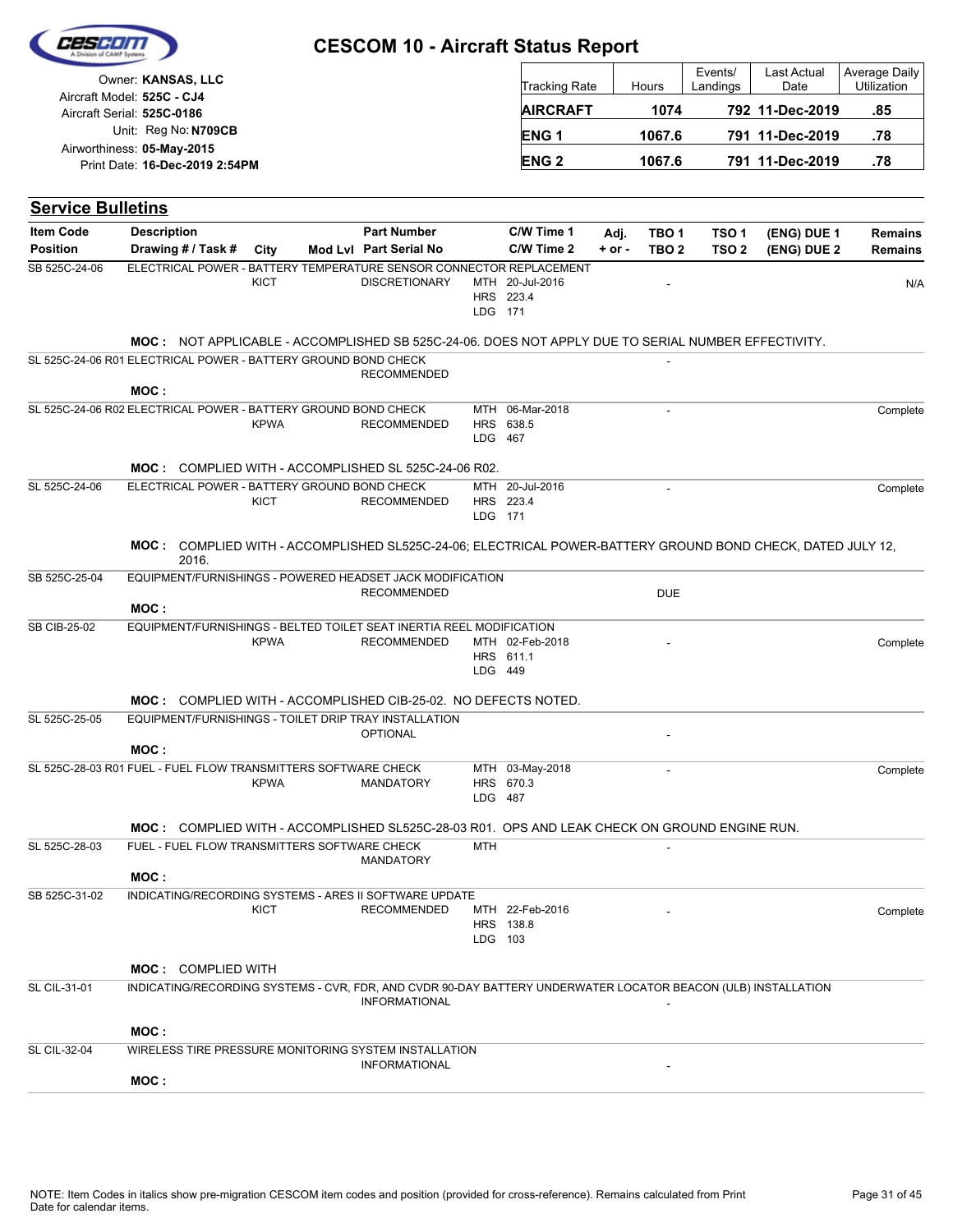|                          | Owner: KANSAS, LLC                                                                                                             |             |                        |             | Tracking Rate                                   |            | Hours            | Events/<br>Landings | Last Actual<br>Date | Average Daily<br>Utilization |
|--------------------------|--------------------------------------------------------------------------------------------------------------------------------|-------------|------------------------|-------------|-------------------------------------------------|------------|------------------|---------------------|---------------------|------------------------------|
|                          | Aircraft Model: 525C - CJ4<br>Aircraft Serial: 525C-0186                                                                       |             |                        |             | <b>AIRCRAFT</b>                                 |            | 1074             |                     | 792 11-Dec-2019     | .85                          |
|                          | Unit: Reg No: N709CB                                                                                                           |             |                        |             | <b>ENG1</b>                                     |            | 1067.6           |                     | 791 11-Dec-2019     | .78                          |
|                          | Airworthiness: 05-May-2015                                                                                                     |             |                        |             | <b>ENG2</b>                                     |            | 1067.6           |                     | 791 11-Dec-2019     | .78                          |
|                          | Print Date: 16-Dec-2019 2:54PM                                                                                                 |             |                        |             |                                                 |            |                  |                     |                     |                              |
| <b>Service Bulletins</b> |                                                                                                                                |             |                        |             |                                                 |            |                  |                     |                     |                              |
| <b>Item Code</b>         | <b>Description</b>                                                                                                             |             | <b>Part Number</b>     |             | C/W Time 1                                      | Adj.       | TBO <sub>1</sub> | TSO <sub>1</sub>    | (ENG) DUE 1         | <b>Remains</b>               |
| <b>Position</b>          | Drawing # / Task #                                                                                                             | City        | Mod Lvl Part Serial No |             | C/W Time 2                                      | $+$ or $-$ | TBO <sub>2</sub> | TSO <sub>2</sub>    | (ENG) DUE 2         | <b>Remains</b>               |
|                          | SL 525C-32-06 R01 LANDING GEAR - MAIN LANDING GEAR TRUNNION PIN BEARING LUBRICATION                                            | <b>KICT</b> | <b>MANDATORY</b>       | <b>LDG</b>  | MTH 20-Jul-2016<br>DAYS 223.4<br><b>HRS</b> 171 |            |                  |                     |                     | Complete                     |
|                          | MOC: COMPLIED WITH - ACCOMPLISHED SL525C-32-06 R1; MAIN LANDING GEAR TRUNNION PIN BEARING LUBRICATION; DATED<br>JUNE 16, 2016. |             |                        |             |                                                 |            |                  |                     |                     |                              |
| SL 525C-32-06            | LANDING GEAR - MAIN LANDING GEAR TRUNNION PIN BEARING LUBRICATION                                                              |             | <b>MANDATORY</b>       | <b>DAYS</b> |                                                 |            |                  |                     |                     |                              |
|                          | MOC:                                                                                                                           |             |                        |             |                                                 |            |                  |                     |                     |                              |
| SL 525C-32-07            | LANDING GEAR - LANDING GEAR HANDLE MODULE REPLACEMENT                                                                          | <b>KPWA</b> | <b>RECOMMENDED</b>     | LDG 441     | MTH 12-Jan-2018<br>HRS 595.9                    |            |                  |                     |                     | Complete                     |
|                          | MOC: COMPLIED WITH - ACCOMPLISHED SL525C-32-07 INSTALLED OVER HAULED UNIT PN#H218B SN#00039                                    |             |                        |             |                                                 |            |                  |                     |                     |                              |
| SL 525C-32-10            | LANDING GEAR - BRAKE CHECK VALVE VERIFICATION                                                                                  | KICT        | <b>RECOMMENDED</b>     | LDG 563     | MTH 12-Sep-2018<br>HRS 779.8                    |            |                  |                     |                     | Complete                     |
|                          | MOC: COMPLIED WITH - ACCOMPLISHED SL525C-32-10 BRAKE CHECK VALVE VERIFICATION, DATED 8/15/2017.                                |             |                        |             |                                                 |            |                  |                     |                     |                              |
| SL 525C-32-11            | LANDING GEAR - EMERGENCY GEAR RELEASE CLEVIS IMPROVEMENT                                                                       | KICT        | <b>RECOMMENDED</b>     |             | MTH 12-Sep-2018                                 |            |                  |                     |                     | Complete                     |
|                          |                                                                                                                                |             |                        |             | HRS 779.8<br>LDG 563                            |            |                  |                     |                     |                              |
|                          | MOC: COMPLIED WITH - ACCOMPLISHED SL525C-32-11 EMERGENCY GEAR RELEASE CLEVIS IMPROVEMENT, DATED 11/16/2017.                    |             |                        |             |                                                 |            |                  |                     |                     |                              |
| SL 525C-32-12            | LANDING GEAR - MAIN LANDING GEAR TRUNNION PIN INSPECTION                                                                       | <b>KPWA</b> | <b>MANDATORY</b>       |             | DAYS 25-Jul-2018<br>HRS 733.3<br>LDG 528        |            |                  |                     |                     | Complete                     |
|                          | <b>MOC: COMPLIED WITH - ACCOMPLISHED SL525C-32-12 NO DEFECTS NOTED.</b>                                                        |             |                        |             |                                                 |            |                  |                     |                     |                              |
|                          | SB 525C-34-09 R01 NAVIGATION - AUTOMATIC DEPENDANT BROADCAST SURVEILLANCE (ADS-B) OUT TRANSPONDER INSTALLATION<br>MOC:         |             | <b>OPTIONAL</b>        |             |                                                 |            |                  |                     |                     |                              |
|                          | SB 525C-34-09 R02 NAVIGATION - AUTOMATIC DEPENDENT BROADCAST SURVEILLANCE (ADS-B) OUT TRANSPONDERINSTALLATION                  |             |                        |             |                                                 |            |                  |                     |                     |                              |
|                          |                                                                                                                                | <b>KPWA</b> | <b>OPTIONAL</b>        |             | MTH 03-May-2018<br>HRS 670.3<br>LDG 487         |            |                  |                     |                     | Complete                     |
|                          | <b>MOC: COMPLIED WITH - ACCOMPLISHED 525C-34-09 R02. OPS CHECK GOOD.</b>                                                       |             |                        |             |                                                 |            |                  |                     |                     |                              |
| SB 525C-34-10            | NAVIGATION - TSS-4100 AND ECU-3000 SOFTWARE DATALOADING CONNECTOR INSTALLATION                                                 |             | <b>OPTIONAL</b>        |             |                                                 |            |                  |                     |                     |                              |
|                          | MOC:<br>SB 525C-34-11 R01 NAVIGATION - V-SPEED DATABASE UPDATE                                                                 |             |                        |             | MTH 06-Mar-2018                                 |            | $\overline{a}$   |                     |                     |                              |
|                          |                                                                                                                                | <b>KPWA</b> | <b>RECOMMENDED</b>     | LDG 467     | HRS 638.5                                       |            |                  |                     |                     | Complete                     |
|                          | MOC: COMPLIED WITH - ACCOMPLSIHED SB525C-31-11 R01.                                                                            |             |                        |             |                                                 |            |                  |                     |                     |                              |
| SB 525C-34-11            | NAVIGATION - V-SPEED DATABASE UPDATE                                                                                           |             |                        |             |                                                 |            |                  |                     |                     |                              |
|                          | MOC:                                                                                                                           |             | <b>RECOMMENDED</b>     |             |                                                 |            |                  |                     |                     |                              |

 $\Gamma$ 

Τ

Cescor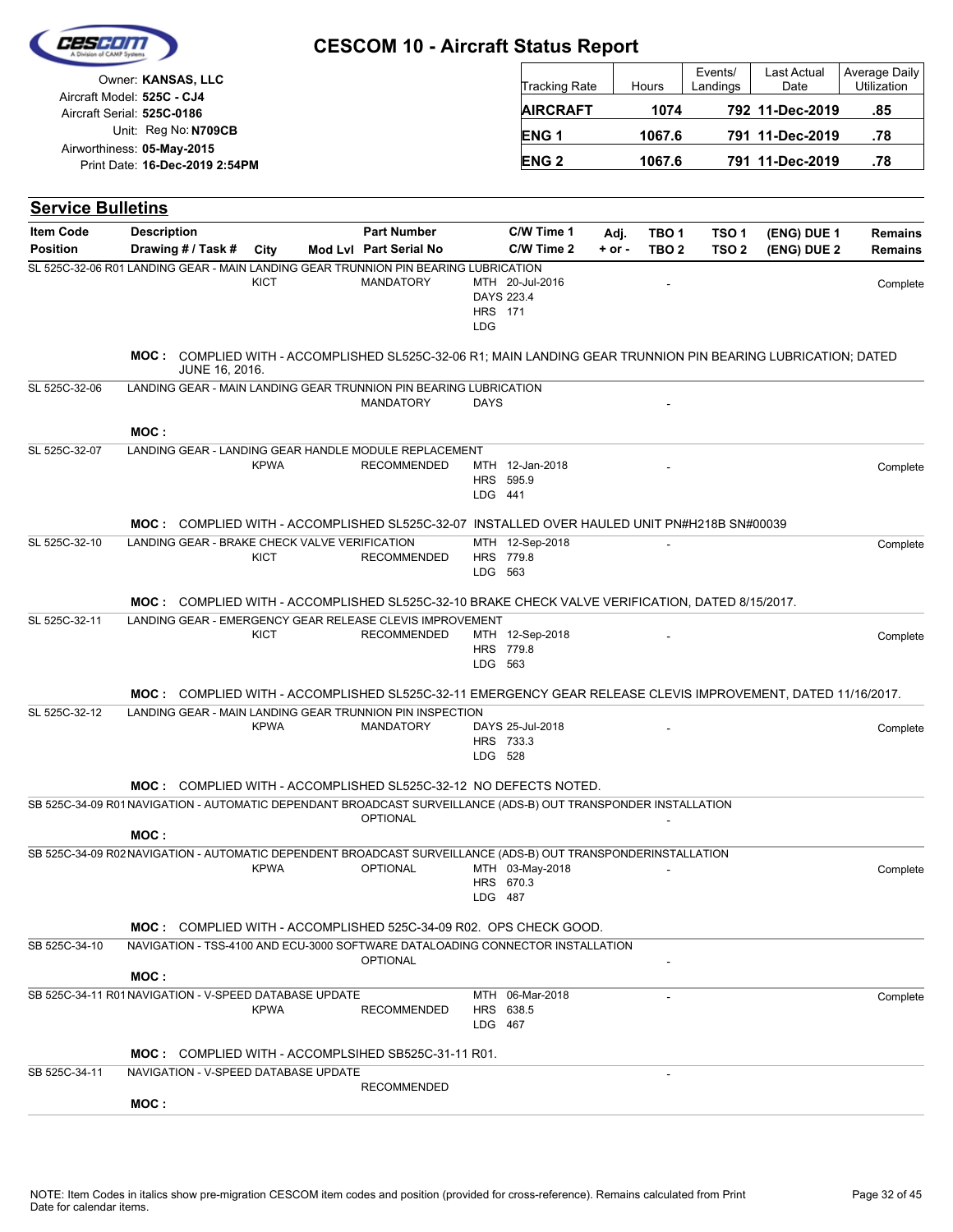

| and the continuous data discussions. And the development |                      |        |                     |                     |                              |
|----------------------------------------------------------|----------------------|--------|---------------------|---------------------|------------------------------|
| Owner: KANSAS, LLC                                       | <b>Tracking Rate</b> | Hours  | Events/<br>Landings | Last Actual<br>Date | Average Daily<br>Utilization |
| Aircraft Model: 525C - CJ4                               |                      |        |                     |                     |                              |
| Aircraft Serial: 525C-0186                               | <b>AIRCRAFT</b>      | 1074   |                     | 792 11-Dec-2019     | .85                          |
| Unit: Reg No: N709CB                                     | <b>ENG1</b>          | 1067.6 |                     | 791 11-Dec-2019     | .78                          |
| Airworthiness: 05-May-2015                               |                      |        |                     |                     |                              |
| Print Date: 16-Dec-2019 2:54PM                           | <b>ENG 2</b>         | 1067.6 |                     | 791 11-Dec-2019     | .78                          |

| <b>Service Bulletins</b> |                                                                                                                                                                             |             |                        |                       |                               |          |                  |                  |             |                |
|--------------------------|-----------------------------------------------------------------------------------------------------------------------------------------------------------------------------|-------------|------------------------|-----------------------|-------------------------------|----------|------------------|------------------|-------------|----------------|
| <b>Item Code</b>         | <b>Description</b>                                                                                                                                                          |             | <b>Part Number</b>     |                       | C/W Time 1                    | Adj.     | TBO <sub>1</sub> | TSO <sub>1</sub> | (ENG) DUE 1 | <b>Remains</b> |
| <b>Position</b>          | Drawing # / Task #                                                                                                                                                          | City        | Mod Lvl Part Serial No |                       | C/W Time 2                    | $+ or -$ | TBO <sub>2</sub> | TSO <sub>2</sub> | (ENG) DUE 2 | Remains        |
|                          | SB 525C-34-12 R01 NAVIGATION - TSS-4100 SOFTWARE UPDATE                                                                                                                     | <b>KPWA</b> | <b>RECOMMENDED</b>     | LDG 487               | MTH 03-May-2018<br>HRS 670.3  |          |                  |                  |             | Complete       |
|                          | <b>MOC: COMPLIED WITH - ACCOMPLISHED SB 525C-34-12 R01. NO DEFECTS NOTED.</b>                                                                                               |             |                        |                       |                               |          |                  |                  |             |                |
| SB 525C-34-12            | NAVIGATION - TSS-4100 SOFTWARE UPDATE (SUPERSEDED BY 525C-34-12 R01)                                                                                                        |             | <b>RECOMMENDED</b>     |                       |                               |          |                  |                  |             |                |
|                          | MOC:                                                                                                                                                                        |             |                        |                       |                               |          |                  |                  |             |                |
| SB 525C-34-13            | NAVIGATION - TAWS WIRING MODIFICATION<br>MOC:                                                                                                                               |             | <b>OPTIONAL</b>        |                       |                               |          |                  |                  |             |                |
| SL 525C-34-02            | NAVIGATION - TRANSMITTAL OF ROCKWELL COLLINS SERVICE INFORMATION LETTER 16-1 FUNCTION OF RESET OVERRIDE MODE SWITCH ON XM<br>WEATHER RECEIVER FOR PROLINE 21/PROLINE FUSION |             |                        |                       |                               |          |                  |                  |             |                |
|                          |                                                                                                                                                                             |             | <b>INFORMATIONAL</b>   |                       |                               |          |                  |                  |             |                |
|                          | MOC:                                                                                                                                                                        |             |                        |                       |                               |          |                  |                  |             |                |
| SL 525C-34-03            | NAVIGATION - NORMAL PROCEDURES ELECTRONIC CHECKLIST UPDATE                                                                                                                  |             | <b>OPTIONAL</b>        |                       |                               |          |                  |                  |             |                |
| SL 525C-34-04            | MOC:<br>NAVIGATION - WEATHER RADAR UPGRADE                                                                                                                                  |             |                        |                       |                               |          |                  |                  |             |                |
|                          | MOC:                                                                                                                                                                        |             | <b>RECOMMENDED</b>     |                       |                               |          |                  |                  |             |                |
| SL 525C-34-06            | NAVIGATION - TRANSMITTAL OF COLLINS AEROSPACE WEATHER RADAR RTA-411X INFORMATION DOCUMENT IDOC 0168-19 INSTALLATION AND                                                     |             |                        |                       |                               |          |                  |                  |             |                |
|                          | USAGE OF THE RTA-41XX NVM ERASURE TOOL                                                                                                                                      |             | <b>RECOMMENDED</b>     | MTH                   |                               |          |                  |                  |             |                |
|                          | MOC:                                                                                                                                                                        |             |                        |                       |                               |          |                  |                  |             |                |
| <b>SL CIL-35-05</b>      | OXYGEN - TRANSMITTAL OF ZODIAC AEROSPACE SB MCF-SBU-35-001                                                                                                                  |             |                        |                       |                               |          |                  |                  |             |                |
|                          |                                                                                                                                                                             | <b>KICT</b> | <b>MANDATORY</b>       | <b>HRS</b> 103<br>LDG | MTH 22-Feb-2016<br>DAYS 138.8 |          |                  |                  |             | Complete       |
|                          | <b>MOC: COMPLIED WITH</b>                                                                                                                                                   |             |                        |                       |                               |          |                  |                  |             |                |
| SB 525C-53-03            | FUSELAGE - NACA SCOOP COVER INSTALLATION                                                                                                                                    |             | <b>OPTIONAL</b>        |                       |                               |          |                  |                  |             |                |
|                          | MOC:                                                                                                                                                                        |             |                        |                       |                               |          |                  |                  |             |                |
| SL 525C-55-01            | STABILIZERS - BULLET FAIRING VERIFICATION                                                                                                                                   | KICT        | <b>MANDATORY</b>       | LDG 563               | MTH 12-Sep-2018<br>HRS 779.8  |          | ÷,               |                  |             | Complete       |
|                          | MOC: COMPLIED WITH - ACCOMPLISHED SL525C-55-01 BULLET FAIRING VERIFICATION, DATED 8/02/2017.                                                                                |             |                        |                       |                               |          |                  |                  |             |                |
|                          | SL 525C-71-02 R01 POWER PLANT - SUPPORT CLAMP VERIFICATION                                                                                                                  | <b>KPWA</b> | <b>MANDATORY</b>       | LDG 393               | MTH 03-Oct-2017<br>HRS 533.4  |          |                  |                  |             | Complete       |
|                          | MOC: COMPLIED WITH - ACCOMPLISHED SL525C-71-02 R01. NO DEFECTS NOTED.                                                                                                       |             |                        |                       |                               |          |                  |                  |             |                |
| SL 525C-71-02            | POWER PLANT - SUPPORT CLAMP VERIFICATION (SUPERSEDED BY SL525C-71-02 R01)                                                                                                   |             | SUPERSEDED             | MTH                   |                               |          |                  |                  |             |                |
|                          |                                                                                                                                                                             |             |                        |                       |                               |          |                  |                  |             |                |
| SL 525C-71-03            | MOC:<br>POWER PLANT - HYDRAULIC PUMP DRAIN LINE REPLACEMENT                                                                                                                 |             |                        |                       |                               |          |                  |                  |             |                |
|                          |                                                                                                                                                                             |             | <b>OPTIONAL</b>        |                       |                               |          |                  |                  |             |                |
|                          | MOC:                                                                                                                                                                        |             |                        |                       |                               |          |                  |                  |             |                |
| E <sub>1</sub>           | SL WI-71-1064-CN CANCELED - POWER PLANT - WATER RINSE PROCEDURE - REVISION TO MAINTENANCE MANUAL                                                                            |             | CANCELLED              |                       |                               |          |                  |                  |             |                |
|                          | MOC:                                                                                                                                                                        |             |                        |                       |                               |          |                  |                  |             |                |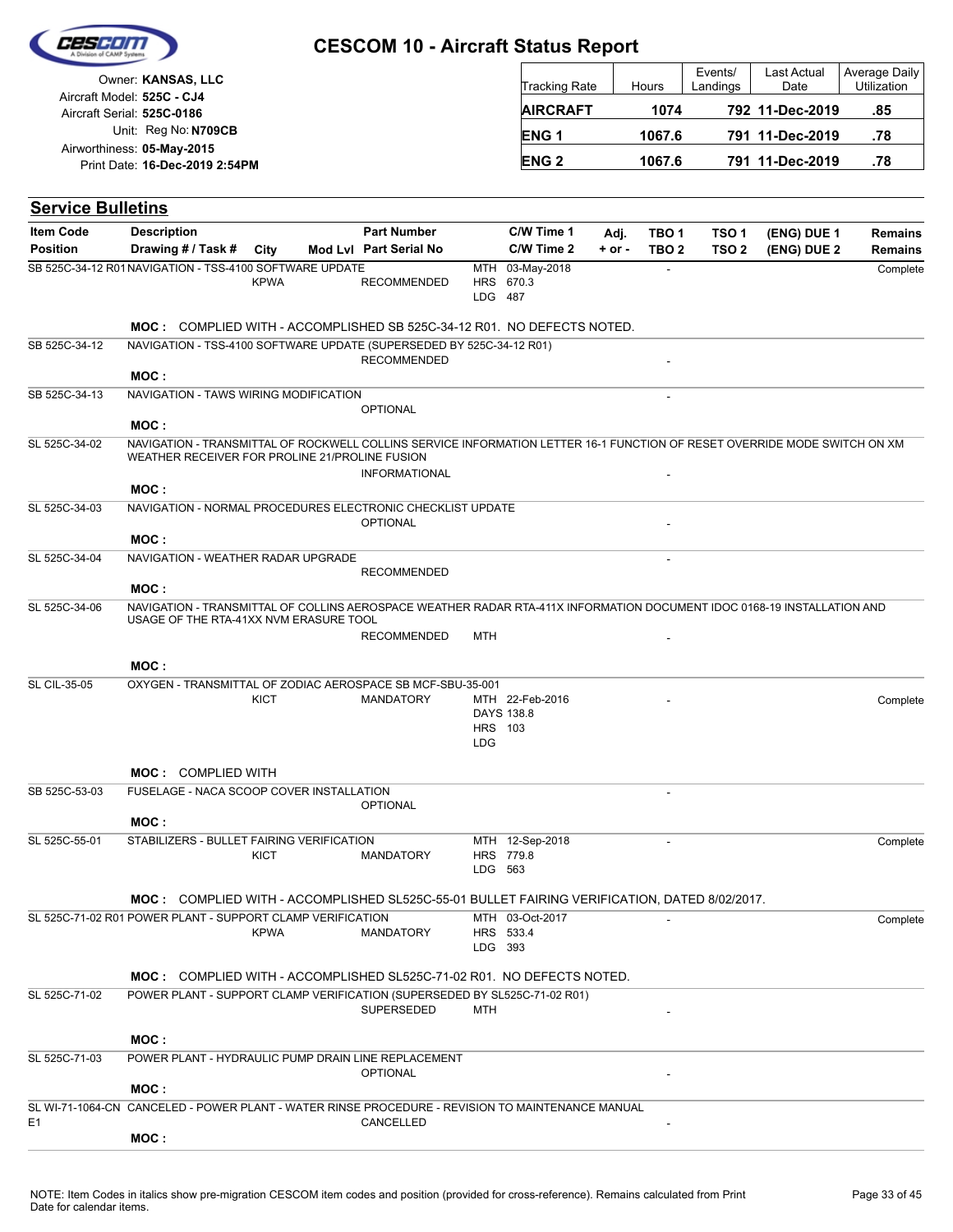

|                            | Owner: KANSAS, LLC             |  |
|----------------------------|--------------------------------|--|
| Aircraft Model: 525C - CJ4 |                                |  |
| Aircraft Serial: 525C-0186 |                                |  |
|                            | Unit: Reg No: N709CB           |  |
| Airworthiness: 05-May-2015 |                                |  |
|                            | Print Date: 16-Dec-2019 2:54PM |  |
|                            |                                |  |

| <b>Tracking Rate</b> | Hours  | Events/<br>Landings | Last Actual<br>Date | Average Daily<br>Utilization |
|----------------------|--------|---------------------|---------------------|------------------------------|
| <b>AIRCRAFT</b>      | 1074   |                     | 792 11-Dec-2019     | .85                          |
| <b>ENG1</b>          | 1067.6 |                     | 791 11-Dec-2019     | .78                          |
| <b>ENG 2</b>         | 1067.6 |                     | 791 11-Dec-2019     | .78                          |

| <b>Service Bulletins</b>                            |                                                                                                                                                       |      |                        |            |          |                  |                  |             |                |
|-----------------------------------------------------|-------------------------------------------------------------------------------------------------------------------------------------------------------|------|------------------------|------------|----------|------------------|------------------|-------------|----------------|
| <b>Item Code</b>                                    | <b>Description</b>                                                                                                                                    |      | <b>Part Number</b>     | C/W Time 1 | Adj.     | TBO <sub>1</sub> | TSO <sub>1</sub> | (ENG) DUE 1 | <b>Remains</b> |
| <b>Position</b>                                     | Drawing # / Task #                                                                                                                                    | City | Mod Lyl Part Serial No | C/W Time 2 | $+ or -$ | TBO <sub>2</sub> | TSO <sub>2</sub> | (ENG) DUE 2 | <b>Remains</b> |
| E <sub>2</sub>                                      | SL WI-71-1064-CN CANCELED - POWER PLANT - WATER RINSE PROCEDURE - REVISION TO MAINTENANCE MANUAL                                                      |      | CANCELLED              |            |          |                  |                  |             |                |
|                                                     | MOC:                                                                                                                                                  |      |                        |            |          |                  |                  |             |                |
| SL WI-71-1064<br>E1                                 | POWER PLANT - WATER RINSE PROCEDURE - REVISION TO MAINTENANCE MANUAL                                                                                  |      |                        |            |          |                  |                  |             |                |
|                                                     | MOC:                                                                                                                                                  |      |                        |            |          |                  |                  |             |                |
| SL WI-71-1064<br>E <sub>2</sub>                     | POWER PLANT - WATER RINSE PROCEDURE - REVISION TO MAINTENANCE MANUAL                                                                                  |      |                        |            |          |                  |                  |             |                |
|                                                     | MOC:                                                                                                                                                  |      |                        |            |          |                  |                  |             |                |
| SB FJ44-05-002<br>R <sub>02</sub><br>E1             | UNSERVICEABLE PARTS - NOTIFICATION                                                                                                                    |      | <b>INFORMATIONAL</b>   |            |          |                  |                  |             |                |
|                                                     | MOC:                                                                                                                                                  |      |                        |            |          |                  |                  |             |                |
| SB FJ44-05-002<br>R <sub>02</sub><br>E <sub>2</sub> | UNSERVICEABLE PARTS - NOTIFICATION                                                                                                                    |      | <b>INFORMATIONAL</b>   |            |          | ÷,               |                  |             |                |
|                                                     | MOC:                                                                                                                                                  |      |                        |            |          |                  |                  |             |                |
| SB FJ44-05-002<br>R03<br>E1                         | UNSERVICEABLE PARTS - NOTIFICATION                                                                                                                    |      | <b>INFORMATIONAL</b>   |            |          |                  |                  |             |                |
|                                                     | MOC:                                                                                                                                                  |      |                        |            |          |                  |                  |             |                |
| SB FJ44-05-002<br>R03                               | UNSERVICEABLE PARTS - NOTIFICATION                                                                                                                    |      | <b>INFORMATIONAL</b>   |            |          |                  |                  |             |                |
| E <sub>2</sub>                                      |                                                                                                                                                       |      |                        |            |          |                  |                  |             |                |
|                                                     | MOC:                                                                                                                                                  |      |                        |            |          |                  |                  |             |                |
| SB FJ44-72-117<br>R04 PARA (C)(1)<br>E1             | CANCELLED - 1ST LP HEATSHIELD/NOZZLE HOUSING ASSEMBLY - REPETITIVE INSPECTION REPETITIVE INSPECTION                                                   |      | CANCELLED              |            |          |                  |                  |             |                |
|                                                     | MOC:                                                                                                                                                  |      |                        |            |          |                  |                  |             |                |
| SB FJ44-72-117                                      | CANCELLED - 1ST LP HEATSHIELD/NOZZLE HOUSING ASSEMBLY - REPETITIVE INSPECTION REPETITIVE INSPECTION                                                   |      |                        |            |          |                  |                  |             |                |
| R04 PARA (C)(1)<br>E <sub>2</sub>                   |                                                                                                                                                       |      | CANCELLED              |            |          |                  |                  |             |                |
|                                                     | MOC:                                                                                                                                                  |      |                        |            |          |                  |                  |             |                |
| SB FJ44-72-117<br>R04 PARA (C)(2)                   | REPLACE CANCELLED - 1ST LP HEATSHIELD/NOZZLE HOUSING ASSEMBLY - REPETITIVE INSPECTION 1ST LP TURBINE NOZZLE HOUSING AND<br><b>HEATSHIELD ASSEMBLY</b> |      |                        |            |          |                  |                  |             |                |
| E1                                                  |                                                                                                                                                       |      | CANCELLED              |            |          |                  |                  |             |                |
|                                                     | MOC:                                                                                                                                                  |      |                        |            |          |                  |                  |             |                |
| SB FJ44-72-117<br>R04 PARA (C)(2)<br>E <sub>2</sub> | REPLACE CANCELLED - 1ST LP HEATSHIELD/NOZZLE HOUSING ASSEMBLY - REPETITIVE INSPECTION 1ST LP TURBINE NOZZLE HOUSING AND<br><b>HEATSHIELD ASSEMBLY</b> |      | CANCELLED              |            |          |                  |                  |             |                |
|                                                     | MOC:                                                                                                                                                  |      |                        |            |          |                  |                  |             |                |
| SB FJ44-72-117<br>R04<br>E1                         | CANCELLED - 1ST LP HEATSHIELD/NOZZLE HOUSING ASSEMBLY - REPETITIVE INSPECTION                                                                         |      | CANCELLED              |            |          |                  |                  |             |                |
|                                                     | MOC:                                                                                                                                                  |      |                        |            |          |                  |                  |             |                |
| SB FJ44-72-117<br>R04<br>E <sub>2</sub>             | CANCELLED - 1ST LP HEATSHIELD/NOZZLE HOUSING ASSEMBLY - REPETITIVE INSPECTION                                                                         |      | CANCELLED              |            |          |                  |                  |             |                |
|                                                     | MOC:                                                                                                                                                  |      |                        |            |          |                  |                  |             |                |
| SB FJ44-72-127<br>R <sub>02</sub>                   | REPLACE 1ST LP HEATSHIELD/NOZZLE HOUSING ASSEMBLY (SUPERSEDED BY FJ44-72-127 R03)                                                                     |      | <b>MANDATORY</b>       |            |          |                  |                  |             |                |
| E1                                                  |                                                                                                                                                       |      |                        |            |          |                  |                  |             |                |
|                                                     | MOC:                                                                                                                                                  |      |                        |            |          |                  |                  |             |                |
| SB FJ44-72-127<br>R02<br>E2                         | REPLACE 1ST LP HEATSHIELD/NOZZLE HOUSING ASSEMBLY (SUPERSEDED BY FJ44-72-127 R03)                                                                     |      | MANDATORY              |            |          |                  |                  |             |                |
|                                                     | MOC:                                                                                                                                                  |      |                        |            |          |                  |                  |             |                |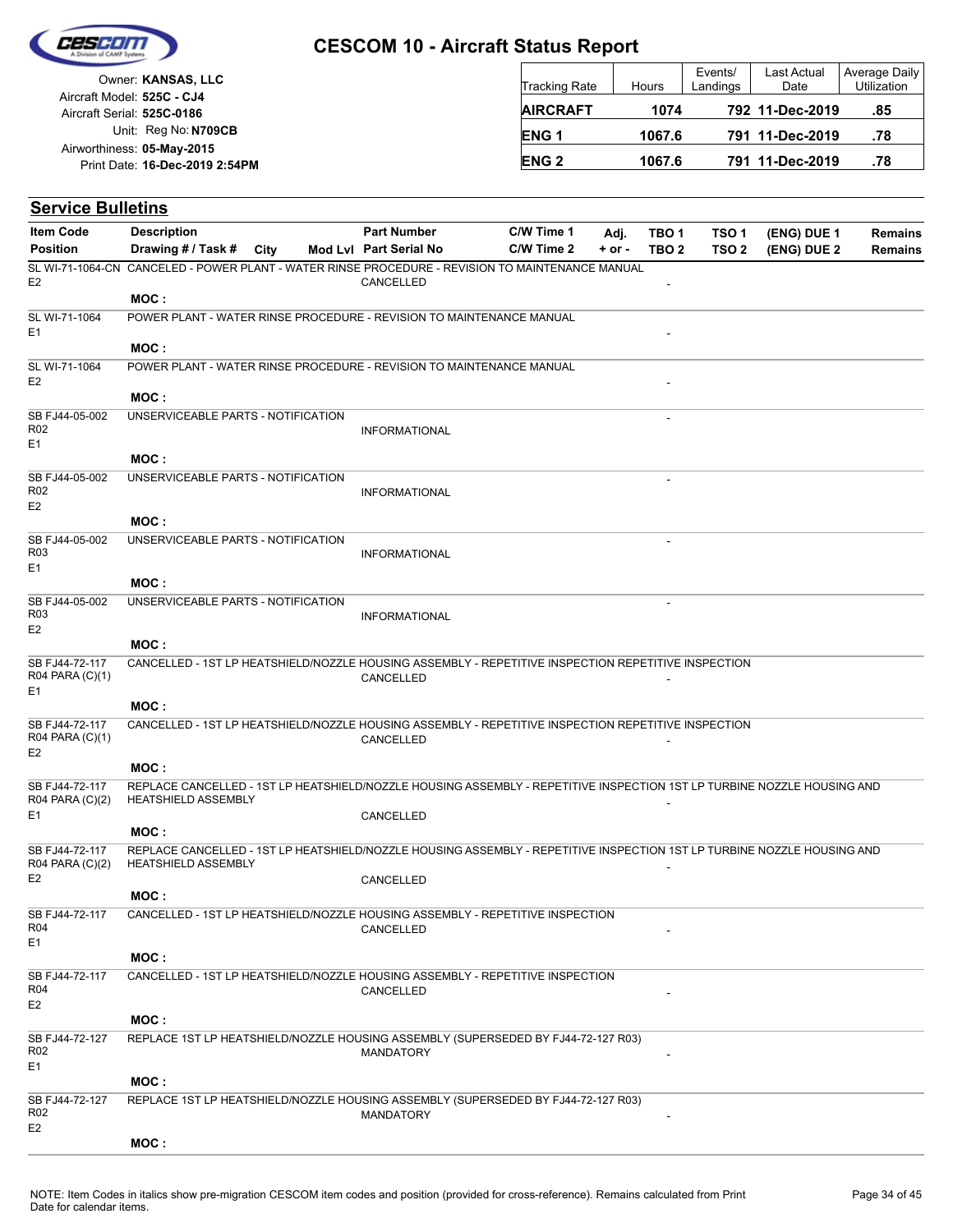

Unit: Reg No: N709CB Print Date: 16-Dec-2019 2:54PM **05-May-2015** Airworthiness: Owner: **KANSAS, LLC** Aircraft Serial: **525C-0186** Aircraft Model: **525C - CJ4**

| Tracking Rate   | Hours  | Events/<br>Landings | Last Actual<br>Date | Average Daily<br>Utilization |  |  |
|-----------------|--------|---------------------|---------------------|------------------------------|--|--|
| <b>AIRCRAFT</b> | 1074   |                     | 792 11-Dec-2019     | .85                          |  |  |
| <b>ENG1</b>     | 1067.6 |                     | 791 11-Dec-2019     | .78                          |  |  |
| <b>ENG 2</b>    | 1067.6 |                     | 791 11-Dec-2019     | .78                          |  |  |

| <b>Service Bulletins</b>                            |                                                                                     |  |                                              |                          |                          |                    |                           |                                      |                            |                                  |
|-----------------------------------------------------|-------------------------------------------------------------------------------------|--|----------------------------------------------|--------------------------|--------------------------|--------------------|---------------------------|--------------------------------------|----------------------------|----------------------------------|
| <b>Item Code</b><br><b>Position</b>                 | <b>Description</b><br>Drawing # / Task # City                                       |  | <b>Part Number</b><br>Mod Lvl Part Serial No |                          | C/W Time 1<br>C/W Time 2 | Adj.<br>$+$ or $-$ | TBO 1<br>TBO <sub>2</sub> | TSO <sub>1</sub><br>TSO <sub>2</sub> | (ENG) DUE 1<br>(ENG) DUE 2 | <b>Remains</b><br><b>Remains</b> |
| SB FJ44-72-127<br>R03<br>E1                         | REPLACE 1ST LP HEATSHIELD/NOZZLE HOUSING ASSEMBLY                                   |  | <b>MANDATORY</b>                             | MTH<br><b>LDG</b>        |                          |                    | 1000                      |                                      | (1000)1001                 | 209                              |
|                                                     | MOC:                                                                                |  |                                              |                          |                          |                    |                           |                                      |                            |                                  |
| SB FJ44-72-127<br>R <sub>03</sub><br>E <sub>2</sub> | REPLACE 1ST LP HEATSHIELD/NOZZLE HOUSING ASSEMBLY                                   |  | <b>MANDATORY</b>                             | <b>MTH</b><br><b>LDG</b> |                          |                    | 1000                      |                                      | (1000)1001                 | 209                              |
|                                                     | MOC :                                                                               |  |                                              |                          |                          |                    |                           |                                      |                            |                                  |
| SB FJ44-72-130<br>R01<br>E1                         | HP COMPRESSOR ROTOR - INSPECTION (SUPERSEDED BY FJ44-72-130 R02)                    |  | <b>RECOMMENDED</b>                           |                          |                          |                    |                           |                                      |                            |                                  |
|                                                     | MOC:                                                                                |  |                                              |                          |                          |                    |                           |                                      |                            |                                  |
| SB FJ44-72-130<br>R01<br>E <sub>2</sub>             | HP COMPRESSOR ROTOR - INSPECTION (SUPERSEDED BY FJ44-72-130 R02)                    |  | <b>RECOMMENDED</b>                           |                          |                          |                    |                           |                                      |                            |                                  |
|                                                     | MOC:                                                                                |  |                                              |                          |                          |                    |                           |                                      |                            |                                  |
| SB FJ44-72-130<br>R <sub>02</sub><br>E1             | HP COMPRESSOR ROTOR - INSPECTION                                                    |  | <b>RECOMMENDED</b>                           |                          |                          |                    |                           |                                      |                            |                                  |
|                                                     | MOC:                                                                                |  |                                              |                          |                          |                    |                           |                                      |                            |                                  |
| SB FJ44-72-130<br>R <sub>02</sub><br>E <sub>2</sub> | HP COMPRESSOR ROTOR - INSPECTION                                                    |  | <b>RECOMMENDED</b>                           |                          |                          |                    |                           |                                      |                            |                                  |
|                                                     | MOC:                                                                                |  |                                              |                          |                          |                    |                           |                                      |                            |                                  |
| SB FJ44-72-130<br>E1                                | HP COMPRESSOR ROTOR - INSPECTION (SUPERSEDED BY FJ44-72-130 R01)                    |  | <b>RECOMMENDED</b>                           |                          |                          |                    |                           |                                      |                            |                                  |
| SB FJ44-72-130                                      | MOC:<br>HP COMPRESSOR ROTOR - INSPECTION (SUPERSEDED BY FJ44-72-130 R01)            |  |                                              |                          |                          |                    |                           |                                      |                            |                                  |
| E <sub>2</sub>                                      | MOC:                                                                                |  | <b>RECOMMENDED</b>                           |                          |                          |                    |                           |                                      |                            |                                  |
| SB FJ44-72-138<br>E1                                | REPLACE - ACCESSORY DRIVE TOWERSHAFT                                                |  | <b>RECOMMENDED</b>                           | <b>HRS</b>               |                          |                    | <b>DUE</b><br><b>DUE</b>  |                                      | (5000)5006.4               | 3932.4                           |
|                                                     | MOC:                                                                                |  |                                              |                          |                          |                    |                           |                                      |                            |                                  |
| SB FJ44-72-138<br>E <sub>2</sub>                    | REPLACE - ACCESSORY DRIVE TOWERSHAFT<br>MOC:                                        |  | <b>RECOMMENDED</b>                           | <b>HRS</b>               |                          |                    | <b>DUE</b><br><b>DUE</b>  |                                      | (5000)5006.4               | 3932.4                           |
|                                                     | SB WI-72-1001 R01 1.5 BEARING INNER RACE RETAINER - REPLACE                         |  |                                              | <b>MTH</b>               |                          |                    | CSI                       |                                      |                            |                                  |
| E1                                                  | MOC :                                                                               |  | <b>RECOMMENDED</b>                           |                          |                          |                    | CSI                       |                                      |                            |                                  |
|                                                     | SB WI-72-1001 R01 1.5 BEARING INNER RACE RETAINER - REPLACE                         |  |                                              | MTH                      |                          |                    | CSI                       |                                      |                            |                                  |
| E <sub>2</sub>                                      | MOC:                                                                                |  | <b>RECOMMENDED</b>                           |                          |                          |                    | CSI                       |                                      |                            |                                  |
| SB WI-72-1001<br>E1                                 | 1.5 BEARING INNER RACE RETAINER - REPLACE (SUPERSEDED BY WISB-72-1001 R01)          |  | <b>RECOMMENDED</b>                           |                          |                          |                    |                           |                                      |                            |                                  |
|                                                     | MOC:                                                                                |  |                                              |                          |                          |                    |                           |                                      |                            |                                  |
| SB WI-72-1001<br>E <sub>2</sub>                     | 1.5 BEARING INNER RACE RETAINER - REPLACE (SUPERSEDED BY WISB-72-1001 R01)<br>MOC : |  | <b>RECOMMENDED</b>                           |                          |                          |                    |                           |                                      |                            |                                  |
|                                                     | SB WI-72-1023 R01 IP COMPRESSOR ROTOR - REPLACE                                     |  | <b>RECOMMENDED</b>                           | MTH                      |                          |                    |                           |                                      |                            |                                  |
| E1                                                  | MOC:                                                                                |  |                                              |                          |                          |                    |                           |                                      |                            |                                  |
| E <sub>2</sub>                                      | SB WI-72-1023 R01 IP COMPRESSOR ROTOR - REPLACE                                     |  | <b>RECOMMENDED</b>                           | MTH                      |                          |                    | $\overline{\phantom{a}}$  |                                      |                            |                                  |
|                                                     | MOC :                                                                               |  |                                              |                          |                          |                    |                           |                                      |                            |                                  |
| E1                                                  | SB WI-72-1023 R02 IP COMPRESSOR ROTOR - REPLACE<br>MOC:                             |  | <b>RECOMMENDED</b>                           | MTH                      |                          |                    | <b>MPI</b><br>MPI         |                                      |                            |                                  |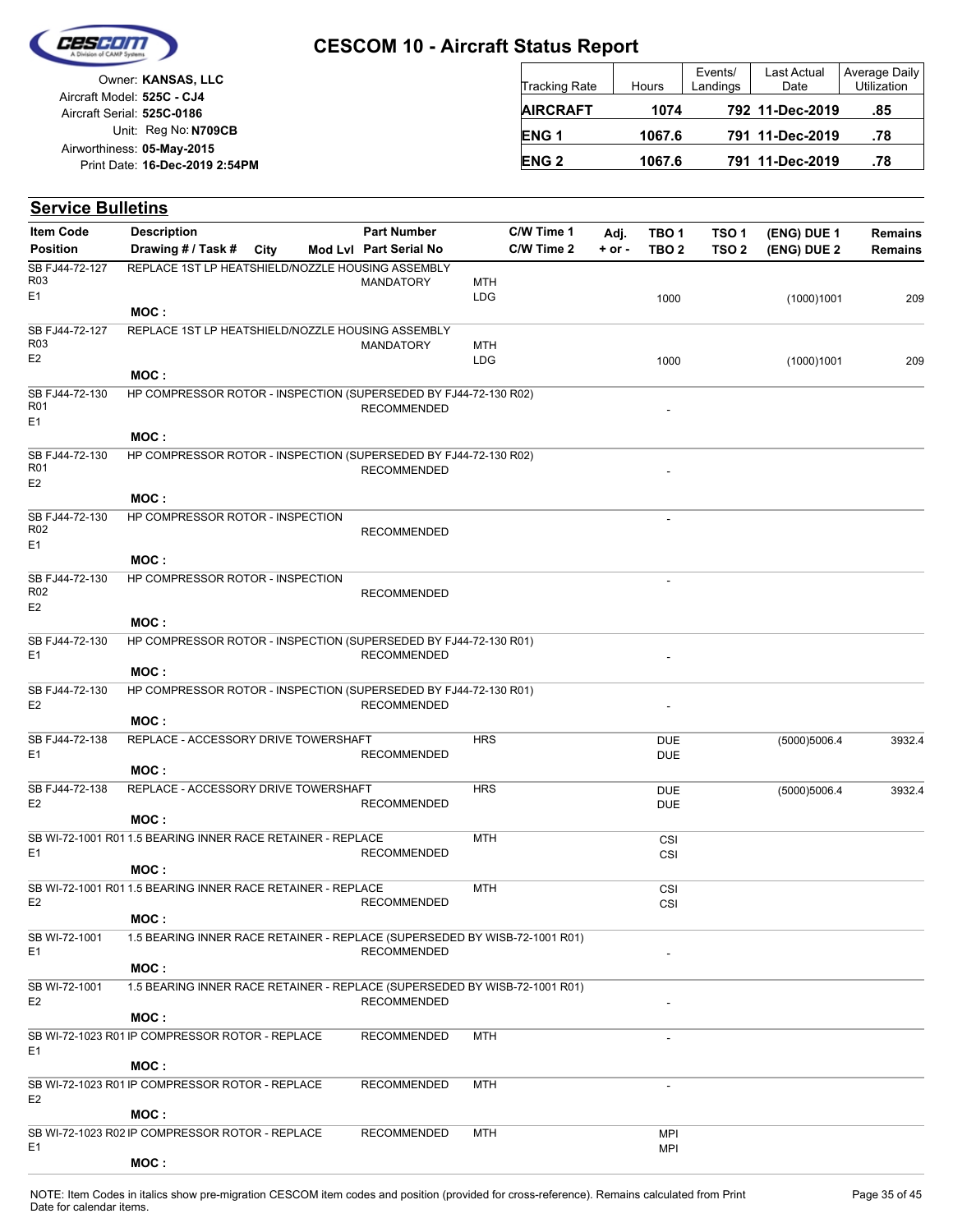

Unit: Reg No: N709CB Print Date: 16-Dec-2019 2:54PM **05-May-2015** Airworthiness: Owner: **KANSAS, LLC** Aircraft Serial: **525C-0186** Aircraft Model: **525C - CJ4**

| <b>Tracking Rate</b> | Hours  | Events/<br>Landings | Last Actual<br>Date | Average Daily<br>Utilization |
|----------------------|--------|---------------------|---------------------|------------------------------|
| <b>AIRCRAFT</b>      | 1074   |                     | 792 11-Dec-2019     | .85                          |
| ENG <sub>1</sub>     | 1067.6 |                     | 791 11-Dec-2019     | .78                          |
| <b>ENG 2</b>         | 1067.6 |                     | 791 11-Dec-2019     | .78                          |

| <b>Service Bulletins</b>                |                                                                                                                                                    |      |                                              |                   |                          |                  |                           |                                      |                            |                                  |
|-----------------------------------------|----------------------------------------------------------------------------------------------------------------------------------------------------|------|----------------------------------------------|-------------------|--------------------------|------------------|---------------------------|--------------------------------------|----------------------------|----------------------------------|
| <b>Item Code</b><br><b>Position</b>     | <b>Description</b><br>Drawing # / Task #                                                                                                           | City | <b>Part Number</b><br>Mod Lvl Part Serial No |                   | C/W Time 1<br>C/W Time 2 | Adj.<br>$+ or -$ | TBO 1<br>TBO <sub>2</sub> | TSO <sub>1</sub><br>TSO <sub>2</sub> | (ENG) DUE 1<br>(ENG) DUE 2 | <b>Remains</b><br><b>Remains</b> |
| E <sub>2</sub>                          | SB WI-72-1023 R02 IP COMPRESSOR ROTOR - REPLACE                                                                                                    |      | <b>RECOMMENDED</b>                           | MTH               |                          |                  | <b>MPI</b><br><b>MPI</b>  |                                      |                            |                                  |
|                                         | MOC:                                                                                                                                               |      |                                              |                   |                          |                  |                           |                                      |                            |                                  |
| SB WI-72-1023<br>E <sub>1</sub>         | REPLACE - IP COMPRESSOR ROTOR (SUPERSEDED BY WISB-72-1023 R01)                                                                                     |      | <b>RECOMMENDED</b>                           |                   |                          |                  |                           |                                      |                            |                                  |
|                                         | MOC:                                                                                                                                               |      |                                              |                   |                          |                  |                           |                                      |                            |                                  |
| SB WI-72-1023<br>E <sub>2</sub>         | REPLACE - IP COMPRESSOR ROTOR (SUPERSEDED BY WISB-72-1023 R01)                                                                                     |      | <b>RECOMMENDED</b>                           |                   |                          |                  |                           |                                      |                            |                                  |
|                                         | MOC:                                                                                                                                               |      |                                              |                   |                          |                  |                           |                                      |                            |                                  |
| SB WI-72-1027<br>E1                     | CASE AND INSERT ASSEMBLY - REPLACE<br>MOC:                                                                                                         |      | <b>RECOMMENDED</b>                           | <b>MTH</b>        |                          |                  | CSI<br>CSI                |                                      |                            |                                  |
|                                         |                                                                                                                                                    |      |                                              |                   |                          |                  |                           |                                      |                            |                                  |
| SB WI-72-1027<br>E <sub>2</sub>         | CASE AND INSERT ASSEMBLY - REPLACE<br>MOC :                                                                                                        |      | <b>RECOMMENDED</b>                           | <b>MTH</b>        |                          |                  | CSI<br>CSI                |                                      |                            |                                  |
|                                         |                                                                                                                                                    |      |                                              |                   |                          |                  |                           |                                      |                            |                                  |
| SB 525C-73-01                           | ENGINE FUEL AND CONTROL - FUEL CONTROL UNIT (FCU) FIELD REPLACEMENT<br>MOC:                                                                        |      | <b>OPTIONAL</b>                              |                   |                          |                  |                           |                                      |                            |                                  |
| SB FJ44-73-052<br>R04                   | CANCELLED - ENGINE FUEL AND CONTROL - OIL COOLER TO FDU FUEL TUBE ASSEMBLY AND ATTACHING HARDWARE - REPLACE (SUPERSEDED BY<br>SB WISB-73-1006 R05) |      |                                              |                   |                          |                  |                           |                                      |                            |                                  |
| E <sub>1</sub>                          |                                                                                                                                                    |      | <b>MANDATORY</b>                             |                   |                          |                  |                           |                                      |                            |                                  |
|                                         | MOC:                                                                                                                                               |      |                                              |                   |                          |                  |                           |                                      |                            |                                  |
| SB FJ44-73-052<br>R04                   | CANCELLED - ENGINE FUEL AND CONTROL - OIL COOLER TO FDU FUEL TUBE ASSEMBLY AND ATTACHING HARDWARE - REPLACE (SUPERSEDED BY<br>SB WISB-73-1006 R05) |      |                                              |                   |                          |                  |                           |                                      |                            |                                  |
| E <sub>2</sub>                          |                                                                                                                                                    |      | <b>MANDATORY</b>                             |                   |                          |                  |                           |                                      |                            |                                  |
|                                         | MOC :                                                                                                                                              |      |                                              |                   |                          |                  |                           |                                      |                            |                                  |
| SB FJ44-73-053<br>R <sub>04</sub><br>E1 | CANCELLED - ENGINE FUEL AND CONTROL - OIL COOLER TO FDU FUEL TUBE ASSEMBLY AND ATTACHING HARDWARE - REPLACE (SUPERSEDED BY<br>SB WISB-73-1006 R05) |      |                                              |                   |                          |                  |                           |                                      |                            |                                  |
|                                         | MOC:                                                                                                                                               |      | <b>MANDATORY</b>                             |                   |                          |                  |                           |                                      |                            |                                  |
| SB FJ44-73-053<br><b>R04</b>            | CANCELLED - ENGINE FUEL AND CONTROL - OIL COOLER TO FDU FUEL TUBE ASSEMBLY AND ATTACHING HARDWARE - REPLACE (SUPERSEDED BY<br>SB WISB-73-1006 R05) |      |                                              |                   |                          |                  |                           |                                      |                            |                                  |
| E <sub>2</sub>                          |                                                                                                                                                    |      | MANDATORY                                    |                   |                          |                  |                           |                                      |                            |                                  |
|                                         | MOC:                                                                                                                                               |      |                                              |                   |                          |                  |                           |                                      |                            |                                  |
| E <sub>1</sub>                          | SB WI-73-1005 R02 ENGINE FUEL AND CONTROL - FUEL TUBE ASSEMBLIES - REPLACE                                                                         |      | <b>MANDATORY</b>                             | MTH               |                          |                  |                           |                                      |                            |                                  |
|                                         | MOC:                                                                                                                                               |      |                                              |                   |                          |                  |                           |                                      |                            |                                  |
| E2                                      | SB WI-73-1005 R02 ENGINE FUEL AND CONTROL - FUEL TUBE ASSEMBLIES - REPLACE                                                                         |      | MANDATORY                                    | MTH               |                          |                  | $\sim$                    |                                      |                            |                                  |
|                                         | MOC:                                                                                                                                               |      |                                              |                   |                          |                  |                           |                                      |                            |                                  |
| E1                                      | SB WI-73-1005 R03 ENGINE FUEL AND CONTROL - FUEL TUBE ASSEMBLIES - REPLACE                                                                         |      | <b>RECOMMENDED</b>                           |                   |                          |                  |                           |                                      |                            |                                  |
|                                         | MOC:                                                                                                                                               |      |                                              |                   |                          |                  |                           |                                      |                            |                                  |
| E <sub>2</sub>                          | SB WI-73-1005 R03 ENGINE FUEL AND CONTROL - FUEL TUBE ASSEMBLIES - REPLACE                                                                         |      | <b>RECOMMENDED</b>                           |                   |                          |                  |                           |                                      |                            |                                  |
|                                         | MOC:                                                                                                                                               |      |                                              |                   |                          |                  |                           |                                      |                            |                                  |
|                                         | SB WI-73-1005 R04 ENGINE FUEL AND CONTROL - FUEL TUBE ASSEMBLIES - REPLACE                                                                         |      |                                              |                   |                          |                  |                           |                                      |                            |                                  |
| E <sub>1</sub>                          |                                                                                                                                                    |      | <b>RECOMMENDED</b>                           | MTH<br><b>HRS</b> |                          |                  |                           |                                      | (5000)5006.4               | 3932.4                           |
|                                         | MOC:                                                                                                                                               |      |                                              |                   |                          |                  |                           |                                      |                            |                                  |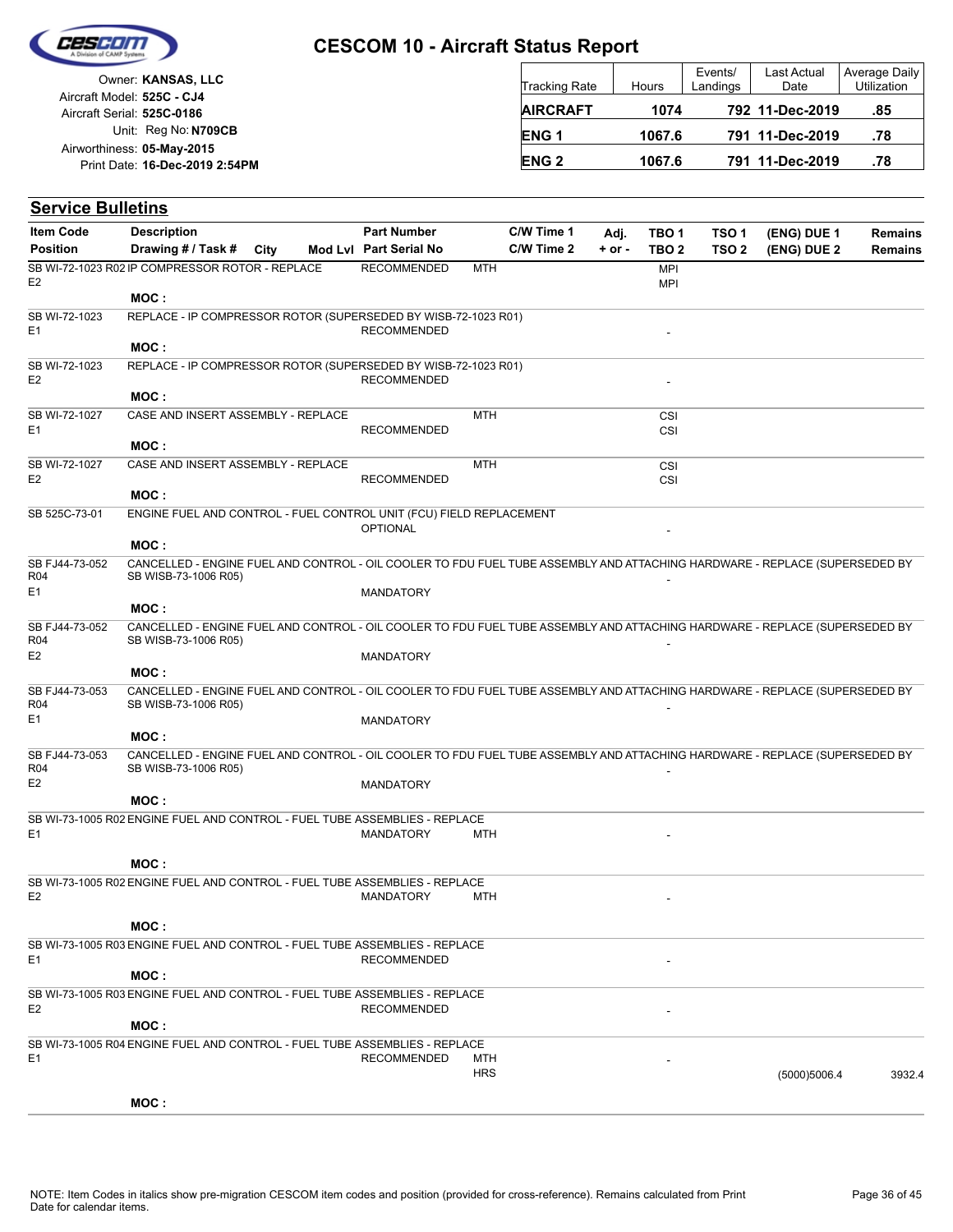

|                            | Owner: KANSAS, LLC             |
|----------------------------|--------------------------------|
| Aircraft Model: 525C - CJ4 |                                |
| Aircraft Serial: 525C-0186 |                                |
|                            | Unit: Reg No: N709CB           |
| Airworthiness: 05-May-2015 |                                |
|                            | Print Date: 16-Dec-2019 2:54PM |

| <b>Tracking Rate</b> | <b>Hours</b> | Events/<br>Landings | Last Actual<br>Date | Average Daily<br>Utilization |
|----------------------|--------------|---------------------|---------------------|------------------------------|
| <b>AIRCRAFT</b>      | 1074         |                     | 792 11-Dec-2019     | .85                          |
| <b>ENG1</b>          | 1067.6       |                     | 791 11-Dec-2019     | .78                          |
| <b>ENG 2</b>         | 1067.6       |                     | 791 11-Dec-2019     | .78                          |

| <b>Service Bulletins</b>        |                                                                                                                           |      |                        |                          |            |            |                                        |                  |              |                |
|---------------------------------|---------------------------------------------------------------------------------------------------------------------------|------|------------------------|--------------------------|------------|------------|----------------------------------------|------------------|--------------|----------------|
| <b>Item Code</b>                | <b>Description</b>                                                                                                        |      | <b>Part Number</b>     |                          | C/W Time 1 | Adj.       | TBO <sub>1</sub>                       | TSO <sub>1</sub> | (ENG) DUE 1  | <b>Remains</b> |
| <b>Position</b>                 | Drawing # / Task #                                                                                                        | City | Mod Lvl Part Serial No |                          | C/W Time 2 | $+$ or $-$ | TBO <sub>2</sub>                       | TSO <sub>2</sub> | (ENG) DUE 2  | <b>Remains</b> |
| E <sub>2</sub>                  | SB WI-73-1005 R04 ENGINE FUEL AND CONTROL - FUEL TUBE ASSEMBLIES - REPLACE                                                |      | <b>RECOMMENDED</b>     | MTH<br><b>HRS</b>        |            |            |                                        |                  | (5000)5006.4 | 3932.4         |
|                                 | MOC:                                                                                                                      |      |                        |                          |            |            |                                        |                  |              |                |
| SB WI-73-1005<br>E <sub>1</sub> | ENGINE FUEL AND CONTROL - FUEL TUBE ASSEMBLIES - REPLACE (SUPERSEDED BY WISB-73-1005 R01)<br>MOC:                         |      | <b>MANDATORY</b>       |                          |            |            |                                        |                  |              |                |
| SB WI-73-1005<br>E <sub>2</sub> | ENGINE FUEL AND CONTROL - FUEL TUBE ASSEMBLIES - REPLACE (SUPERSEDED BY WISB-73-1005 R01)<br>MOC:                         |      | <b>MANDATORY</b>       |                          |            |            |                                        |                  |              |                |
| E <sub>1</sub>                  | SB WI-73-1006 R05 ENGINE FUEL AND CONTROL - FUEL TUBE ASSEMBLIES AND ATTACHING HARDWARE - REPLACE                         |      | <b>RECOMMENDED</b>     |                          |            |            |                                        |                  |              |                |
|                                 | MOC:                                                                                                                      |      |                        |                          |            |            |                                        |                  |              |                |
| E <sub>2</sub>                  | SB WI-73-1006 R05 ENGINE FUEL AND CONTROL - FUEL TUBE ASSEMBLIES AND ATTACHING HARDWARE - REPLACE<br>MOC:                 |      | <b>RECOMMENDED</b>     |                          |            |            |                                        |                  |              |                |
| E <sub>1</sub>                  | SB WI-73-1007 R01 ENGINE FUEL AND CONTROL - ENGINE MAINTENANCE TERMINAL (EMT) SOFTWARE UPGRADE TO CP356.10.02 (CANCELLED) |      |                        |                          |            |            |                                        |                  |              |                |
|                                 | MOC:                                                                                                                      |      |                        |                          |            |            |                                        |                  |              |                |
| E <sub>2</sub>                  | SB WI-73-1007 R01 ENGINE FUEL AND CONTROL - ENGINE MAINTENANCE TERMINAL (EMT) SOFTWARE UPGRADE TO CP356.10.02 (CANCELLED) |      |                        |                          |            |            |                                        |                  |              |                |
|                                 | MOC:                                                                                                                      |      |                        |                          |            |            |                                        |                  |              |                |
| SL WI-73-1026<br>E <sub>1</sub> | ENGINE CONTROLS - EMT COMMUNICATION TOOLING - REVISION TO THE LINE MAINTENANCE MANUAL                                     |      |                        |                          |            |            |                                        |                  |              |                |
|                                 | MOC:                                                                                                                      |      |                        |                          |            |            |                                        |                  |              |                |
| SL WI-73-1026<br>E <sub>2</sub> | ENGINE CONTROLS - EMT COMMUNICATION TOOLING - REVISION TO THE LINE MAINTENANCE MANUAL<br>MOC:                             |      |                        |                          |            |            |                                        |                  |              |                |
|                                 | SB WI-75-1001 R01 AIR - I.P. BLEED VALVE LEVER PIN - REPLACE                                                              |      |                        | <b>MTH</b>               |            |            | <b>DUE</b>                             |                  |              |                |
| E <sub>1</sub>                  |                                                                                                                           |      | <b>RECOMMENDED</b>     | <b>HRS</b>               |            |            | <b>DUE</b><br><b>DUE</b>               |                  | (5000)5006.4 | 3932.4         |
|                                 | MOC:                                                                                                                      |      |                        |                          |            |            |                                        |                  |              |                |
| E <sub>2</sub>                  | SB WI-75-1001 R01 AIR - I.P. BLEED VALVE LEVER PIN - REPLACE                                                              |      | <b>RECOMMENDED</b>     | <b>MTH</b><br><b>HRS</b> |            |            | <b>DUE</b><br><b>DUE</b><br><b>DUE</b> |                  | (5000)5006.4 | 3932.4         |
|                                 | MOC:                                                                                                                      |      |                        |                          |            |            |                                        |                  |              |                |
| SB WI-75-1001<br>E <sub>1</sub> | AIR - I.P. BLEED VALVE LEVER PIN - REPLACE<br>MOC:                                                                        |      | <b>RECOMMENDED</b>     |                          |            |            |                                        |                  |              |                |
| SB WI-75-1001<br>E <sub>2</sub> | AIR - I.P. BLEED VALVE LEVER PIN - REPLACE                                                                                |      | <b>RECOMMENDED</b>     |                          |            |            |                                        |                  |              |                |
|                                 | MOC :                                                                                                                     |      |                        |                          |            |            |                                        |                  |              |                |
| E <sub>1</sub>                  | SB WI-75-1006 R01 AIR - ACCELERATION BLEED LEVER - ADJUST                                                                 |      | <b>RECOMMENDED</b>     |                          |            |            |                                        |                  |              |                |
|                                 | MOC:<br>SB WI-75-1006 R01 AIR - ACCELERATION BLEED LEVER - ADJUST                                                         |      |                        |                          |            |            |                                        |                  |              |                |
| E <sub>2</sub>                  | MOC:                                                                                                                      |      | <b>RECOMMENDED</b>     |                          |            |            |                                        |                  |              |                |
| E <sub>1</sub>                  | SB WI-75-1006 R02 AIR - ACCELERATION BLEED LEVER - ADJUST                                                                 |      | <b>RECOMMENDED</b>     |                          |            |            |                                        |                  |              |                |
|                                 | MOC:                                                                                                                      |      |                        |                          |            |            |                                        |                  |              |                |
| E <sub>2</sub>                  | SB WI-75-1006 R02 AIR - ACCELERATION BLEED LEVER - ADJUST<br>MOC:                                                         |      | <b>RECOMMENDED</b>     |                          |            |            |                                        |                  |              |                |
|                                 |                                                                                                                           |      |                        |                          |            |            |                                        |                  |              |                |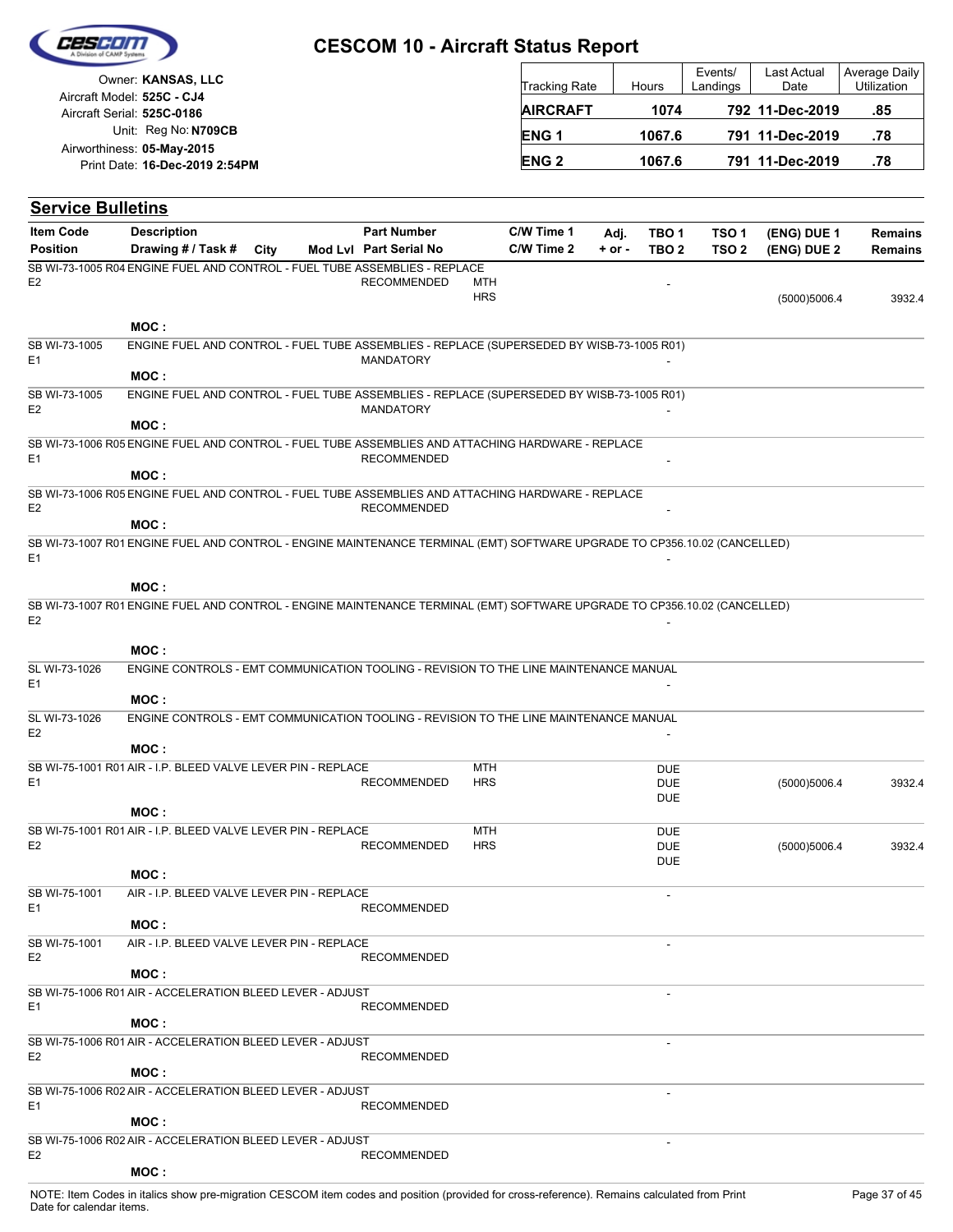

**Service Bulletins**

E1

E2

E1

E2

E1

E2

## **CESCOM 10 - Aircraft Status Report**

| Tracking Rate   | Hours  | Events/<br>Landings | Last Actual<br>Date | Average Daily<br>Utilization |
|-----------------|--------|---------------------|---------------------|------------------------------|
| <b>AIRCRAFT</b> | 1074   |                     | 792 11-Dec-2019     | .85                          |
| <b>ENG1</b>     | 1067.6 |                     | 791 11-Dec-2019     | .78                          |
| <b>ENG 2</b>    | 1067.6 |                     | 791 11-Dec-2019     | .78                          |

Unit: Reg No: N709CB Print Date: 16-Dec-2019 2:54PM **05-May-2015** Airworthiness: Owner: **KANSAS, LLC** Aircraft Serial: **525C-0186** Aircraft Model: **525C - CJ4**

#### **(ENG) DUE 2 (ENG) DUE 1** City **Mod Lvl Part Serial No Part Number C/W Time 1 C/W Time 2 + or - Adj. TBO 1 TBO 2 TSO 2 TSO 1** Description Part Number C/W Time 1 Adj. TBO 1 TSO 1 (ENG) DUE 1 Remains **Position Drawing # / Task # Item Code** - E1 RECOMMENDED SB WI-75-1006 R03 AIR - ACCELERATION BLEED LEVER - ADJUST **MOC :** - E2 RECOMMENDED SB WI-75-1006 R03 AIR - ACCELERATION BLEED LEVER - ADJUST **MOC :**  $MTH$  -E1 RECOMMENDED SB WI-75-1006 R04 AIR - ACCELERATION BLEED LEVER - ADJUST **MOC :**  $MTH$  -E2 RECOMMENDED SB WI-75-1006 R04 AIR - ACCELERATION BLEED LEVER - ADJUST **MOC :** - E1 RECOMMENDED SB WI-75-1006 R05 AIR - ACCELERATION BLEED LEVER - ADJUST **MOC :** - E2 RECOMMENDED SB WI-75-1006 R05 AIR - ACCELERATION BLEED LEVER - ADJUST **MOC :** LDG 742 HRS 1011.1 MTH 02-Oct-2019 SB WI-75-1006 R06 AIR - ACCELERATION BLEED LEVER - ADJUST KPWA **MOC: COMPLIED WITH - ACCOMPLISHED WI-75-1006 ON #1 FJ44-4A ENGINE P/N: 73200-200; S/N: 211385. WORK ACCOMPLISHED IAW** WILLIAMS INTERNATIONAL MM TASK # 71-00-00-760-858 AND ALL ASSOCIATED SUB-TASKS. OPERATIONALLY CHECKSGOOD. LDG 743 HRS 1015.2 MTH 25-Sep-2019 - Complete SB WI-75-1006 R06 AIR - ACCELERATION BLEED LEVER - ADJUST KPWA **MOC:** COMPLIED WITH - ACCOMPLISHED WISB-75-1006 ON #1 ENGINE (FJ44-4A) P/N: 73200-200; S/N: 211385; #2 ENGINE (FJ44-4A) P/N: 73200-200; S/N: 211384. WORK ACCOMPLISHED IAW WILLIAMS INTERNATIONAL MM TASK # 71-00-00-760-858 AND ALL ASSOCIATED SUB-TASKS. OPERATIONALLY CHECKS GOOD. - SB WI-75-1006 R07 AIR - ACCELERATION BLEED LEVER - ADJUST **MOC :** - SB WI-75-1006 R07 AIR - ACCELERATION BLEED LEVER - ADJUST **MOC :** LDG 742 HRS 1011.1 MTH 02-Oct-2019 02-Oct-2019 - Complete SB WI-75-1006 KPWA AIR - ACCELERATION BLEED LEVER - ADJUST **MOC: COMPLIED WITH - ACCOMPLISHED WI-75-1006 ON #1 FJ44-4A ENGINE P/N: 73200-200; S/N: 211385. WORK ACCOMPLISHED IAW** WILLIAMS INTERNATIONAL MM TASK # 71-00-00-760-858 AND ALL ASSOCIATED SUB-TASKS. OPERATIONALLY CHECKSGOOD. - SB WI-75-1006 AIR - ACCELERATION BLEED LEVER - ADJUST **MOC : OPTIONAL** SB 525C-76-01 ENGINE CONTROLS - UPDATED FJ44-4A FULL AUTHORITY ENGINE CONTROL (FADEC) FIELD REPLACEMENT

**MOC :** E1 de la contrada de la contrada de la contrada de la contrada de la contrada de la contrada de la contrada de SL WI-76-1001 ENGINE CONTROLS - VISUALLY INSPECT THE LP SHAFT TRIP SENSOR SYSTEM - REVISION TO THE LINE MAINTENANCE MANUAL **MOC :** E2 - SL WI-76-1001 ENGINE CONTROLS - VISUALLY INSPECT THE LP SHAFT TRIP SENSOR SYSTEM - REVISION TO THE LINE MAINTENANCE MANUAL **MOC :**

**Remains**

Complete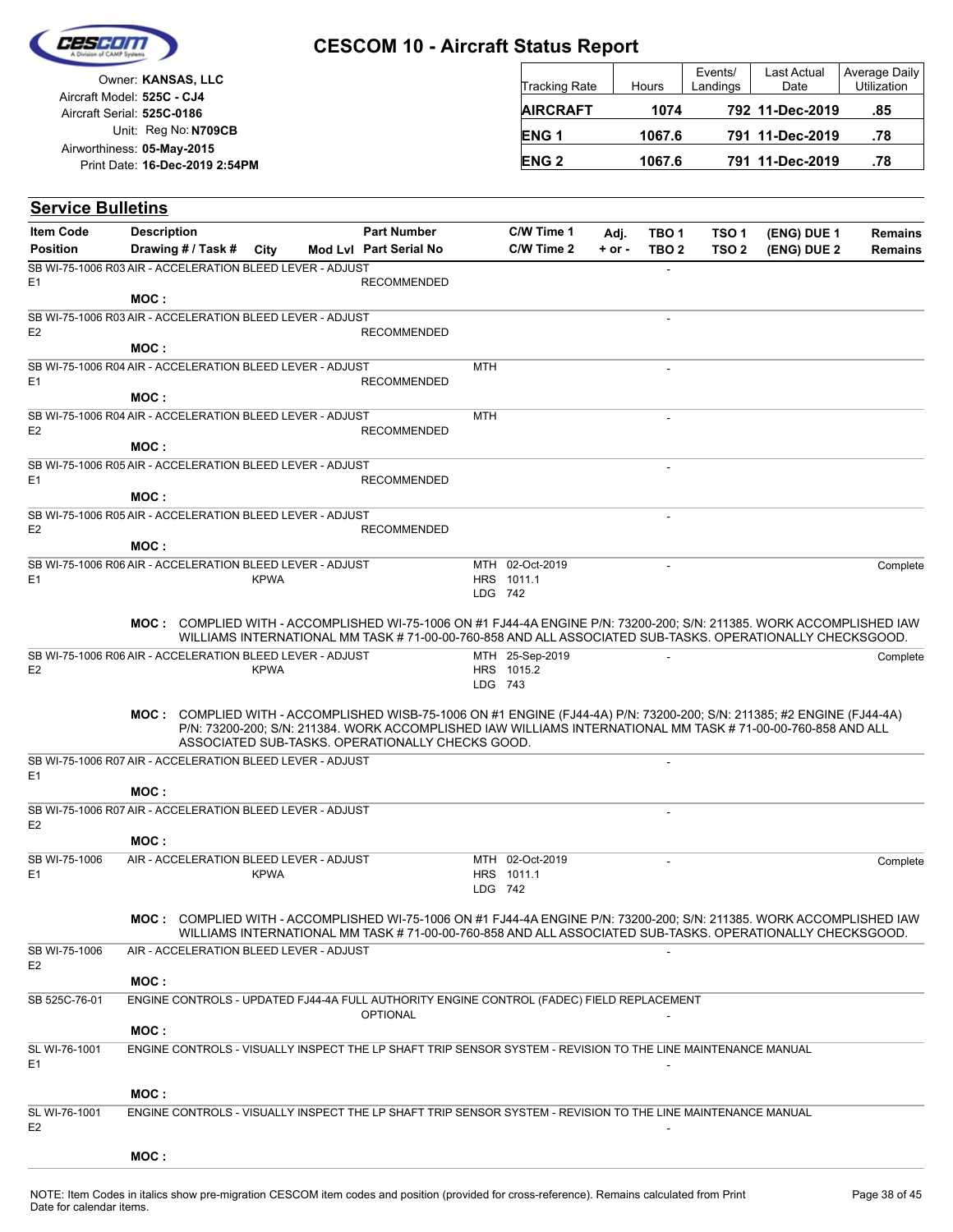

|                            | Owner: KANSAS, LLC             |
|----------------------------|--------------------------------|
| Aircraft Model: 525C - CJ4 |                                |
| Aircraft Serial: 525C-0186 |                                |
|                            | Unit: Reg No: N709CB           |
| Airworthiness: 05-May-2015 |                                |
|                            | Print Date: 16-Dec-2019 2:54PM |
|                            |                                |

| <b>Tracking Rate</b> | Hours  | Events/<br>Landings | Last Actual<br>Date | Average Daily<br><b>Utilization</b> |
|----------------------|--------|---------------------|---------------------|-------------------------------------|
| <b>AIRCRAFT</b>      | 1074   |                     | 792 11-Dec-2019     | .85                                 |
| ENG <sub>1</sub>     | 1067.6 |                     | 791 11-Dec-2019     | .78                                 |
| <b>ENG 2</b>         | 1067.6 |                     | 791 11-Dec-2019     | .78                                 |

| <b>Service Bulletins</b>                            |                                                                                            |             |                                              |                          |                              |                  |                                      |                                      |                            |                                  |
|-----------------------------------------------------|--------------------------------------------------------------------------------------------|-------------|----------------------------------------------|--------------------------|------------------------------|------------------|--------------------------------------|--------------------------------------|----------------------------|----------------------------------|
| <b>Item Code</b><br><b>Position</b>                 | <b>Description</b><br>Drawing # / Task #                                                   | City        | <b>Part Number</b><br>Mod Lvl Part Serial No |                          | C/W Time 1<br>C/W Time 2     | Adj.<br>$+ or -$ | TBO <sub>1</sub><br>TBO <sub>2</sub> | TSO <sub>1</sub><br>TSO <sub>2</sub> | (ENG) DUE 1<br>(ENG) DUE 2 | <b>Remains</b><br><b>Remains</b> |
| SB FJ44-77-013<br>R05<br>E1                         | ENGINE INDICATING - FADEC ENGINE HARNESS ASSEMBLY - REWORK (SUPERSEDED BY FJ44-77-013 R06) |             | <b>RECOMMENDED</b>                           |                          |                              |                  |                                      |                                      |                            |                                  |
|                                                     | MOC:                                                                                       |             |                                              |                          |                              |                  |                                      |                                      |                            |                                  |
| SB FJ44-77-013<br>R05<br>E <sub>2</sub>             | ENGINE INDICATING - FADEC ENGINE HARNESS ASSEMBLY - REWORK (SUPERSEDED BY FJ44-77-013 R06) |             | <b>RECOMMENDED</b>                           |                          |                              |                  |                                      |                                      |                            |                                  |
|                                                     | MOC:                                                                                       |             |                                              |                          |                              |                  |                                      |                                      |                            |                                  |
| SB FJ44-77-013<br>R <sub>09</sub><br>E1             | ENGINE INDICATING - FADEC ENGINE HARNESS ASSEMBLY - REWORK                                 |             | <b>RECOMMENDED</b>                           |                          |                              |                  |                                      |                                      |                            |                                  |
|                                                     | MOC:                                                                                       |             |                                              |                          |                              |                  |                                      |                                      |                            |                                  |
| SB FJ44-77-013<br>R <sub>09</sub><br>E <sub>2</sub> | ENGINE INDICATING - FADEC ENGINE HARNESS ASSEMBLY - REWORK                                 |             | <b>RECOMMENDED</b>                           |                          |                              |                  |                                      |                                      |                            |                                  |
|                                                     | MOC:                                                                                       |             |                                              |                          |                              |                  |                                      |                                      |                            |                                  |
| SB FJ44-79-013<br>R <sub>03</sub><br>E1             | OIL - OIL FILLER CAP ASSEMBLY - REPLACE (SUPERSEDED BY FJ44-79-013 R04)                    |             | <b>RECOMMENDED</b>                           |                          |                              |                  |                                      |                                      |                            |                                  |
|                                                     | MOC:                                                                                       |             |                                              |                          |                              |                  |                                      |                                      |                            |                                  |
| SB FJ44-79-013<br>R <sub>03</sub><br>E <sub>2</sub> | OIL - OIL FILLER CAP ASSEMBLY - REPLACE (SUPERSEDED BY FJ44-79-013 R04)                    |             | <b>RECOMMENDED</b>                           |                          |                              |                  |                                      |                                      |                            |                                  |
|                                                     | MOC :                                                                                      |             |                                              |                          |                              |                  |                                      |                                      |                            |                                  |
| SB FJ44-79-013<br>R04<br>E1                         | OIL - OIL FILLER CAP ASSEMBLY - REPLACE (SUPERSEDED BY FJ44-79-013 R05)                    |             | <b>RECOMMENDED</b>                           |                          |                              |                  |                                      |                                      |                            |                                  |
|                                                     | MOC:                                                                                       |             |                                              |                          |                              |                  |                                      |                                      |                            |                                  |
| SB FJ44-79-013<br>R <sub>04</sub><br>E2             | OIL - OIL FILLER CAP ASSEMBLY - REPLACE (SUPERSEDED BY FJ44-79-013 R05)                    |             | <b>RECOMMENDED</b>                           |                          |                              |                  |                                      |                                      |                            |                                  |
|                                                     | MOC:                                                                                       |             |                                              |                          |                              |                  |                                      |                                      |                            |                                  |
| SB FJ44-79-013<br>R05<br>E <sub>1</sub>             | OIL - OIL FILLER CAP ASSEMBLY - REPLACE                                                    |             | <b>RECOMMENDED</b>                           | <b>MTH</b><br><b>HRS</b> |                              |                  |                                      |                                      | (2500)2506.4               | 1432.4                           |
|                                                     | MOC :                                                                                      |             |                                              |                          |                              |                  |                                      |                                      |                            |                                  |
| SB FJ44-79-013<br>R05<br>E <sub>2</sub>             | OIL - OIL FILLER CAP ASSEMBLY - REPLACE                                                    |             | <b>RECOMMENDED</b>                           | MTH<br><b>HRS</b>        |                              |                  |                                      |                                      | (2500)2506.4               | 1432.4                           |
|                                                     | MOC:                                                                                       |             |                                              |                          |                              |                  |                                      |                                      |                            |                                  |
| SB FJ44-79-013<br>E <sub>1</sub>                    | OIL - OIL FILLER CAP ASSEMBLY - REPLACE (SUPERSEDED BY FJ44-79-013 R01)                    | <b>KPWA</b> | <b>OPTIONAL</b>                              | LDG 445                  | MTH 23-Jan-2018<br>HRS 604.9 |                  |                                      |                                      |                            | Complete                         |
|                                                     | <b>MOC: COMPLIED WITH - ACCOMPLISHED FJ44-79-013 NO DEFECTS NOTED.</b>                     |             |                                              |                          |                              |                  |                                      |                                      |                            |                                  |
| SB FJ44-79-013                                      | OIL - OIL FILLER CAP ASSEMBLY - REPLACE (SUPERSEDED BY FJ44-79-013 R01)                    |             |                                              |                          |                              |                  |                                      |                                      |                            |                                  |
| E <sub>2</sub>                                      |                                                                                            | <b>KPWA</b> | <b>OPTIONAL</b>                              | LDG 445                  | MTH 23-Jan-2018<br>HRS 604.9 |                  |                                      |                                      |                            | Complete                         |
|                                                     | <b>MOC:</b> COMPLIED WITH - ACCOMPLISHED FJ44-79-013. NO DEFECTS NOTED.                    |             |                                              |                          |                              |                  |                                      |                                      |                            |                                  |
| SB FJ44-79-016<br>R01<br>E <sub>1</sub>             | OIL - RELIEF VALVE ASSEMBLY - REPLACE (SUPERSEDED BY FJ44-79-016 R02)                      |             | <b>RECOMMENDED</b>                           |                          |                              |                  |                                      |                                      |                            |                                  |
|                                                     | MOC:                                                                                       |             |                                              |                          |                              |                  |                                      |                                      |                            |                                  |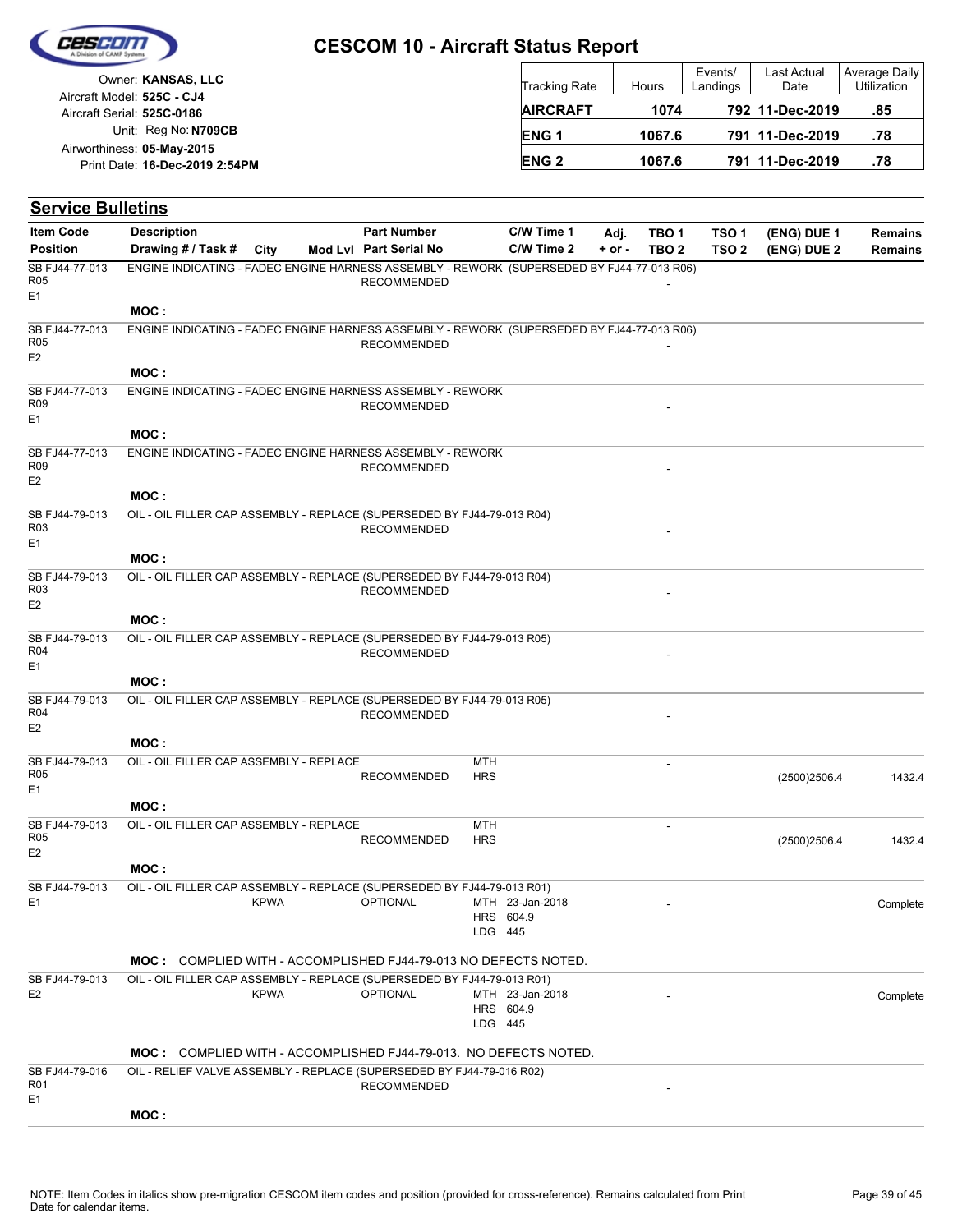

|                            | Owner: KANSAS, LLC             |
|----------------------------|--------------------------------|
| Aircraft Model: 525C - CJ4 |                                |
| Aircraft Serial: 525C-0186 |                                |
|                            | Unit: Reg No: N709CB           |
| Airworthiness: 05-May-2015 |                                |
|                            | Print Date: 16-Dec-2019 2:54PM |
|                            |                                |

| <b>Tracking Rate</b> | Hours  | Events/<br>Landings | Last Actual<br>Date | Average Daily<br>Utilization |
|----------------------|--------|---------------------|---------------------|------------------------------|
| <b>AIRCRAFT</b>      | 1074   |                     | 792 11-Dec-2019     | .85                          |
| ENG <sub>1</sub>     | 1067.6 |                     | 791 11-Dec-2019     | .78                          |
| <b>ENG 2</b>         | 1067.6 |                     | 791 11-Dec-2019     | .78                          |

| <b>Service Bulletins</b>                            |                                                                                                                                                          |             |                                              |         |                              |                  |                           |                                      |                            |                    |
|-----------------------------------------------------|----------------------------------------------------------------------------------------------------------------------------------------------------------|-------------|----------------------------------------------|---------|------------------------------|------------------|---------------------------|--------------------------------------|----------------------------|--------------------|
| <b>Item Code</b><br><b>Position</b>                 | <b>Description</b><br>Drawing # / Task # City                                                                                                            |             | <b>Part Number</b><br>Mod Lvl Part Serial No |         | C/W Time 1<br>C/W Time 2     | Adj.<br>$+ or -$ | TBO 1<br>TBO <sub>2</sub> | TSO <sub>1</sub><br>TSO <sub>2</sub> | (ENG) DUE 1<br>(ENG) DUE 2 | Remains<br>Remains |
| SB FJ44-79-016<br>R01<br>E <sub>2</sub>             | OIL - RELIEF VALVE ASSEMBLY - REPLACE (SUPERSEDED BY FJ44-79-016 R02)                                                                                    |             | <b>RECOMMENDED</b>                           |         |                              |                  | ٠                         |                                      |                            |                    |
|                                                     | MOC:                                                                                                                                                     |             |                                              |         |                              |                  |                           |                                      |                            |                    |
| SB FJ44-79-016<br>R <sub>02</sub><br>E1             | OIL - RELIEF VALVE ASSEMBLY - REPLACE (SUPERSEDED BY FJ44-79-016 R03)                                                                                    |             | <b>RECOMMENDED</b>                           |         |                              |                  |                           |                                      |                            |                    |
|                                                     | MOC:                                                                                                                                                     |             |                                              |         |                              |                  |                           |                                      |                            |                    |
| SB FJ44-79-016<br>R <sub>02</sub><br>E <sub>2</sub> | OIL - RELIEF VALVE ASSEMBLY - REPLACE (SUPERSEDED BY FJ44-79-016 R03)                                                                                    |             | <b>RECOMMENDED</b>                           |         |                              |                  |                           |                                      |                            |                    |
|                                                     | MOC:                                                                                                                                                     |             |                                              |         |                              |                  |                           |                                      |                            |                    |
| SB FJ44-79-016<br>R <sub>03</sub><br>E1             | OIL - RELIEF VALVE ASSEMBLY - REPLACE (SUPERSEDED BY FJ44-79-016 R04)                                                                                    |             | <b>RECOMMENDED</b>                           |         |                              |                  |                           |                                      |                            |                    |
|                                                     | MOC :                                                                                                                                                    |             |                                              |         |                              |                  |                           |                                      |                            |                    |
| SB FJ44-79-016<br>R <sub>03</sub><br>E <sub>2</sub> | OIL - RELIEF VALVE ASSEMBLY - REPLACE (SUPERSEDED BY FJ44-79-016 R04)                                                                                    |             | <b>RECOMMENDED</b>                           |         |                              |                  |                           |                                      |                            |                    |
|                                                     | MOC:                                                                                                                                                     |             |                                              |         |                              |                  |                           |                                      |                            |                    |
| SB FJ44-79-016<br>R04<br>E1                         | OIL - RELIEF VALVE ASSEMBLY - REPLACE                                                                                                                    |             | <b>RECOMMENDED</b>                           |         |                              |                  |                           |                                      |                            |                    |
|                                                     | MOC:                                                                                                                                                     |             |                                              |         |                              |                  |                           |                                      |                            |                    |
| SB FJ44-79-016                                      | OIL - RELIEF VALVE ASSEMBLY - REPLACE                                                                                                                    |             |                                              |         |                              |                  | $\overline{\phantom{a}}$  |                                      |                            |                    |
| R04                                                 |                                                                                                                                                          |             | <b>RECOMMENDED</b>                           |         |                              |                  |                           |                                      |                            |                    |
| E <sub>2</sub>                                      | MOC :                                                                                                                                                    |             |                                              |         |                              |                  |                           |                                      |                            |                    |
| SB FJ44-79-016                                      | OIL - RELIEF VALVE ASSEMBLY - REPLACE (SUPERSEDED BY FJ44-79-016 R01)                                                                                    |             |                                              |         |                              |                  |                           |                                      |                            |                    |
| E1                                                  |                                                                                                                                                          | <b>KPWA</b> | <b>RECOMMENDED</b>                           | LDG 216 | MTH 03-Nov-2016<br>HRS 301.7 |                  |                           |                                      |                            | Complete           |
|                                                     | <b>MOC: COMPLIED WITH - ACCOMPLISHED SB FJ44-79-016. LEAK CHECK GOOD.</b>                                                                                |             |                                              |         |                              |                  |                           |                                      |                            |                    |
| SB FJ44-79-016                                      | OIL - RELIEF VALVE ASSEMBLY - REPLACE (SUPERSEDED BY FJ44-79-016 R01)                                                                                    |             |                                              |         |                              |                  |                           |                                      |                            |                    |
| E <sub>2</sub>                                      |                                                                                                                                                          | <b>KPWA</b> | <b>RECOMMENDED</b>                           |         | MTH 03-Nov-2016              |                  |                           |                                      |                            | Complete           |
|                                                     |                                                                                                                                                          |             |                                              |         | HRS 301.7                    |                  |                           |                                      |                            |                    |
|                                                     |                                                                                                                                                          |             |                                              | LDG 216 |                              |                  |                           |                                      |                            |                    |
|                                                     | <b>MOC: COMPLIED WITH - ACCOMPLISHED SB FJ44-79-016. LEAK CHECK GOOD.</b>                                                                                |             |                                              |         |                              |                  |                           |                                      |                            |                    |
| SL 44-79-033                                        | OIL - COVER PLATE - REPLACE                                                                                                                              |             |                                              |         | MTH 20-Jul-2016              |                  | $\blacksquare$            |                                      |                            | Complete           |
| E1                                                  |                                                                                                                                                          | <b>KICT</b> |                                              |         | HRS 229.8                    |                  |                           |                                      |                            |                    |
|                                                     |                                                                                                                                                          |             |                                              |         | LDG 172                      |                  |                           |                                      |                            |                    |
|                                                     | MOC: COMPLIED WITH - ACCOMPLISHED NO. 1 ENGINE-OIL-COVER PLATE-REPLACE, SL DATED 13 MAY 2016.                                                            |             |                                              |         |                              |                  |                           |                                      |                            |                    |
| SL 44-79-033                                        | OIL - COVER PLATE - REPLACE                                                                                                                              |             |                                              |         | MTH 20-Jul-2016              |                  |                           |                                      |                            | Complete           |
| E <sub>2</sub>                                      |                                                                                                                                                          | KICT        |                                              |         | HRS 229.8<br>LDG 172         |                  |                           |                                      |                            |                    |
|                                                     |                                                                                                                                                          |             |                                              |         |                              |                  |                           |                                      |                            |                    |
|                                                     | MOC: COMPLIED WITH - ACCOMPLISHED NO. 2 ENGINE-OIL-COVER PLATE-REPLACE, SL DATED 13 MAY 2016.                                                            |             |                                              |         |                              |                  |                           |                                      |                            |                    |
| SL CIL-99-01 R03                                    | MISCELLANEOUS - USE OF CORROSION INHIBITING COMPOUNDS                                                                                                    |             | CANCELLED                                    |         |                              |                  |                           |                                      |                            |                    |
|                                                     | MOC:                                                                                                                                                     |             |                                              |         |                              |                  |                           |                                      |                            |                    |
| SL CIL-99-02 R01                                    | MISCELLANEOUS - AVOID OPERATIONS ON RUNWAYS TREATED WITH RUNWAY DE-ICE (RDI) FLUIDS. AIRCRAFT WASHING RECOMMENDED AFTER<br><b>EXPOSURE TO RDI FLUIDS</b> |             |                                              |         |                              |                  |                           |                                      |                            |                    |
|                                                     |                                                                                                                                                          |             | CANCELLED                                    |         |                              |                  |                           |                                      |                            |                    |
|                                                     | MOC:                                                                                                                                                     |             |                                              |         |                              |                  |                           |                                      |                            |                    |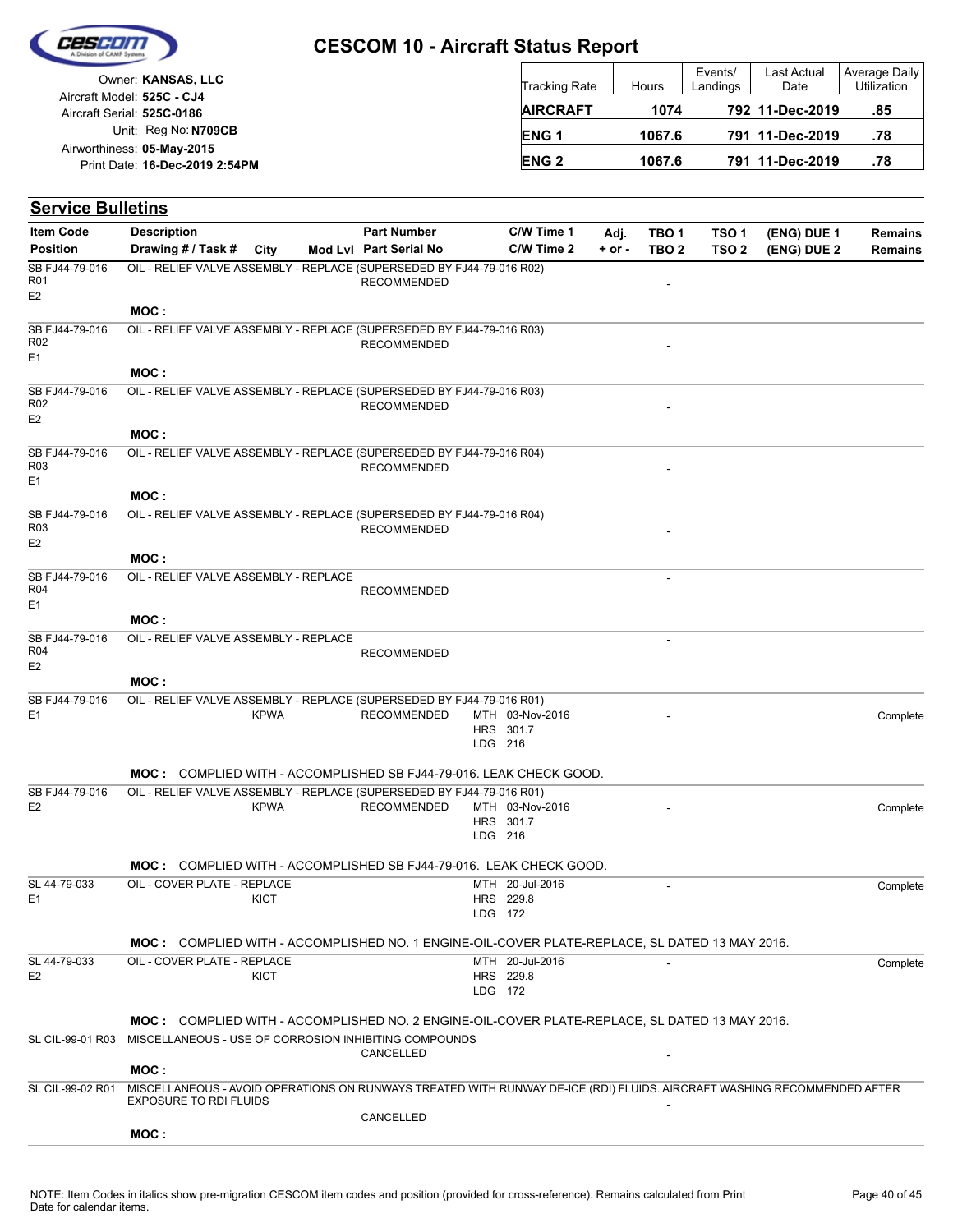

| Owner: KANSAS, LLC                                           | <b>Tracking Rate</b>   | Hours  | Events/<br>Landings | Last Actual<br>Date | Average Daily<br><b>Utilization</b> |
|--------------------------------------------------------------|------------------------|--------|---------------------|---------------------|-------------------------------------|
| Aircraft Model: 525C - CJ4<br>Aircraft Serial: 525C-0186     | <b>AIRCRAFT</b>        | 1074   |                     | 792 11-Dec-2019     | .85                                 |
| Unit: Reg No: N709CB                                         | <b>ENG1</b>            | 1067.6 |                     | 791 11-Dec-2019     | .78                                 |
| Airworthiness: 05-May-2015<br>Print Date: 16-Dec-2019 2:54PM | <b>ENG<sub>2</sub></b> | 1067.6 |                     | 791 11-Dec-2019     | .78                                 |

## **Service Bulletins**

| <b>Item Code</b> | <b>Description</b>                                              |      | <b>Part Number</b>     | C/W Time 1 | Adi.       | TBO <sub>1</sub> | TSO <sub>1</sub> | (ENG) DUE 1 | <b>Remains</b> |
|------------------|-----------------------------------------------------------------|------|------------------------|------------|------------|------------------|------------------|-------------|----------------|
| <b>Position</b>  | Drawing # / Task #                                              | City | Mod Lyl Part Serial No | C/W Time 2 | $+$ or $-$ | TBO 2            | TSO 2            | (ENG) DUE 2 | <b>Remains</b> |
| SL CIL-99-03 R02 | MISCELLANEOUS - CORROSION PREVENTION AND CONTROL PROGRAM (CPCP) |      |                        |            |            |                  |                  |             |                |
|                  |                                                                 |      | CANCELLED              |            |            | -                |                  |             |                |
|                  | MOC :                                                           |      |                        |            |            |                  |                  |             |                |
| SL CIL-99-04 R01 | MISCELLANEOUS - INCREMENTAL LIBRARY UPDATES FOR CESVIEW         |      |                        |            |            |                  |                  |             |                |
|                  |                                                                 |      | CANCELLED              |            |            | -                |                  |             |                |
|                  | MOC:                                                            |      |                        |            |            |                  |                  |             |                |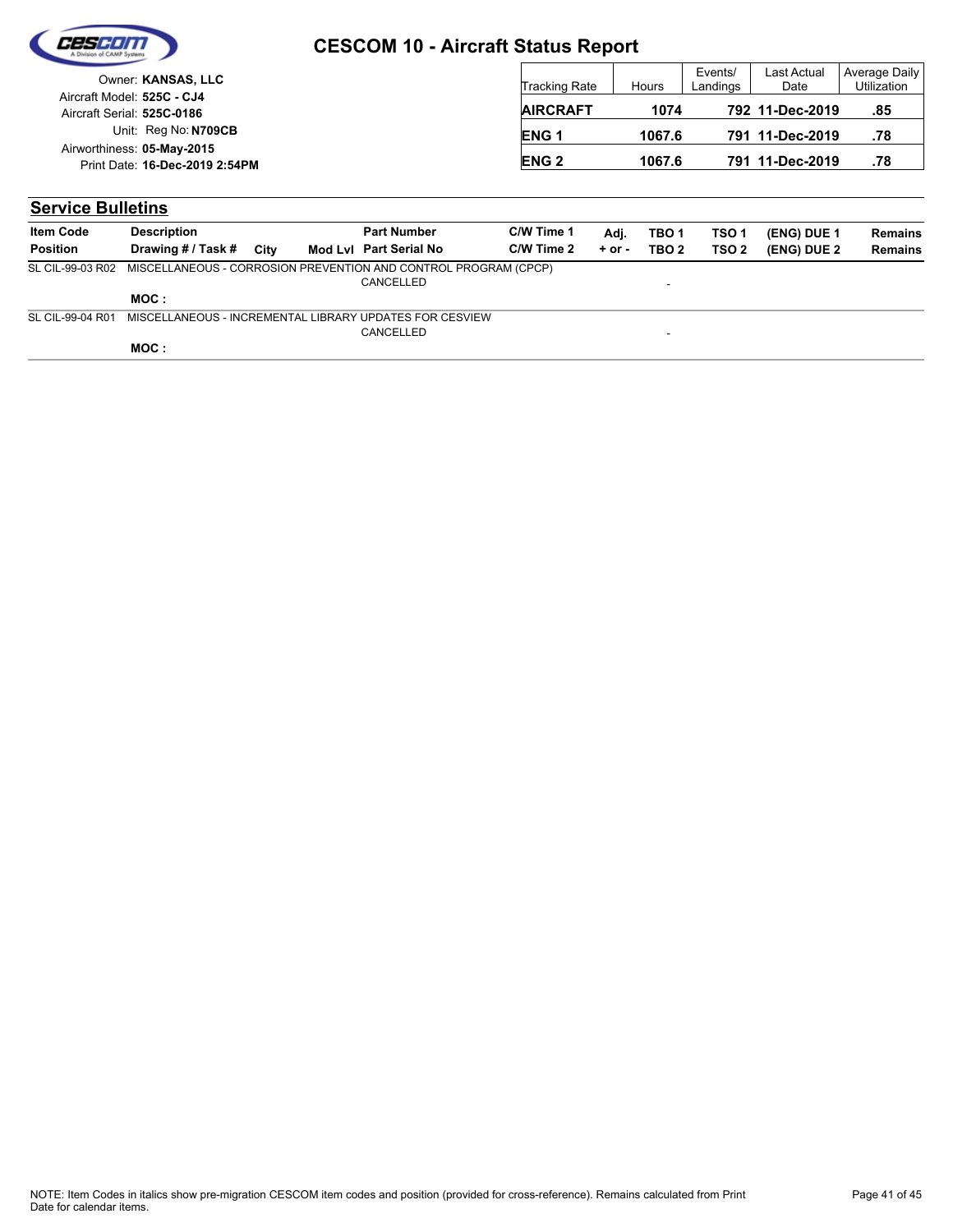| Owner: KANSAS, LLC<br>Aircraft Model: 525C - CJ4                                                                                           |                                                               |  |             |  |                                                             |  |         | Tracking Rate                                                                                                       |                    | Hours                     | Events/<br>Landings                  | Last Actual<br>Date                                                                                                                                                                                                        | Average Daily<br>Utilization     |     |
|--------------------------------------------------------------------------------------------------------------------------------------------|---------------------------------------------------------------|--|-------------|--|-------------------------------------------------------------|--|---------|---------------------------------------------------------------------------------------------------------------------|--------------------|---------------------------|--------------------------------------|----------------------------------------------------------------------------------------------------------------------------------------------------------------------------------------------------------------------------|----------------------------------|-----|
|                                                                                                                                            | Aircraft Serial: 525C-0186<br>Unit: Reg No: N709CB            |  |             |  |                                                             |  |         | <b>AIRCRAFT</b>                                                                                                     |                    | 1074                      |                                      | 792 11-Dec-2019                                                                                                                                                                                                            | .85                              |     |
|                                                                                                                                            | Airworthiness: 05-May-2015                                    |  |             |  |                                                             |  |         | ENG <sub>1</sub>                                                                                                    |                    | 1067.6                    |                                      | 791 11-Dec-2019                                                                                                                                                                                                            | .78                              |     |
|                                                                                                                                            | Print Date: 16-Dec-2019 2:54PM                                |  |             |  |                                                             |  |         | <b>ENG2</b>                                                                                                         |                    | 1067.6                    |                                      | 791 11-Dec-2019                                                                                                                                                                                                            | .78                              |     |
| <b>Airworthiness Directives</b>                                                                                                            |                                                               |  |             |  |                                                             |  |         |                                                                                                                     |                    |                           |                                      |                                                                                                                                                                                                                            |                                  |     |
| <b>Item Code</b><br><b>Position</b>                                                                                                        | <b>Description</b><br>Drawing # / Task #                      |  | City        |  | <b>Part Number</b><br>Mod Lvl Part Serial No                |  |         | C/W Time 1<br>C/W Time 2                                                                                            | Adj.<br>$+$ or $-$ | TBO 1<br>TBO <sub>2</sub> | TSO <sub>1</sub><br>TSO <sub>2</sub> | (ENG) DUE 1<br>(ENG) DUE 2                                                                                                                                                                                                 | <b>Remains</b><br><b>Remains</b> |     |
| FAA 2015-10-02                                                                                                                             |                                                               |  |             |  |                                                             |  |         |                                                                                                                     |                    |                           |                                      | GENERAL VISUAL INSPECTION FOR CRACKING OF SEAT BACKREST LINKS HAVING PART NUMBER (P/N) 90-000200-104-1, P/N 90-000200-104-2, P/N 90-                                                                                       |                                  |     |
| PARA (G)                                                                                                                                   | 000202-104-1 AND P/N 90-000202-104-2                          |  | KICT        |  | <b>MANDATORY</b>                                            |  | LDG 103 | MTH 22-Feb-2016<br>HRS 138.8                                                                                        |                    |                           |                                      |                                                                                                                                                                                                                            |                                  | N/A |
|                                                                                                                                            |                                                               |  |             |  | <b>MOC: NOT APPLICABLE - NOT INSTALLED ON THIS AIRCRAFT</b> |  |         |                                                                                                                     |                    |                           |                                      |                                                                                                                                                                                                                            |                                  |     |
| FAA 2015-10-02<br>PARA (H)                                                                                                                 | CORRECTIVE ACTIONS - CRACKING IS FOUND ON THE LINK            |  | KICT        |  | <b>MANDATORY</b>                                            |  | LDG 103 | MTH 22-Feb-2016<br>HRS 138.8                                                                                        |                    |                           |                                      |                                                                                                                                                                                                                            |                                  | N/A |
|                                                                                                                                            |                                                               |  |             |  | <b>MOC: NOT APPLICABLE - NOT INSTALLED ON THIS AIRCRAFT</b> |  |         |                                                                                                                     |                    |                           |                                      |                                                                                                                                                                                                                            |                                  |     |
| FAA 2015-10-02<br>PARA (I)                                                                                                                 | <b>LINKS</b>                                                  |  | <b>KICT</b> |  | <b>MANDATORY</b>                                            |  | LDG 103 | MTH 22-Feb-2016<br>HRS 138.8                                                                                        |                    |                           |                                      | REPLACE ALL SEAT BACKREST LINKS, HAVING P/N 90-000200-104-1, P/N 90-000200-104-2, P/N 90-000202-104-1 AND P/N 90-000202-104-2, WITH NEW                                                                                    |                                  | N/A |
|                                                                                                                                            |                                                               |  |             |  | <b>MOC: NOT APPLICABLE - NOT INSTALLED ON THIS AIRCRAFT</b> |  |         |                                                                                                                     |                    |                           |                                      |                                                                                                                                                                                                                            |                                  |     |
| FAA 2015-10-02                                                                                                                             |                                                               |  | KICT        |  | <b>MANDATORY</b>                                            |  | LDG 103 | APPLIANCE AD - EQUIPMENT/FURNISHINGS - ZODIAC SEATS FRANCE - INSPECTION/REPLACEMENT<br>MTH 22-Feb-2016<br>HRS 138.8 |                    |                           |                                      |                                                                                                                                                                                                                            |                                  | N/A |
|                                                                                                                                            |                                                               |  |             |  | <b>MOC: NOT APPLICABLE - NOT INSTALLED ON THIS AIRCRAFT</b> |  |         |                                                                                                                     |                    |                           |                                      |                                                                                                                                                                                                                            |                                  |     |
| FAA 2017-16-01<br>PARA (G)                                                                                                                 | THE ELT IS FUNCTIONING, AND ALL APPLICABLE CORRECTIVE ACTIONS |  |             |  |                                                             |  |         |                                                                                                                     |                    |                           |                                      | PERFORM GENERAL VISUAL INSPECTIONS OF THE ELT FOR DISCREPANCIES; CHECKS, TESTS AND VERIFICATIONS AS APPLICABLE, TO ENSURE                                                                                                  |                                  |     |
|                                                                                                                                            |                                                               |  | <b>KICT</b> |  |                                                             |  | LDG 563 | MTH 12-Sep-2018<br>HRS 779.8                                                                                        |                    |                           |                                      |                                                                                                                                                                                                                            |                                  | N/A |
|                                                                                                                                            |                                                               |  |             |  |                                                             |  |         | 10/24/2017. THIS AD AND ALL SUBTASKS ARE NOT APPLICABLE DUE TO THIS ELT IS NOT INSTALLED.                           |                    |                           |                                      | MOC: NOT APPLICABLE - ACCOMPLISHED FAA AD 2017-16-01 AMERI-KING CORPORATION MODEL AK-450() AND AK-451() SERIES<br>EMERGENCY LOCATOR TRANSMITTERS - REPETITIVE INSPECTIONS, CHECKS, TESTS AND VERIFICATIONS, EFFECTIVE DATE |                                  |     |
| FAA 2017-16-01<br>PARA (J)                                                                                                                 |                                                               |  | <b>KICT</b> |  | <b>MANDATORY</b>                                            |  | LDG 563 | OPTIONAL TERMINATING ACTION: REPLACE ELT WITH A SERVICEABLE FAA-APPROVED ELT<br>MTH 12-Sep-2018<br>HRS 779.8        |                    |                           |                                      |                                                                                                                                                                                                                            |                                  | N/A |
|                                                                                                                                            |                                                               |  |             |  |                                                             |  |         | 10/24/2017. THIS AD AND ALL SUBTASKS ARE NOT APPLICABLE DUE TO THIS ELT IS NOT INSTALLED.                           |                    |                           |                                      | MOC: NOT APPLICABLE - ACCOMPLISHED FAA AD 2017-16-01 AMERI-KING CORPORATION MODEL AK-450() AND AK-451() SERIES<br>EMERGENCY LOCATOR TRANSMITTERS - REPETITIVE INSPECTIONS, CHECKS, TESTS AND VERIFICATIONS, EFFECTIVE DATE |                                  |     |
| FAA 2017-16-01                                                                                                                             | REPETATIVE INSPECTIONS, CHECKS, TESTS AND VERIFICATIONS       |  | <b>KICT</b> |  |                                                             |  |         |                                                                                                                     |                    |                           |                                      | EQUIPMENT / FURNISHINGS - AMERI-KING CORPORATION MODEL AK-450() AND AK-451() SERIES EMERGENCY LOCATOR TRANSMITTERS -                                                                                                       |                                  |     |
|                                                                                                                                            |                                                               |  |             |  | <b>MANDATORY</b>                                            |  | LDG 563 | MTH 12-Sep-2018<br>HRS 779.8                                                                                        |                    |                           |                                      |                                                                                                                                                                                                                            |                                  | N/A |
|                                                                                                                                            |                                                               |  |             |  |                                                             |  |         | 10/24/2017. THIS AD AND ALL SUBTASKS ARE NOT APPLICABLE DUE TO THIS ELT IS NOT INSTALLED.                           |                    |                           |                                      | MOC: NOT APPLICABLE - ACCOMPLISHED FAA AD 2017-16-01 AMERI-KING CORPORATION MODEL AK-450() AND AK-451() SERIES<br>EMERGENCY LOCATOR TRANSMITTERS - REPETITIVE INSPECTIONS, CHECKS, TESTS AND VERIFICATIONS, EFFECTIVE DATE |                                  |     |
| FAA 2015-10-51-E AVIDYNE INTEGRATED FLIGHT DISPLAY (IFD)- INCORPORATE OPERATIONAL LIMITATIONS INTO LIMITATIONS SECTION OF THE AFM OR AFMS. |                                                               |  | <b>KICT</b> |  | <b>MANDATORY</b>                                            |  | LDG 103 | MTH 22-Feb-2016<br>HRS 138.8                                                                                        |                    |                           |                                      |                                                                                                                                                                                                                            |                                  | N/A |
|                                                                                                                                            | <b>MOC: NOT APPLICABLE - AD DOES NOT APPLY</b>                |  |             |  |                                                             |  |         |                                                                                                                     |                    |                           |                                      |                                                                                                                                                                                                                            |                                  |     |

Cescon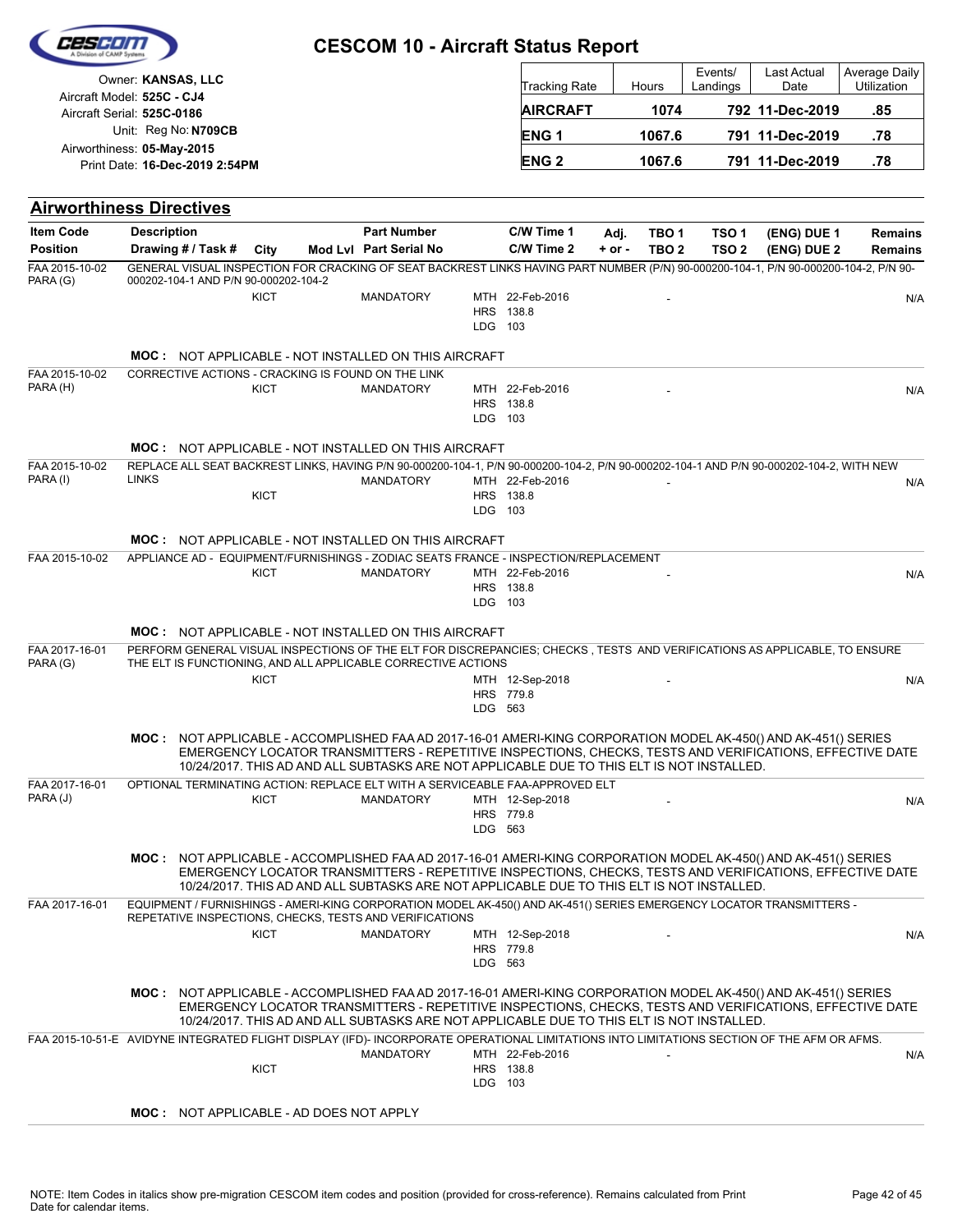| CESCIO |  |
|--------|--|
|        |  |
|        |  |

| Owner: KANSAS, LLC                                           | <b>Tracking Rate</b> | Hours  | Events/<br>Landings | <b>Last Actual</b><br>Date | Average Daily<br>Utilization |
|--------------------------------------------------------------|----------------------|--------|---------------------|----------------------------|------------------------------|
| Aircraft Model: 525C - CJ4<br>Aircraft Serial: 525C-0186     | <b>AIRCRAFT</b>      | 1074   |                     | 792 11-Dec-2019            | .85                          |
| Unit: Reg No: N709CB                                         | <b>ENG1</b>          | 1067.6 |                     | 791 11-Dec-2019            | .78                          |
| Airworthiness: 05-May-2015<br>Print Date: 16-Dec-2019 2:54PM | <b>ENG 2</b>         | 1067.6 |                     | 791 11-Dec-2019            | .78                          |

|                                                                                                                                                                                                                    |                  |                  |            |                               |                             |                                                                                   |  |             |                                                                                                                                                                  | <b>Airworthiness Directives</b> |  |
|--------------------------------------------------------------------------------------------------------------------------------------------------------------------------------------------------------------------|------------------|------------------|------------|-------------------------------|-----------------------------|-----------------------------------------------------------------------------------|--|-------------|------------------------------------------------------------------------------------------------------------------------------------------------------------------|---------------------------------|--|
| (ENG) DUE 1<br><b>Remains</b>                                                                                                                                                                                      | TSO <sub>1</sub> | TBO 1            | Adj.       | C/W Time 1                    |                             | <b>Part Number</b>                                                                |  |             | <b>Description</b>                                                                                                                                               | <b>Item Code</b>                |  |
| (ENG) DUE 2<br><b>Remains</b>                                                                                                                                                                                      | TSO <sub>2</sub> | TBO <sub>2</sub> | $+$ or $-$ | C/W Time 2                    |                             | Mod Lvl Part Serial No                                                            |  | City        | Drawing # / Task #                                                                                                                                               | <b>Position</b>                 |  |
| N/A                                                                                                                                                                                                                |                  |                  |            | MTH 22-Feb-2016               |                             |                                                                                   |  |             | APPLIANCE AD - AVIDYNE INTEGRATED FLIGHT DISPLAY (IFD)- INCORPORATE OPERATIONAL LIMITATIONS INTO LIMITATIONS SECTION OF THE AFM<br>OR AFMS                       | FAA 2015-10-51                  |  |
|                                                                                                                                                                                                                    |                  |                  |            | HRS 138.8                     |                             | <b>MANDATORY</b>                                                                  |  | <b>KICT</b> |                                                                                                                                                                  |                                 |  |
|                                                                                                                                                                                                                    |                  |                  |            |                               | LDG 103                     |                                                                                   |  |             |                                                                                                                                                                  |                                 |  |
|                                                                                                                                                                                                                    |                  |                  |            |                               |                             |                                                                                   |  |             | <b>MOC: NOT APPLICABLE - AD DOES NOT APPLY</b>                                                                                                                   |                                 |  |
|                                                                                                                                                                                                                    |                  |                  |            |                               |                             |                                                                                   |  |             | APPLIANCE AD - NAVIGATION - INSTALLATION OF THE TSSA-4100 FLS UPGRADES ON THE ROCKWELL COLLINS, INC. TSS-4100 TRAFFIC                                            | FAA 2017-22-14                  |  |
|                                                                                                                                                                                                                    |                  |                  |            |                               |                             |                                                                                   |  |             | SURVEILANCE SYSTEM PROCESSING UNITS                                                                                                                              |                                 |  |
| Complete                                                                                                                                                                                                           |                  |                  |            | MTH 12-Sep-2018               |                             | <b>MANDATORY</b>                                                                  |  | <b>KICT</b> |                                                                                                                                                                  |                                 |  |
|                                                                                                                                                                                                                    |                  |                  |            | HRS 779.8                     | LDG 563                     |                                                                                   |  |             |                                                                                                                                                                  |                                 |  |
|                                                                                                                                                                                                                    |                  |                  |            |                               |                             |                                                                                   |  |             |                                                                                                                                                                  |                                 |  |
| MOC: COMPLIED WITH - ACCOMPLISHED FAA AD 2017-22-14 NAVIGATION - INSTALLATION OF THE TSSA-4100 FLS UPGRADES ON<br>THE ROCKWELL COLLINS, INC. TSS-4100 TRAFFIC SURVEILLANCE SYSTEM PROCESSING UNITS, EFFECTIVE DATE |                  |                  |            |                               |                             |                                                                                   |  |             |                                                                                                                                                                  |                                 |  |
|                                                                                                                                                                                                                    |                  |                  |            |                               |                             |                                                                                   |  |             | DECEMBER 20, 2017.                                                                                                                                               |                                 |  |
|                                                                                                                                                                                                                    |                  |                  |            |                               |                             |                                                                                   |  |             | INSPECT THE INFLATABLE HARNESS FITTED TO EACH FLIGHTCREW OXYGEN MASK REGULATOR TO DETERMINE IF THE INFLATABLE HARNESS IS                                         | FAA 2015-08-07                  |  |
|                                                                                                                                                                                                                    |                  |                  |            |                               |                             |                                                                                   |  |             | INSTALLED WITH A PART NUMBER AND A BATCH NUMBER IDENTIFIED IN APPENDIX I OF ZODIAC AEROSPACE SERVICE BULLETIN MXH-35-240,<br>REVISION 7, DATED SEPTEMBER 1, 2011 | PARA (G)                        |  |
| N/A                                                                                                                                                                                                                |                  |                  |            | MTH 22-Feb-2016               |                             | <b>MANDATORY</b>                                                                  |  | <b>KICT</b> |                                                                                                                                                                  |                                 |  |
|                                                                                                                                                                                                                    |                  |                  |            | HRS 138.8                     |                             |                                                                                   |  |             |                                                                                                                                                                  |                                 |  |
|                                                                                                                                                                                                                    |                  |                  |            |                               | LDG 103                     |                                                                                   |  |             |                                                                                                                                                                  |                                 |  |
|                                                                                                                                                                                                                    |                  |                  |            |                               |                             |                                                                                   |  |             | <b>MOC: NOT APPLICABLE - NOT INSTALLED ON THIS AIRCRAFT</b>                                                                                                      |                                 |  |
|                                                                                                                                                                                                                    |                  |                  |            |                               |                             |                                                                                   |  |             | REPLACE THE INFLATABLE HARNESS IDENTIFIED IN PAPRGRAPH G WITH A NEW OR RE-IDENTIFIED HARNESSES                                                                   | FAA 2015-08-07                  |  |
| N/A                                                                                                                                                                                                                |                  |                  |            | MTH 22-Feb-2016               |                             | <b>MANDATORY</b>                                                                  |  | <b>KICT</b> |                                                                                                                                                                  | PARA (H)                        |  |
|                                                                                                                                                                                                                    |                  |                  |            | HRS 138.8                     |                             |                                                                                   |  |             |                                                                                                                                                                  |                                 |  |
|                                                                                                                                                                                                                    |                  |                  |            |                               |                             |                                                                                   |  |             |                                                                                                                                                                  |                                 |  |
|                                                                                                                                                                                                                    |                  |                  |            |                               | LDG 103                     |                                                                                   |  |             |                                                                                                                                                                  |                                 |  |
|                                                                                                                                                                                                                    |                  |                  |            |                               |                             |                                                                                   |  |             | MOC: NOT APPLICABLE - NOT INSTALLED ON THIS AIRCRAFT                                                                                                             |                                 |  |
|                                                                                                                                                                                                                    |                  |                  |            |                               |                             |                                                                                   |  |             |                                                                                                                                                                  | FAA 2015-08-07                  |  |
|                                                                                                                                                                                                                    |                  |                  |            |                               |                             |                                                                                   |  |             | - INSPECTION / REPLACEMENT OF INFLATABLE HARNESSES                                                                                                               |                                 |  |
| APPLIANCE AD - OXYGEN - ZODIAC AEROTECHNICS (FORMERLY INTERTECHNIQUE AIRCRAFT SYSTEMS) FLIGHTCREW OXYGEN MASK REGULATORS<br>N/A                                                                                    |                  |                  |            | MTH 22-Feb-2016               |                             | <b>MANDATORY</b>                                                                  |  | <b>KICT</b> |                                                                                                                                                                  |                                 |  |
|                                                                                                                                                                                                                    |                  |                  |            | HRS 138.8                     | LDG 103                     |                                                                                   |  |             |                                                                                                                                                                  |                                 |  |
|                                                                                                                                                                                                                    |                  |                  |            |                               |                             |                                                                                   |  |             |                                                                                                                                                                  |                                 |  |
|                                                                                                                                                                                                                    |                  |                  |            |                               |                             |                                                                                   |  |             | <b>MOC: NOT APPLICABLE - NOT INSTALLED ON THIS AIRCRAFT</b>                                                                                                      |                                 |  |
|                                                                                                                                                                                                                    |                  |                  |            |                               |                             |                                                                                   |  |             | INSPECT EACH FLIGHTCREW OXYGEN MASK REGULATOR TO IDENTIFY THE PART NUMBER AND SERIAL NUMBER                                                                      | FAA 2015-23-09<br>PARA (G)      |  |
|                                                                                                                                                                                                                    |                  |                  |            | MTH 12-Jan-2016<br>DAYS 120.3 |                             | <b>MANDATORY</b>                                                                  |  | <b>KPWA</b> |                                                                                                                                                                  |                                 |  |
| N/A                                                                                                                                                                                                                |                  |                  |            |                               | <b>HRS 86</b>               |                                                                                   |  |             |                                                                                                                                                                  |                                 |  |
|                                                                                                                                                                                                                    |                  |                  |            |                               | LDG                         |                                                                                   |  |             |                                                                                                                                                                  |                                 |  |
|                                                                                                                                                                                                                    |                  |                  |            |                               |                             |                                                                                   |  |             | MOC: NOT APPLICABLE - ACCOMPLISHED INSPECTION OF INSTALLED CREW OXYGEN MASKS, PART NUMBER INSTALLED ON THIS                                                      |                                 |  |
|                                                                                                                                                                                                                    |                  |                  |            |                               |                             | AIRCRAFT ARE NOT LISTED AS AFFECTED BY FAA2015-23-09. NO FURTHER ACTION REQUIRED. |  |             |                                                                                                                                                                  |                                 |  |
|                                                                                                                                                                                                                    |                  |                  |            |                               |                             |                                                                                   |  |             | REPLACE EACH AFFECTED FLIGHTCREW OXYGEN MASK WITH A PART IDENTIFIED IN PARAGRAPH (H)(1)(I) OR (H)(1)(II).                                                        | FAA 2015-23-09                  |  |
| N/A                                                                                                                                                                                                                |                  |                  |            | MTH 12-Jan-2016<br>DAYS 120.3 |                             | <b>MANDATORY</b>                                                                  |  | <b>KPWA</b> |                                                                                                                                                                  | <b>PARA (H.1)</b>               |  |
|                                                                                                                                                                                                                    |                  |                  |            |                               | <b>HRS 86</b>               |                                                                                   |  |             |                                                                                                                                                                  |                                 |  |
|                                                                                                                                                                                                                    |                  |                  |            |                               | <b>LDG</b>                  |                                                                                   |  |             |                                                                                                                                                                  |                                 |  |
|                                                                                                                                                                                                                    |                  |                  |            |                               |                             | AIRCRAFT ARE NOT LISTED AS AFFECTED BY FAA2015-23-09. NO FURTHER ACTION REQUIRED. |  |             | MOC: NOT APPLICABLE - ACCOMPLISHED INSPECTION OF INSTALLED CREW OXYGEN MASKS. PART NUMBER INSTALLED ON THIS                                                      |                                 |  |
|                                                                                                                                                                                                                    |                  |                  |            |                               |                             |                                                                                   |  |             |                                                                                                                                                                  | FAA 2015-23-09                  |  |
|                                                                                                                                                                                                                    |                  |                  |            | MTH 12-Jan-2016               |                             | <b>MANDATORY</b>                                                                  |  |             |                                                                                                                                                                  | PARA (H.2.I)                    |  |
| REVISE THE EMERGENCY PROCEDURES SECTION OF THE AIRPLANE FLIGHT MANUAL (AFM) BY INSERTING THE STATEMENT PROVIDED IN FIGURE 1<br>N/A                                                                                 |                  |                  |            | DAYS 120.3                    |                             |                                                                                   |  | <b>KPWA</b> |                                                                                                                                                                  |                                 |  |
|                                                                                                                                                                                                                    |                  |                  |            |                               | <b>HRS 86</b><br><b>LDG</b> |                                                                                   |  |             |                                                                                                                                                                  |                                 |  |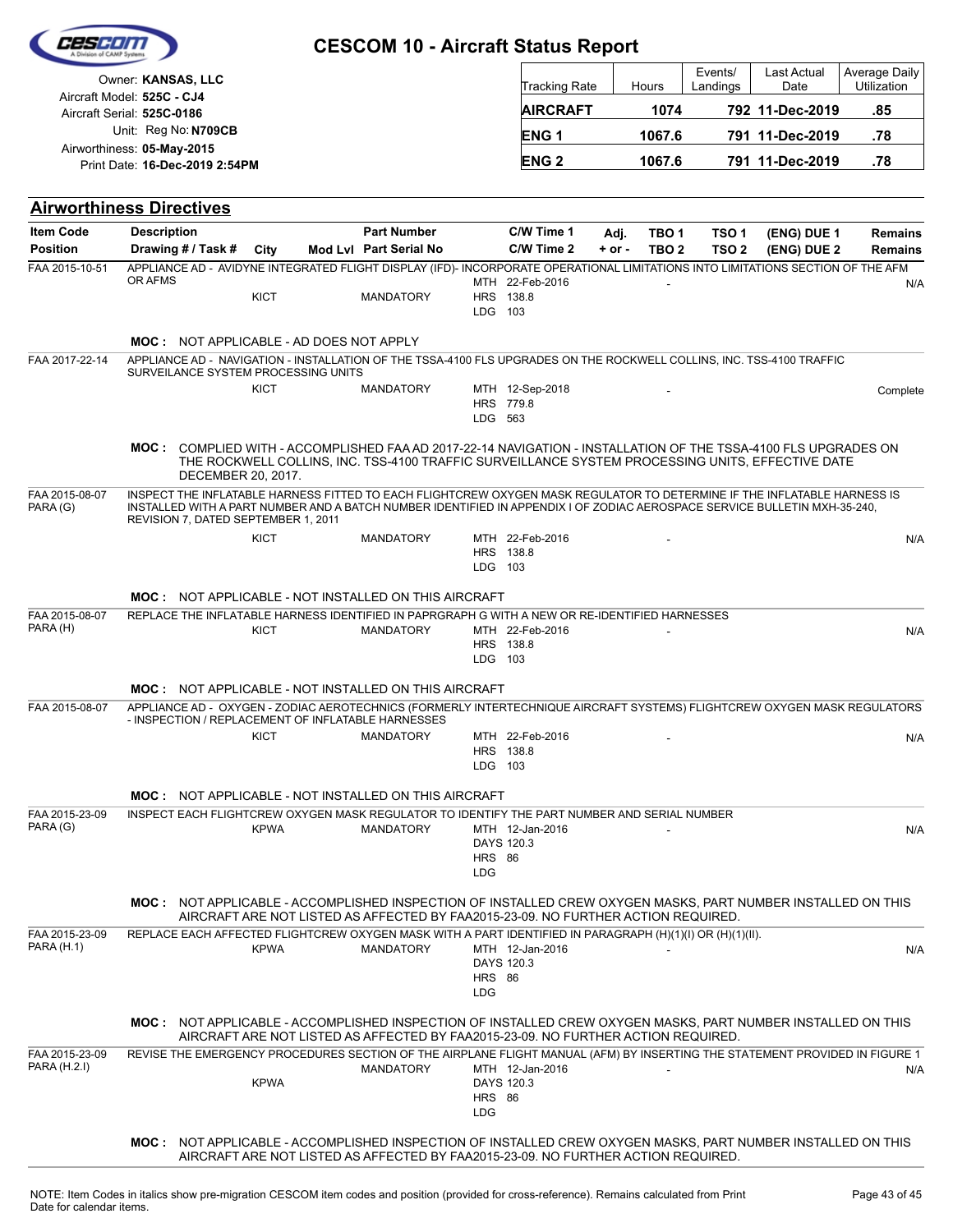| C25 F1                                           |                                                                                                                                                                                                                                    |             | <b>CESCOM 10 - Aircraft Status Report</b>                                                                                                                                                                          |                                           |                          |                    |                                      |                                      |                            |                                  |
|--------------------------------------------------|------------------------------------------------------------------------------------------------------------------------------------------------------------------------------------------------------------------------------------|-------------|--------------------------------------------------------------------------------------------------------------------------------------------------------------------------------------------------------------------|-------------------------------------------|--------------------------|--------------------|--------------------------------------|--------------------------------------|----------------------------|----------------------------------|
| Owner: KANSAS, LLC<br>Aircraft Model: 525C - CJ4 |                                                                                                                                                                                                                                    |             |                                                                                                                                                                                                                    |                                           | Tracking Rate            |                    | Hours                                | Events/<br>Landings                  | Last Actual<br>Date        | Average Daily<br>Utilization     |
|                                                  | Aircraft Serial: 525C-0186                                                                                                                                                                                                         |             |                                                                                                                                                                                                                    |                                           | <b>AIRCRAFT</b>          |                    | 1074                                 |                                      | 792 11-Dec-2019            | .85                              |
|                                                  | Unit: Reg No: N709CB<br>Airworthiness: 05-May-2015                                                                                                                                                                                 |             |                                                                                                                                                                                                                    |                                           | <b>ENG1</b>              |                    | 1067.6                               |                                      | 791 11-Dec-2019            | .78                              |
|                                                  | Print Date: 16-Dec-2019 2:54PM                                                                                                                                                                                                     |             |                                                                                                                                                                                                                    |                                           | <b>ENG2</b>              |                    | 1067.6                               |                                      | 791 11-Dec-2019            | .78                              |
|                                                  | <b>Airworthiness Directives</b>                                                                                                                                                                                                    |             |                                                                                                                                                                                                                    |                                           |                          |                    |                                      |                                      |                            |                                  |
| <b>Item Code</b><br><b>Position</b>              | <b>Description</b><br>Drawing # / Task #                                                                                                                                                                                           | City        | <b>Part Number</b><br>Mod Lvl Part Serial No                                                                                                                                                                       |                                           | C/W Time 1<br>C/W Time 2 | Adj.<br>$+$ or $-$ | TBO <sub>1</sub><br>TBO <sub>2</sub> | TSO <sub>1</sub><br>TSO <sub>2</sub> | (ENG) DUE 1<br>(ENG) DUE 2 | <b>Remains</b><br><b>Remains</b> |
| FAA 2015-23-09<br>PARA (H.2.II)                  | FABRICATE AND INSTALL A PLACARD ON THE FLIGHTCREW OXYGEN MASK CONTAINER THAT STATES: "USE SELECTOR ON 100% OR EMERGENCY<br>ONLY."                                                                                                  | <b>KPWA</b> | <b>MANDATORY</b>                                                                                                                                                                                                   | DAYS 120.3<br><b>HRS 86</b><br><b>LDG</b> | MTH 12-Jan-2016          |                    |                                      |                                      |                            | N/A                              |
|                                                  | MOC: NOT APPLICABLE - ACCOMPLISHED INSPECTION OF INSTALLED CREW OXYGEN MASKS, PART NUMBER INSTALLED ON THIS                                                                                                                        |             | AIRCRAFT ARE NOT LISTED AS AFFECTED BY FAA2015-23-09. NO FURTHER ACTION REQUIRED.                                                                                                                                  |                                           |                          |                    |                                      |                                      |                            |                                  |
| FAA 2015-23-09<br>PARA (I)                       | <b>REGULATOR REPLACEMENT</b>                                                                                                                                                                                                       | <b>KPWA</b> | <b>MANDATORY</b>                                                                                                                                                                                                   | HRS 120.3<br>LDG 86                       | MTH 12-Jan-2016          |                    |                                      |                                      |                            | N/A                              |
|                                                  | MOC: NOT APPLICABLE - ACCOMPLISHED INSPECTION OF INSTALLED CREW OXYGEN MASKS, PART NUMBER INSTALLED ON THIS                                                                                                                        |             | AIRCRAFT ARE NOT LISTED AS AFFECTED BY FAA2015-23-09. NO FURTHER ACTION REQUIRED.                                                                                                                                  |                                           |                          |                    |                                      |                                      |                            |                                  |
| FAA 2015-23-09                                   | APPLIANCE AD - OXYGEN - ZODIAC AEROTECHNICS (FORMERLY INTERTECHNIQUE AIRCRAFT SYSTEMS) FLIGHT CREW OXYGEN MASK<br>REGULATORS - INSPECTION / REPLACEMENT OF OXYGEN MASK REGULATORS                                                  | <b>KPWA</b> | <b>MANDATORY</b>                                                                                                                                                                                                   | HRS 120.3<br>LDG 86                       | MTH 12-Jan-2016          |                    |                                      |                                      |                            | N/A                              |
|                                                  | MOC: NOT APPLICABLE - ACCOMPLISHED INSPECTION OF INSTALLED CREW OXYGEN MASKS, PART NUMBER INSTALLED ON THIS                                                                                                                        |             | AIRCRAFT ARE NOT LISTED AS AFFECTED BY FAA2015-23-09. NO FURTHER ACTION REQUIRED.                                                                                                                                  |                                           |                          |                    |                                      |                                      |                            |                                  |
| FAA 2016-11-20<br>PARA (G)                       | PHYSICALLY INSPECT THE PBE POUCH TO DETERMINE IF IT HAS AN INTACT VACUUM SEAL IN ACCORDANCE WITH B/E AEROSPACE SERVICE<br>BULLETIN NO. 119003-35-011, REV.000, DATED FEBRUARY 4, 2015, PARA III.A.1 SUPERSEDED BY FAAAD 2017-18-12 |             | <b>MANDATORY</b>                                                                                                                                                                                                   |                                           | MTH 20-Jul-2016          |                    |                                      |                                      |                            | Complete                         |
|                                                  |                                                                                                                                                                                                                                    | <b>KICT</b> |                                                                                                                                                                                                                    | HRS 223.4<br>LDG 171                      |                          |                    |                                      |                                      |                            |                                  |
|                                                  | MOC: COMPLIED WITH - ACCOMPLISHED FAA 2016-11-20 PARA (G), PHYSICALLY INSPECT THE PBE POUCH TO DETERMINE IF IT HAS                                                                                                                 |             | AN INTACT VACUUM SEAL IN ACCORDANCE WITH B/E AEROSPACE SB NO. 119003-35-011, REV.000, DATED FEBRUARY 2015<br>PARA III .A.1. DOES NOT APPLY DUE TO AIRCRAFT NOT EQUIPPED WITH PBE. PLEASE CLEAR ALL LINE ITEMS.     |                                           |                          |                    |                                      |                                      |                            |                                  |
| FAA 2016-11-20<br>PARA (H.1)                     | REPLACEMENT OF A PBE POUCH, FOUND DURING THE INSPECTION IN PARAGRAPH (G) OF THIS AD, THAT DOES NOT HAVE AN INTACT VACUUM<br>SEAL. SUPERSEDED BY FAA AD 2017-18-12                                                                  |             |                                                                                                                                                                                                                    |                                           |                          |                    |                                      |                                      |                            |                                  |
|                                                  |                                                                                                                                                                                                                                    | <b>KICT</b> | <b>MANDATORY</b>                                                                                                                                                                                                   | HRS 223.4<br>LDG 171                      | MTH 20-Jul-2016          |                    |                                      |                                      |                            | N/A                              |
|                                                  | MOC: NOT APPLICABLE - ACCOMPLISHED FAA 2016-11-20 PARA (G), PHYSICALLY INSPECT THE PBE POUCH TO DETERMINE IF IT                                                                                                                    |             | HAS AN INTACT VACUUM SEAL IN ACCORDANCE WITH B/E AEROSPACE SB NO. 119003-35-011, REV.000, DATED FEBRUARY<br>2015 PARA III .A.1. DOES NOT APPLY DUE TO AIRCRAFT NOT EQUIPPED WITH PBE. PLEASE CLEAR ALL LINE ITEMS. |                                           |                          |                    |                                      |                                      |                            |                                  |
| FAA 2016-11-20<br><b>PARA (H.2)</b>              | REPLACEMENT OF A PBE POUCH, FOUND DURING THE INSPECTION IN PARAGRAPH (G) OF THIS AD, WHERE THE VACUUM SEAL IS INTACT.<br>SUPERSEDED BY FAA AD 2017-18-12                                                                           | <b>KICT</b> | <b>MANDATORY</b>                                                                                                                                                                                                   | HRS 223.4<br>LDG 171                      | MTH 20-Jul-2016          |                    |                                      |                                      |                            | N/A                              |
|                                                  | MOC: NOT APPLICABLE - ACCOMPLISHED FAA 2016-11-20 PARA (G), PHYSICALLY INSPECT THE PBE POUCH TO DETERMINE IF IT                                                                                                                    |             | HAS AN INTACT VACUUM SEAL IN ACCORDANCE WITH B/E AEROSPACE SB NO. 119003-35-011, REV.000, DATED FEBRUARY<br>2015 PARA III .A.1. DOES NOT APPLY DUE TO AIRCRAFT NOT EQUIPPED WITH PBE. PLEASE CLEAR ALL LINE ITEMS. |                                           |                          |                    |                                      |                                      |                            |                                  |
| FAA 2016-11-20                                   | APPLIANCE AD - OXYGEN - INSPECTION AND REPLACEMENT OF B/E AEROSPACE PROTECTIVE BREATHING EQUIPMENT (PBE), PART NUMBER 119003-<br>11 THAT ARE INSTALLED ON AIRPLANES. SUPERSEDED BY FAA AD 2017-18-12                               |             |                                                                                                                                                                                                                    |                                           |                          |                    |                                      |                                      |                            |                                  |
|                                                  |                                                                                                                                                                                                                                    | <b>KICT</b> | <b>MANDATORY</b>                                                                                                                                                                                                   | HRS 223.4<br>LDG 171                      | MTH 20-Jul-2016          |                    |                                      |                                      |                            | N/A                              |
|                                                  | MOC: NOT APPLICABLE - ACCOMPLISHED FAA 2016-11-20 PARA (G), PHYSICALLY INSPECT THE PBE POUCH TO DETERMINE IF IT                                                                                                                    |             | HAS AN INTACT VACUUM SEAL IN ACCORDANCE WITH B/E AEROSPACE SB NO. 119003-35-011, REV.000, DATED FEBRUARY<br>2015 PARA III .A.1. DOES NOT APPLY DUE TO AIRCRAFT NOT EQUIPPED WITH PBE. PLEASE CLEAR ALL LINE ITEMS. |                                           |                          |                    |                                      |                                      |                            |                                  |
| FAA 2017-18-12<br>PARA (G)                       | INSPECTION RETAINED FROM AD 2016-11-20 FOR AIRPLANES WITH PBE, P/N 119003-11, INSTALLED                                                                                                                                            |             | <b>MANDATORY</b>                                                                                                                                                                                                   |                                           |                          |                    |                                      |                                      |                            |                                  |
|                                                  | MOC:                                                                                                                                                                                                                               |             |                                                                                                                                                                                                                    |                                           |                          |                    |                                      |                                      |                            |                                  |